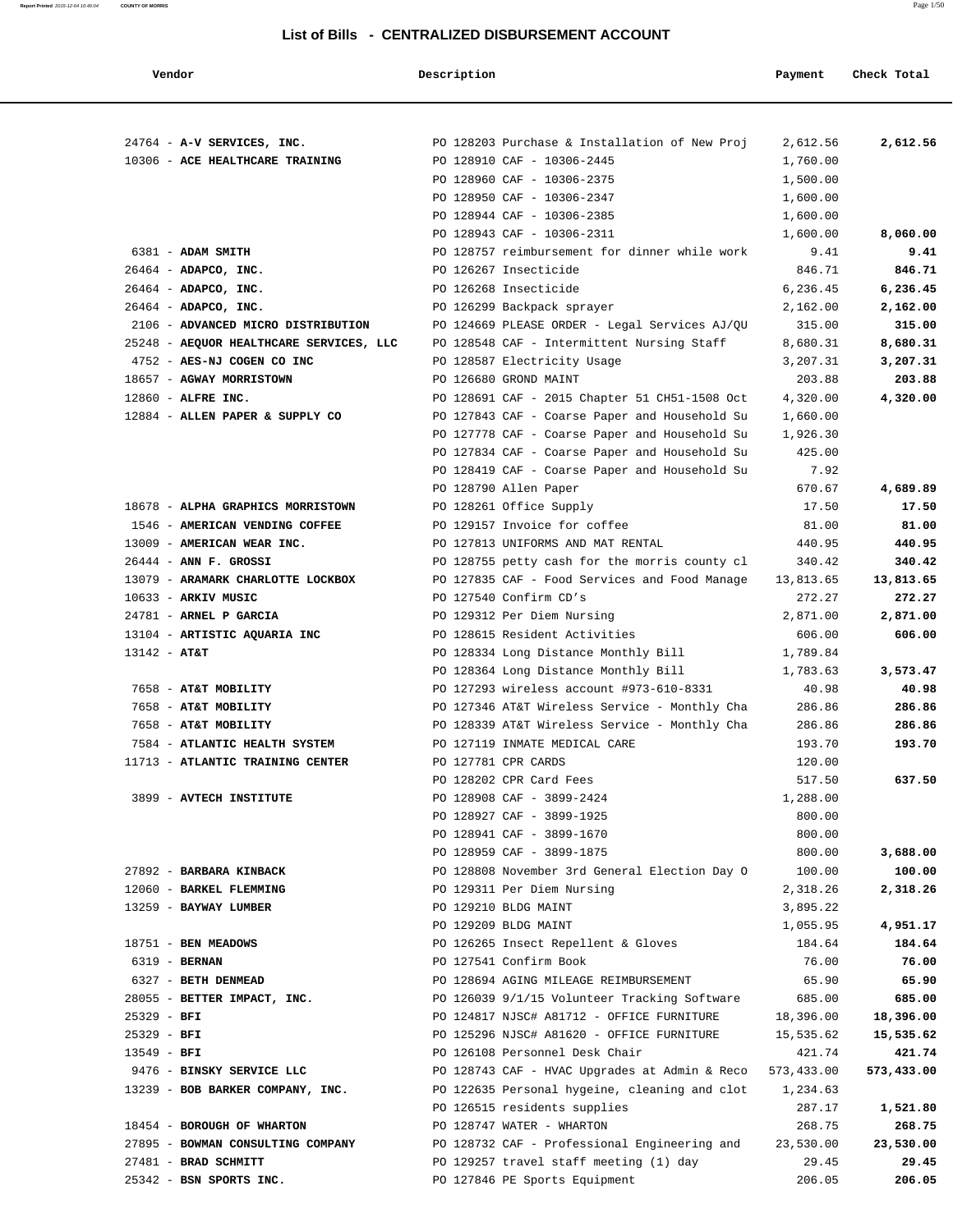| Vendor                                 | Description        |                                                | Payment     | Check Total |
|----------------------------------------|--------------------|------------------------------------------------|-------------|-------------|
|                                        |                    |                                                |             |             |
| 5643 - BUNKY'S HEAVY TOWING, LLC       |                    | PO 127351 VEHICLE TOW                          | 400.00      | 400.00      |
| $13546 - BLR$                          |                    | PO 125114 Confirm 50 Employement Laws in 50 S  | 311.95      | 311.95      |
| 8451 - CABLEVISION                     |                    | PO 129109 Cable Service                        | 225.45      | 225.45      |
| 25478 - CAROUSEL INDUSTRIES            |                    | PO 128074 County Wide Radio                    | 900.00      | 900.00      |
| 25474 - CARRELLE L CALIXTE             |                    | PO 129310 Per Diem Nursing                     | 2,913.05    | 2,913.05    |
| 10475 - CARROT-TOP INDUSTRIES INC      |                    | PO 127017 Table Throws                         | 615.69      | 615.69      |
| 21725 - CARTRIDGE WORLD FAIRFIELD      |                    | PO 127542 Received Cartridges                  | 1,319.70    | 1,319.70    |
| 4598 - CDW GOVERNMENT LLC              | PO 127842 CDW.G    |                                                | 72.00       | 72.00       |
| 10275 - CENTER FOR EDUCATION &         |                    | PO 126849 LAW REPORT BOOK RENEWAL              | 159.00      | 159.00      |
| 3638 - CENTER POINT LARGE PRINT        |                    | PO 127543 Confirm Large Print Books            | 120.10      | 120.10      |
| 13788 - CHERRY WEBER & ASSOC. PC       |                    | PO 128729 CAF - Construction Inspection Servi  | 3,456.00    |             |
|                                        |                    | PO 128728 CAF - Inspection Services for Brid   | 9,328.00    |             |
|                                        |                    | PO 128735 CAF - Emergency Inspections of Vari  | 2,751.00    |             |
|                                        |                    | PO 128726 CAF - Engineering Design Services f  | 5,157.10    |             |
|                                        |                    | PO 128882 Replacement of Br 1400-121           | 15,660.00   |             |
|                                        |                    | PO 129179 CAF - Emergency Inspections of Vari  | 2,500.00    | 38,852.10   |
| 15854 - CHRISTOPHER P. LUONGO          |                    | PO 129136 NJ MCLE SEMIINAR REIMBERSMENT        | 495.00      | 495.00      |
| 21857 - CITYSIDE ARCHIVES, LTD         |                    | PO 128877 CAF - County Storage & Shredding Se  | 5,898.74    | 5,898.74    |
| 27037 - COLLETE K NYANARO              |                    | PO 129320 Per Diem Nursing                     | 601.25      | 601.25      |
| 13895 - COLONNELLI BROTHERS INC        |                    | PO 128716 CAF - Rehabilitation of Bi-County B  | 17,150.00   |             |
|                                        |                    | PO 129176 CAF - Rehabilitation of Bi-County B  | 57, 414.28  | 74,564.28   |
| 26074 - COMMUNICATIONS SERVICE         |                    | PO 127920 Strip Vehicle - SHERIFF'S OFFICE     | 380.00      | 380.00      |
| 9486 - COMPLETE SECURITY SYSTEMS, INC. |                    | PO 127665 System Radio - D. Ackerman           | 6,097.00    | 6,097.00    |
| 13937 - COMPUTER CABLE & CONNECTOR CO  |                    | PO 128089 DVI - Cable                          | 37.00       | 37.00       |
| 25489 - CONCRETE CONSTRUCTION CORP.    |                    | PO 128717 CAF - Intersection Improvements (US  | 223, 418.87 | 223,418.87  |
| 8043 - CONTRACT PHARMACY SERVICES INC  |                    | PO 127562 CAF - Pharmaceutical and Related Se  | 196.00      | 196.00      |
| 21755 - CORE PROMOTIONS, LLC           | PO 127612 clothing |                                                | 275.00      | 275.00      |
| 14643 - CORNERSTONE FAMILY             |                    | PO 128588 CAF - Social Work Services           | 23,000.00   | 23,000.00   |
| 14027 - COUNTY COLLEGE OF MORRIS       |                    | PO 129042 Expenditures in connection with maj  | 332,424.18  | 332,424.18  |
| 14029 - COUNTY COLLEGE OF MORRIS       |                    | PO 129267 CAF - Prinitng Services              | 15,914.00   | 15,914.00   |
| 8 - COUNTY OF MORRIS                   |                    | PO 125569 SANE SART Membership Reimbursement   | 730.50      | 730.50      |
| 13 - COUNTY OF MORRIS                  |                    | PO 129264 TRANSFER FUNDS FOR DEDICATED MOTOR   | 26,781.93   | 26,781.93   |
| 13 - COUNTY OF MORRIS                  |                    | PO 129265 TRANSFER FUNDS FOR DEDICATED WEIGHT  | 62,774.16   | 62,774.16   |
| 13 - COUNTY OF MORRIS                  |                    | PO 129290 2ND HALF 11/15 METERED MAIL          | 193.87      | 193.87      |
| 13 - COUNTY OF MORRIS                  |                    | PO 129291 2ND HALF 11/15 METERED MAIL          | 8,315.02    | 8,315.02    |
| 14041 - COUNTY WELDING SUPPLY CO       |                    | PO 127640 Welding Material                     | 179.11      | 179.11      |
| $20928 - CRAA$                         |                    | PO 128958 CAF - 20928-1693                     | 800.00      | 800.00      |
| $19233 - \text{CULLIGAN}$              |                    | PO 128080 SOLAR SALT                           | 1,260.00    | 1,260.00    |
| $14089$ - CURA INC.                    |                    | PO 128676 CAF - 2015 Chapter 51 CH51-1513 Oct  | 3,420.00    | 3,420.00    |
| 24317 - CURTIS JAMES                   |                    | PO 128209 Education, School, Training          | 758.40      | 758.40      |
| 14099 - CUSTOM BANDAG INC              | PO 127812 TIRES    |                                                | 115.95      | 115.95      |
| 14102 - CY DRAKE LOCKSMITHS, INC.      | PO 127435 KEYS     |                                                | 23.00       | 23.00       |
| 11783 - D.R. JOHNSON & ASSOCIATES, LLC |                    | PO 128738 CAF - as-needed on site engineering  | 1,991.24    | 1,991.24    |
| 7247 - DAILY RECORD                    |                    | PO 127294 subscription on account DR0157818    | 260.28      | 260.28      |
| 14123 - DAILY RECORD                   |                    | PO 128798 AD0000822479 ABS 54031274            | 44.68       | 44.68       |
| 14123 - DAILY RECORD                   |                    | PO 128801 AD0000828632 ASB 54031274            | 45.56       | 45.56       |
| 14123 - DAILY RECORD                   |                    | PO 128802 AD0000822427 ABS 188072              | 85.16       | 85.16       |
| 14123 - DAILY RECORD                   |                    | PO 128803 AD0000822452 ABS 54031274            | 251.48      | 251.48      |
| 14123 - DAILY RECORD                   |                    | PO 128809 AD0000822394 ABS 54031274            | 262.04      | 262.04      |
| 14123 - DAILY RECORD                   |                    | PO 129025 ADVERTISEMENT                        | 91.32       | 91.32       |
| 14123 - DAILY RECORD                   |                    | PO 129093 Legal Notice - Ordinances for 10/28  | 226.44      | 226.44      |
| 14123 - DAILY RECORD                   |                    | PO 129105 Contract Awards - $10/14/15$ Meeting | 361.36      | 361.36      |
| 14123 - DAILY RECORD                   |                    | PO 129106 Legal Notice - Rerun of Ord. for OT  | 64.04       | 64.04       |
| 27177 - DAMACINA L. OKE                |                    | PO 129319 Per Diem Nursing                     | 2,030.00    | 2,030.00    |
| 11155 - DANILO LAPID                   |                    | PO 129313 Per Diem Nursing                     | 1,772.67    | 1,772.67    |
| 15905 - DARREN O'NEILL                 |                    | PO 129266 PETTY CASH - Year End RMB            | 305.55      | 305.55      |
| 25386 - DAVID JEAN-LOUIS               |                    | PO 129314 Per Diem Nursing                     | 2,465.00    | 2,465.00    |
| 18414 - DAVID WEBER OIL COMPANY        | PO 127785 Oil      |                                                | 381.70      | 381.70      |
| 14228 - DELL MARKETING L.P.            |                    | PO 126371 Freeholder's Mobile Office Project   | 4,831.05    |             |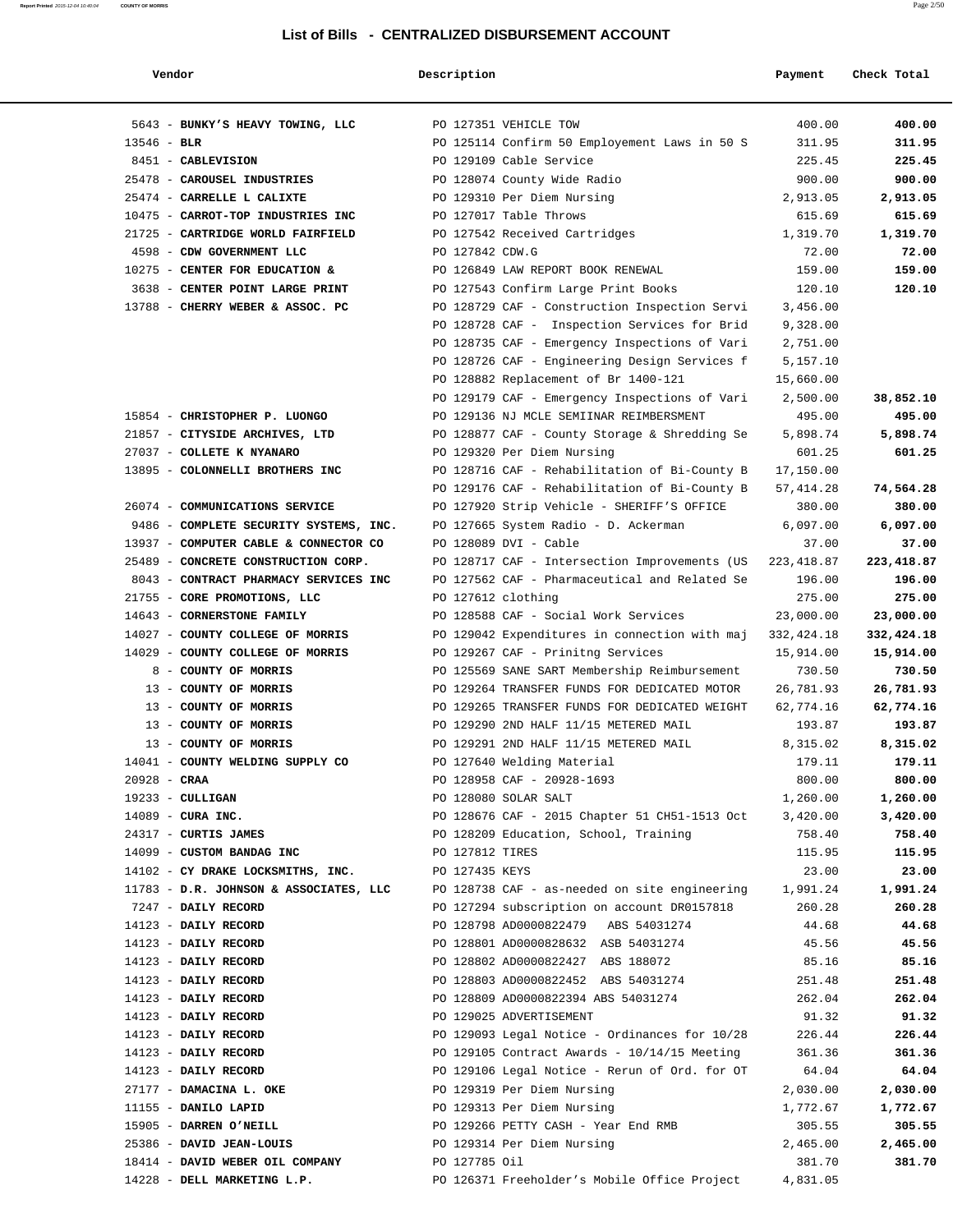# **Report Printed** 2015-12-04 10:40:04 **COUNTY OF MORRIS** Page 3/50 **List of Bills - CENTRALIZED DISBURSEMENT ACCOUNT**

| md<br>,<br>-- | л<br>rо |
|---------------|---------|
|---------------|---------|

| Vendor                                   | Description        |                                                | Payment        | Check Total     |
|------------------------------------------|--------------------|------------------------------------------------|----------------|-----------------|
|                                          |                    | PO 127329 Freeholder's Office Monitor Upgrade  | 6,514.42       |                 |
|                                          |                    | PO 127821 imaging drum fuser kit for the prin  | 499.98         | 11,845.45       |
| 26582 - DENTAL & MEDICAL CAREER          |                    | PO 128916 CAF - 26582-1832                     | 197.30         | 197.30          |
| 14265 - DENTRUST DENTAL INC.             |                    | PO 127414 CAF - Dental Services                | 4,735.00       | 4,735.00        |
| $22536$ - DIANA KRUG                     |                    | PO 128821 Pre-Election Work - 39.5 Hours @ \$1 | 395.00         | 395.00          |
| 24349 - DIRECT ENERGY BUSINESS MARKETING |                    | PO 128127 GAS - HESS - SUPPLY - 1316           | 6,149.93       | 6,149.93        |
| 24349 - DIRECT ENERGY BUSINESS MARKETING |                    | PO 128668 ACCT#612830/613116 3/4/15 -4/4/15    | 9,602.61       | 9,602.61        |
| 24335 - DISCOVERY BENEFITS INC.          |                    | PO 127816 COBRA Payment for 7/15 & 8/15        | 130.00         | 130.00          |
| 20837 - DONNA BUCHANAN                   |                    | PO 128779 travel & expense reimbursement       | 521.84         | 521.84          |
| 4943 - DONNA BURKEY                      |                    | PO 129150 RMB DANJ Conference                  | 72.10          | 72.10           |
| 7339 - DONNA GRUBLE                      |                    | PO 129256 TRAINING REIMBURSEMENT               | 2,232.07       | 2,232.07        |
| 14393 - DOVER WATER COMMISSIONERS        |                    | PO 129043 WATER - DOVER PROBATION              | 74.27          | 74.27           |
| 25496 - EASTBOUND GARDEN CENTER          |                    | PO 127515 GROUNDS MAINT                        | 1,125.00       | 1,125.00        |
| 18985 - EBSCO INFORMATION SERVICES       |                    | PO 126415 Confirm Periodical Fall Renewal      | 29,424.99      | 29,424.99       |
| 26117 - EDWARDS LEARNING CENTER          |                    | PO 128947 CAF - 26117-2140                     | 960.00         | 960.00          |
| 28214 - EGLADIE ALEXIS                   |                    | PO 128592 Employee Reimbursement               | 30.00          | 30.00           |
| 336 - ELECTION GRAPHICS, INC.            |                    | PO 128407 CAF - Ballot Design & Printing and   | 163,170.90     | 163,170.90      |
| 1462 - ELIZABETH A. JACOBSON             |                    | PO 129124 Mileage expenses Sept- November 201  | 208.60         | 208.60          |
| 27141 - ELLEN M. NOLL                    |                    | PO 129315 Per Diem Nursing                     | 464.00         | 464.00          |
| 28117 - ENCORE CATERING                  |                    | PO 129220 FY 2016 Countywide Training - Preve  | 5,508.75       | 5,508.75        |
| 20265 - EVELYN TOLENTINO                 |                    | PO 129316 Per Diem Nursing                     | 592.00         | 592.00          |
| 14604 - EXTEL COMMUNICATIONS             |                    | PO 128131 MORRIS COUNTY COURT HOUSE            | 275.00         | 275.00          |
| 14604 - EXTEL COMMUNICATIONS             |                    | PO 128450 CAF - Six CAT 5E cables for twelve   | 30,000.00      | 30,000.00       |
| 14604 - EXTEL COMMUNICATIONS             |                    | PO 128468 RISK MANAGEMENT CAT 5E DROPS - QUO   | 3,150.00       | 3,150.00        |
| 2878 - FAIRLEIGH DICKINSON UNIVERSITY    |                    | PO 128907 CAF - 2787-1996                      | 1,295.00       |                 |
|                                          |                    | PO 128911 CAF - 2878-1241                      | 622.44         | 1,917.44        |
| 5820 - FAIRLEIGH DICKINSON UNIVERSITY    |                    | PO 128924 CAF - 5820-2218                      | 841.93         |                 |
|                                          |                    | PO 128920 CAF - 5820-2018                      | 544.17         | 1,386.10        |
| 15382 - FAMILY PROMISE OF                |                    | PO 129083 CAF - Grant in Aid Funding 2015      | 5,999.40       |                 |
|                                          |                    | PO 129095 CAF - Grant in Aid Funding 2015      | 3,220.00       | 9,219.40        |
| 9388 - FF1 PROFESSIONAL SAFETY SERVICES  | PO 127615 clothing |                                                | 311.25         | 311.25          |
| 14702 - FIRE FIGHTERS EQUIPMENT CO INC   |                    | PO 127823 FIRE HELMET REPAIR/PARTS             | 34.67          | 34.67           |
| 25330 - FLEMINGTON DEPT STORE INC        |                    | PO 128216 Uniform/Accessory                    | 32.00          | 32.00           |
| 28128 - FOUR STAR REPRODUCTIONS, INC.    |                    | PO 128949 CAF - OJT-15S-18-DW                  | 4,995.00       | 4,995.00        |
| 24821 - FRANK FUCCI                      |                    | PO 129194 2015 WORK BOOTS                      | 90.00          | 90.00           |
| 14786 - FRED PRYOR SEMINARS              | PO 127685 TRAINING |                                                | 328.00         |                 |
| 25501 - FREDRIC M. KNAPP                 | PO 127807 SEMINAR  | PO 128784 Travel Expense                       | 79.00<br>15.00 | 407.00<br>15.00 |
| 14787 - FREEDOM HOUSE INC.               |                    | PO 128677 CAF - 2015 Chapter 51 CH51-1510 Oct  | 7,729.00       | 7,729.00        |
| 27628 - FRENKEL BENEFITS, LLC            |                    | PO 128401 CAF - Admin & Consulting Services f  | 10,416.67      | 10,416.67       |
| $14839 - GALE$                           |                    | PO 126091 Received Books                       | 56.78          |                 |
|                                          |                    | PO 127545 Confirm Books                        | 380.67         | 437.45          |
| $714$ - GALLS, LLC                       | PO 127622 GUN BOX  |                                                | 48.94          | 48.94           |
| 14852 - GANN LAW BOOKS                   |                    | PO 126079 Confirm Renewal of NJ Auto Insurean  | 158.00         | 158.00          |
| 14857 - GARDEN STATE HIGHWAY             | PO 127637 signs    |                                                | 426.06         | 426.06          |
| 14726 - GEN-EL SAFETY & INDUSTRIAL       |                    | PO 128275 Sensor replacement                   | 199.50         | 199.50          |
| 8269 - GEORGINA GRAY-HORSLEY             |                    | PO 129309 Per Diem Nursing                     | 833.75         | 833.75          |
| 27440 - GERISCRIPT PHARMACY              |                    | PO 128589 CAF - Pharmaceutical and Related Se  | 42,424.73      | 42,424.73       |
| 751 - GOVERNMENT TECHNOLOGIES, INC.      |                    | PO 128133 RED ROPE MANILA CASEBINDERS          | 951.75         | 951.75          |
| $14983$ - GRAINGER                       |                    | PO 127281 Maintenance Supplies for B&G         | 518.18         | 518.18          |
| 20712 - GREELCO INC                      |                    | PO 128103 PLOW PARTS                           | 18,511.80      | 18,511.80       |
| 15007 - GREENMAN PEDERSEN INC            |                    | PO 128733 CAF - Construction Inspection Servi  | 11,061.72      | 11,061.72       |
| 9728 - HARRIET VALLECER RN               |                    | PO 129317 Per Diem Nursing                     | 2,368.00       | 2,368.00        |
| 8685 - HENRY SCHEIN INC                  |                    | PO 127773 CAF - Medical and OTC Supplies       | 2,398.57       | 2,398.57        |
| 27466 - HIPPO FACILITY MANAGEMENT INC.   |                    | PO 125577 FACILITY WORK ORDER COMPUTER PROGRA  | 119.00         | 119.00          |
| 15208 - HOBART SERVICE                   |                    | PO 128100 One Year Service Agreement           | 5,079.96       | 5,079.96        |
| 10767 - ILLIENE CHARLES, RN              |                    | PO 129308 Per Diem Nursing                     | 3,338.51       | 3,338.51        |
| 4592 - INFORMATION & TECHNOLOGY          |                    | PO 128620 CAF - 4592-2166                      | 840.00         |                 |
|                                          |                    | PO 128922 CAF - 4592-2303                      | 906.44         | 1,746.44        |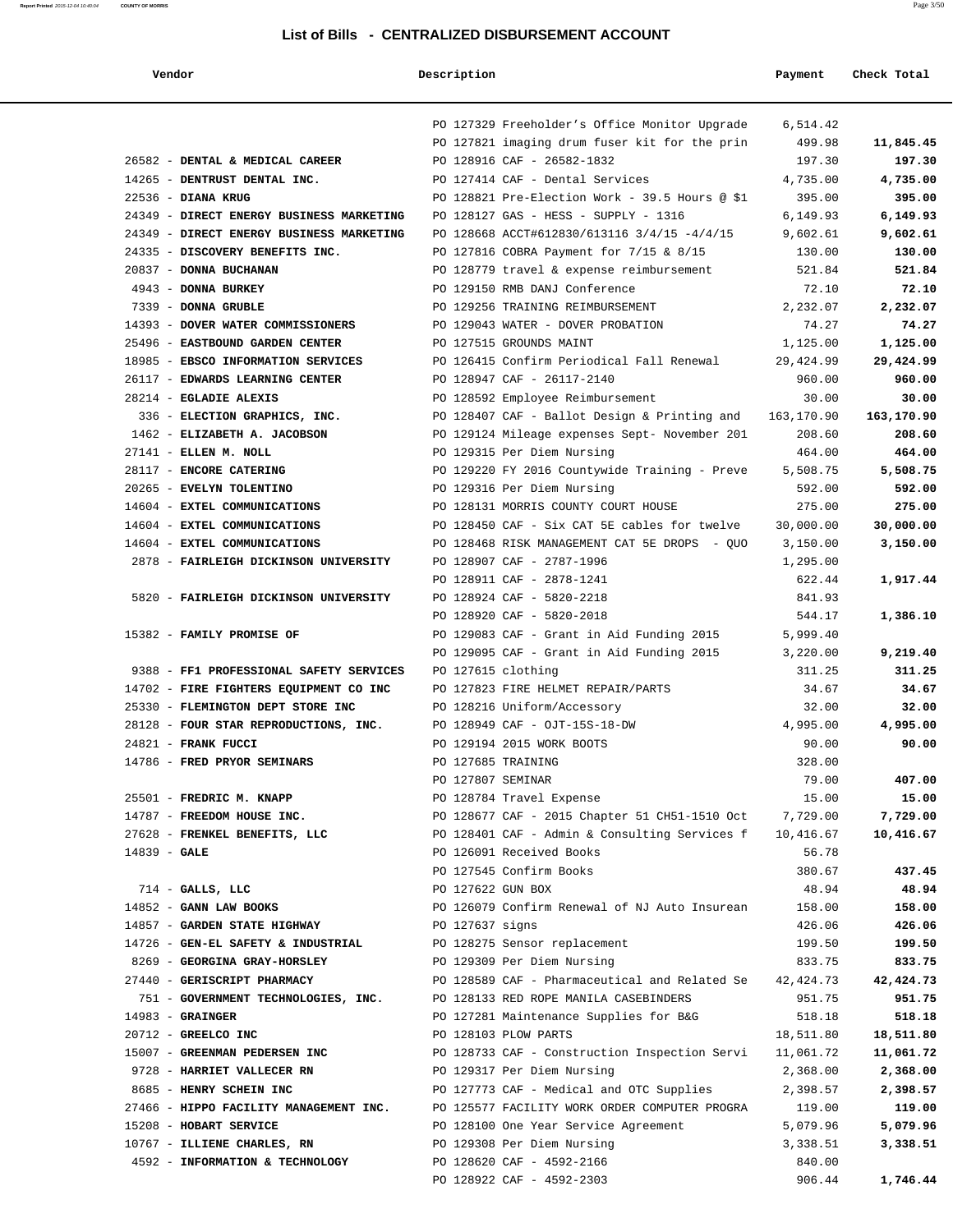| Vendor                                   | Description        |                                                                                         | Payment              | Check Total          |
|------------------------------------------|--------------------|-----------------------------------------------------------------------------------------|----------------------|----------------------|
| 15337 - INFORMATION TODAY INC            |                    | PO 127546 Confirm International Literary                                                | 305.53               | 305.53               |
| 1664 - INGRAM LIBRARY SERVICES           |                    | PO 127555 Received Books that were Ordered in                                           | 1,254.81             |                      |
|                                          |                    | PO 127556 Received Books that were Ordered Ju                                           | 2,289.04             | 3,543.85             |
| 1664 - INGRAM LIBRARY SERVICES           |                    | PO 127557 Received Book that were Ordered in                                            | 2,628.78             |                      |
|                                          |                    | PO 127558 Received Books that were Ordered in                                           | 2,395.17             | 5,023.95             |
| 4859 - INSTITUTE FOR FORENSIC PSYCHOLOGY |                    | PO 127590 PSYCH. EVALUATION                                                             | 1,500.00             | 1,500.00             |
| 20792 - IPC HOSPITALIST PHYSICIANS NJ    |                    | PO 128593 CAF - Oversee All Aspects of Medica                                           | 1,050.00             | 1,050.00             |
| $12477 - J$ & J ENTERPRISES              | PO 126987 TRAINING |                                                                                         | 35.00                | 35.00                |
| 8482 - JAGDISH DANG                      |                    | PO 128590 CAF - Psychiatric Consulting Servic                                           | 2,200.00             | 2,200.00             |
| 25562 - JAMES BRUNO                      |                    | PO 128786 Travel Investigation Expenses                                                 | 140.77               | 140.77               |
| $28227$ - JAMES R PARKS                  |                    | PO 129096 Refund of Easement Purchase Applica                                           | 1,000.00             | 1,000.00             |
| 14340 - JANET DONALDSON                  |                    | PO 129185 Receipts fpr the Star ledger and Da                                           | 42.00                | 42.00                |
| 28242 - JAZMIN MUNOZ-FELDER              | PO 128785 Travel   |                                                                                         | 9.75                 | 9.75                 |
| 21088 - JENNIFER CARPINTERI              |                    | PO 128591 Morris View Petty Cash Reimbursemen                                           | 362.77               | 362.77               |
| 960 - JERSEY CENTRAL POWER & LIGHT       |                    | PO 128204 Utility - Electric JCPL                                                       | 3,707.11             | 3,707.11             |
| 960 - JERSEY CENTRAL POWER & LIGHT       |                    | PO 128608 Electric Usage                                                                | 44,913.75            | 44,913.75            |
| 960 - JERSEY CENTRAL POWER & LIGHT       | PO 128841 JCP&L    |                                                                                         | 328.48               | 328.48               |
| 960 - JERSEY CENTRAL POWER & LIGHT       | PO 128842 JCP&L    |                                                                                         | 626.97               | 626.97               |
| 960 - JERSEY CENTRAL POWER & LIGHT       |                    | PO 129135 ELECTRIC - WARRANTS                                                           | 869.61               | 869.61               |
| 1622 - JERSEY TRACTOR TRAILER            |                    | PO 128909 CAF - 1622-2423                                                               | 3,200.00             |                      |
|                                          |                    | PO 128914 CAF - 1622-2292                                                               | 800.00               |                      |
|                                          |                    | PO 128917 CAF - 1622-2262                                                               | 800.00               |                      |
|                                          |                    | PO 128926 CAF - 1622-1577                                                               | 800.00               |                      |
|                                          |                    | PO 128925 CAF - 1622-1940                                                               | 800.00               |                      |
|                                          |                    | PO 128954 CAF - 1622-2447                                                               | 3,200.00             |                      |
|                                          |                    | PO 128953 CAF - 1622-2277                                                               | 800.00               | 10,400.00            |
| $17883$ - JOAN STREHL                    |                    | PO 128905 travel reimbursement                                                          | 89.28                | 89.28                |
| 1930 - JOHN PATTEN                       |                    | PO 129258 travel reimbursement                                                          | 554.01               | 554.01               |
| 16957 - JOHN PECORARO                    |                    | PO 128769 PETTY CASH                                                                    | 81.96                | 81.96                |
| 26133 - JOHN TUGMAN                      |                    | PO 128672 Personal Reimbursement - Membership                                           | 200.00               | 200.00               |
| 12452 - JOHNSON & JOHNSON, ESQS          |                    | PO 128621 Legal services rendered for 9/15                                              | 9,834.05             |                      |
|                                          |                    | PO 128899 Legal services rendered for 10/15                                             | 8,304.00             | 18,138.05            |
| 26888 - JOHNSON CONTROLS INC.            |                    | PO 127565 SECURITY CAMERA UPGRADE/INSTALL                                               | 4,973.33             | 4,973.33             |
| 2695 - JOHNSTONE SUPPLY                  | PO 129212 HVAC     |                                                                                         | 4,705.34             |                      |
|                                          | PO 129211 HVAC     |                                                                                         | 1,744.77             | 6,450.11             |
| 28223 - JONATHAN C NELSON                |                    | PO 128800 November 3rd General Election Day O                                           | 200.00               | 200.00               |
| 26303 - JOSEPH J. PASCALE                |                    | PO 129254 PETTY CASH REIMBURSEMENT                                                      | 929.00               |                      |
|                                          |                    | PO 129255 PETTY CASH REIMBURSEMENT                                                      | 104.94               |                      |
|                                          |                    | PO 129259 PETTY CASH REIMBURSEMENT                                                      | 47.98                | 1,081.92             |
| 5319 - JOSEPH NOTOWICZ                   |                    | PO 128810 General Election Day On-Site Techni                                           | 400.00               | 400.00               |
| 20384 - KAITLYN HELLYER                  |                    | PO 128898 Mi. reimb. for 7/15 to 11/15                                                  | 36.75                | 36.75                |
| 1412 - KANTAR/MEDIA SRDS                 |                    | PO 127547 Replacement Voucher/PO119426                                                  | 1,115.00             | 1,115.00             |
| 21850 - KAREN JAMES                      |                    | PO 128585 Employee Reimbursement                                                        | 30.00                | 30.00                |
| 24924 - KEEGAN TECHNOLOGY &              |                    | PO 128736 CAF - Materials Testing of County-w                                           | 2,900.00             | 2,900.00             |
| 24924 - KEEGAN TECHNOLOGY &              |                    | PO 128883 CAF - Materials Testing of County-w                                           | 2,300.00             | 2,300.00             |
| 24924 - KEEGAN TECHNOLOGY &              |                    | PO 128889 CAF - Materials Testing of County-w                                           | 2,900.00             | 2,900.00             |
| 24310 - KEITH LARSEN                     |                    | PO 129189 2015 WORK BOOTS                                                               | 90.00                | 90.00                |
| 15565 - KELLER & KIRKPATRICK             |                    | PO 128698 CAF - Design and Survey Services fo                                           | 1,300.00             | 1,300.00             |
| 26559 - KERRY KUBER<br>15228 - KEY TECH  |                    | PO 128616 Resident Activities                                                           | 300.00               | 300.00<br>240.00     |
| 17948 - KIDDE FIRE TRAINERS, INC.        |                    | PO 128725 CAF - Materials Testing of County-w<br>PO 126446 Repairs to Propane System    | 240.00<br>1,767.00   | 1,767.00             |
| 11406 - KONKUS CORPORATION               |                    | PO 129160 CAF - Replacement of CB#1400-696                                              | 514,234.62           | 514,234.62           |
| 11406 - KONKUS CORPORATION               |                    |                                                                                         |                      |                      |
| 11815 - KRISTI ALLEGRETTA                |                    | PO 129178 CAF - Replacement of Bridge #1400-1<br>PO 128783 Investigation Travel Expense | 127,185.58<br>247.64 | 127,185.58<br>247.64 |
| 15719 - L D A PUBLISHERS                 |                    | PO 126092 Received Books                                                                | 159.00               | 159.00               |
| 7434 - LABORATORY CORPORATION OF         |                    | PO 127890 DNA testing from 8/29/15 to 9/26/15                                           | 290.25               | 290.25               |
| 20143 - LASCOMP INSTITUTE                |                    | PO 128957 CAF - 20143-2206                                                              | 3,200.00             | 3,200.00             |
| 26307 - LAURA FLYNN                      |                    | PO 128780 REIMBURSEMENT - NJIAI Conference                                              | 164.52               | 164.52               |
| 27072 - LEIGH CARTER                     |                    | PO 129089 travel reimbursement voucher                                                  | 216.92               | 216.92               |
|                                          |                    |                                                                                         |                      |                      |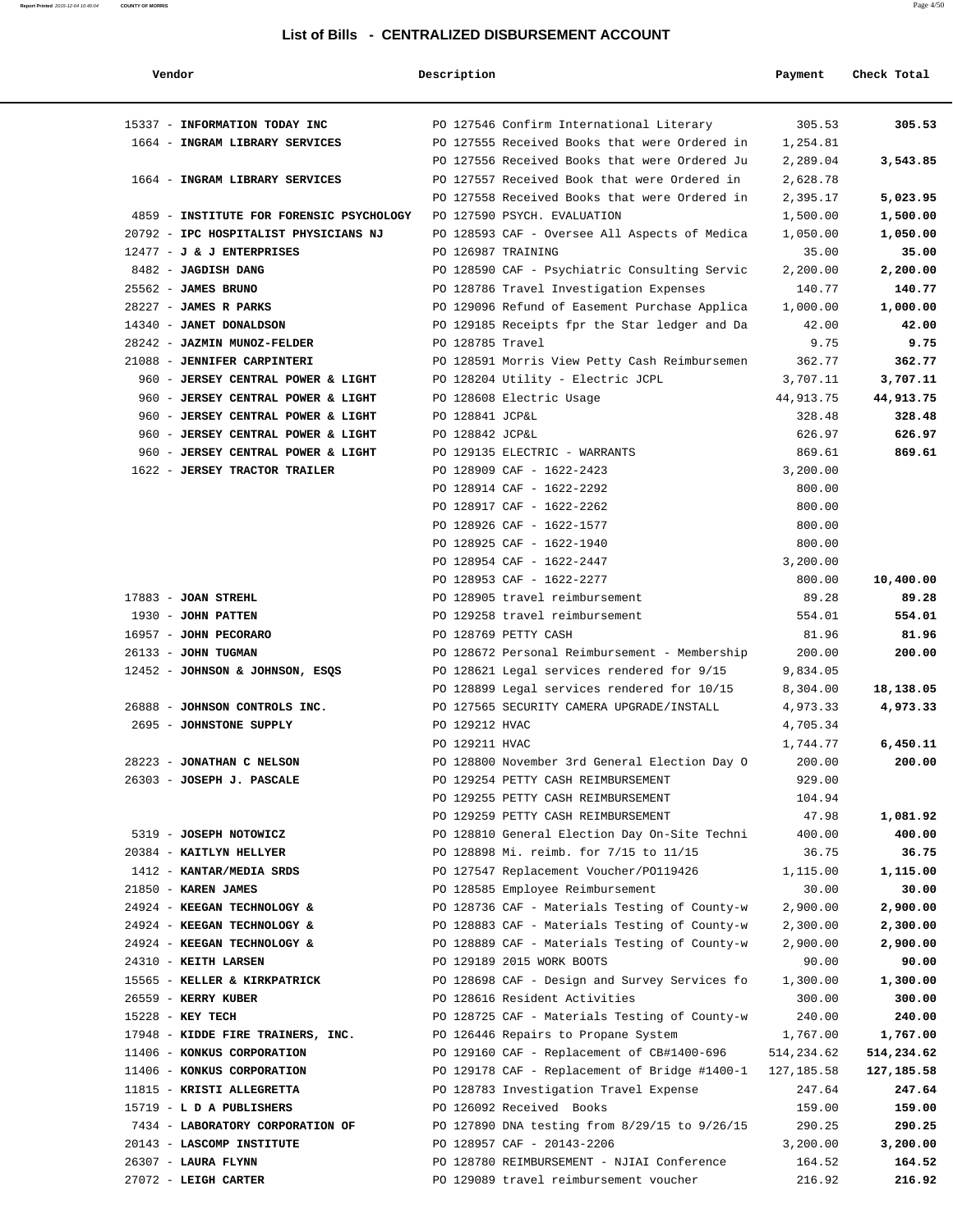| Vendor                                               | Description        |                                                                               | Payment         | Check Total     |
|------------------------------------------------------|--------------------|-------------------------------------------------------------------------------|-----------------|-----------------|
| 15816 - LONGFELLOWS SANDWICH DELI                    |                    | PO 128409 refreshments for elections night                                    | 230.00          | 230.00          |
| 15816 - LONGFELLOWS SANDWICH DELI                    |                    | PO 128805 Longfellows Sandwich Deli No. 01090                                 | 280.00          | 280.00          |
| 15816 - LONGFELLOWS SANDWICH DELI                    |                    | PO 129097 2015 Meeting Expense Advisory Board                                 | 137.99          | 137.99          |
| 15816 - LONGFELLOWS SANDWICH DELI                    |                    | PO 129099 2015 Meeting Expense Advisory Board                                 | 171.36          | 171.36          |
| 8307 - LOREEN RAFISURA                               |                    | PO 129299 Per Diem Nursing                                                    | 296.00          | 296.00          |
| 15609 - LORI L. KINTNER                              |                    | PO 128904 travel reimbursement                                                | 39.69           | 39.69           |
| 21100 - LOUISE R. MACCHIA                            |                    | PO 129298 Per Diem Nursing                                                    | 2,118.25        | 2,118.25        |
| 53 - LOVEYS PIZZA & GRILL                            |                    | PO 128792 Loveys Pizza July through September                                 | 525.03          | 525.03          |
| 15907 - M.C. MUA-MT OLIVE                            |                    | PO 128968 DUMPSTER SERVICE OCTOBER 2015                                       | 350.00          | 350.00          |
| 7568 - MADUKWE IMO IBOKO, RN                         |                    | PO 129307 Per Diem Nursing                                                    | 1,776.00        | 1,776.00        |
| $3210 - MANPOWER$                                    |                    | PO 127701 temporary staffing                                                  | 734.72          | 734.72          |
| 28163 - MARANCON ASSOCIATES, LLC                     |                    | PO 128252 Refund of Easement - Application Fe                                 | 1,000.00        | 1,000.00        |
| 25080 - MARIA CARMELITA OBLINA                       |                    | PO 129318 Per Diem Nursing                                                    | 464.00          | 464.00          |
| 21898 - MARIE J SENATUS                              |                    | PO 129325 Employee Reimbursement                                              | 30.00           | 30.00           |
| 21905 - MARILYN L CIOFFI                             |                    | PO 128807 November 3rd General Election Day O                                 | 100.00          | 100.00          |
| 27866 - MARK CARTER                                  |                    | PO 129222 EXPENSE VOUCHER                                                     | 67.11           | 67.11           |
| 12257 - MARSHALL WANG                                |                    | PO 128787 Investigation Travel Expense                                        | 47.50           | 47.50           |
| $11023$ - MARTHA YAGHI                               |                    | PO 129301 Per Diem Nursing                                                    | 883.19          | 883.19          |
| 9935 - MASTER DRIVING SCHOOL INC                     |                    | PO 128923 CAF - 9935-2025                                                     | 3,191.40        | 3,191.40        |
| 14920 - MAUREEN GIORDANO                             |                    | PO 129326 Employee Reimbursement                                              | 6.74            | 6.74            |
| 6984 - MAYO PERFORMING ARTS CENTER                   |                    | PO 128617 Resident Activities                                                 | 232.00          | 232.00          |
| 8443 - MELOJANE CELESTINO                            |                    | PO 129302 Per Diem Nursing                                                    | 888.00          | 888.00          |
| 267 - METRO IMAGING SERVICES INC                     |                    | PO 127548 Received TonerS                                                     | 360.00          | 360.00          |
| 16353 - MICHEAL MORSCH                               |                    | PO 128692 REIMBURSEMENT                                                       | 209.84          | 209.84          |
| 24951 - MICHELLE CAPILI                              |                    | PO 129305 Per Diem Nursing                                                    | 2,072.00        | 2,072.00        |
| 11453 - MIDWEST TAPE LLC                             |                    | PO 127549 Confirm CD's & DVD's                                                | 568.47          | 568.47          |
| 6408 - MIRION TECHNOLOGIES (GDS) INC                 |                    | PO 127669 TLD Badges - Sheriff's Office                                       | 596.28          | 596.28          |
| 25428 - MIRLENE ESTRIPLET                            |                    | PO 129297 Per Diem Nursing                                                    | 1,794.50        | 1,794.50        |
| 27296 - MONARCH HOUSING ASSOCIATES, INC.             |                    | PO 129084 CAF - Grant in Aid Funding 2015                                     | 3,750.00        |                 |
|                                                      |                    | PO 129250 CAF - Continuum of Care Planning Ag                                 | 7,500.00        | 11,250.00       |
| 21899 - MONICA P MILLER<br>16273 - MOORE MEDICAL LLC |                    | PO 129327 Employee Reimbursement                                              | 30.00<br>319.31 | 30.00<br>319.31 |
| 7131 - MORRIS COUNTY AFTER CARE CENTER               |                    | PO 125187 PLEASE ORDER - Hand Sanitizers/Sgt<br>PO 127605 INMATE MEDICAL CARE | 310.00          | 310.00          |
| 1800 - MORRIS COUNTY PARK COMMISSION                 |                    | PO 129262 Election Workers PP#25 2015                                         | 672.81          | 672.81          |
| 2039 - MORRIS PLAINS SHOES & REPAIR                  |                    | PO 128969 S. DONNELLY - BOOTS                                                 | 90.00           | 90.00           |
| 16315 - MORRISTOWN AGWAY                             |                    | PO 126984 Propane Refill                                                      | 33.00           | 33.00           |
| 16321 - MORRISTOWN LUMBER &                          |                    | PO 127591 MAINTENANCE SUPPLIES                                                | 35.00           |                 |
|                                                      |                    | PO 128268 Replace Door Hinges in LSC                                          | 15.16           | 50.16           |
| 16323 - MORRISTOWN MEDICAL CENTER                    |                    | PO 127710 Morgue Use                                                          | 1,410.00        | 1,410.00        |
| 21573 - MORRISTOWN MEDICAL CENTER                    |                    | PO 128431 October 2015 Invoice                                                | 7,037.33        | 7,037.33        |
| 16340 - MORRISTOWN PARKING AUTHORITY                 |                    | PO 129200 PARKING MAINTENANCE FEE                                             | 5,340.00        | 5,340.00        |
| 16341 - MORRISTOWN PARTNERSHIP                       |                    | PO 126511 Application Fee / Morristown Festiv                                 | 300.00          | 300.00          |
| 21791 - MOTOROLA SOLUTIONS INC                       |                    | PO 124210 SCBA Communications Equipment                                       | 16,723.65       | 16,723.65       |
| 9941 - MOVIE LICENSING USA                           |                    | PO 127550 Confirm Copyright Compliance Site L                                 | 360.00          | 360.00          |
| 19523 - N.J. NATURAL GAS COMPANY                     |                    | PO 128671 NATURAL GAS - MONTVILLE                                             | 375.75          | 375.75          |
| 4206 - NATIONAL OFFICE FURNITURE                     |                    | PO 125271 NJSC# A81721 - OFFICE FURNITURE                                     | 4,941.60        | 4,941.60        |
| 16533 - NEW HOPE FOUNDATION INC.                     |                    | PO 128678 CAF - 2015 Chapter 51 CH51-1519 Oct                                 | 4,995.00        |                 |
|                                                      |                    | PO 128675 CAF - 2015 Chapter 51 CH51-1518 Oct                                 | 220.00          |                 |
|                                                      |                    | PO 128751 CAF - 2015 Chapter 51 CH51-1504 Oct                                 | 22,545.00       | 27,760.00       |
| 16540 - NEW PIG CORPORATION                          |                    | PO 127700 Absorbent mat and wipers                                            | 233.51          | 233.51          |
| 16552 - NEWBRIDGE SERVICES INC                       | PO 128648 No Caf # |                                                                               | 865.00          | 865.00          |
| 24712 - NICHOLAS L. ROCCAFORTE                       |                    | PO 128606 Resident Activities                                                 | 75.00           | 75.00           |
| 2244 - NORTHAMPTON COMMUNITY COLLEGE                 |                    | PO 128961 CAF - 2244-2155                                                     | 4,000.00        | 4,000.00        |
| 16752 - NORWESCAP INC                                | PO 129045 No Caf # |                                                                               | 2,974.00        | 2,974.00        |
| 16767 - NUTRI-SYSTEMS CORPORATION                    |                    | PO 129073 NUTRITION HEAT UNITS                                                | 425.88          | 425.88          |
| 21542 - NW FINANCIAL GROUP LLC                       |                    | PO 129263 Professional Fees - CCM Bonds, Seri                                 | 6,066.25        | 6,066.25        |
| 21565 - OCLC ONLINE COMPUTER                         |                    | PO 127551 Payment On-line Service for Sept 01                                 | 2,101.86        | 2,101.86        |
| 26726 - OFFICE CONCEPTS GROUP, INC.                  |                    | PO 126418 Confirm items for Building Maintena                                 | 63.58           | 63.58           |
| 26726 - OFFICE CONCEPTS GROUP, INC.                  |                    | PO 127304 Morris County Cooperative Office Su                                 | 570.52          | 570.52          |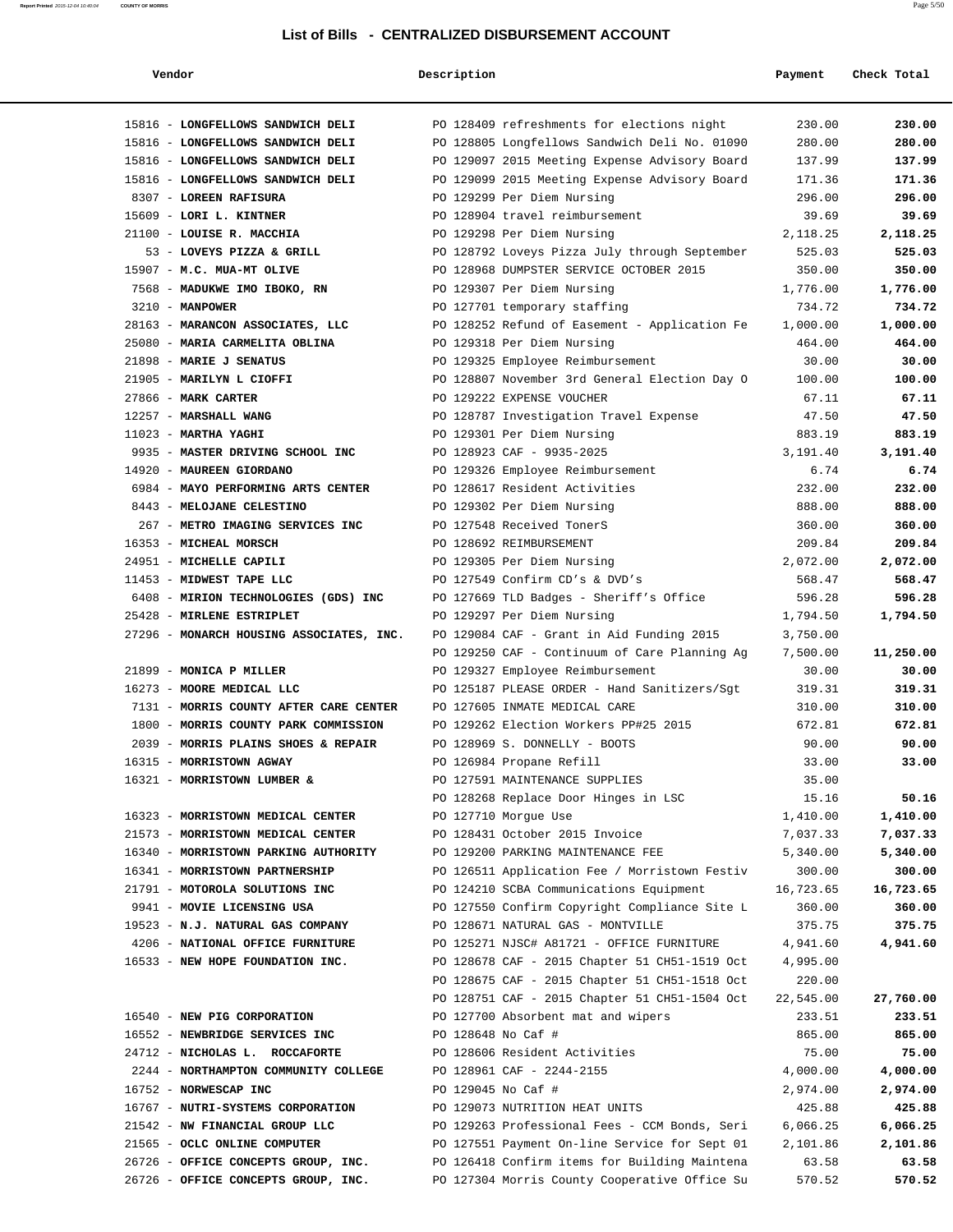| Vendor |  |
|--------|--|
|--------|--|

| Vendor                                                        | Description          |                                               | Payment    | Check Total |
|---------------------------------------------------------------|----------------------|-----------------------------------------------|------------|-------------|
|                                                               |                      |                                               |            |             |
| 26726 - OFFICE CONCEPTS GROUP, INC. PO 127332 Office Supplies |                      |                                               | 114.38     | 114.38      |
| 26726 - OFFICE CONCEPTS GROUP, INC.                           |                      | PO 127437 OFFICE SUPPLIES                     | 659.06     | 659.06      |
| 26726 - OFFICE CONCEPTS GROUP, INC.                           |                      | PO 127675 File Cabinet Nurses office Youth Sh | 610.75     | 610.75      |
| 26726 - OFFICE CONCEPTS GROUP, INC.                           |                      | PO 128226 Office Supplies                     | 145.67     | 145.67      |
| 26726 - OFFICE CONCEPTS GROUP, INC.                           |                      | PO 129094 Office Supplies Dept of Human Servi | 276.41     | 276.41      |
| 10246 - OFFICE OF TEMPORARY ASSISTANCE                        |                      | PO 128894 Estimated Co. Share of TANF Recipie | 28,346.00  | 28,346.00   |
| 10246 - OFFICE OF TEMPORARY ASSISTANCE                        |                      | PO 128896 Estimated Co. Share of ASSIR for 11 | 85,281.00  | 85,281.00   |
| 4654 - OFFICE TEAM                                            |                      | PO 128145 T. Gould w/e 10/16/15 & 10/15 Parki | 775.00     | 775.00      |
| 4654 - OFFICE TEAM                                            |                      | PO 128367 T. Gould w/e 10/23/15               | 700.00     | 700.00      |
| 25021 - ONE SOURCE OF NEW JERSEY LLC                          |                      | PO 127213 Misc. Supplies                      | 102.25     | 102.25      |
| 2929 - ORIENTAL TRADING COMPANY INC.                          |                      | PO 127553 Confirm Seasonal Crafts & Supplies  | 163.74     | 163.74      |
| 21817 - PAMELA AITKEN                                         |                      | PO 129328 Employee Reimbursement              | 30.00      | 30.00       |
| 16887 - PAPER MART INC                                        |                      | PO 127893 Office Supplies                     | 1,710.00   |             |
|                                                               |                      | PO 127831 Copy Paper and Card stock           | 442.96     | 2,152.96    |
| 27151 - PARAGON RESTORATION CO.                               |                      | PO 127959 CAF - Cornice Repair & Capping      | 29,485.01  | 29,485.01   |
| 16918 - PASSAIC COUNTY POLICE ACADEMY                         |                      | PO 124053 ACADEMY FEES                        | 255.00     | 255.00      |
| 18592 - PATRICIA ZAKRZESKI                                    |                      | PO 128705 AGING MILEAGE REIMBURSEMENT         | 109.51     | 109.51      |
| 8535 - PAULA JORDAO                                           | PO 128782 Travel     |                                               | 91.65      | 91.65       |
| 27929 - PREMIER GLOBAL SERVICES                               |                      | PO 128652 Conference Call Service             | 6.47       | 6.47        |
| 11556 - PHILIP MANGIAFRIDDA                                   |                      | PO 128781 REIMBURSEMENT - NJIAI Conference    | 204.52     | 204.52      |
| 28059 - PIPELINE-UTILITY AND                                  |                      | PO 128722 CAF - Retaining Wall Replacement al | 53,801.62  | 53,801.62   |
| 26363 - PRAXAIR DISTRIBUTION                                  |                      | PO 127787 WELDING SUPPLIES                    | 385.78     | 385.78      |
| 10503 - PREMIER HEALTHCARE                                    |                      | PO 128601 CAF - Management Services           | 829.02     | 829.02      |
| 27376 - PROCOMM SYSTEMS, INC.                                 |                      | PO 127278 CAF - Labor Rates Carpentry         | 10,108.80  | 10,108.80   |
| 25429 - PROFESSIONAL CONSULTING, INC.                         |                      | PO 128119 CAF - Design and Constr Admin for R | 1,008.00   | 1,008.00    |
| 17189 - PSE&G CO                                              |                      | PO 128618 Gas Usage                           | 2,309.53   |             |
|                                                               |                      | PO 128600 Gas Usage                           | 545.83     | 2,855.36    |
| 27549 - PYRAMID SCHOOL PRODUCTS                               |                      | PO 127516 CAF - Coarse Paper and Household Su | 1,793.08   | 1,793.08    |
| $646$ - RAW INC                                               |                      | PO 127103 AUTO PARTS                          | 100.00     | 100.00      |
| 26223 - RE-TRON TECHNOLOGIES INC.                             | PO 127788 AUTO PARTS |                                               | 399.95     | 399.95      |
| 274 - READY REFRESH                                           |                      | PO 126617 Monthly Water Delivery              | 36.87      | 36.87       |
| 274 - READY REFRESH                                           |                      | PO 128143 WATER COOLER RENTAL MAILROOM 9/15/1 | 1.98       | 1.98        |
| 274 - READY REFRESH                                           | PO 128210 water      |                                               | 100.65     | 100.65      |
| 274 - READY REFRESH                                           |                      | PO 128251 Office Water                        | 331.88     | 331.88      |
| 274 - READY REFRESH                                           |                      | PO 128328 Monthly Water Delivery              | 42.85      | 42.85       |
| 810 - READY REFRESH                                           |                      | PO 128406 bottled water for the office        | 75.93      | 75.93       |
| 274 - READY REFRESH                                           |                      | PO 128595 Water for Boiler Room Personnel     | 25.90      | 25.90       |
| 810 - READY REFRESH                                           |                      | PO 128794 DRINKING WATER                      | 29.49      | 29.49       |
| 810 - READY REFRESH                                           |                      | PO 128797 WATER FOR SURROGATE'S OFFICE        | 15.94      | 15.94       |
| 274 - READY REFRESH                                           |                      | PO 128799 Spring Water/Rental September Invl  | 39.66      | 39.66       |
| 274 - READY REFRESH                                           |                      | PO 129026 DRINKING WATER                      | 24.91      | 24.91       |
| 26937 - RECONYX, INC.                                         |                      | PO 127992 Investigative Expense               | 3,645.00   | 3,645.00    |
| 27101 - REDMANN ELECTRIC CO., INC.                            |                      | PO 128469 CAF - Electrical Work for Admin Bui | 40,036.49  | 40,036.49   |
| 1542 - RESIDEX, LLC                                           |                      | PO 128274 weed & pest supplies                | 223.40     | 223.40      |
| 19765 - RICOH AMERICAS CORPORATION                            |                      | PO 128097 lease charge on the ricoh for passp | 1,268.94   |             |
|                                                               |                      | PO 128647 Ricoh Copier Youth Shelter          | 120.33     |             |
|                                                               |                      | PO 128376 Excess Color Copies - Tritec        | 6,075.72   |             |
|                                                               |                      | PO 128377 Copier Rental - Municpal Capital    | 9,816.15   |             |
|                                                               |                      | PO 128685 Copier Leasing Bill                 | 1,016.21   |             |
|                                                               |                      | PO 128760 lease payment on the ricoh mp4002sp | 626.01     | 18,923.36   |
| 7952 - RIOS' ENGRAVING                                        |                      | PO 128213 Office Supply                       | 32.00      | 32.00       |
| 17338 - RITACCO CONSTRUCTION INC                              |                      | PO 129172 CAF - Deck Rehabilitation at Morris | 2,115.67   | 2,115.67    |
| 21788 - ROAD SAFETY SYSTEMS LLC                               |                      | PO 124819 Guide Rail Materials                | 7,539.50   | 7,539.50    |
| 21788 - ROAD SAFETY SYSTEMS LLC                               |                      | PO 129177 CAF - 2015 Guide Rail Installation  | 105,710.49 | 105,710.49  |
| 13770 - ROBERT A. CHARMOY, DMD PA                             |                      | PO 128752 Dental Program                      | 60.00      | 60.00       |
| 24291 - ROBINSON AERIAL SURVEYS, INC.                         |                      | PO 128890 CAF - Design & Construction Admin f | 1,569.20   | 1,569.20    |
| 26509 - ROGER ARMSTRONG                                       |                      | PO 128659 Reimbursement for Work Boots        | 39.99      | 39.99       |
| 28213 - ROSANNA YAP                                           |                      | PO 128584 Employee Reimbursement              | 30.00      | 30.00       |
| 7805 - ROSE DUMAPIT                                           |                      | PO 129303 Per Diem Nursing                    | 1,321.64   | 1,321.64    |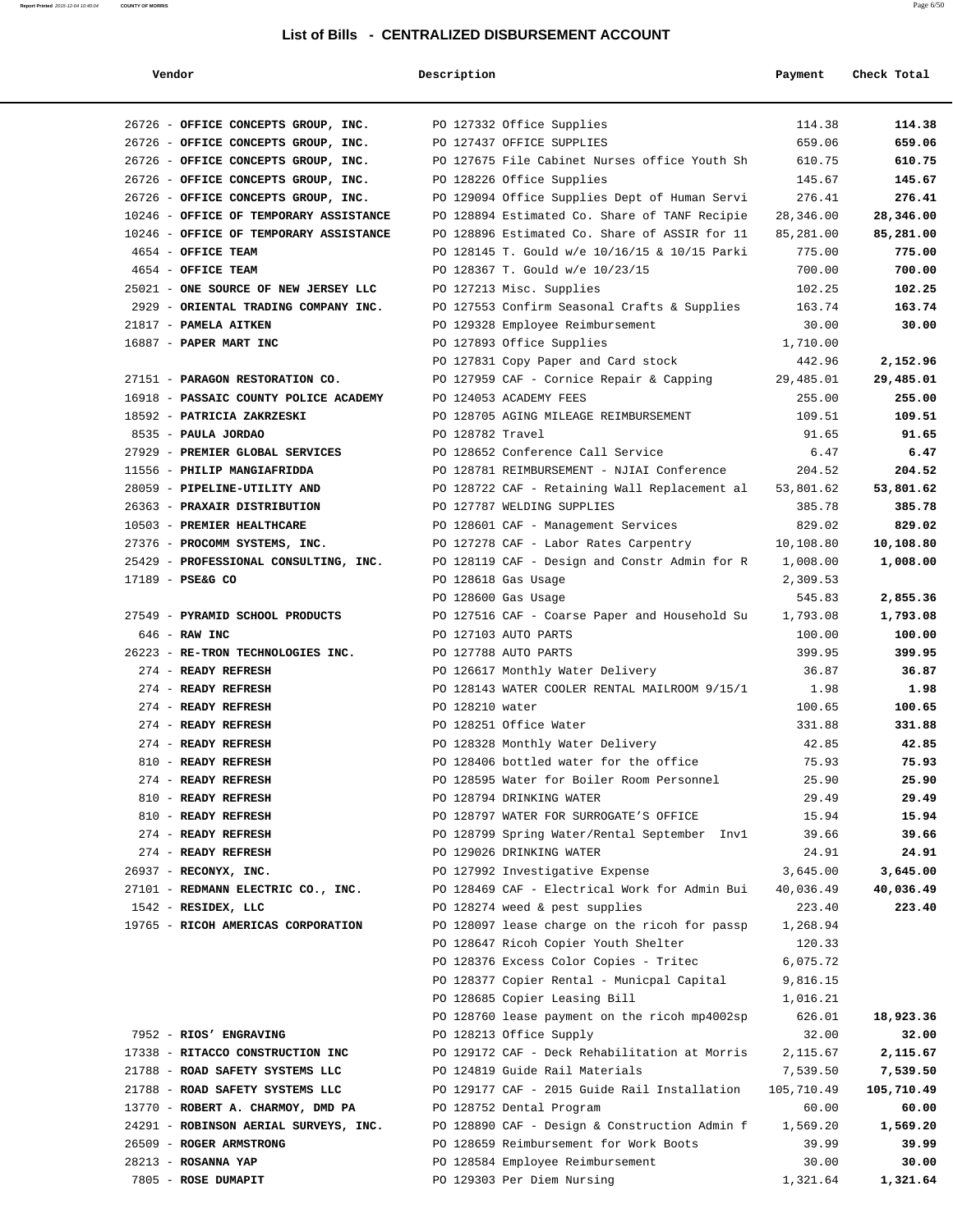| Vendor                                  | Description        |                                               | Payment    | Check Total |
|-----------------------------------------|--------------------|-----------------------------------------------|------------|-------------|
| 24397 - ROSEMARY BATANE COBCOBO         |                    | PO 129300 Per Diem Nursing                    | 1,480.00   | 1,480.00    |
| 15590 - ROSLYN KHURDAN                  |                    | PO 128770 parking - NJTPA                     | 15.00      | 15.00       |
| 26292 - ROXANA STEWARTSON               |                    | PO 128550 Employee Reimbursement              | 30.00      | 30.00       |
| 28088 - RUSTY BURNS                     |                    | PO 128611 Resident Activities                 | 250.00     | 250.00      |
| 9938 - RUTGERS CENTER FOR CONTINUING    |                    | PO 128912 CAF - 9938-2126                     | 1,591.00   |             |
|                                         |                    | PO 128915 CAF - 9938-2390                     | 1,819.00   |             |
|                                         |                    | PO 128921 CAF - 9938-2487                     | 1,819.00   |             |
|                                         |                    | PO 128952 CAF - 9938-2316                     | 1,972.00   |             |
|                                         |                    | PO 128932 CAF - 9938-2008                     | 533.00     |             |
|                                         |                    | PO 128951 CAF - 9938-1771                     | 455.00     | 8,189.00    |
| 27044 - RUTGERS, THE STATE UNIVERSITY   |                    | PO 128906 CAF - 27044-2524                    | 3,200.00   | 3,200.00    |
| 19804 - RUTGERS-THE STATE UNIVERSITY    |                    | PO 127780 Innovative use of landfills course  | 250.00     | 250.00      |
| 27871 - RYAN P MURPHY                   |                    | PO 128280 Move expense: Microfilm inventory,  | 750.00     | 750.00      |
| $21444 - SAFE-T$                        |                    | PO 126636 Clean Water Equipment Purchase      | 450.00     | 450.00      |
| 9969 - SCHAFFER DOOR INC                |                    | PO 127592 BI-FOLD DOOR MAINTENANCE            | 2,150.00   | 2,150.00    |
| 17546 - SCHIFANO CONSTRUCTION CORP.     |                    | PO 129173 CAF - Milling and Resurfacing of 20 | 66,477.03  |             |
|                                         |                    | PO 129174 CAF - Milling and Resurfacing of Wh | 14,126.08  |             |
|                                         |                    | PO 129175 CAF - Milling and Resurfacing of Bl | 15,149.76  | 95,752.87   |
| 21685 - SENIOR SALON SERVICES LLC       |                    | PO 128604 CAF - Cosmetology Services          | 6,223.23   | 6,223.23    |
| 1072 - SHARON WINSTON                   |                    | PO 128895 Insurance reimb. for 7/15 to 12/15  | 72.00      | 72.00       |
| 19854 - SHEAFFER SUPPLY INC.            |                    | PO 127642 small tools                         | 4.35       | 4.35        |
| 17621 - SHEAFFER SUPPLY, INC.           | PO 128123 parts    |                                               | 28.51      | 28.51       |
| 10694 - SHEET MUSIC PLUS                |                    | PO 126072 Confirm Sheet Music                 | 295.54     | 295.54      |
| 27853 - SHELLEY REINER                  |                    | PO 129304 Per Diem Nursing                    | 1,181.75   | 1,181.75    |
| 28237 - SHERYL WILLIAM                  |                    | PO 128586 Employee Reimbursement              | 30.00      | 30.00       |
| 17726 - SHI INTERNATIONAL CORP          |                    | PO 127341 Software Maintenance Renewal - NetZ | 1,534.70   |             |
|                                         |                    | PO 127336 Annual Software Maintenance - Sawmi | 308.79     | 1,843.49    |
| 28148 - SKC INC.                        |                    | PO 126744 Template for dust wipe sampling     | 48.08      | 48.08       |
| 17690 - SMITH & SOLOMON                 |                    | PO 128955 CAF - 17690-2238                    | 800.00     |             |
|                                         |                    | PO 128945 CAF - 17690-2211                    | 800.00     | 1,600.00    |
| 6981 - SODEXO INC & AFFILIATES          |                    | PO 128432 CAF - Dietary Services for Various  | 5,256.84   | 5,256.84    |
| 6981 - SODEXO INC & AFFILIATES          |                    | PO 128599 CAF - Dietary Services for Various  | 286,238.81 | 286,238.81  |
| 6981 - SODEXO INC & AFFILIATES          |                    | PO 128602 CAF - Laundry Services at Morris Vi | 92,038.70  | 92,038.70   |
| 6981 - SODEXO INC & AFFILIATES          |                    | PO 128605 CAF - Housekeeping, Facility and Bo | 175,789.70 | 175,789.70  |
| 6981 - SODEXO INC & AFFILIATES          |                    | PO 128662 CAF - Dietary Services              | 70,608.68  | 70,608.68   |
| 6981 - SODEXO INC & AFFILIATES          |                    | PO 128707 CAF - Dietary Services              | 111,379.00 | 111,379.00  |
| 17755 - SOUTHEAST MORRIS COUNTY         |                    | PO 128741 WATER - QTR MEM                     | 447.09     | 447.09      |
| 17772 - SPEEDWELL ELECTRIC MOTORS       |                    | PO 127693 CAF - Labor Rates for On-Site Elect | 1,481.00   | 1,481.00    |
| 4611 - STAPLES ADVANTAGE                |                    | PO 127117 Office Supplies                     | 2,807.39   | 2,807.39    |
| 4611 - STAPLES ADVANTAGE                |                    | PO 127567 Office Supplies                     | 904.52     | 904.52      |
| 4611 - STAPLES ADVANTAGE                |                    | PO 127652 SANE SART Consumable Supplies       | 200.23     | 200.23      |
| 4611 - STAPLES ADVANTAGE                |                    | PO 127718 supplies                            | 981.14     | 981.14      |
| 4611 - STAPLES ADVANTAGE                | PO 127894 SUPPLIES |                                               | 1,229.13   | 1,229.13    |
| $19919$ - STAR LEDGER                   |                    | PO 128598 Newspapers for Bistro               | 62.25      | 62.25       |
| 5021 - AEROFUND FINANCIAL INC.          |                    | PO 128900 CAF - Agreement STATSHUT-15M-JARC   | 3,407.46   | 3,407.46    |
| 28243 - STEPHANIE MERCED                |                    | PO 128788 Investigation Travel Expense        | 84.21      | 84.21       |
| 17901 - SUBURBAN CONSULTING             |                    | PO 128649 old Ref# CF08000826000              | 1,810.49   | 1,810.49    |
| 8621 - SUBURBAN PROPANE -2347           |                    | PO 128201 Propane Delivery                    | 664.47     | 664.47      |
| 17937 - SUSSEX COUNTY COMMUNITY COLLEGE |                    | PO 128942 CAF - 17937-1555                    | 800.00     |             |
|                                         |                    | PO 128956 CAF - 17937-1553                    | 800.00     | 1,600.00    |
| 25400 - SUZIE COLLIN                    |                    | PO 129306 Per Diem Nursing                    | 2,602.95   | 2,602.95    |
| 18067 - T J'S SPORTWIDE TROPHY          |                    | PO 127686 PLAQUE AND ENGRAVING                | 65.30      | 65.30       |
| 16110 - T. Y. LIN INTERNATIONAL         |                    | PO 128727 CAF - Final Design Bi-County Bridge | 10,818.68  | 10,818.68   |
| 20814 - T.Y. LIN INTERNATIONAL          |                    | PO 128730 CAF - Construction Support Services | 14,224.44  | 14,224.44   |
| $27377 -$ TARA VYAS                     |                    | PO 128389 TRAVEL EXPENSE                      | 24.00      | 24.00       |
| 5611 - TBS CONTROLS LLC                 |                    | PO 128101 Maintenace & Repair Service Contrac | 2,679.17   | 2,679.17    |
| 17990 - TELESEARCH INC                  |                    | PO 128408 temporary services in the election  | 4,550.00   | 4,550.00    |
| 26677 - TEODORA O. DELEON               |                    | PO 129296 Per Diem Nursing                    | 610.50     | 610.50      |
| 27034 - TERESA OMWENGA                  |                    | PO 129295 Per Diem Nursing                    | 592.00     | 592.00      |
|                                         |                    |                                               |            |             |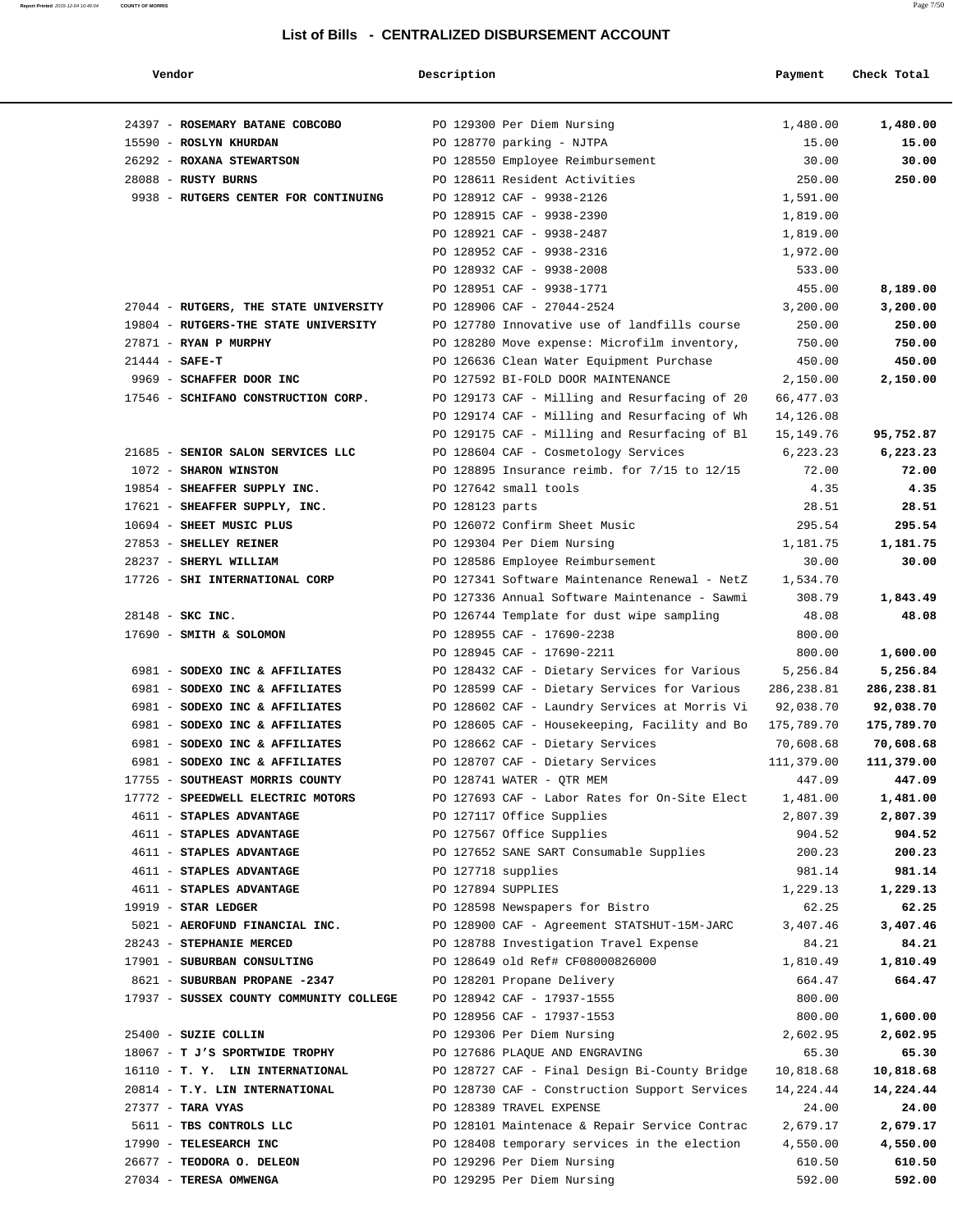| Vendor                                    | Description        |                                               | Payment   | Check Total |
|-------------------------------------------|--------------------|-----------------------------------------------|-----------|-------------|
| 3962 - TESSCO INC.                        |                    | PO 125819 Acq of Radios & Accesr. - L&PS      | 938.08    | 938.08      |
| 19966 - THE 200 CLUB OF MORRIS COUNTY     |                    | PO 128215 Meeting Expense                     | 110.00    | 110.00      |
| 27366 - THE GODFATHER OF MORRISTOWN       |                    | PO 128804 General Election Day Lunch          | 531.00    | 531.00      |
| 20797 - THE MUSIAL GROUP PA               |                    | PO 128724 CAF - Final Design and Constr Docs  | 2,000.00  | 2,000.00    |
| 16964 - THE PENNSYLVANIA STATE UNIVERSITY | PO 127651 Training |                                               | 345.00    | 345.00      |
| 2447 - THE PORTASOFT COMPANY INC          |                    | PO 127593 QUARTERLY CONTRACT PAYMENT WATER SO | 412.53    | 412.53      |
| 18437 - THOMSON REUTERS                   | PO 123173 Westlaw  |                                               | 3,541.72  |             |
|                                           |                    | PO 123276 Investigative Expense               | 878.00    |             |
|                                           | PO 126885 West Law |                                               | 2,825.71  |             |
|                                           |                    | PO 126862 Investigative Expense               | 878.00    |             |
|                                           |                    | PO 127653 Investigative Expense               | 878.00    |             |
|                                           |                    | PO 128092 West Law                            | 3,011.71  | 12,013.14   |
| 10812 - THOMSON REUTER-WEST               |                    | PO 128393 Investigative Expense               | 878.00    | 878.00      |
| 10812 - THOMSON REUTER-WEST               | PO 128394 West Law |                                               | 1,462.07  | 1,462.07    |
| 20788 - TOP LINE CONSTRUCTION CORP        |                    | PO 128622 CAF - Milling & Resurfacing of Fair | 26,637.08 | 26,637.08   |
| 20788 - TOP LINE CONSTRUCTION CORP        |                    | PO 128731 CAF - Milling & Resurfacing of Mill | 33,779.65 | 33,779.65   |
| 9055 - TOTAL ADMINISTRATIVE SERVICES      |                    | PO 127631 10/1/2015-12/31/2015 TASC Admin Fee | 2,052.75  | 2,052.75    |
| 18110 - TRANE U.S. INC.                   |                    | PO 124855 Replace Chiller Unit Purge System   | 6,398.00  | 6,398.00    |
| 11791 - TRANSYSTEMS CORPORATION           |                    | PO 128734 CAF - Preliminary Design Services f | 14,659.77 | 14,659.77   |
| 3486 - TREASURER, STATE OF NEW JERSEY     |                    | PO 128723 FY 2015 Hanover DPW Yard Site       | 3,160.00  | 3,160.00    |
| 3486 - TREASURER, STATE OF NEW JERSEY     |                    | PO 128737 FY 2015 GPPH Coal Gas LSRP Annual F | 4,910.00  | 4,910.00    |
| 28034 - TYLER TECHNOLOGIES, INC.          | PO 127882 Software |                                               | 21,090.00 | 21,090.00   |
| 15732 - UNIVERSAL UNIFORM SALES CO INC    |                    | PO 127412 CAF - Contract Renewal uniforms     | 745.00    | 745.00      |
| 15732 - UNIVERSAL UNIFORM SALES CO INC    |                    | PO 127438 CAF - Custom Fitted Uniforms        | 109.00    | 109.00      |
| 15732 - UNIVERSAL UNIFORM SALES CO INC    |                    | PO 127772 CAF - Contract Renewal Uniforms     | 841.00    | 841.00      |
| 15732 - UNIVERSAL UNIFORM SALES CO INC    |                    | PO 127901 CAF - Custom Fitted Uniforms        | 79.50     | 79.50       |
| 10356 - VENMILL INDUSTRIES INC            |                    | PO 127554 Order Qty 4 - PN063.8               | 61.96     | 61.96       |
| $1286$ - VERIZON                          |                    | PO 126846 Monthly Data Circuit Services - TLS | 6,564.16  | 6,564.16    |
| $1286$ - VERIZON                          |                    | PO 126926 PRI Service L&PS Circuits           | 6,010.04  | 6,010.04    |
| $1286$ - VERIZON                          |                    | PO 126927 PRI Service - Schuyler Circuit      | 7,053.65  | 7,053.65    |
| $1286$ - VERIZON                          |                    | PO 126928 Prosecutor's Office PBX - Monthly S | 1,592.04  | 1,592.04    |
| $10158 - VERIZON$                         |                    | PO 127345 Annual Billing - Pole Attachements/ | 5,817.50  | 5,817.50    |
| $1286$ - VERIZON                          |                    | PO 128205 Telephone pobox4833                 | 57.35     | 57.35       |
| $1286$ - VERIZON                          |                    | PO 128335 Centrex/POTS Monthly Bill           | 7,758.63  | 7,758.63    |
| $1286$ - VERIZON                          |                    | PO 128336 PRI Service L&PS Circuits           | 6,105.71  | 6,105.71    |
| $1286$ - VERIZON                          |                    | PO 128337 Prosecutor's Office PBX - Monthly S | 1,589.82  | 1,589.82    |
| $1286$ - VERIZON                          |                    | PO 128341 Monthly Data Circuit Services - TLS | 7,106.11  | 7,106.11    |
| $1286$ - VERIZON                          |                    | PO 128352 PRI Service - Schuyler Circuit      | 7,030.63  | 7,030.63    |
| $1286$ - VERIZON                          |                    | PO 128354 Centrex/POTS Monthly Bill           | 7,599.77  | 7,599.77    |
| $1286$ - VERIZON                          |                    | PO 128355 PRI Service L&PS Circuits           | 6,105.71  | 6,105.71    |
| $1286$ - VERIZON                          |                    | PO 128359 Monthly Data Circuit Services - TLS | 7,106.11  | 7,106.11    |
| $1286$ - VERIZON                          |                    | PO 128362 Prosecutor's Office PBX - Monthly S | 1,589.17  | 1,589.17    |
| $1286$ - VERIZON                          |                    | PO 128363 PRI Service - Schuyler Circuit      | 7,030.63  | 7,030.63    |
| $1286$ - VERIZON                          |                    | PO 128603 Telephone Charges                   | 28.67     | 28.67       |
| 21097 - VERIZON BUSINESS                  |                    | PO 126847 Centrex Voicemail Service - Deirdre | 94.16     | 94.16       |
| 10502 - VERIZON BUSINESS                  |                    | PO 126929 Morris County Internet Service Prov | 5,913.44  |             |
|                                           |                    | PO 128338 Morris County Internet Service Prov | 5,907.77  |             |
|                                           |                    | PO 128361 Morris County Internet Service Prov | 5,907.77  | 17,728.98   |
| 21097 - VERIZON BUSINESS                  |                    | PO 128340 Centrex Voicemail Service - Deirdre | 94.16     | 94.16       |
| 21097 - VERIZON BUSINESS                  |                    | PO 128360 Centrex Voicemail Service - Deirdre | 94.16     | 94.16       |
| 1348 - VERIZON WIRELESS                   |                    | PO 128090 Cell Phones                         | 830.38    |             |
|                                           |                    | PO 128091 Cell phones                         | 59.51     |             |
|                                           |                    | PO 128628 VERIZON MOBILE PHONE SERVICES FOR T | 276.83    |             |
|                                           |                    | PO 128628 VERIZON MOBILE PHONE SERVICES FOR T | 9,682.80  |             |
|                                           |                    | PO 128974 Wireless Service                    | 80.04     | 10,929.56   |
| 11605 - VICTOR FOMCHENKO                  |                    | PO 128806 General Election Day On-Site Techni | 400.00    | 400.00      |
| 7037 - VILLAGE SUPER MARKET, INC.         |                    | PO 128977 Meeting Expenses                    | 190.42    | 190.42      |
| 25832 - VOIANCE LANGUAGE SERVICES, LLC    |                    | PO 128075 Interpreter fees                    | 557.10    | 557.10      |
| 6146 - W.B. MASON COMPANY INC             |                    | PO 127328 OFFICE SUPPLIES                     | 1,459.67  |             |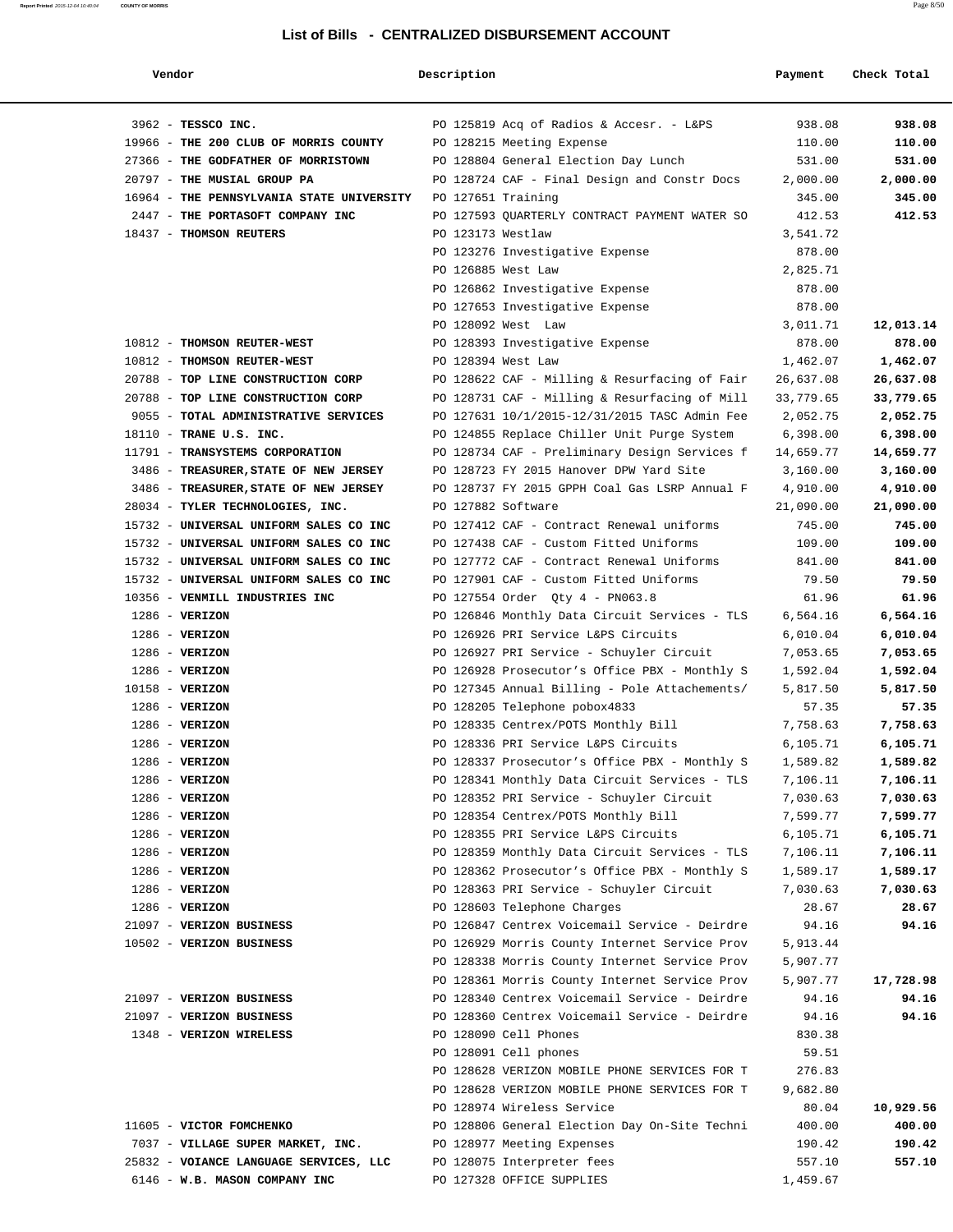#### **Report Printed** 2015-12-04 10:40:04 **COUNTY OF MORRIS** Page 9/50

### **List of Bills - CENTRALIZED DISBURSEMENT ACCOUNT**

| Vendor                                     | Description                                   | Payment   | Check Total              |
|--------------------------------------------|-----------------------------------------------|-----------|--------------------------|
|                                            |                                               |           |                          |
|                                            | PO 127790 OFFICE SUPPLIES                     | 11.26     |                          |
|                                            | PO 128253 Data Processing Supplies            | 320.26    |                          |
|                                            | PO 127960 HP 920 printer ink - black          | 203.47    |                          |
|                                            | PO 128146 TONER FOR ADJUSTER'S FAX MACHINE    | 81.58     | 2,076.24                 |
| 18389 - WARREN COUNTY TECHNICAL SCHOOL     | PO 128913 CAF - 18389-1562                    | 502.46    |                          |
|                                            | PO 128919 CAF - 18389-1871                    | 583.94    |                          |
|                                            | PO 128918 CAF - 18389-1823                    | 583.94    |                          |
|                                            | PO 128940 CAF - 18389-1822                    | 583.94    |                          |
|                                            | PO 128946 CAF - 18389-1886                    | 583.94    | 2,838.22                 |
| 28203 - WESTPY MARKETING SERVICES, INC.    | PO 129221 2015 Countywide Unencumbered - Supp | 1,035.00  | 1,035.00                 |
| 10826 - WHITES HEALTHCARE ENTERPRISES INC  | PO 129035 Whites Pharmacy August Sept. 2015   | 1,803.91  | 1,803.91                 |
| 27977 - WILD HEART BULK LANDSCAPE          | PO 128715 CAF - Building Demolition - 170 Nor | 15,000.00 |                          |
|                                            | PO 129181 CAF - Building Demolition - 170 Nor | 40,000.00 |                          |
|                                            | PO 129180 CAF - Building Demolition - 170 Nor | 44,800.00 | 99,800.00                |
| 8335 - WILLIAM PATERSON UNIVERSITY         | PO 128929 CAF - 8335-2319                     | 1,055.34  |                          |
|                                            | PO 128928 CAF - 8335-2323                     | 1,360.00  |                          |
|                                            | PO 128930 CAF - 8335-2323                     | 640.00    |                          |
|                                            | PO 128931 CAF - 8335-2325                     | 624.40    |                          |
|                                            | PO 128948 CAF - 8335-2325                     | 1,326.80  | 5,006.54                 |
| 20820 - Y-PERS INC                         | PO 128078 SHOP SUPPLIES                       | 395.73    | 395.73                   |
| 20132 - ZEE MEDICAL INC.                   | PO 128121 medical supplies                    | 102.00    | 102.00                   |
| 18599 - ZEP MANUFACTURING CO               | PO 127589 JANITORIAL SUPPLIES                 | 133.82    | 133.82<br>-------------- |
| TOTAL                                      |                                               |           | 4,516,298.33             |
| Total to be paid from Fund 01 Current Fund | 1,692,194.98                                  |           |                          |

|  |  |  |  |                                               | 4,516,298.33        |
|--|--|--|--|-----------------------------------------------|---------------------|
|  |  |  |  |                                               |                     |
|  |  |  |  | Total to be paid from Fund 13 Dedicated Trust | 92,898.61           |
|  |  |  |  | Total to be paid from Fund 04 County Capital  | 2,418,192.83        |
|  |  |  |  | Total to be paid from Fund 02 Grant Fund      | 313,011.91          |
|  |  |  |  | TOCAL CO DE DAIG IFOM FUNG VI CUFFENC FUNG    | <b>1,094,194.90</b> |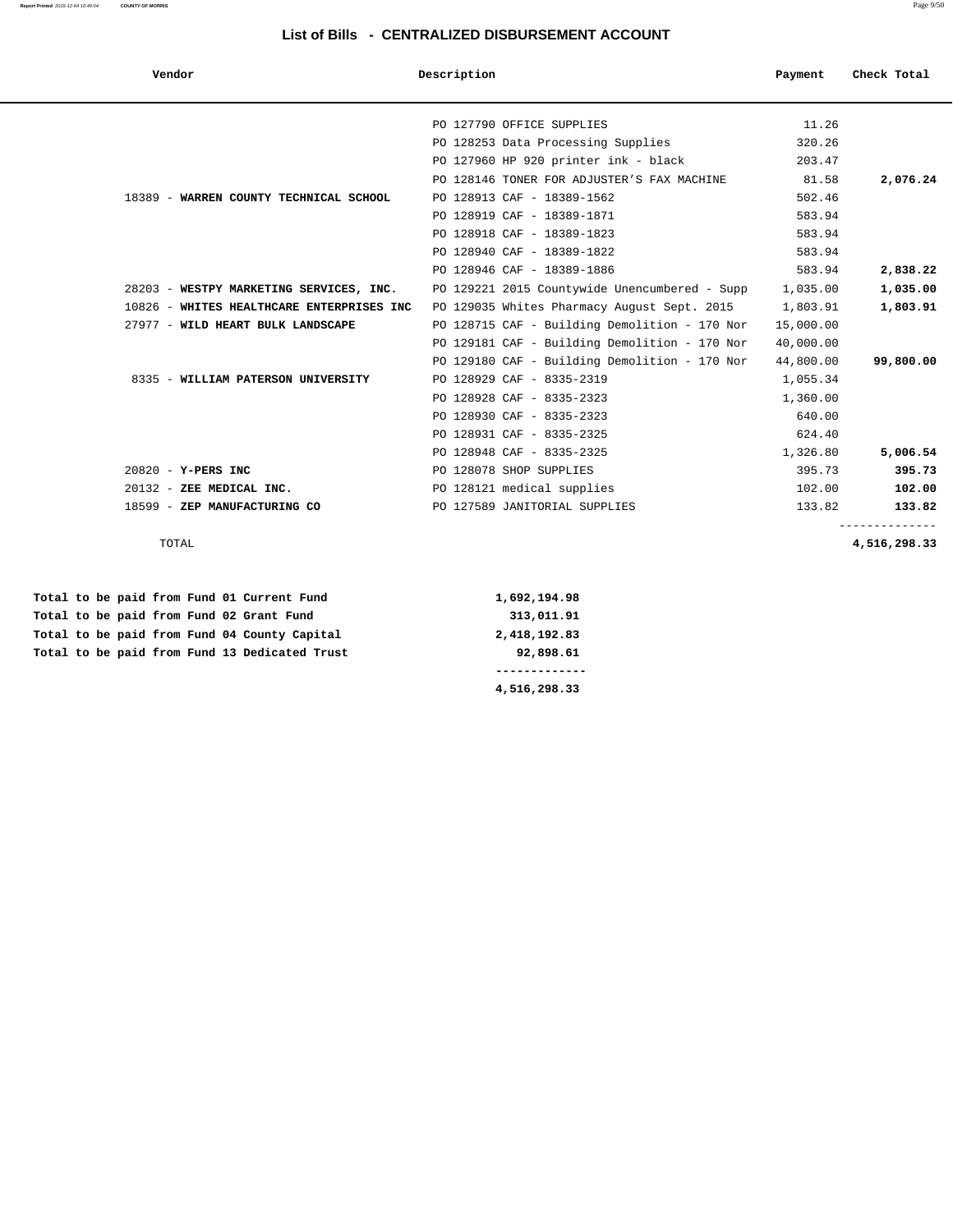**Report Printed** 2015-12-04 10:40:12 **COUNTY OF MORRIS** Page 10/50

# **List of Bills (Department/Account Detail) - CENTRALIZED DISBURSEMENT ACCOUNT**

| Account                     | P0 # | Vendor                                            | Description                                      | Account Total<br>Payment     |
|-----------------------------|------|---------------------------------------------------|--------------------------------------------------|------------------------------|
| <b>County Administrator</b> |      |                                                   | <b>Current Fund</b>                              |                              |
| 01-201-20-100100-068        |      | 129291 COUNTY OF MORRIS<br>Postage & Metered Mail | 2ND HALF 11/15 METERED MAIL<br>TOTAL FOR ACCOUNT | 9.18<br>9.18<br>============ |

**TOTAL for County Administrator 9.18**

## **Personnel**

| 127304 OFFICE CONCEPTS GROUP, INC.                                        | Office Supplies Acct# 16868 Invoice #610                      | 570.52 |                         |
|---------------------------------------------------------------------------|---------------------------------------------------------------|--------|-------------------------|
| Office Supplies & Stationery<br>01-201-20-105100-058                      | TOTAL FOR ACCOUNT                                             |        | 570.52                  |
| 129291 COUNTY OF MORRIS<br>Postage & Metered Mail<br>01-201-20-105100-068 | 2ND HALF 11/15 METERED MAIL<br>TOTAL FOR ACCOUNT              | 123.13 | 123.13                  |
| 126108 BFT<br>Furniture & Fixtures<br>01-201-20-105100-162                | Customer Number 00000591600uote 00002287<br>TOTAL FOR ACCOUNT | 421.74 | 421.74                  |
| TOTAL for Personnel                                                       |                                                               |        | eeeeeeeeeee<br>1,115.39 |

#### **Board of Chosen Freeholders**

| 129291 COUNTY OF MORRIS<br>129291 COUNTY OF MORRIS                                           | 2ND HALF 11/15 METERED MAIL<br>2ND HALF 11/15 METERED MAIL | 35.99<br>58.13        |
|----------------------------------------------------------------------------------------------|------------------------------------------------------------|-----------------------|
| Postage & Metered Mail<br>01-201-20-110100-068                                               | TOTAL FOR ACCOUNT                                          | 94.12                 |
| 128685 RICOH AMERICAS CORPORATION<br><i>Office Machines - Rental</i><br>01-201-20-110100-164 | Invoice for leasing Charges<br>TOTAL FOR ACCOUNT           | 1,016.21<br>1,016.21  |
| TOTAL for Board of Chosen Freeholders                                                        |                                                            | eeeeeeeee<br>1,110.33 |

#### **Clerk of the Board**

| 129025 DAILY RECORD | ASB-03668474 LEGAL NOTICE-SEALED BID 11   | 91.32 |
|---------------------|-------------------------------------------|-------|
| 129093 DAILY RECORD | ASB-70021774 - \$22,000 Capital Surplus V | 61.40 |
| 129093 DAILY RECORD | ASB-70021774 - \$28,500 Refunding Bon Ord | 96.60 |
| 129093 DAILY RECORD | ASB-70021774 - Amending Ordinance #95334  | 68.44 |
| 129106 DAILY RECORD | ASB-70021774 - Rerun of OTA Security Upq  | 64.04 |
| 129105 DAILY RECORD | ASB-70021774 - Frenkel (p/d 10/20)        | 56.12 |
| 129105 DAILY RECORD | $Qual-Lynx$ (p/d $11/4$ )                 | 50.84 |
| 129105 DAILY RECORD | PMA $(p/d (p/d 11/4))$                    | 51.72 |
| 129105 DAILY RECORD | Dewberry $(p/d \ 11/4)$                   | 54.36 |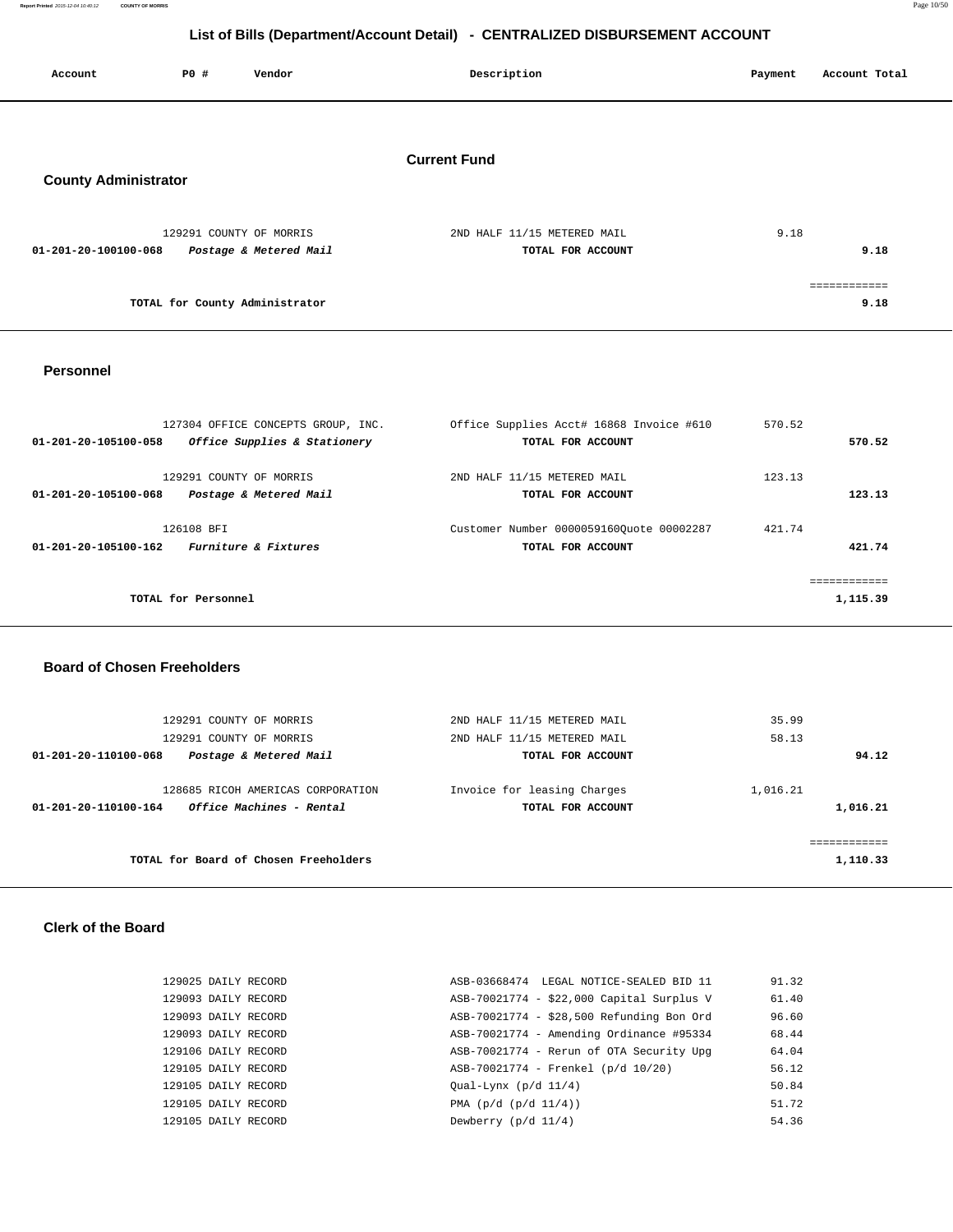**Report Printed** 2015-12-04 10:40:12 **COUNTY OF MORRIS** Page 11/50

# **List of Bills (Department/Account Detail) - CENTRALIZED DISBURSEMENT ACCOUNT**

| Account                   | PO#<br>Vendor                  | Description                              | Payment | Account Total |
|---------------------------|--------------------------------|------------------------------------------|---------|---------------|
| <b>Clerk of the Board</b> |                                |                                          |         |               |
|                           | 129105 DAILY RECORD            | $AH/MMH$ and IPC ( $p/d$ 11/4)           | 91.32   |               |
| 01-201-20-110105-022      | Advertising                    | TOTAL FOR ACCOUNT                        |         | 743.16        |
|                           | 129157 AMERICAN VENDING COFFEE | Invoice for coffee                       | 81.00   |               |
|                           | 129185 JANET DONALDSON         | Receipts for the Daily Record and Star L | 42.00   |               |
| 01-201-20-110105-095      | Other Administrative Supplies  | TOTAL FOR ACCOUNT                        |         | 123.00        |
|                           |                                |                                          |         |               |
|                           | TOTAL for Clerk of the Board   |                                          |         | 866.16        |
|                           |                                |                                          |         |               |

# **County Clerk**

|                                | 127294 DAILY RECORD               | subscription for the daily record yearly | 260.28   |              |
|--------------------------------|-----------------------------------|------------------------------------------|----------|--------------|
| $01 - 201 - 20 - 120100 - 028$ | Books & Periodicals               | TOTAL FOR ACCOUNT                        |          | 260.28       |
|                                |                                   |                                          |          |              |
|                                | 128628 VERIZON WIRELESS           | COUNTY CLERK'S                           | 230.21   |              |
|                                | 127293 AT&T MOBILITY              | wireless acct #973-610-8331 acct # 28726 | 40.98    |              |
| 01-201-20-120100-031           | Cellular Phones/Pagers            | TOTAL FOR ACCOUNT                        |          | 271.19       |
|                                | 129291 COUNTY OF MORRIS           | 2ND HALF 11/15 METERED MAIL              | 2,237.53 |              |
| $01 - 201 - 20 - 120100 - 068$ | Postage & Metered Mail            | TOTAL FOR ACCOUNT                        |          | 2,237.53     |
|                                | 128406 READY REFRESH              | 0429033129  09/15/15-10/14/15 - bottled  | 75.93    |              |
| $01 - 201 - 20 - 120100 - 095$ | Other Administrative Supplies     | TOTAL FOR ACCOUNT                        |          | 75.93        |
|                                | 128097 RICOH AMERICAS CORPORATION | lease rental on mpc3003 copier ser. #E15 | 634.47   |              |
|                                | 128097 RICOH AMERICAS CORPORATION | lease rental on the ricoh mp303S copier  | 634.47   |              |
|                                | 128760 RICOH AMERICAS CORPORATION | lease payment on the ricoh mp4002sp in t | 626.01   |              |
| $01 - 201 - 20 - 120100 - 164$ | Office Machines - Rental          | TOTAL FOR ACCOUNT                        |          | 1,894.95     |
|                                | 128755 ANN F. GROSSI              | swiss chalet refreshments for the Vetera | 69.00    |              |
| $01 - 201 - 20 - 120100 - 185$ | Food                              | TOTAL FOR ACCOUNT                        |          | 69.00        |
|                                |                                   |                                          |          | ============ |
|                                | TOTAL for County Clerk            |                                          |          | 4,808.88     |
|                                |                                   |                                          |          |              |

# **County Board of Elections**

|                      | 128809 DAILY RECORD    | ABS 54031274 Publication of English and  | 227.04 |        |
|----------------------|------------------------|------------------------------------------|--------|--------|
|                      | 128809 DAILY RECORD    | Affidavit of Publication Charge          | 35.00  |        |
|                      | 128803 DAILY RECORD    | ABS 54031274 Board of Elections - Noveme | 216.48 |        |
|                      | 128803 DAILY RECORD    | Affidavit of Publication Charge          | 35.00  |        |
|                      | 128801 DAILY RECORD    | ASB 54031274 Publication of Public Test  | 10.56  |        |
|                      | 128801 DAILY RECORD    | Affidavit of Publication                 | 35.00  |        |
|                      | 128798 DAILY RECORD    | ABS 54031274 Board of Elections - Commis | 9.68   |        |
|                      | 128798 DAILY RECORD    | Affidavit of Publication Charge          | 35.00  |        |
| 01-201-20-121100-022 | Advertising            | TOTAL FOR ACCOUNT                        |        | 603.76 |
|                      | 128808 BARBARA KINBACK | November 3, 2015 General Election Day Ob | 100.00 |        |
|                      | 128821 DIANA KRUG      | Monday-November 2, 2015 8:30AM-9:30AM    | 5.00   |        |
|                      |                        |                                          |        |        |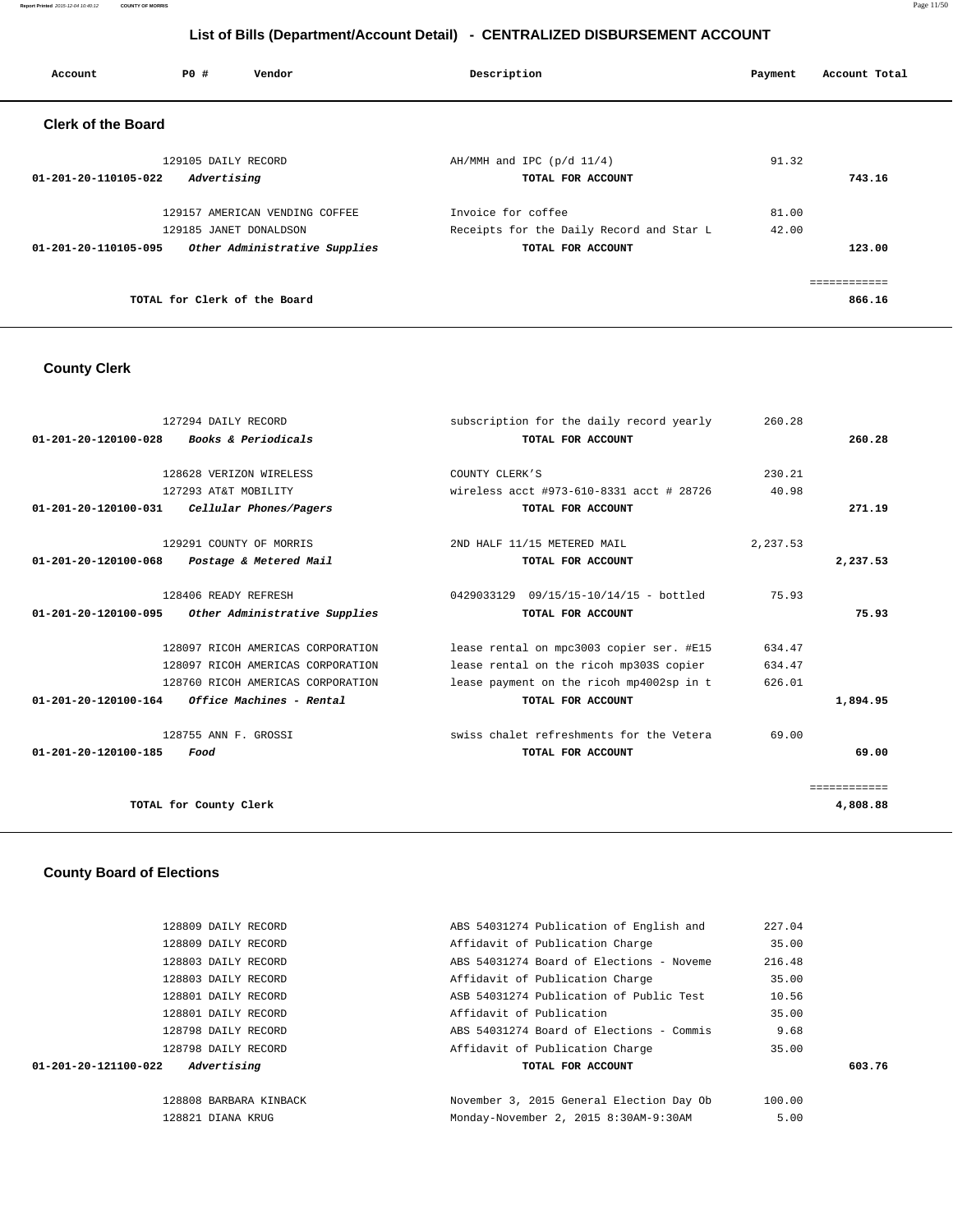| Account                          | PO#<br>Vendor     | Description                              | Payment | Account Total |
|----------------------------------|-------------------|------------------------------------------|---------|---------------|
| <b>County Board of Elections</b> |                   |                                          |         |               |
|                                  | 128821 DIANA KRUG | Thursday-November 5, 2015 8:30am-3:30PM  | 65.00   |               |
|                                  | 128821 DIANA KRUG | Friday-November 6, 2015 8:30am-12:00 Noo | 35.00   |               |
|                                  | 128821 DIANA KRUG | Monday-November 9, 2015 8:30am-4:30PM (1 | 75.00   |               |
|                                  | 128821 DIANA KRUG | Tuesday-November 10, 2015 8:30am-4:30pm  | 75.00   |               |
|                                  | 128821 DIANA KRUG | Thursday-November 12, 2015 8:30am-3:00PM | 65.00   |               |

 128800 JONATHAN C NELSON November 3, 2015 General Election Day Ob 100.00 128800 JONATHAN C NELSON November 3, 2015 General Election Day Ob 100.00 128810 JOSEPH NOTOWICZ General Election Day-November 3, 2015 On 400.00 128807 MARILYN L CIOFFI November 3, 2015 General Election Day Ob 100.00 128806 VICTOR FOMCHENKO General Election Day - November 3, 2015 400.00 129262 MORRIS COUNTY PARK COMMISSION PP#25 2015 - Election Workers Gross Earn 625.00  **01-201-20-121100-096 Election Officer TOTAL FOR ACCOUNT 2,220.00**

**TOTAL for County Board of Elections 2,823.76**

============

| <b>Superintendent of Elections</b> |  |
|------------------------------------|--|
|------------------------------------|--|

|                                                  | 128802 DAILY RECORD                                | ABS 188072 Morris Co. Superintendent of  | 50.16  |                          |
|--------------------------------------------------|----------------------------------------------------|------------------------------------------|--------|--------------------------|
|                                                  | 128802 DAILY RECORD                                | Affidavit of Publication Charge          | 35.00  |                          |
| 01-201-20-121105-022                             | Advertising                                        | TOTAL FOR ACCOUNT                        |        | 85.16                    |
|                                                  |                                                    |                                          |        |                          |
|                                                  | 128805 LONGFELLOWS SANDWICH DELI                   | General Election - November 3, 2015 Long | 270.00 |                          |
|                                                  | 128805 LONGFELLOWS SANDWICH DELI                   | Delivery Charge                          | 10.00  |                          |
|                                                  | 128804 THE GODFATHER OF MORRISTOWN                 | General Election -November 3, 2015 The G | 38.00  |                          |
|                                                  | 128804 THE GODFATHER OF MORRISTOWN                 | Chicken Francese                         | 90.00  |                          |
|                                                  | 128804 THE GODFATHER OF MORRISTOWN                 | Eqqplant Rollantini                      | 78.00  |                          |
|                                                  | 128804 THE GODFATHER OF MORRISTOWN                 | Meatball w/Sauce                         | 70.00  |                          |
|                                                  | 128804 THE GODFATHER OF MORRISTOWN                 | Stuffed Shells                           | 39.00  |                          |
|                                                  | 128804 THE GODFATHER OF MORRISTOWN                 | Sausage, Peppers, Onions & Potatoes-No S | 38.00  |                          |
|                                                  | 128804 THE GODFATHER OF MORRISTOWN                 | String Beans w/toasted almond            | 28.00  |                          |
|                                                  | 128804 THE GODFATHER OF MORRISTOWN                 | General Election - November 3, 2015 - Th | 43.00  |                          |
|                                                  | 128804 THE GODFATHER OF MORRISTOWN                 | Veal Saltimbocca                         | 64.00  |                          |
|                                                  | 128804 THE GODFATHER OF MORRISTOWN                 | Caesar Salad                             | 23.00  |                          |
|                                                  | 128804 THE GODFATHER OF MORRISTOWN                 | Delivery Chargefor Both Locations        | 20.00  |                          |
| 01-201-20-121105-057 National Voter Registration |                                                    | TOTAL FOR ACCOUNT                        |        | 811.00                   |
|                                                  | 129291 COUNTY OF MORRIS                            | 2ND HALF 11/15 METERED MAIL              | 766.87 |                          |
|                                                  |                                                    |                                          |        | 766.87                   |
| 01-201-20-121105-068                             | Postage & Metered Mail                             | TOTAL FOR ACCOUNT                        |        |                          |
|                                                  | 128799 READY REFRESH                               | Ready Refresh Spring Water & Rental for  | 39.66  |                          |
|                                                  | 01-201-20-121105-095 Other Administrative Supplies | TOTAL FOR ACCOUNT                        |        | 39.66                    |
|                                                  |                                                    |                                          |        |                          |
|                                                  | TOTAL for Superintendent of Elections              |                                          |        | ============<br>1,702.69 |
|                                                  |                                                    |                                          |        |                          |

#### **County Elections (Cty Clerk)**

| 128408 TELESEARCH INC | temporary service week ending 10/18/15  | 1,232.00 |
|-----------------------|-----------------------------------------|----------|
| 128408 TELESEARCH INC | temporary services week ending 10/25/15 | 770.00   |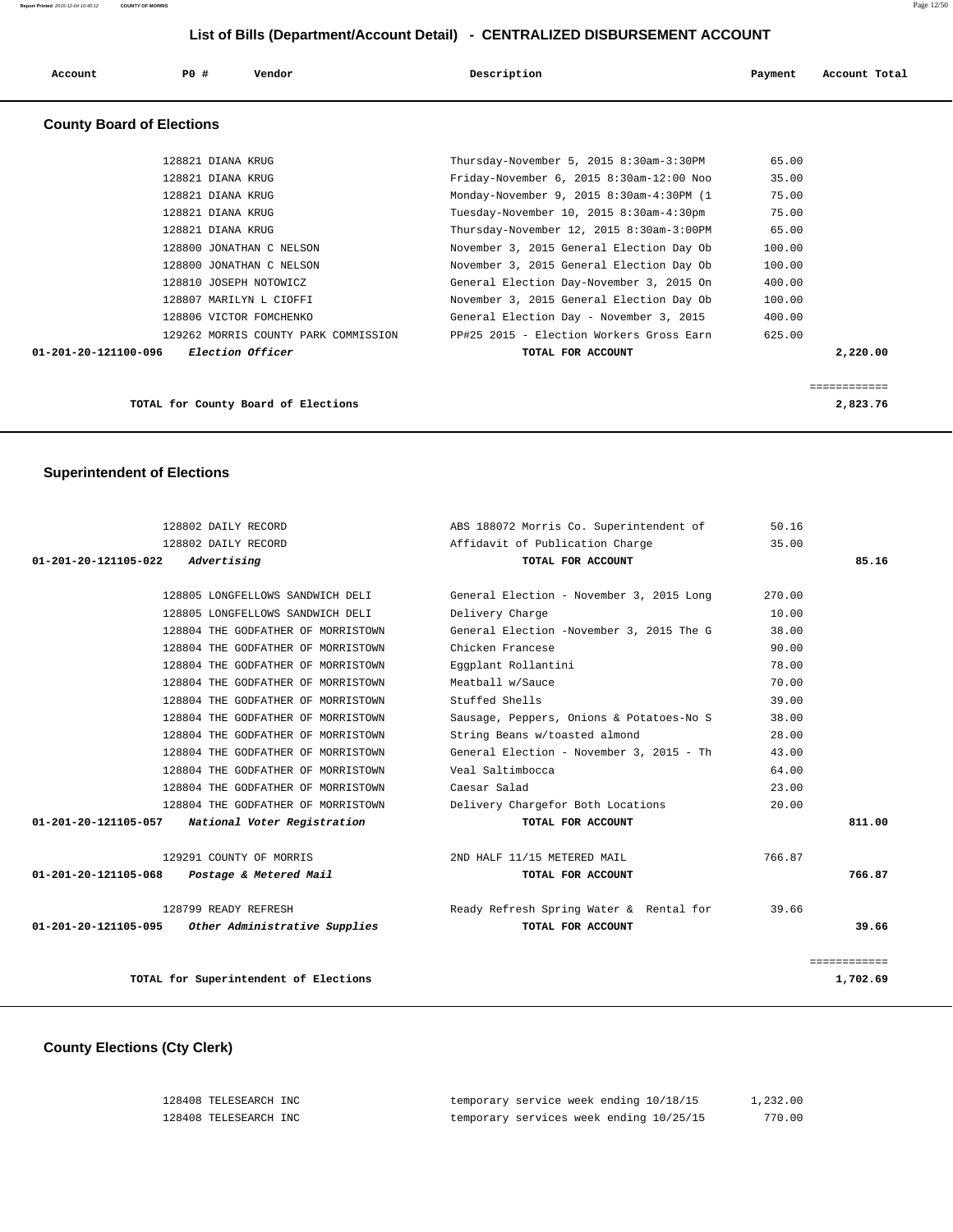**Report Printed** 2015-12-04 10:40:12 **COUNTY OF MORRIS** Page 13/50

# **List of Bills (Department/Account Detail) - CENTRALIZED DISBURSEMENT ACCOUNT**

|                                     | List of Bills (Department/Account Detail) - CENTRALIZED DISBURSEMENT ACCOUNT              |                                                                                        |                                                                                                                                                                                              |                                            |               |  |
|-------------------------------------|-------------------------------------------------------------------------------------------|----------------------------------------------------------------------------------------|----------------------------------------------------------------------------------------------------------------------------------------------------------------------------------------------|--------------------------------------------|---------------|--|
| Account                             | PO#                                                                                       | Vendor                                                                                 | Description                                                                                                                                                                                  | Payment                                    | Account Total |  |
| <b>County Elections (Cty Clerk)</b> |                                                                                           |                                                                                        |                                                                                                                                                                                              |                                            |               |  |
| 01-201-20-121110-016                | 128408 TELESEARCH INC                                                                     | Outside Salaries & Wages                                                               | temporary services week ending 11/01/15<br>TOTAL FOR ACCOUNT                                                                                                                                 | 1,778.00                                   | 4,550.00      |  |
| 01-201-20-121110-068                |                                                                                           | 129291 COUNTY OF MORRIS<br>Postage & Metered Mail                                      | 2ND HALF 11/15 METERED MAIL<br>TOTAL FOR ACCOUNT                                                                                                                                             | 12.13                                      | 12.13         |  |
| 01-201-20-121110-069                | Printing                                                                                  | 127821 DELL MARKETING L.P.                                                             | dell imaging drum for B5465nf laser prin<br>TOTAL FOR ACCOUNT                                                                                                                                | 499.98                                     | 499.98        |  |
| 01-201-20-121110-097                |                                                                                           | 128407 ELECTION GRAPHICS, INC.<br>128407 ELECTION GRAPHICS, INC.<br>Printing - Ballots | machine faces mail-in ballots additional<br>voting machine faces, mail-in ballots st<br>TOTAL FOR ACCOUNT                                                                                    | 149,270.90<br>13,900.00                    | 163,170.90    |  |
|                                     | 128757 ADAM SMITH<br>128755 ANN F. GROSSI<br>128755 ANN F. GROSSI<br>128755 ANN F. GROSSI | 128409 LONGFELLOWS SANDWICH DELI                                                       | reimbursement for dinner while working e<br>refreshments for election night November<br>wightmans farms for office meeting<br>bi wholesale club.<br>bj mis supplies for the election night.1 | 9.41<br>230.00<br>66.58<br>23.99<br>180.85 |               |  |
| 01-201-20-121110-185                | Food                                                                                      |                                                                                        | TOTAL FOR ACCOUNT                                                                                                                                                                            |                                            | 510.83        |  |
|                                     |                                                                                           |                                                                                        |                                                                                                                                                                                              |                                            | ============  |  |

**TOTAL for County Elections (Cty Clerk) 168,743.84**

 **County Treasurer** 

| 128145 OFFICE TEAM                                   | T. Gould w/e 10/16/15       | 700.00   |
|------------------------------------------------------|-----------------------------|----------|
| 128145 OFFICE TEAM                                   | 10/15 Parking               | 75.00    |
| 128367 OFFICE TEAM                                   | T. Gould w/e 10/23/15       | 700.00   |
| Outside Salaries & Wages<br>01-201-20-130100-016     | TOTAL FOR ACCOUNT           | 1,475.00 |
| 128146 W.B. MASON COMPANY INC                        | TONER FOR ADJUSTER'S FAX    | 81.58    |
| 01-201-20-130100-058<br>Office Supplies & Stationery | TOTAL FOR ACCOUNT           | 81.58    |
| 129291 COUNTY OF MORRIS                              | 2ND HALF 11/15 METERED MAIL | 330.11   |
| Postage & Metered Mail<br>01-201-20-130100-068       | TOTAL FOR ACCOUNT           | 330.11   |
|                                                      |                             |          |
| TOTAL for County Treasurer                           |                             | 1,886.69 |
|                                                      |                             |          |

# **Purchasing Division**

|                      | 129291 COUNTY OF MORRIS       | 2ND HALF 11/15 METERED MAIL     | 128.40 |
|----------------------|-------------------------------|---------------------------------|--------|
| 01-201-20-130105-068 | Postage & Metered Mail        | TOTAL FOR ACCOUNT               | 128.40 |
|                      | 129026 READY REFRESH          | 0434495552<br>10/15/15-11/14/15 | 24.91  |
| 01-201-20-130105-095 | Other Administrative Supplies | TOTAL FOR ACCOUNT               | 24.91  |
|                      |                               |                                 |        |
|                      | TOTAL for Purchasing Division |                                 | 153.31 |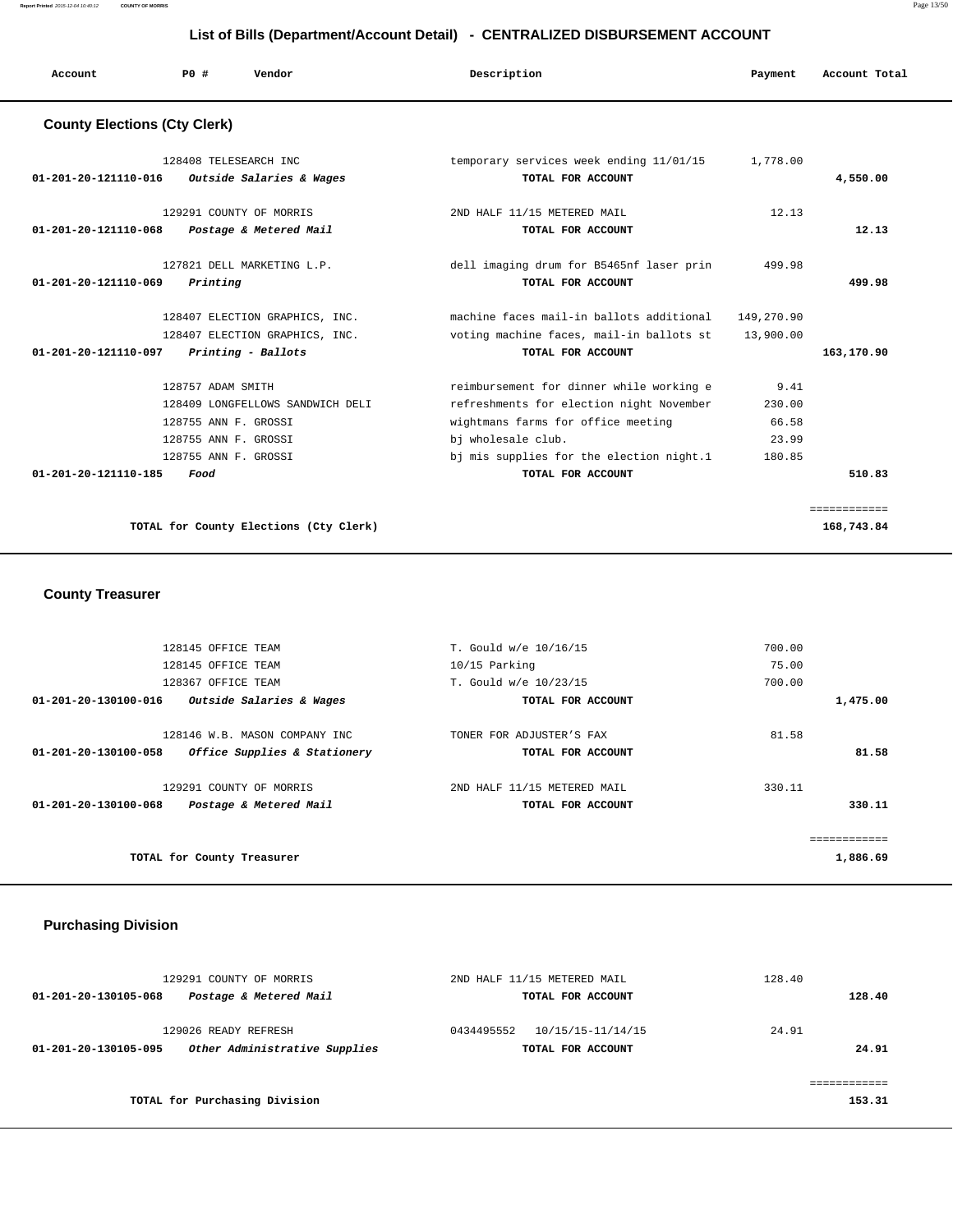**Report Printed** 2015-12-04 10:40:12 **COUNTY OF MORRIS** Page 14/50

# **List of Bills (Department/Account Detail) - CENTRALIZED DISBURSEMENT ACCOUNT**

| Account              | PO#                       | Vendor                          | Description                              | Payment   | Account Total |
|----------------------|---------------------------|---------------------------------|------------------------------------------|-----------|---------------|
|                      |                           |                                 |                                          |           |               |
|                      | 128143 READY REFRESH      |                                 | WATER COOLER RENTAL MAILROOM 9/15/15-10/ | 0.99      |               |
|                      | 128143 READY REFRESH      |                                 | WATER COOLER RENTAL MAILROOM 11/15/15-11 | 0.99      |               |
| 01-201-20-130110-058 |                           | Office Supplies & Stationery    | TOTAL FOR ACCOUNT                        |           | 1.98          |
|                      |                           | 129267 COUNTY COLLEGE OF MORRIS | Printing November 2015 as per contract   | 15,914.00 |               |
| 01-201-20-130110-069 | Printing                  |                                 | TOTAL FOR ACCOUNT                        |           | 15,914.00     |
|                      |                           |                                 |                                          |           |               |
|                      | TOTAL for Office Services |                                 |                                          |           | 15,915.98     |

# **Information Technology Div**

| 128672 JOHN TUGMAN                                       | Society for Information Management Membe          | 200.00   |              |
|----------------------------------------------------------|---------------------------------------------------|----------|--------------|
| 01-201-20-140100-023 Associations and Memberships        | TOTAL FOR ACCOUNT                                 |          | 200.00       |
|                                                          |                                                   |          |              |
| 127332 OFFICE CONCEPTS GROUP, INC. Logitech H800 Headset |                                                   | 114.38   |              |
| 126617 READY REFRESH                                     | Account 0419423314 08/01/2015-08/31/201           | 36.87    |              |
| 128328 READY REFRESH                                     | Account 0419423314 09/01/15-09/30/15              | 42.85    |              |
| 01-201-20-140100-058<br>Office Supplies & Stationery     | TOTAL FOR ACCOUNT                                 |          | 194.10       |
|                                                          |                                                   |          |              |
| 129291 COUNTY OF MORRIS                                  | 2ND HALF 11/15 METERED MAIL                       | 11.75    |              |
| 01-201-20-140100-068 Postage & Metered Mail              | TOTAL FOR ACCOUNT                                 |          | 11.75        |
|                                                          |                                                   |          |              |
| 128877 CITYSIDE ARCHIVES, LTD                            | 0803/ OFFICE SERVICES DATED 11/13/2015            | 4,069.79 |              |
| 01-201-20-140100-073 Records Managment Services          | TOTAL FOR ACCOUNT                                 |          | 4,069.79     |
| 127336 SHI INTERNATIONAL CORP                            | Sawmill Enterprise FTP Log Importer and           | 308.79   |              |
| 127341 SHI INTERNATIONAL CORP                            | Netzoon Single User Subsciption / 12 Mon 1,534.70 |          |              |
| <i>Software Maintenance</i><br>01-201-20-140100-078      | TOTAL FOR ACCOUNT                                 |          | 1,843.49     |
|                                                          |                                                   |          |              |
|                                                          |                                                   |          | ============ |
| TOTAL for Information Technology Div                     |                                                   |          | 6,319.13     |
|                                                          |                                                   |          |              |

# **County Board of Taxation**

| 129291 COUNTY OF MORRIS                        | 2ND HALF 11/15 METERED MAIL | 106.21 |
|------------------------------------------------|-----------------------------|--------|
| Postage & Metered Mail<br>01-201-20-150100-068 | TOTAL FOR ACCOUNT           | 106.21 |
|                                                |                             |        |
|                                                |                             |        |
| TOTAL for County Board of Taxation             |                             | 106.21 |

 **County Counsel** 

| 129291 COUNTY OF MORRIS                        | 2ND HALF 11/15 METERED MAIL | 4.90 |
|------------------------------------------------|-----------------------------|------|
| Postage & Metered Mail<br>01-201-20-155100-068 | TOTAL FOR ACCOUNT           | 4.90 |
|                                                |                             |      |
|                                                |                             |      |
| TOTAL for County Counsel                       |                             | 4.90 |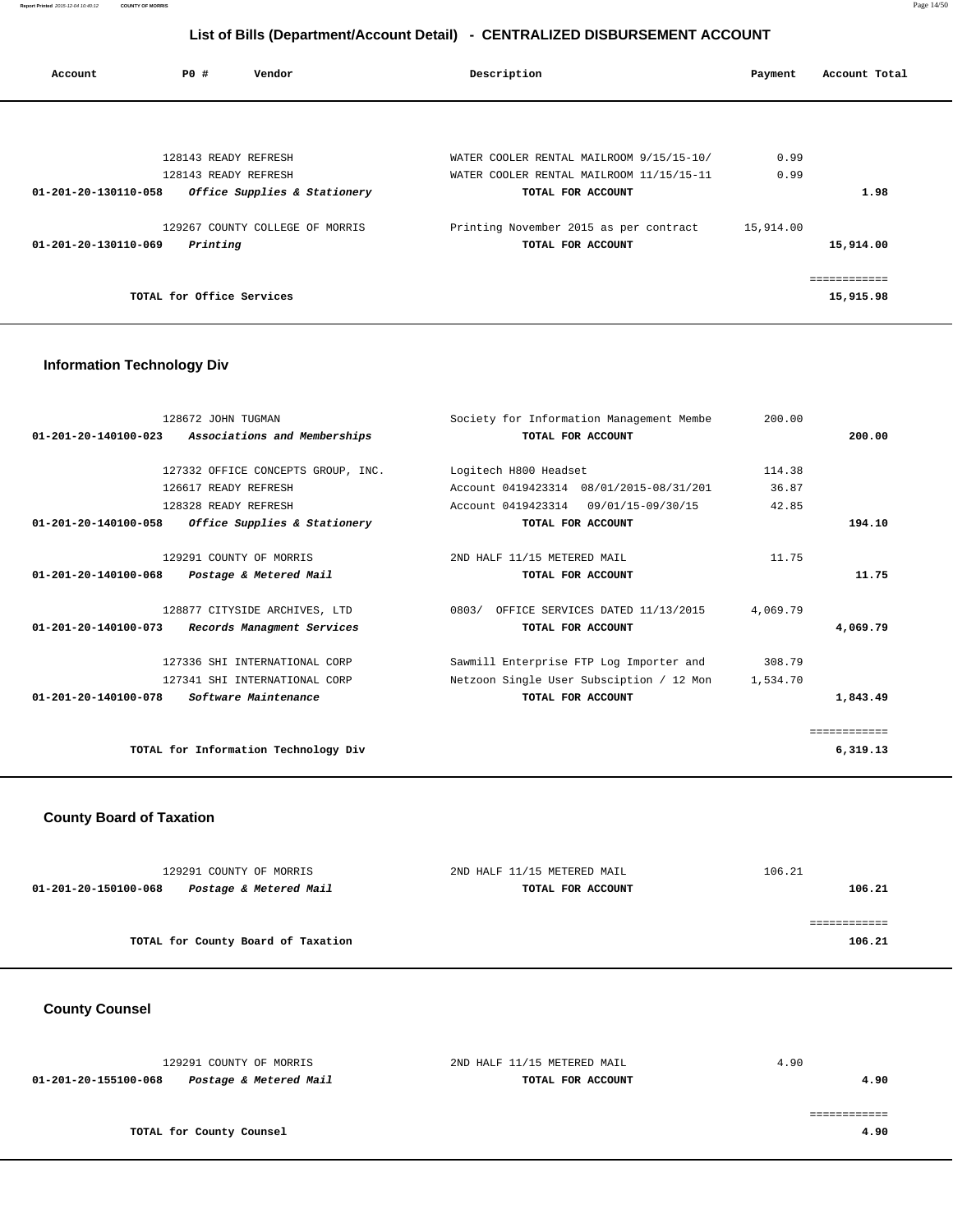| Account | PO# | Vendor<br>. | Description | Payment | Account Total |
|---------|-----|-------------|-------------|---------|---------------|
|         |     |             |             |         |               |

# **County Surrogate**

| 129136 CHRISTOPHER P. LUONGO                                     | NJ MCLE SEMINAR              | 495.00       |
|------------------------------------------------------------------|------------------------------|--------------|
| 01-201-20-160100-039<br>Education Schools & Training             | TOTAL FOR ACCOUNT            | 495.00       |
|                                                                  |                              |              |
| 127894 STAPLES ADVANTAGE                                         | 9/19/2015, 7143144639        | 226.82       |
| 127894 STAPLES ADVANTAGE                                         | 9/19/2015, 7143144639        | 14.30        |
| 127894 STAPLES ADVANTAGE                                         | 9/23/2015, 7143331470        | 224.06       |
| 127894 STAPLES ADVANTAGE                                         | 9/22/2015, 7143376669        | 13.68        |
| 127894 STAPLES ADVANTAGE                                         | 9/23/2015, 7143376669        | 649.96       |
| 127894 STAPLES ADVANTAGE                                         | 9/23/2015, 7143376669        | 7.32         |
| 127894 STAPLES ADVANTAGE                                         | 9/23/2015, 7143376669        | 92.99        |
| 127894 STAPLES ADVANTAGE                                         | 9/23/2015, 7143144639        | $-29.75$     |
| 127894 STAPLES ADVANTAGE                                         | 9/29/2015, 7143144639        | 29.75        |
| Office Supplies & Stationery<br>01-201-20-160100-058             | TOTAL FOR ACCOUNT            | 1,229.13     |
|                                                                  |                              |              |
| 129291 COUNTY OF MORRIS                                          | 2ND HALF 11/15 METERED MAIL  | 338.98       |
| 01-201-20-160100-068<br>Postage & Metered Mail                   | TOTAL FOR ACCOUNT            | 338.98       |
|                                                                  |                              |              |
| 128769 JOHN PECORARO                                             | PETTY CASH                   | 81.96        |
| 128133 GOVERNMENT TECHNOLOGIES, INC. RED ROPE MANILA CASEBINDERS |                              | 951.75       |
| 128797 READY REFRESH                                             | 9/15/15-10/14/15, 0434552170 | 15.94        |
| 01-201-20-160100-095 Other Administrative Supplies               | TOTAL FOR ACCOUNT            | 1,049.65     |
|                                                                  |                              |              |
|                                                                  |                              | ============ |
| TOTAL for County Surrogate                                       |                              | 3,112.76     |
|                                                                  |                              |              |

# **Engineering**

|              | 9.62     | 2ND HALF 11/15 METERED MAIL              | 129291 COUNTY OF MORRIS               |                                |
|--------------|----------|------------------------------------------|---------------------------------------|--------------------------------|
|              | 8.02     | 2ND HALF 11/15 METERED MAIL              | 129291 COUNTY OF MORRIS               |                                |
|              | 21.29    | 2ND HALF 11/15 METERED MAIL              | 129291 COUNTY OF MORRIS               |                                |
| 38.93        |          | TOTAL FOR ACCOUNT                        | Postage & Metered Mail                | $01 - 201 - 20 - 165100 - 068$ |
|              | 15.00    | NJTPA Meeting/Parking11/5/15             | 128770 ROSLYN KHURDAN                 |                                |
| 15.00        |          | TOTAL FOR ACCOUNT                        | Travel Expense                        | 01-201-20-165100-082           |
|              | 4,910.00 | Invoice Date: 10-2-15FY2015 GPPH Coal Ga | 128737 TREASURER, STATE OF NEW JERSEY |                                |
|              | 3,160.00 | FY 2015 Hanover DPW Yard Site Remediatio | 128723 TREASURER, STATE OF NEW JERSEY |                                |
| 8,070.00     |          | TOTAL FOR ACCOUNT                        | Other Outside Services                | 01-201-20-165100-084           |
|              | 223.40   | Contrac Meal Place Pacs, 2 casesSenSci V | 128274 RESIDEX, LLC                   |                                |
| 223.40       |          | TOTAL FOR ACCOUNT                        | Chemicals & Sprays                    | 01-201-20-165100-225           |
| ============ |          |                                          |                                       |                                |
| 8,347.33     |          |                                          | TOTAL for Engineering                 |                                |
|              |          |                                          |                                       |                                |

# **Heritage Commission**

| 127960 W.B. MASON COMPANY INC | HP 920 printer ink - black | 15.25 |
|-------------------------------|----------------------------|-------|
| 127960 W.B. MASON COMPANY INC | HP 920 printer ink - color | 34.56 |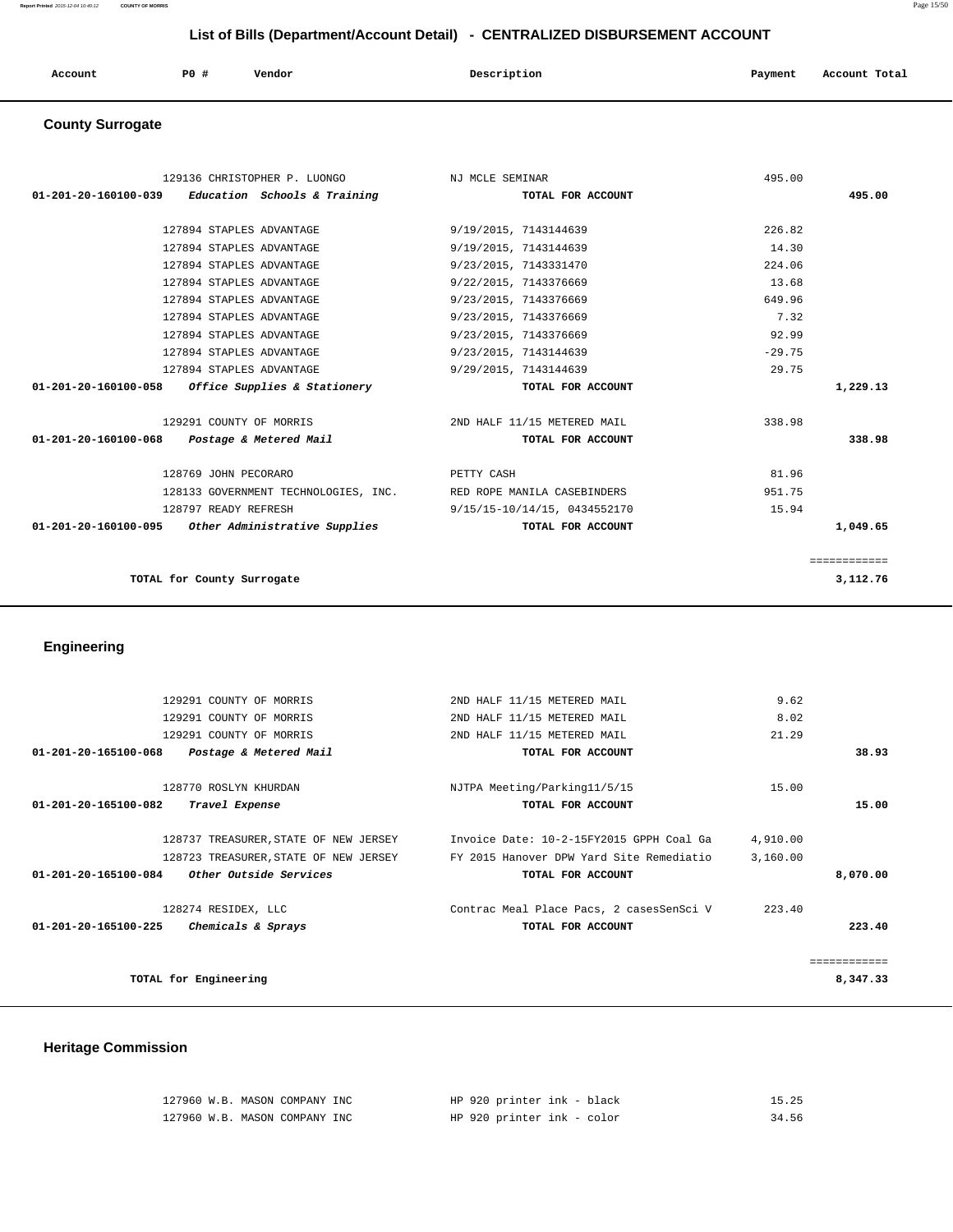**Report Printed** 2015-12-04 10:40:12 **COUNTY OF MORRIS** Page 16/50

# **List of Bills (Department/Account Detail) - CENTRALIZED DISBURSEMENT ACCOUNT**

| Account                    | PO#                  | Vendor                        | Description                              | Payment | Account Total |
|----------------------------|----------------------|-------------------------------|------------------------------------------|---------|---------------|
| <b>Heritage Commission</b> |                      |                               |                                          |         |               |
|                            |                      | 127960 W.B. MASON COMPANY INC | copy paper                               | 48.34   |               |
| 01-201-20-175100-058       |                      | Office Supplies & Stationery  | TOTAL FOR ACCOUNT                        |         | 203.47        |
|                            | 128280 RYAN P MURPHY |                               | Move expense: Microfilm inventory, inspe | 750.00  |               |
| 01-201-20-175100-079       |                      | Special Projects              | TOTAL FOR ACCOUNT                        |         | 750.00        |
|                            |                      |                               |                                          |         | ============  |
|                            |                      | TOTAL for Heritage Commission |                                          |         | 953.47        |
|                            |                      |                               |                                          |         |               |

# **Planning Board**

| 2ND HALF 11/15 METERED MAIL | 39.45 |
|-----------------------------|-------|
| TOTAL FOR ACCOUNT           | 39.45 |
|                             |       |
|                             |       |
|                             | 39.45 |
|                             |       |

# **County Weights & Measures**

| 128628 VERIZON WIRELESS                                  | L&PS - WEIGHTS & MEASURES           | 414.12   |
|----------------------------------------------------------|-------------------------------------|----------|
| $01 - 201 - 22 - 201100 - 031$<br>Cellular Phones/Pagers | TOTAL FOR ACCOUNT                   | 414.12   |
|                                                          |                                     |          |
| 129291 COUNTY OF MORRIS                                  | 2ND HALF 11/15 METERED MAIL         | 0.97     |
| $01 - 201 - 22 - 201100 - 068$<br>Postage & Metered Mail | TOTAL FOR ACCOUNT                   | 0.97     |
| 128968 M.C. MUA-MT OLIVE                                 | CUSTOMER #: WEIGTHSM                | 350.00   |
| 128794 READY REFRESH                                     | 0426700738<br>$09/15/15 - 10/14/15$ | 29.49    |
| 01-201-22-201100-084<br><i>Other Outside Services</i>    | TOTAL FOR ACCOUNT                   | 379.49   |
| 128127 DIRECT ENERGY BUSINESS MARKETING                  | WEIGHTS AND MEASURERS               | 127.02   |
| $01 - 201 - 22 - 201100 - 141$<br>Natural Gas            | TOTAL FOR ACCOUNT                   | 127.02   |
|                                                          |                                     |          |
| 128969 MORRIS PLAINS SHOES & REPAIR                      | SAFETY BOOTS                        | 90.00    |
| $01 - 201 - 22 - 201100 - 258$<br>Equipment              | TOTAL FOR ACCOUNT                   | 90.00    |
|                                                          |                                     |          |
| TOTAL for County Weights & Measures                      |                                     | 1,011.60 |

# **Employee Group Insurance**

| 127631 TOTAL ADMINISTRATIVE SERVICES                          | 10/1/2015-12/31/2015 Acct #4501-7210-814 | 2,052.75  |
|---------------------------------------------------------------|------------------------------------------|-----------|
| 128401 FRENKEL BENEFITS, LLC                                  | Administrative Consulting Fee November 2 | 10,416.67 |
| Employee Group Insurance Expenditures<br>01-201-23-220100-090 | TOTAL FOR ACCOUNT                        | 12,469.42 |
|                                                               |                                          |           |
|                                                               |                                          |           |
| TOTAL for Employee Group Insurance                            |                                          | 12,469.42 |
|                                                               |                                          |           |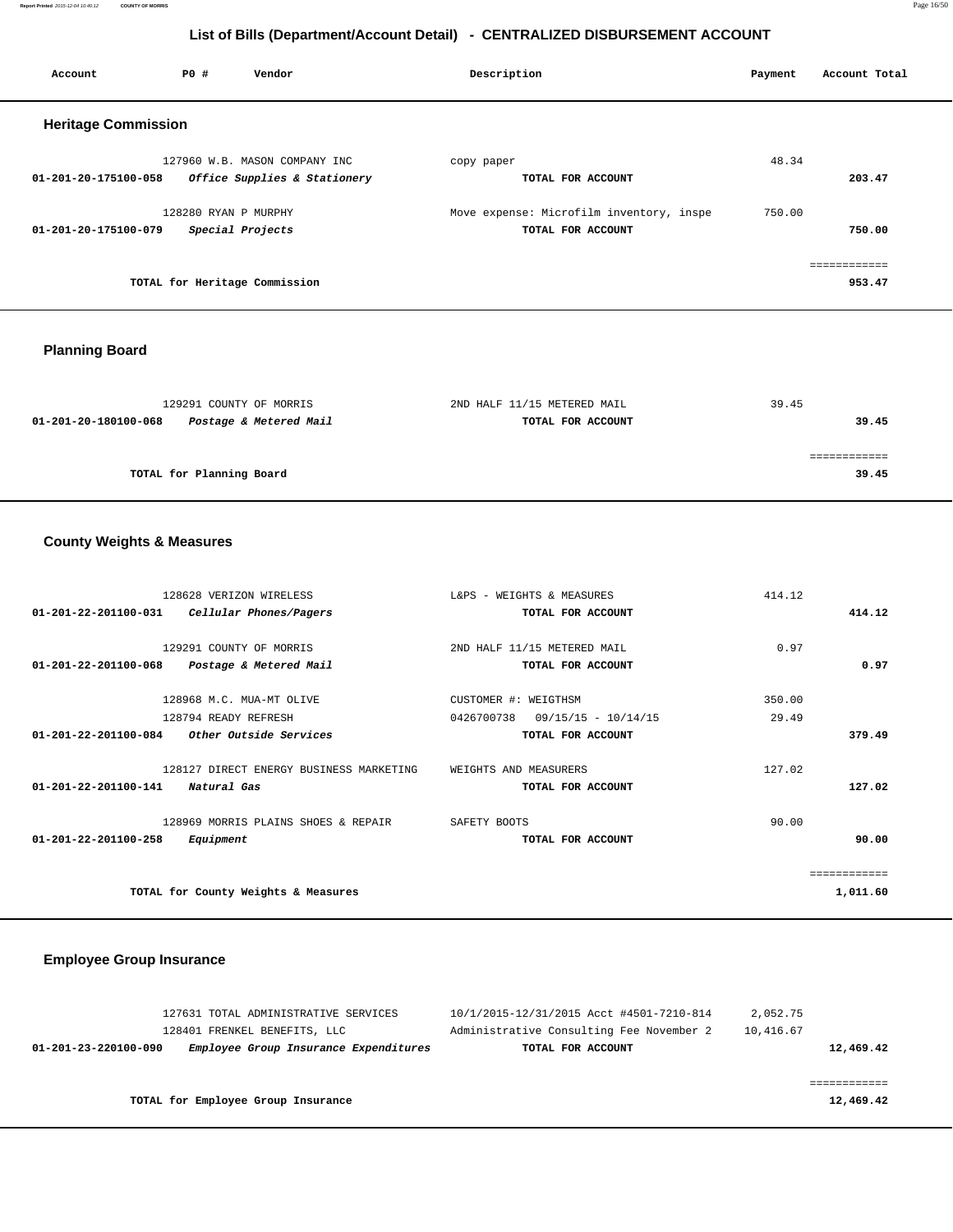| Account                        | PO# | Vendor                            | Description                            | Payment | Account Total |
|--------------------------------|-----|-----------------------------------|----------------------------------------|---------|---------------|
|                                |     |                                   |                                        |         |               |
|                                |     | 128628 VERIZON WIRELESS           | L&PS - ADMIN                           | 241.27  |               |
|                                |     | 128974 VERIZON WIRELESS           | Wireless Service - MCP                 | 80.04   |               |
| $01 - 201 - 25 - 252100 - 031$ |     | Cellular Phones/Pagers            | TOTAL FOR ACCOUNT                      |         | 321.31        |
|                                |     | 128977 VILLAGE SUPER MARKET, INC. | Hosted by Sheriff's Office - $6/10/15$ | 140.44  |               |
|                                |     | 128977 VILLAGE SUPER MARKET, INC. | 9/22/15                                | 49.98   |               |
| 01-201-25-252100-039           |     | Education Schools & Training      | TOTAL FOR ACCOUNT                      |         | 190.42        |

| 129291 COUNTY OF MORRIS                        | 2ND HALF 11/15 METERED MAIL              | 2.67  |        |
|------------------------------------------------|------------------------------------------|-------|--------|
| 129291 COUNTY OF MORRIS                        | 2ND HALF 11/15 METERED MAIL              | 10.63 |        |
| Postage & Metered Mail<br>01-201-25-252100-068 | TOTAL FOR ACCOUNT                        |       | 13.30  |
|                                                |                                          |       |        |
| 128652 PREMIER GLOBAL SERVICES                 | Per Inv dated 10/19/15 for Account 16405 | 6.47  |        |
| Telephone<br>01-201-25-252100-146              | TOTAL FOR ACCOUNT                        |       | 6.47   |
|                                                |                                          |       |        |
|                                                |                                          |       |        |
| TOTAL for Office of Emergency Management       |                                          |       | 531.50 |

### **Communications Center**

| 128209 CURTIS JAMES                                 | 10/31/15, 8 student manuals for CTO cour                                       | 758.40   |              |
|-----------------------------------------------------|--------------------------------------------------------------------------------|----------|--------------|
| $01-201-25-252105-039$ Education Schools & Training | TOTAL FOR ACCOUNT                                                              |          | 758.40       |
| 129291 COUNTY OF MORRIS                             | 2ND HALF 11/15 METERED MAIL                                                    | 6.32     |              |
| 01-201-25-252105-068 Postage & Metered Mail         | TOTAL FOR ACCOUNT                                                              |          | 6.32         |
|                                                     | 128075 VOIANCE LANGUAGE SERVICES, LLC Cust# CV45120, 9/30/15, Interpreter fees | 557.10   |              |
| 01-201-25-252105-117<br>Interpretor Fees            | TOTAL FOR ACCOUNT                                                              |          | 557.10       |
| 128074 CAROUSEL INDUSTRIES                          | $6/10/15$ , Technician services $4/30/15$ , 12                                 | 900.00   |              |
| County Wide Radio System<br>01-201-25-252105-131    | TOTAL FOR ACCOUNT                                                              |          | 900.00       |
| 128204 JERSEY CENTRAL POWER & LIGHT                 | 100 097 970 519, 10/22/15, W Hanover Dr                                        | 1,174.65 |              |
| 128204 JERSEY CENTRAL POWER & LIGHT                 | 100 082 995 745, 10/27/15, Conkling Rd A                                       | 9.45     |              |
| 128204 JERSEY CENTRAL POWER & LIGHT                 | 100 078 774 427, 10/28/15, Ross Dr Boont                                       | 578.17   |              |
| 128204 JERSEY CENTRAL POWER & LIGHT                 | 100 078 770 714, 10/27/15, Conkling Rd F                                       | 1,341.50 |              |
| 128204 JERSEY CENTRAL POWER & LIGHT                 | 100 078 772 546, 10/29/15, Weldon Rd Oak                                       | 603.34   |              |
| 01-201-25-252105-137 Electricity                    | TOTAL FOR ACCOUNT                                                              |          | 3,707.11     |
|                                                     |                                                                                |          | ============ |
| TOTAL for Communications Center                     |                                                                                |          | 5,928.93     |

## **County Medical Examiner Office**

| 127710 MORRISTOWN MEDICAL CENTER               | 3rd Otr 2015 Morque Use 47 Cases | 1,410.00 |
|------------------------------------------------|----------------------------------|----------|
| 01-201-25-254100-055<br><i>Morgue Fees</i>     | TOTAL FOR ACCOUNT                | 1,410.00 |
| 129291 COUNTY OF MORRIS                        | 2ND HALF 11/15 METERED MAIL      | 7.67     |
| Postage & Metered Mail<br>01-201-25-254100-068 | TOTAL FOR ACCOUNT                | 7.67     |
|                                                |                                  |          |
| TOTAL for County Medical Examiner Office       |                                  | 1,417.67 |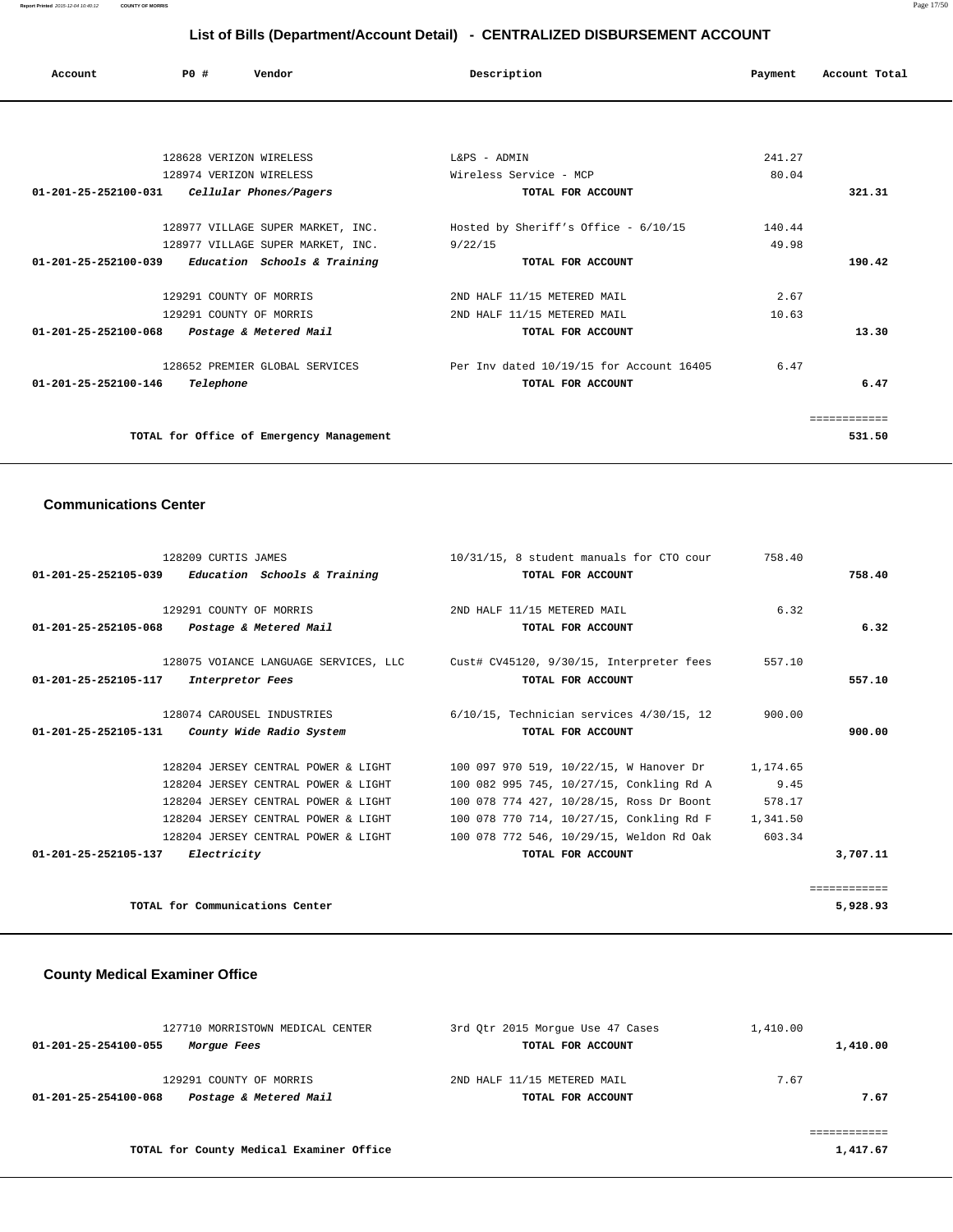**Report Printed** 2015-12-04 10:40:12 **COUNTY OF MORRIS** Page 18/50

# **List of Bills (Department/Account Detail) - CENTRALIZED DISBURSEMENT ACCOUNT**

| Account | <b>PO #</b> | Vendor | Description | Payment | Account Total |
|---------|-------------|--------|-------------|---------|---------------|
|         |             |        |             |         |               |

# **County Sheriff's Department**

| 126511 MORRISTOWN PARTNERSHIP                                  | TENT FEE - 10'x10' freestanding tent, Ev | 300.00    |              |
|----------------------------------------------------------------|------------------------------------------|-----------|--------------|
| $01 - 201 - 25 - 270100 - 023$<br>Associations and Memberships | TOTAL FOR ACCOUNT                        |           | 300.00       |
| 129291 COUNTY OF MORRIS                                        | 2ND HALF 11/15 METERED MAIL              | 581.24    |              |
| $01 - 201 - 25 - 270100 - 068$<br>Postage & Metered Mail       | TOTAL FOR ACCOUNT                        |           | 581.24       |
|                                                                |                                          |           |              |
| 127882 TYLER TECHNOLOGIES, INC.                                | CivilMobile Annual Support - Maintenance | 21,090.00 |              |
| Software Maintenance<br>01-201-25-270100-078                   | TOTAL FOR ACCOUNT                        |           | 21,090.00    |
|                                                                |                                          |           |              |
| 128781 PHILIP MANGIAFRIDDA                                     | Transportation Vehicle/Lodging-Tropicana | 204.52    |              |
| 128780 LAURA FLYNN                                             | Lodging/Tropicana in Atlantic City NJ &  | 164.52    |              |
| $01 - 201 - 25 - 270100 - 082$<br>Travel Expense               | TOTAL FOR ACCOUNT                        |           | 369.04       |
| 127669 MIRION TECHNOLOGIES (GDS) INC                           | 11512S - TLD Badges & Not Ret'd in 90 Ba | 596.28    |              |
| $01 - 201 - 25 - 270100 - 203$<br>X-Ray & Medical Supplies     | TOTAL FOR ACCOUNT                        |           | 596.28       |
|                                                                |                                          |           |              |
| 127920 COMMUNICATIONS SERVICE                                  | Strip vehicle for turn-in (Auth #15-034  | 380.00    |              |
| 125187 MOORE MEDICAL LLC                                       | Item #14209 Instant Hand Sanitizer 800ml | 212.40    |              |
| 125187 MOORE MEDICAL LLC                                       | Fuel Surcharge                           | 0.71      |              |
| 125187 MOORE MEDICAL LLC                                       | Item #88545 Instant Hand Sanitizer Dispe | 106.20    |              |
| 01-201-25-270100-258<br>Equipment                              | TOTAL FOR ACCOUNT                        |           | 699.31       |
| 124669 ADVANCED MICRO DISTRIBUTION                             | HP 4350 Maintenance Kit & Installation & | 315.00    |              |
| $01 - 201 - 25 - 270100 - 262$<br>Machinery Repairs & Parts    | TOTAL FOR ACCOUNT                        |           | 315.00       |
|                                                                |                                          |           |              |
|                                                                |                                          |           | ============ |
| TOTAL for County Sheriff's Department                          |                                          |           | 23,950.87    |

## **County Prosecutor's Office**

| 128091 VERIZON WIRELESS                                        | Account #882249917-00001 (Sept.10- Oct.9                                          | 59.51    |          |
|----------------------------------------------------------------|-----------------------------------------------------------------------------------|----------|----------|
| 128090 VERIZON WIRELESS                                        | Account #982471570-00001 (Sept. 13- Oct.                                          | 830.38   |          |
| Cellular Phones/Pagers<br>01-201-25-275100-031                 | TOTAL FOR ACCOUNT                                                                 |          | 889.89   |
| 128376 RICOH AMERICAS CORPORATION                              | Excess Color Copies 3rd Qtr. (7/1-9/30/1                                          | 3,068.45 |          |
| 128376 RICOH AMERICAS CORPORATION                              | Excess Color Copies 2nd Qtr. $(4/1-6/30/15$                                       | 3,007.27 |          |
| 128253 W.B. MASON COMPANY INC                                  | Account#C1033751 - Toner                                                          | 320.26   |          |
| 01-201-25-275100-037<br>Data Processing Supplies               | TOTAL FOR ACCOUNT                                                                 |          | 6,395.98 |
|                                                                | 127651 THE PENNSYLVANIA STATE UNIVERSITY Report Writing CJED 5119-003 ** Det. Ato | 345.00   |          |
|                                                                |                                                                                   |          |          |
| Education Schools & Training<br>$01 - 201 - 25 - 275100 - 039$ | TOTAL FOR ACCOUNT                                                                 |          | 345.00   |
| 126885 THOMSON REUTERS                                         | Account #1003917278- August 2015- Appell                                          | 1,411.64 |          |
| 126885 THOMSON REUTERS                                         | Account#1000176025-August Law Library                                             | 1,414.07 |          |
| 128394 THOMSON REUTER-WEST                                     | Account #1000176025 - Law Library West L                                          | 1,462.07 |          |
| 123173 THOMSON REUTERS                                         | Account #100176025 - June Westlaw Charge                                          | 2,061.08 |          |
| 123173 THOMSON REUTERS                                         | Account #1003917278- June Westlaw Charge                                          | 1,480.64 |          |
| 128092 THOMSON REUTERS                                         | 1000176025 Online Charges - Law Library                                           | 1,492.07 |          |
| 128092 THOMSON REUTERS                                         | 1003917278 Online Cbarges-Appellate Team                                          | 1,519.64 |          |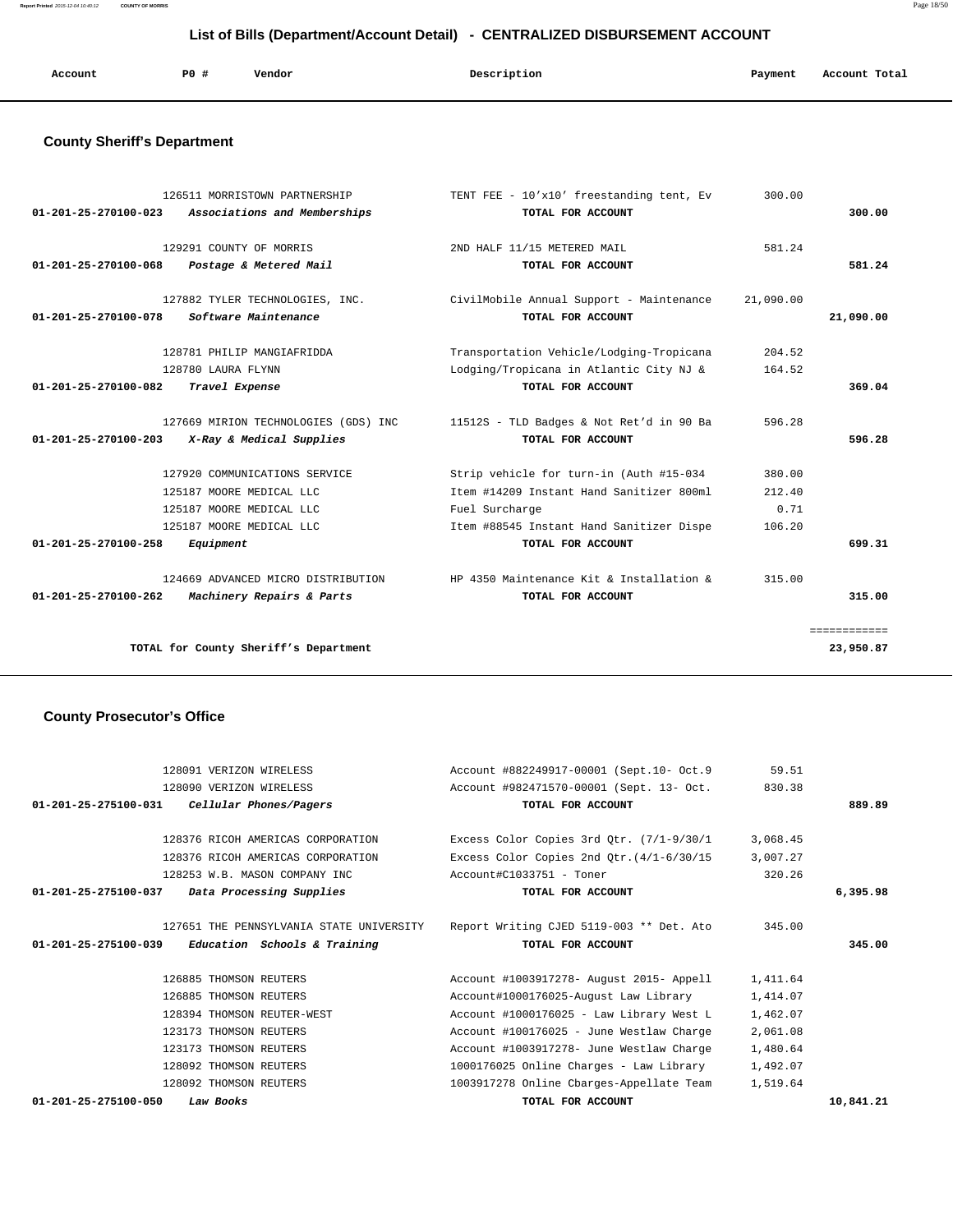**Report Printed** 2015-12-04 10:40:12 **COUNTY OF MORRIS** Page 19/50

# **List of Bills (Department/Account Detail) - CENTRALIZED DISBURSEMENT ACCOUNT**

| Account                           | PO#                     | Vendor                                                        | Description                                                   | Payment  | Account Total |
|-----------------------------------|-------------------------|---------------------------------------------------------------|---------------------------------------------------------------|----------|---------------|
| <b>County Prosecutor's Office</b> |                         |                                                               |                                                               |          |               |
|                                   | 128213 RIOS' ENGRAVING  |                                                               | Name Plate: Ercolano                                          | 12.00    |               |
|                                   | 128213 RIOS' ENGRAVING  |                                                               | Brass Plate: Atoche- US Army                                  | 20.00    |               |
|                                   |                         | 127567 STAPLES ADVANTAGE                                      | Misc.Office Supplies                                          | 178.69   |               |
|                                   |                         | 127567 STAPLES ADVANTAGE                                      | Misc.Office Supplies                                          | 273.46   |               |
|                                   |                         | 127567 STAPLES ADVANTAGE                                      | Post Its                                                      | 11.43    |               |
|                                   |                         | 127567 STAPLES ADVANTAGE                                      | Misc. Office Supplies                                         | 408.35   |               |
|                                   |                         | 127567 STAPLES ADVANTAGE                                      | Bic Pens                                                      | 27.90    |               |
|                                   |                         | 127567 STAPLES ADVANTAGE                                      | Binders                                                       | 4.69     |               |
|                                   |                         | 128226 OFFICE CONCEPTS GROUP, INC.                            | Account #16868 - Misc. Office Supplies                        | 145.67   |               |
| 01-201-25-275100-058              |                         | Office Supplies & Stationery                                  | TOTAL FOR ACCOUNT                                             |          | 1,099.69      |
|                                   | 129291 COUNTY OF MORRIS |                                                               | 2ND HALF 11/15 METERED MAIL                                   | 727.78   |               |
| 01-201-25-275100-068              |                         | Postage & Metered Mail                                        | TOTAL FOR ACCOUNT                                             |          | 727.78        |
|                                   | 128788 STEPHANIE MERCED |                                                               | RE:Case #2015X-01218 Fuel and Meals 11/1                      | 84.21    |               |
|                                   | 128787 MARSHALL WANG    |                                                               | RE: 2015X-01218- Pennsylvania ICAC Inves                      | 47.50    |               |
|                                   | 128786 JAMES BRUNO      |                                                               | State v Danis, T. (2015x-01218) Fuel and                      | 69.48    |               |
|                                   | 128786 JAMES BRUNO      |                                                               | Fuel and meals from 11/17/15.                                 | 71.29    |               |
|                                   |                         | 128785 JAZMIN MUNOZ-FELDER                                    | State v Estrada ** travel to NY, Newark                       | 9.75     |               |
|                                   | 128784 FREDRIC M. KNAPP |                                                               | Morris County League of Municipalities-                       | 15.00    |               |
|                                   | 128389 TARA VYAS        |                                                               | TRAVELTO AND FROM VICTIMS REPORTEDRESIDE                      | 24.00    |               |
|                                   | 128782 PAULA JORDAO     |                                                               | Travel to Trenton (126 miles)                                 | 44.10    |               |
|                                   | 128782 PAULA JORDAO     |                                                               | Travel to Jersey City                                         | 21.70    |               |
|                                   | 128782 PAULA JORDAO     |                                                               | Toll & Parking - Jersey City                                  | 25.85    |               |
|                                   |                         | 128783 KRISTI ALLEGRETTA                                      | RE: 2015-1218 Lodging, Fuel and Meals -                       | 247.64   |               |
| 01-201-25-275100-082              | Travel Expense          |                                                               | TOTAL FOR ACCOUNT                                             |          | 660.52        |
|                                   |                         | 128215 THE 200 CLUB OF MORRIS COUNTY                          | 2015 Annual Member Dinner - LaStrada Ris                      | 110.00   |               |
| $01 - 201 - 25 - 275100 - 088$    |                         | Meeting Exp Advisory Board Etc                                | TOTAL FOR ACCOUNT                                             |          | 110.00        |
|                                   | 127992 RECONYX, INC.    |                                                               | SC950C HyperFire Cellular Enabled Survei                      | 3,419.94 |               |
|                                   | 127992 RECONYX, INC.    |                                                               | Hyper Fire Heavy Duty Security Enclosure                      | 139.98   |               |
|                                   | 127992 RECONYX, INC.    |                                                               | Shipping                                                      | 85.08    |               |
|                                   | 127653 THOMSON REUTERS  |                                                               | Acct #1000432248 CLEAR ACCOUNT- SEPTEMB                       | 878.00   |               |
|                                   | 123276 THOMSON REUTERS  |                                                               | 1000432248 CLEAR Account charges for Jun                      | 878.00   |               |
|                                   | 126862 THOMSON REUTERS  |                                                               | 1000432248 CLEAR Account Charges for Au                       | 878.00   |               |
|                                   |                         | 128393 THOMSON REUTER-WEST                                    | Account #1000432248 - Ocober 2015 CLEAR                       | 878.00   |               |
| 01-201-25-275100-118              |                         | Investigation Expense                                         | TOTAL FOR ACCOUNT                                             |          | 7,157.00      |
|                                   | 128251 READY REFRESH    |                                                               | Account #0434996856 (9/15/15-10/14/15)                        | 331.88   |               |
| 01-201-25-275100-147              | Water                   |                                                               | TOTAL FOR ACCOUNT                                             |          | 331.88        |
| 01-201-25-275100-164              |                         | 128377 RICOH AMERICAS CORPORATION<br>Office Machines - Rental | 3rd Qtr.Rental for 8 Digital Copiers - C<br>TOTAL FOR ACCOUNT | 9,816.15 | 9,816.15      |
|                                   |                         |                                                               |                                                               |          |               |
|                                   |                         | 128216 FLEMINGTON DEPT STORE INC                              | Double ID Wallet - Prosecutor Knapp                           | 32.00    |               |
| 01-201-25-275100-202              |                         | Uniform And Accessories                                       | TOTAL FOR ACCOUNT                                             |          | 32.00         |
|                                   |                         |                                                               |                                                               |          | ============  |

**TOTAL for County Prosecutor's Office 38,407.10**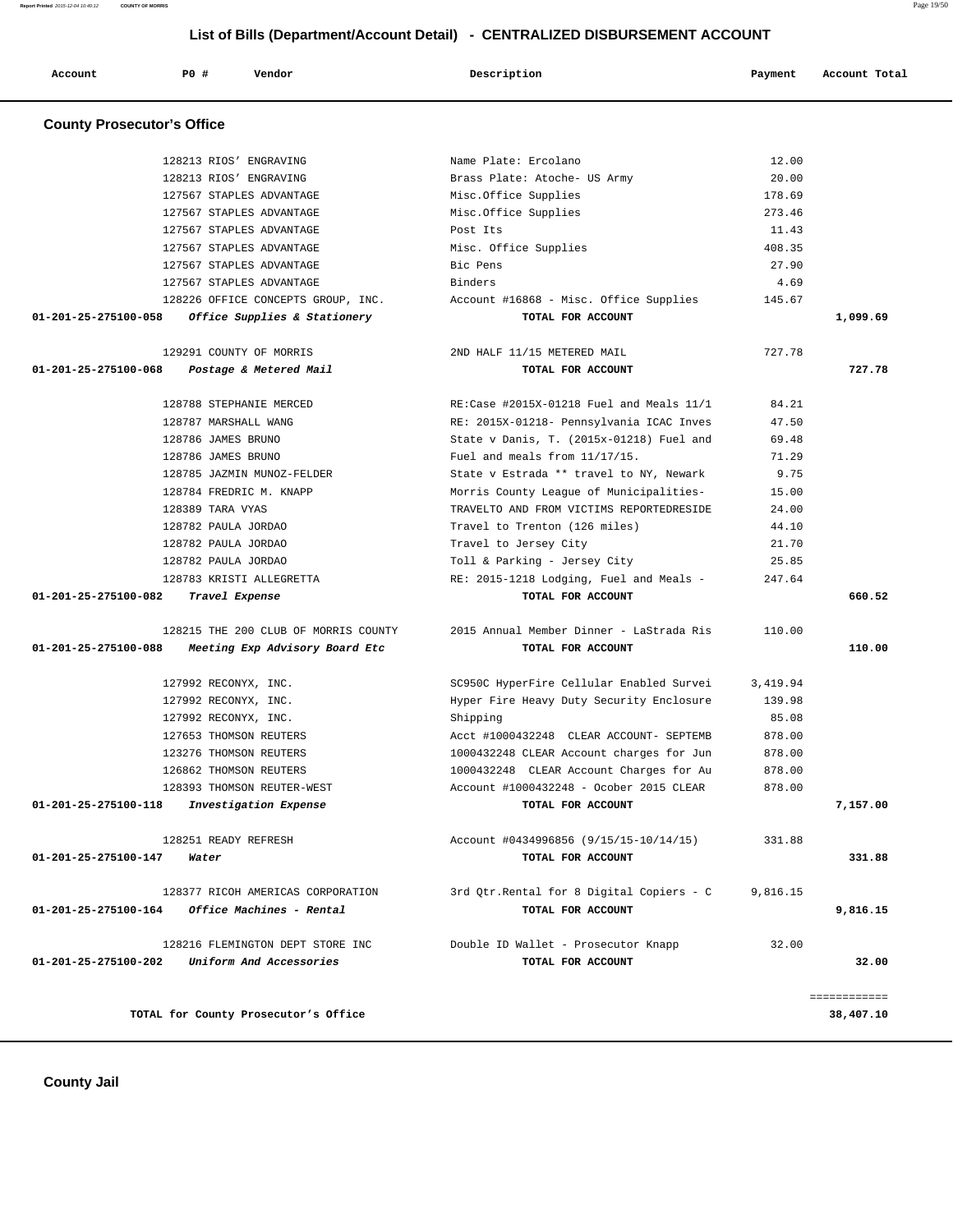**Account P0 # Vendor Description Payment Account Total County Jail**  127685 FRED PRYOR SEMINARS TRAINING FOR MELCHIORRI ON 9.30.15 149.00 126987 J & J ENTERPRISES TRAINING FOR STILL ON 5.24.15 35.00 124053 PASSAIC COUNTY POLICE ACADEMY PROCESSING,FIRST RESPONDER,& DRUG TESTIN 255.00 127781 ATLANTIC TRAINING CENTER 12 CPR CARDS DATED 10.9.15 120.00 128692 MICHEAL MORSCH REIMBURSEMENT FOR NIGHT LODGING FOR TRA 146.35 128692 MICHEAL MORSCH REIMBURSEMENT FOR MEAL ON 11.4.15 20.00 128692 MICHEAL MORSCH REIMBURSEMENT FOR MEAL ON 11.5.15 12.79 128692 MICHEAL MORSCH REIMBURSEMENT FOR MEAL ON 11.5.15 10.36 128692 MICHEAL MORSCH REIMBURSEMENT FOR FUEL ON 11.4.15 20.34 129256 DONNA GRUBLE REIMBURSEMENT FOR TRAINING CONFERENCE IN 810.00 129256 DONNA GRUBLE REIMBURSEMENT FOR TRAINING CONFERENCE IN 132.00 129256 DONNA GRUBLE REIMBURSEMENT FOR TRAINING CONFERENCE IN 594.20 129256 DONNA GRUBLE REIMBURSEMENT FOR TRAINING CONFERENCE IN 468.54 129256 DONNA GRUBLE REIMBURSEMENT FOR TRAINING CONFERENCE IN 57.09 129256 DONNA GRUBLE REIMBURSEMENT FOR TRAINING CONFERENCE IN 170.24  **01-201-25-280100-039 Education Schools & Training TOTAL FOR ACCOUNT 3,179.91** 127593 THE PORTASOFT COMPANY INC 129619 QUARTERLY CONTRACT PAYMENT FOR WA 412.53  **01-201-25-280100-044 Equipment Service Agreements TOTAL FOR ACCOUNT 412.53** 126849 CENTER FOR EDUCATION & A25424960 ....LAW REPORT RENEWAL DATED 9 159.00  **01-201-25-280100-050 Law Books TOTAL FOR ACCOUNT 159.00** 127437 OFFICE CONCEPTS GROUP, INC. OFFICE SUPPLIES DATED 10.2.15 304.65 127437 OFFICE CONCEPTS GROUP, INC. OFFICE SUPPLIES DATED 10.13.15 354.41 127328 W.B. MASON COMPANY INC OFICE SUPPLIES DATED 9.14.15 1,459.67 127790 W.B. MASON COMPANY INC OFFICE SUPPLIES DATED 8.6.15 11.26  **01-201-25-280100-058 Office Supplies & Stationery TOTAL FOR ACCOUNT 2,129.99** 127622 GALLS, LLC GUN BOX PLUS SHIPPING DATED 9.30.15 48.94 125577 HIPPO FACILITY MANAGEMENT INC. FACILITY WORK ORDER COMPUTER PROGRAM FOR 119.00 129254 JOSEPH J. PASCALE ADMIN NEWSPAPERS QUIK MART DELI CHECK# 2 504.00 129254 JOSEPH J. PASCALE ADMIN NEWSPAPERS QUIK MART DELI CHECK# 2 425.00  **01-201-25-280100-059 Other General Expenses TOTAL FOR ACCOUNT 1,096.94** 129255 JOSEPH J. PASCALE POSTAGE FOR FIT TEST MACHINE DATED 1.13. 39.78 129255 JOSEPH J. PASCALE POSTAGE FOR ID PRINTER DATED 3.12.15. CH 39.80 129255 JOSEPH J. PASCALE POSTAGE DATED 4.16.15. CHECK # 2129 11.75 129255 JOSEPH J. PASCALE POSTAGE DATED 3.17.15. CHECK # 2126 13.61 129291 COUNTY OF MORRIS 2ND HALF 11/15 METERED MAIL 78.08  **01-201-25-280100-068 Postage & Metered Mail TOTAL FOR ACCOUNT 183.02** 127686 T J'S SPORTWIDE TROPHY PLAQUE AND ENGRAVING DATED 8.13.15 50.30 127686 T J'S SPORTWIDE TROPHY ENGRAVED PLATE DATED 4.8.15 15.00  **01-201-25-280100-084 Other Outside Services TOTAL FOR ACCOUNT 65.30** 127435 CY DRAKE LOCKSMITHS, INC. KEYS DATED 10.16.15 23.00 127565 JOHNSON CONTROLS INC. SECURITY CAMERA UPGRADE/INSTALL DATED 9. 4,973.33  **01-201-25-280100-128 Security Equipment TOTAL FOR ACCOUNT 4,996.33** 127835 ARAMARK CHARLOTTE LOCKBOX 200334000-MORRIS - STAFF AND INMATE MEAL 13,813.65  **01-201-25-280100-185 Food TOTAL FOR ACCOUNT 13,813.65**

> 127119 ATLANTIC HEALTH SYSTEM MEDICAL CARE FOR N.COLE DATED 9.4.15 193.70 127562 CONTRACT PHARMACY SERVICES INC FLU VACCINE DATED 9.17.15 196.00 127414 DENTRUST DENTAL INC. INMATE DENTAL CARE FOR SEPT 2015 DATED 1 4,735.00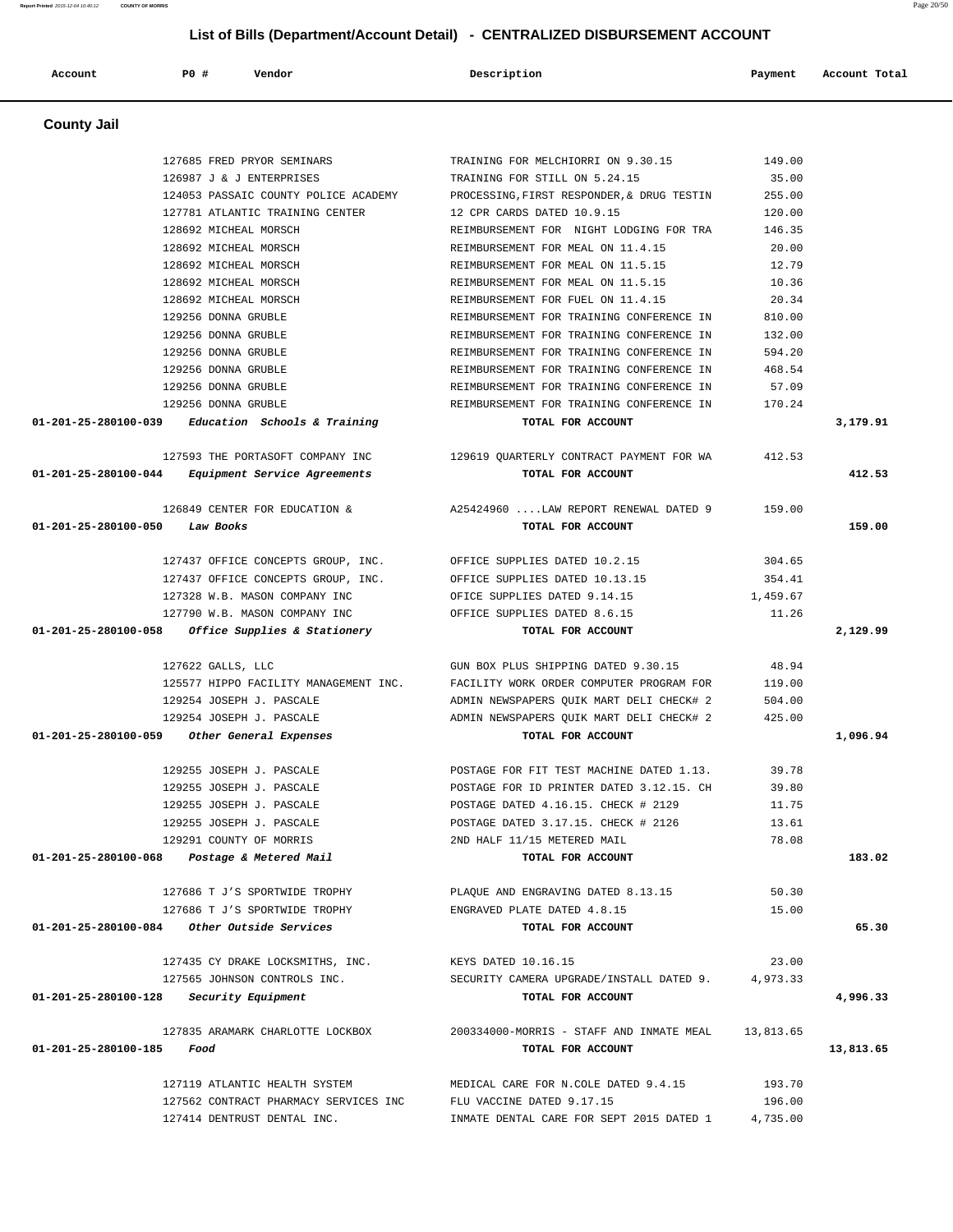**Report Printed** 2015-12-04 10:40:12 **COUNTY OF MORRIS** Page 21/50

#### **List of Bills (Department/Account Detail) - CENTRALIZED DISBURSEMENT ACCOUNT**

| Account              | PO#                   | Vendor                                   | Description                              | Payment  | Account Total             |
|----------------------|-----------------------|------------------------------------------|------------------------------------------|----------|---------------------------|
| <b>County Jail</b>   |                       |                                          |                                          |          |                           |
|                      |                       | 127605 MORRIS COUNTY AFTER CARE CENTER   | MEDICAL CARE FOR M.RIZZO FROM 9.22.15 TO | 310.00   |                           |
|                      |                       | 129259 JOSEPH J. PASCALE                 | MEDICAL SUPPLIES DATED 10.12.15. CHECK   | 47.98    |                           |
| 01-201-25-280100-189 | Medical               |                                          | TOTAL FOR ACCOUNT                        |          | 7,881.25                  |
|                      |                       | 127590 INSTITUTE FOR FORENSIC PSYCHOLOGY | PSYCH. EVALUATION DATED 9.8.15           | 1,500.00 |                           |
| 01-201-25-280100-198 |                       | Psychiatric Services                     | TOTAL FOR ACCOUNT                        |          | 1,500.00                  |
|                      |                       | 127412 UNIVERSAL UNIFORM SALES CO INC    | UNIFORMS FOR RICCIOTTI DATED 9.25.15     | 124.00   |                           |
|                      |                       | 127412 UNIVERSAL UNIFORM SALES CO INC    | UNIFORMS FOR BILECI DATED 9.25.15        | 312.00   |                           |
|                      |                       | 127412 UNIVERSAL UNIFORM SALES CO INC    | UNIFORMS FOR PIATTI DATED 9.25.15        | 309.00   |                           |
|                      |                       | 127438 UNIVERSAL UNIFORM SALES CO INC    | UNIFORMS FOR J.GETCHIUS DATED 9.30.15    | 109.00   |                           |
|                      |                       | 127772 UNIVERSAL UNIFORM SALES CO INC    | UNIFORMS FOR GUIDA DATED 9.23.15         | 588.00   |                           |
|                      |                       | 127772 UNIVERSAL UNIFORM SALES CO INC    | UNIFORMS FOR MICHAELSON DATED 9.24.15    | 67.00    |                           |
|                      |                       | 127772 UNIVERSAL UNIFORM SALES CO INC    | UNIFORMS FOR KLEIN DATED 9.29.15         | 50.00    |                           |
|                      |                       | 127772 UNIVERSAL UNIFORM SALES CO INC    | UNIFORMS FOR KLEIN DATED 9.29.15         | 31.00    |                           |
|                      |                       | 127772 UNIVERSAL UNIFORM SALES CO INC    | UNIFORMS FOR STILL DATED 9.30.15         | 105.00   |                           |
|                      |                       | 127901 UNIVERSAL UNIFORM SALES CO INC    | UNIFORMS FOR BABBIT DATED 10.01.15       | 79.50    |                           |
| 01-201-25-280100-202 |                       | Uniform And Accessories                  | TOTAL FOR ACCOUNT                        |          | 1,774.50                  |
|                      |                       | 127592 SCHAFFER DOOR INC                 | BI-FOLD DOOR MAINTENANCE DATED 9.21.15   | 2,150.00 |                           |
| 01-201-25-280100-223 |                       | <b>Building Repairs</b>                  | TOTAL FOR ACCOUNT                        |          | 2,150.00                  |
|                      |                       | 127591 MORRISTOWN LUMBER &               | MAINTENANCE SUPPLIES DATED 9.28.15       | 35.00    |                           |
|                      | 128080 CULLIGAN       |                                          | SOLAR SALT DATED 10.7.15                 | 1,260.00 |                           |
| 01-201-25-280100-249 |                       | Bldg Maintenance Supplies                | TOTAL FOR ACCOUNT                        |          | 1,295.00                  |
|                      |                       | 127834 ALLEN PAPER & SUPPLY CO           | BROWN ROLL DISPENSERS DATED 10.9.15      | 425.00   |                           |
|                      |                       | 127778 ALLEN PAPER & SUPPLY CO           | FACILITY PAPER PRODUCTS DATED 10.16.15   | 1,926.30 |                           |
|                      |                       | 127516 PYRAMID SCHOOL PRODUCTS           | JANITORIAL SUPPLIES DATED 9.1.15         | 1,793.08 |                           |
|                      |                       | 127843 ALLEN PAPER & SUPPLY CO           | FACILITY PAPER PRODUCTS DATED 8.20.15    | 1,660.00 |                           |
| 01-201-25-280100-252 |                       | Janitorial Supplies                      | TOTAL FOR ACCOUNT                        |          | 5,804.38                  |
|                      |                       | 127823 FIRE FIGHTERS EQUIPMENT CO INC    | FIRE HELMET REPAIR/PARTS DATED 10.5.15   | 34.67    |                           |
| 01-201-25-280100-266 | Safety Items          |                                          | TOTAL FOR ACCOUNT                        |          | 34.67                     |
|                      | TOTAL for County Jail |                                          |                                          |          | essessessess<br>46,476.47 |
|                      |                       |                                          |                                          |          |                           |

# **County Youth Detention Facilit**

| 127846 BSN SPORTS INC.                              | MAC X3500 Wide channel Rubber Basketball | 98.28  |
|-----------------------------------------------------|------------------------------------------|--------|
| 127846 BSN SPORTS INC.                              | Voit M5RWB Rubber VB r/w/b               | 50.94  |
| 127846 BSN SPORTS INC.                              | MAC Rubber Soccerball size 5             | 29.96  |
| 127846 BSN SPORTS INC.                              | Shipping                                 | 26.87  |
| $01-201-25-281100-039$ Education Schools & Training | TOTAL FOR ACCOUNT                        | 206.05 |
|                                                     |                                          |        |
| 122635 BOB BARKER COMPANY, INC.                     | Boxers White size small 12/ea/dz, 10/dz  | 39.44  |
| 122635 BOB BARKER COMPANY, INC.                     | Boxers White size medium 12/ea/dz, 10/dz | 78.88  |
| 122635 BOB BARKER COMPANY, INC.                     | Boxers White size large 12/ea/dz, 10/dz  | 78.88  |
| 122635 BOB BARKER COMPANY, INC.                     | Boxers White size Xlarge 12/ea/dz, 10/dz | 78.88  |
| 122635 BOB BARKER COMPANY, INC.                     | Clipper, Wahl 10 pience set 1/ea, 4ea/mc | 12.95  |
| 122635 BOB BARKER COMPANY, INC.                     | Clipper Wahl Premium Set 1 ea, 6ea/mc    | 29.95  |
| 122635 BOB BARKER COMPANY, INC.                     | Shave Cream, packet .25oz 1000 ea/cs     | 63.89  |
|                                                     |                                          |        |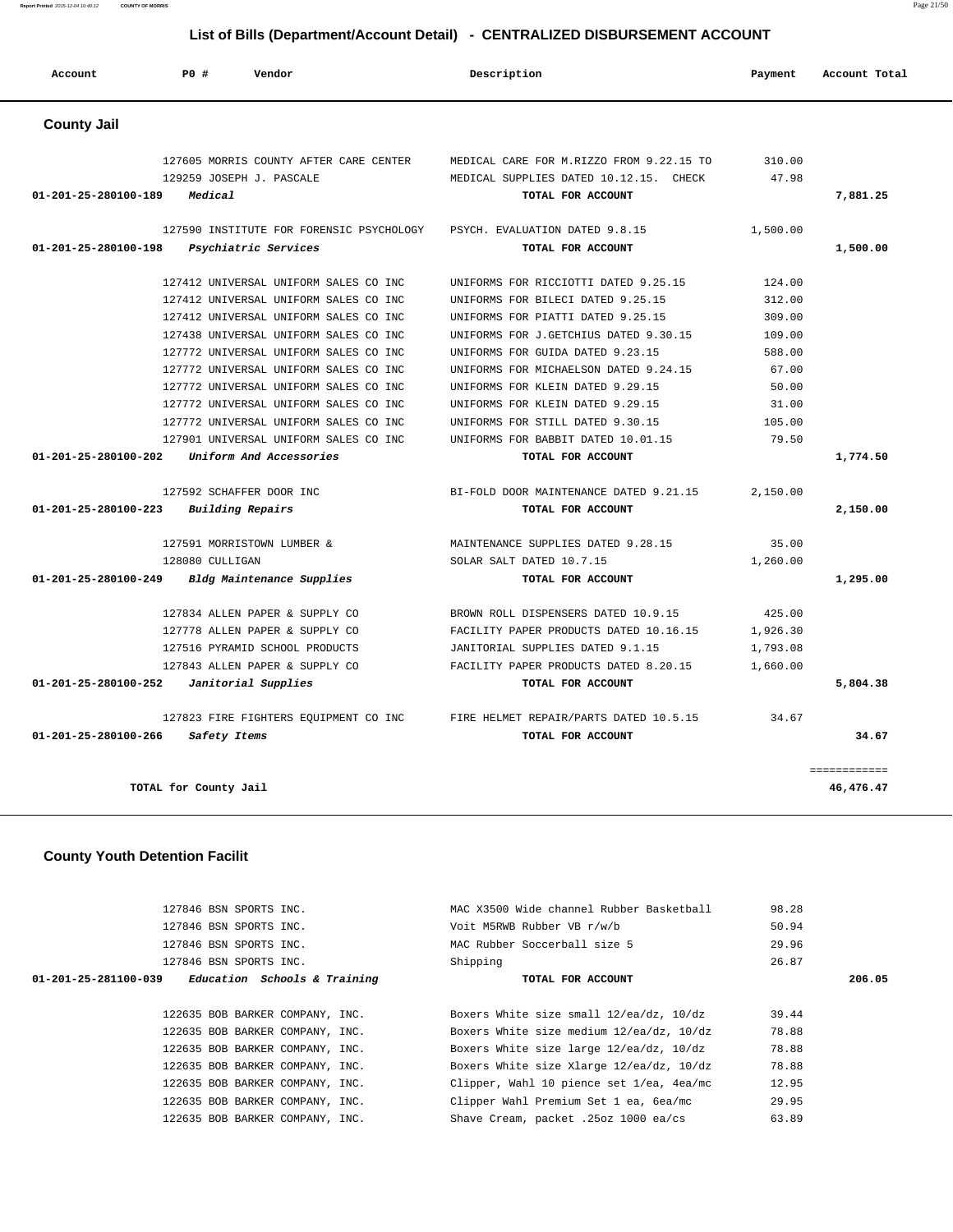**Report Printed** 2015-12-04 10:40:12 **COUNTY OF MORRIS** Page 22/50

## **List of Bills (Department/Account Detail) - CENTRALIZED DISBURSEMENT ACCOUNT**

| Account                                     | PO# | Vendor                                   | Description                              | Payment | Account Total |
|---------------------------------------------|-----|------------------------------------------|------------------------------------------|---------|---------------|
| <b>County Youth Detention Facilit</b>       |     |                                          |                                          |         |               |
|                                             |     | 122635 BOB BARKER COMPANY, INC.          | Toothbrush 50 tuft soft 144 ea/cs, 10 cs | 26.20   |               |
|                                             |     | 122635 BOB BARKER COMPANY, INC.          | T-shirt, Navy Xlarge 1ea, 72 ea/mc       | 61.65   |               |
|                                             |     | 122635 BOB BARKER COMPANY, INC.          | T-shirt, Navy Large lea, 72 ea/mc        | 82.20   |               |
|                                             |     | 122635 BOB BARKER COMPANY, INC.          | T-shirt, Navy Medium lea, 72 ea/mc       | 82.20   |               |
|                                             |     | 122635 BOB BARKER COMPANY, INC.          | Razor, bic Single Blade White Handle 720 | 155.52  |               |
|                                             |     | 122635 BOB BARKER COMPANY, INC.          | Cleaner, Simple Green Original 1 gallon, | 183.70  |               |
|                                             |     | 122635 BOB BARKER COMPANY, INC.          | Bra Sports White Sz 38 12 ea/dz, 12 dz/m | 85.90   |               |
|                                             |     | 122635 BOB BARKER COMPANY, INC.          | Freight                                  | 117.29  |               |
| 01-201-25-281100-059 Other General Expenses |     |                                          | TOTAL FOR ACCOUNT                        |         | 1,234.63      |
|                                             |     | 129291 COUNTY OF MORRIS                  | 2ND HALF 11/15 METERED MAIL              | 38.50   |               |
| 01-201-25-281100-068 Postage & Metered Mail |     |                                          | TOTAL FOR ACCOUNT                        |         | 38.50         |
|                                             |     | 128419 ALLEN PAPER & SUPPLY CO           | Account # 2824 Thunder Thermometer Refri | 7.92    |               |
| $01-201-25-281100-252$ Janitorial Supplies  |     |                                          | TOTAL FOR ACCOUNT                        |         | 7.92          |
|                                             |     |                                          |                                          |         | ============  |
|                                             |     | TOTAL for County Youth Detention Facilit |                                          |         | 1,487.10      |

# **Road Repairs**

| 129291 COUNTY OF MORRIS                        | 2ND HALF 11/15 METERED MAIL | 3.90 |
|------------------------------------------------|-----------------------------|------|
| Postage & Metered Mail<br>01-201-26-290100-068 | TOTAL FOR ACCOUNT           | 3.90 |
|                                                |                             |      |
|                                                |                             |      |
| TOTAL for Road Repairs                         |                             | 3.90 |
|                                                |                             |      |

# **Bridges and Culverts**

| 128123 SHEAFFER SUPPLY, INC.                                   | SBPHC20123/16x6x8 SDS Bit (2)             | 15.09  |              |
|----------------------------------------------------------------|-------------------------------------------|--------|--------------|
| 128123 SHEAFFER SUPPLY, INC.                                   | AME140307-1/4 24T Carbide FrammingRippin  | 13.42  |              |
| Small Tools<br>$01 - 201 - 26 - 292100 - 239$                  | TOTAL FOR ACCOUNT                         |        | 28.51        |
|                                                                |                                           |        |              |
| 127642 SHEAFFER SUPPLY INC.                                    | CB 12X2G1/2x2 galv carr bolt              | 2.40   |              |
| 127642 SHEAFFER SUPPLY INC.                                    | 12G1/2 USS Galv Hex Nut                   | 1.20   |              |
| 127642 SHEAFFER SUPPLY INC.                                    | 12 FLATG1/2 Galv F/W                      | 0.75   |              |
| <i>Tools - Others</i><br>$01 - 201 - 26 - 292100 - 246$        | TOTAL FOR ACCOUNT                         |        | 4.35         |
|                                                                |                                           |        |              |
| 127640 COUNTY WELDING SUPPLY CO                                | Welding materials: CWS 125 CF ArgonCWS 12 | 35.40  |              |
| 127640 COUNTY WELDING SUPPLY CO                                | welding materials: UN1072 Oxygen compres  | 31.49  |              |
| 127640 COUNTY WELDING SUPPLY CO                                | UN1072 oxygen compressed 2.2, CWS 251cf c | 112.22 |              |
| Welding-Oxygen-Acetylene Etc<br>$01 - 201 - 26 - 292100 - 248$ | TOTAL FOR ACCOUNT                         |        | 179.11       |
| 127637 GARDEN STATE HIGHWAY                                    | W5-2 36x36x.80 HIP Narrow Bridge Sign     | 426.06 |              |
| 128121 ZEE MEDICAL INC.                                        | Medical Supplies for the Wharton Garage.  | 102.00 |              |
| $01 - 201 - 26 - 292100 - 266$<br>Safety Items                 | TOTAL FOR ACCOUNT                         |        | 528.06       |
|                                                                |                                           |        |              |
|                                                                |                                           |        | ============ |

**TOTAL for Bridges and Culverts 740.03**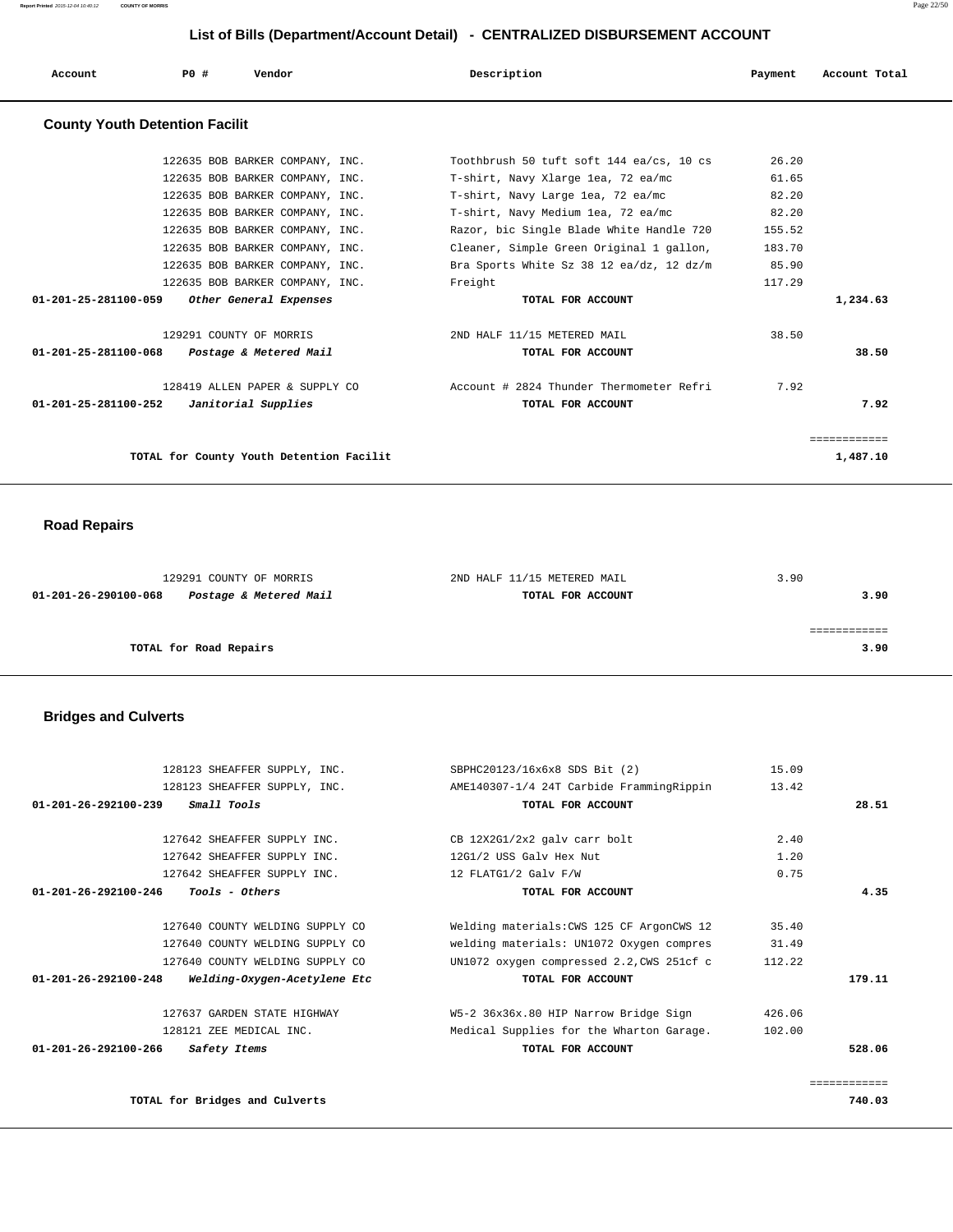| 127807 FRED PRYOR SEMINARS                            | EVENT # 173358, CUSTOMER # 33145581 GD/S   | 79.00     |           |
|-------------------------------------------------------|--------------------------------------------|-----------|-----------|
| $01-201-26-315100-039$ Education Schools & Training   | TOTAL FOR ACCOUNT                          |           | 79.00     |
|                                                       |                                            |           |           |
| 127787 PRAXAIR DISTRIBUTION                           | RESP HALF MASK, REPLACEMENT FILTERS, FACE- | 94.18     |           |
| 129222 MARK CARTER                                    | MOTOR VEHICLE COMMISSION - 1 TITLE         | 60.00     |           |
| 129222 MARK CARTER                                    | NJ EMISSIONS PROGRAM                       | 7.11      |           |
| 128078 Y-PERS INC                                     | SONICBONDED PADS, COLORED SWEATSHIRTS      | 395.73    |           |
| Other Operating&Repair Supply<br>01-201-26-315100-098 | TOTAL FOR ACCOUNT                          |           | 557.02    |
| 127813 AMERICAN WEAR INC.                             | UNIFORMS AND MAT RENTAL                    | 191.58    |           |
| 127813 AMERICAN WEAR INC.                             | UNIFORMS AND MAT RENTAL                    | 249.37    |           |
| 01-201-26-315100-207<br>Uniform & Clothing Allowance  | TOTAL FOR ACCOUNT                          |           | 440.95    |
| 128103 GREELCO INC                                    | CASTER HOUSING, CARBINE BLADES, 10" CASTER | 18,511.80 |           |
| 01-201-26-315100-241<br>Snow Plowing Parts            | TOTAL FOR ACCOUNT                          |           | 18,511.80 |

**TOTAL for Buildings & Grounds 18,250.16**

#### **Motor Services Center**

|                                                     | 129200 MORRISTOWN PARKING AUTHORITY <b>FARKING MAINTENANCE FEE</b> / NOVEMBER 2015 | 5,340.00 |          |
|-----------------------------------------------------|------------------------------------------------------------------------------------|----------|----------|
| 01-201-26-310100-062 Parking Lot Rental             | TOTAL FOR ACCOUNT                                                                  |          | 5,340.00 |
| 129189 KEITH LARSEN                                 | RE: 2015 WORK BOOTS                                                                | 90.00    |          |
| 129194 FRANK FUCCI                                  | 2015 WORK BOOTS - TRADES                                                           | 90.00    |          |
| $01-201-26-310100-207$ Uniform & Clothing Allowance | TOTAL FOR ACCOUNT                                                                  |          | 180.00   |
| 129209 BAYWAY LUMBER                                | WO76444/RE: PURCHASING/ 11-09-15                                                   | 396.99   |          |
| 129209 BAYWAY LUMBER                                | WO76299/RE: HOMELESS/ 11-09-15 379.00                                              |          |          |
| 129209 BAYWAY LUMBER                                | WO76420/ RE: RISK/ 11-12-15                                                        | 39.98    |          |
| 129209 BAYWAY LUMBER                                | WO76420/ RE: RISK/ 11-12-15                                                        | 239.98   |          |
| 129210 BAYWAY LUMBER                                | WO76175/ RE: OPI/ 10-23-15                                                         | 570.16   |          |
| 129210 BAYWAY LUMBER                                | WO76175/ RE: OPI/ 10-29-15                                                         | 374.97   |          |
| 129210 BAYWAY LUMBER                                | WO76420/ RE: RISK/ 11-06-15                                                        | 1,762.94 |          |
| 129210 BAYWAY LUMBER                                | WO76420/ RE: RISK/ 11-09-15                                                        | 89.17    |          |
| 129210 BAYWAY LUMBER                                | WO76433/ RE: B&G/ 11-09-15                                                         | 1,097.98 |          |
| $01-201-26-310100-249$ Bldg Maintenance Supplies    | TOTAL FOR ACCOUNT                                                                  |          | 4,951.17 |
| 126680 AGWAY MORRISTOWN                             | WO76188/ RE: SEU/ 09-23-15                                                         | 203.88   |          |
|                                                     | 127515 EASTBOUND GARDEN CENTER WO# 76174/ RE: SEU/ 09-21-15                        | 1,125.00 |          |
| 01-201-26-310100-251 Ground Maintenance Supplies    | TOTAL FOR ACCOUNT                                                                  |          | 1,328.88 |
| 129211 JOHNSTONE SUPPLY                             | WO75840/ RE: B&G - HILL/ 10-15-15                                                  | 95.97    |          |
| 129211 JOHNSTONE SUPPLY                             | WO76326/ RE: CH/ 10-16-15                                                          | 110.66   |          |
| 129211 JOHNSTONE SUPPLY                             | WO76376/ RE: A&R/ 10-26-15                                                         | 1,071.69 |          |
| 129211 JOHNSTONE SUPPLY                             | WO76376/ RE: A&R/ 10-30-15                                                         | 35.54    |          |
| 129211 JOHNSTONE SUPPLY                             | WO76471/ RE: A&R/ 11-12-15                                                         | 417.37   |          |
| 129211 JOHNSTONE SUPPLY                             | WO76408/ RE: CTY LIBRARY/ 10-29-15                                                 | 13.54    |          |
| 129212 JOHNSTONE SUPPLY                             | WO76498/ RE: B&G/ 11-16-15                                                         | 462.89   |          |
| 129212 JOHNSTONE SUPPLY                             | WO76450/ RE: PSTA/ 11-06-15                                                        | 71.59    |          |
| 129212 JOHNSTONE SUPPLY                             | WO75840/ RE: B&G - HILL/ 10-27-15                                                  | 53.16    |          |
| 129212 JOHNSTONE SUPPLY                             | WO76176/ RE: B&G/ 10-13-15                                                         | 3,765.78 |          |
|                                                     |                                                                                    |          |          |
| 129212 JOHNSTONE SUPPLY                             | WO76511/ RE: HUMAN SERV - HILL/ 11-17-15 351.92                                    |          |          |

 **Account P0 # Vendor Description Payment Account Total**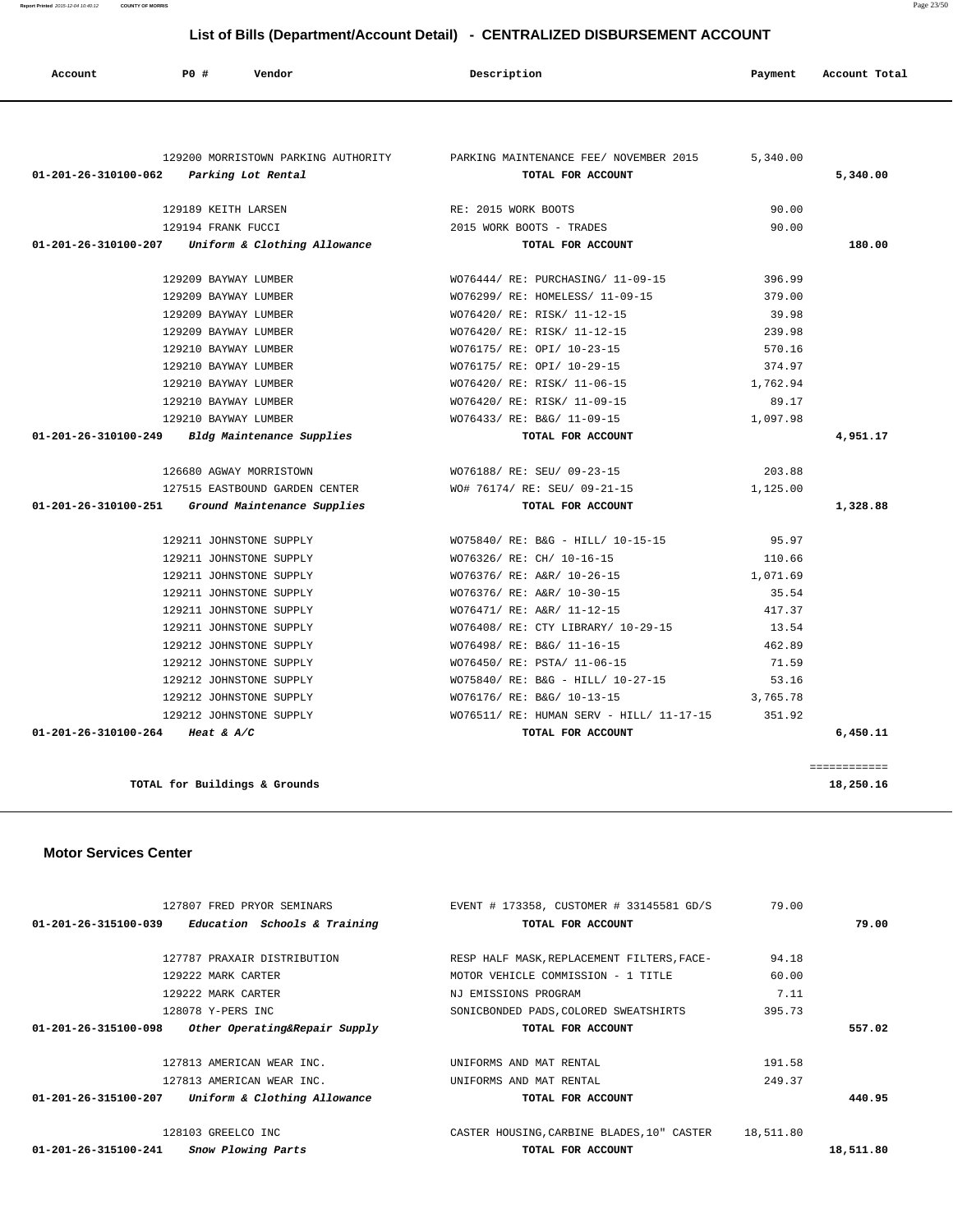#### ============

| 01-201-26-320100-059<br>Other General Expenses       | TOTAL FOR ACCOUNT                         |          | 39.99    |
|------------------------------------------------------|-------------------------------------------|----------|----------|
| 126268 ADAPCO, INC.                                  | Scourge 4-12 RTU (55 Gal Drum)            | 6,236.45 |          |
| 126267 ADAPCO, INC.                                  | Altosid 30 Day Briquets (400/CS)          | 440.00   |          |
| 126267 ADAPCO, INC.                                  | Fourstar 90 Day Brig (200/CS)             | 406.71   |          |
| $01 - 201 - 26 - 320100 - 225$<br>Chemicals & Sprays | TOTAL FOR ACCOUNT                         |          | 7,083.16 |
| 126299 ADAPCO, INC.                                  | Pioneer Elecric ULV/Barrier Backpack      | 1,712.00 |          |
| 126299 ADAPCO, INC.                                  | Extra batteries for the Pioneer Backpack  | 400.00   |          |
| 126299 ADAPCO, INC.                                  | Shipping                                  | 50.00    |          |
| 01-201-26-320100-251<br>Ground Maintenance Supplies  | TOTAL FOR ACCOUNT                         |          | 2,162.00 |
| 126265 BEN MEADOWS                                   | Insect Repellent, 6oz, 25 Percent DEET    | 79.20    |          |
| 126265 BEN MEADOWS                                   | Insect Repellent, Aerosol Spray, 6oz. #1  | 41.88    |          |
| 126265 BEN MEADOWS                                   | Anti-Itch Foil Packets, 0.06oz PK 144 #   | 24.98    |          |
| 126265 BEN MEADOWS                                   | Chemical Resistant Glove, 15 mil, Sz 10,  | 23.70    |          |
| 126265 BEN MEADOWS                                   | Shipping & Handling                       | 14.88    |          |
| 126984 MORRISTOWN AGWAY                              | Propane Refill 20# #90900200              | 33.00    |          |
| 127700 NEW PIG CORPORATION                           | PIG Absorbent Mat Roll Medium weight, 5"  | 132.00   |          |
| 127700 NEW PIG CORPORATION                           | PIG PR35 Maintenance Wipers General Main  | 75.00    |          |
| 127700 NEW PIG CORPORATION                           | Shipping & Handling                       | 26.51    |          |
| 01-201-26-320100-258<br>Equipment                    | TOTAL FOR ACCOUNT                         |          | 451.15   |
| 127785 DAVID WEBER OIL COMPANY                       | 530 POWERF 5W/30 Powerflo 55 GL DR        | 381.70   |          |
| 127213 ONE SOURCE OF NEW JERSEY LLC                  | 1/4 USS Flat Washer #00367                | 6.70     |          |
| 127213 ONE SOURCE OF NEW JERSEY LLC                  | $1/4-20$ X 1 Hex Head Cap Screw - GR 5 #3 | 17.57    |          |
| 127213 ONE SOURCE OF NEW JERSEY LLC                  | 5/16-18 USS Elastic Stop Nut #01890       | 17.12    |          |
| 127213 ONE SOURCE OF NEW JERSEY LLC                  | 7-1/4 Nylon Cable Tie - Black #D9629      | 8.88     |          |
| 127213 ONE SOURCE OF NEW JERSEY LLC                  | Instrument, 10/BX BX-Mini Bulbs #MB-194   | 9.48     |          |
| 127213 ONE SOURCE OF NEW JERSEY LLC                  | Instrument, 10/BX-Mini Bulbs #MB-49       | 30.00    |          |
| 127213 ONE SOURCE OF NEW JERSEY LLC                  | Shipping                                  | 12.50    |          |
| $01 - 201 - 26 - 320100 - 291$<br>Vehicle Repairs    | TOTAL FOR ACCOUNT                         |          | 483.95   |
|                                                      |                                           |          |          |

#### **Mosquito Extermination**

| 127812 CUSTOM BANDAG INC                                       | TIRES                          | 115.95       |
|----------------------------------------------------------------|--------------------------------|--------------|
| $01 - 201 - 26 - 315100 - 245$<br>Tires                        | TOTAL FOR ACCOUNT              | 115.95       |
| 127787 PRAXAIR DISTRIBUTION                                    | CYLINDER RENTAL $8/20/15 - 9/$ | 291.60       |
| $01 - 201 - 26 - 315100 - 248$<br>Welding-Oxygen-Acetylene Etc | TOTAL FOR ACCOUNT              | 291.60       |
| 127589 ZEP MANUFACTURING CO                                    | ZEP TKO SOAP                   | 133.82       |
| 01-201-26-315100-252<br>Janitorial Supplies                    | TOTAL FOR ACCOUNT              | 133.82       |
| 127351 BUNKY'S HEAVY TOWING, LLC                               | TOWING (HAZMAT1)               | 400.00       |
| 01-201-26-315100-261<br>Spare Parts for Equipment              | TOTAL FOR ACCOUNT              | 400.00       |
| 127103 RAW INC                                                 | FRONT SEAT                     | 100.00       |
| 127788 RE-TRON TECHNOLOGIES INC.                               | <b>BATTERY</b>                 | 399.95       |
| $01 - 201 - 26 - 315100 - 291$<br>Vehicle Repairs              | TOTAL FOR ACCOUNT              | 499.95       |
|                                                                |                                | ============ |
| TOTAL for Motor Services Center                                |                                | 21,030.09    |

128659 ROGER ARMSTRONG Reimbursement for Work Boots - Council # 39.99

 **List of Bills (Department/Account Detail) - CENTRALIZED DISBURSEMENT ACCOUNT**

 **Account P0 # Vendor Description Payment Account Total**

# **Motor Services Center**

# **Report Printed** 2015-12-04 10:40:12 **COUNTY OF MORRIS** Page 24/50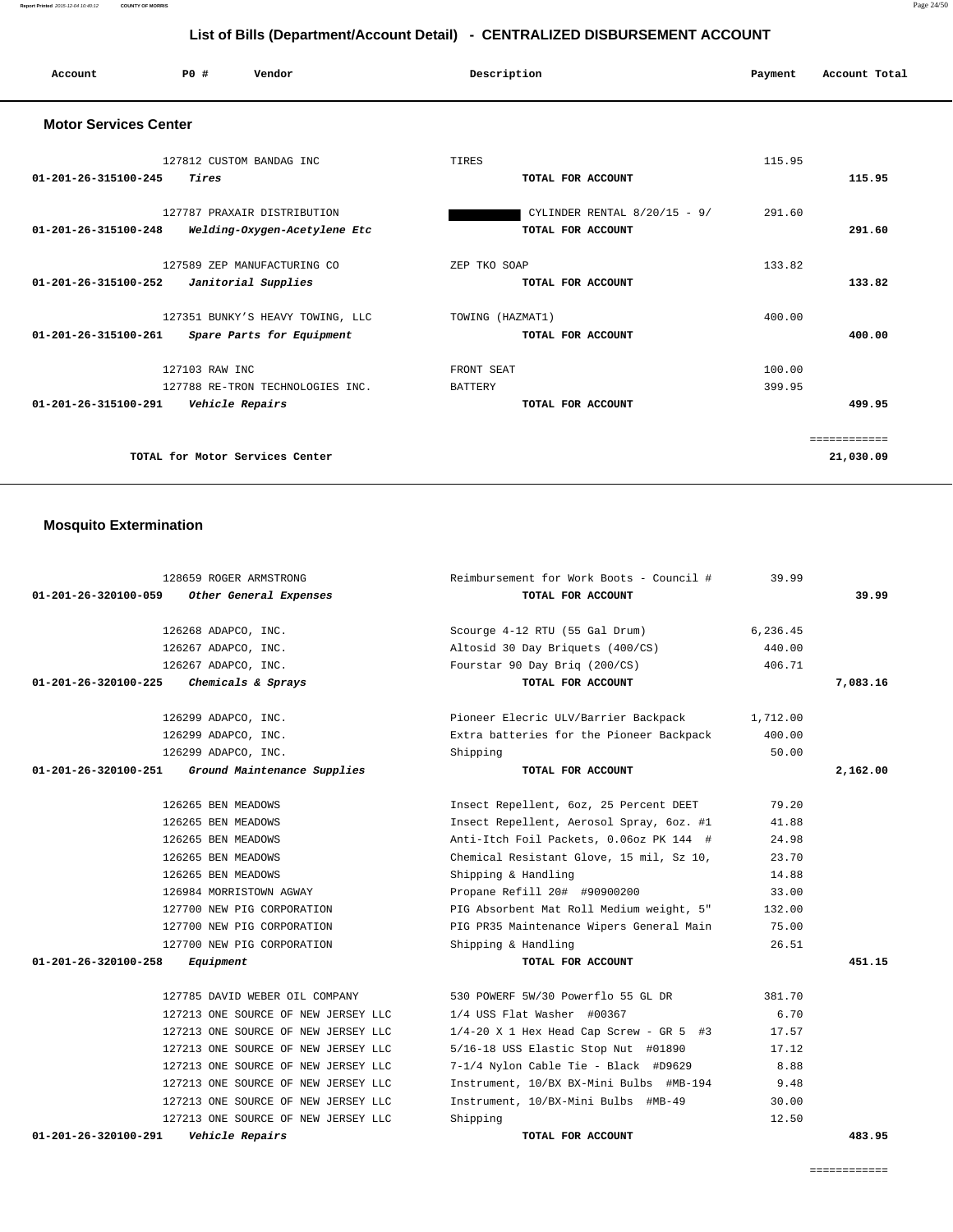| Account                       | PO# | Vendor | Description | Payment | Account Total |
|-------------------------------|-----|--------|-------------|---------|---------------|
| <b>Mosquito Extermination</b> |     |        |             |         |               |

**TOTAL for Mosquito Extermination 10,220.25**

## **Health Management**

| 128628 VERIZON WIRELESS                                    | L&PS - HEALTH MANAGEMENT                 | 644.21   |
|------------------------------------------------------------|------------------------------------------|----------|
| $01 - 201 - 27 - 330100 - 031$<br>Cellular Phone/Pagers    | TOTAL FOR ACCOUNT                        | 644.21   |
| 127612 CORE PROMOTIONS, LLC                                | Ouote 537 dated 10/2/2015 clothes for Ev | 275.00   |
| 127615 FF1 PROFESSIONAL SAFETY SERVICES                    | Ouote 144980 dated 9/11/2015 Clothes for | 311.25   |
| 127780 RUTGERS-THE STATE UNIVERSITY                        | Registration for Thomas Mynes for Brownf | 250.00   |
| 128275 GEN-EL SAFETY & INDUSTRIAL                          | Ouote 25692 Item 20 C03 0972 000         | 199.50   |
| 126744 SKC INC.                                            | Item 225-2416A-Wipe Template Paper       | 37.50    |
| 126744 SKC INC.                                            | shipping                                 | 10.58    |
| $01 - 201 - 27 - 330100 - 210$<br>Environmental Compliance | TOTAL FOR ACCOUNT                        | 1,083.83 |
|                                                            |                                          |          |
|                                                            |                                          |          |
| TOTAL for Health Management                                |                                          | 1,728.04 |

#### **Human Services**

| 129099 LONGFELLOWS SANDWICH DELI                       | Supplies/out of food money               | 9.71   |          |
|--------------------------------------------------------|------------------------------------------|--------|----------|
| Office Supplies & Stationery<br>01-201-27-331100-058   | TOTAL FOR ACCOUNT                        |        | 9.71     |
|                                                        |                                          |        |          |
| 129291 COUNTY OF MORRIS                                | 2ND HALF 11/15 METERED MAIL              | 998.57 |          |
| 01-201-27-331100-068<br>Postage & Metered Mail         | TOTAL FOR ACCOUNT                        |        | 998.57   |
|                                                        |                                          |        |          |
| 129124 ELIZABETH A. JACOBSON                           | Mileage reimbursement                    | 180.60 |          |
| 129124 ELIZABETH A. JACOBSON                           | Parking fees                             | 28.00  |          |
| $01 - 201 - 27 - 331100 - 082$<br>Travel Expense       | TOTAL FOR ACCOUNT                        |        | 208.60   |
| 129099 LONGFELLOWS SANDWICH DELI                       | Food and Refreshments for HSAC meeting f | 161.65 |          |
| 129097 LONGFELLOWS SANDWICH DELI                       | Food and Refreshments for HSAC meeting o | 137.99 |          |
| 01-201-27-331100-088<br>Meeting Exp Advisory Board Etc | TOTAL FOR ACCOUNT                        |        | 299.64   |
|                                                        |                                          |        |          |
| TOTAL for Human Services                               |                                          |        | 1,516.52 |
|                                                        |                                          |        |          |

### **Youth Shelter**

| 127842 CDW GOVERNMENT LLC                            | Item #3369584 quote number GNZN561 Acct. | 72.00  |        |
|------------------------------------------------------|------------------------------------------|--------|--------|
| Education Schools & Training<br>01-201-27-331110-039 | TOTAL FOR ACCOUNT                        |        | 72.00  |
| 126515 BOB BARKER COMPANY, INC.                      | 12 bath towels Customer code MORNJ9      | 236.76 |        |
| 126515 BOB BARKER COMPANY, INC.                      | FREIGHT                                  | 50.41  |        |
| 01-201-27-331110-059<br>Other General Expenses       | TOTAL FOR ACCOUNT                        |        | 287.17 |
| 129291 COUNTY OF MORRIS                              | 2ND HALF 11/15 METERED MAIL              | 15.00  |        |
| Postage and Metered Mail<br>01-201-27-331110-068     | TOTAL FOR ACCOUNT                        |        | 15.00  |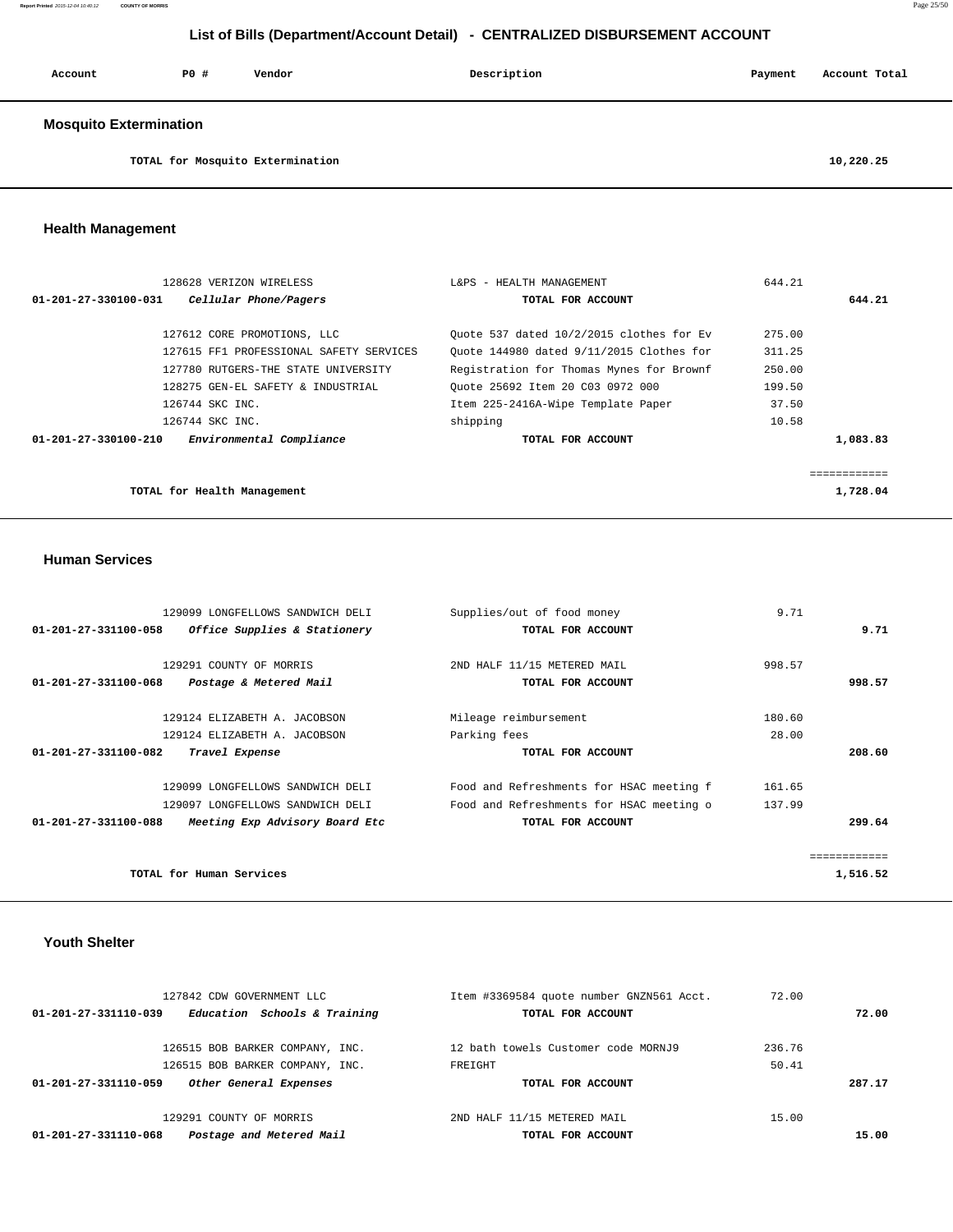**Report Printed** 2015-12-04 10:40:12 **COUNTY OF MORRIS** Page 26/50

# **List of Bills (Department/Account Detail) - CENTRALIZED DISBURSEMENT ACCOUNT**

| Account<br>. | P0 # | Vendor | Description | Payment | Account Total<br>. |
|--------------|------|--------|-------------|---------|--------------------|
|--------------|------|--------|-------------|---------|--------------------|

 **Youth Shelter** 

| 610.75   |          | TOTAL FOR ACCOUNT                        | Furniture & Fixtures                     | 01-201-27-331110-162 |
|----------|----------|------------------------------------------|------------------------------------------|----------------------|
|          | 120.33   | Ricoh copier model MPC4502A-R Color copi | 128647 RICOH AMERICAS CORPORATION        |                      |
| 120.33   |          | TOTAL FOR ACCOUNT                        | Office Machines                          | 01-201-27-331110-163 |
|          | 305.78   | July 2015 Resident weekly Rewards        | 128792 LOVEYS PIZZA & GRILL              |                      |
|          | 151.85   | August 2015 Residents weekly Rewards     | 128792 LOVEYS PIZZA & GRILL              |                      |
|          | 67.40    | September 2015 Residents weekly Rewards  | 128792 LOVEYS PIZZA & GRILL              |                      |
|          | 47.84    | $0434508388$ 9/15/15-10/14/15 9/16/15 -  | 128210 READY REFRESH                     |                      |
|          | 50.83    | 10/14/15 17 5 gallon drinking water      | 128210 READY REFRESH                     |                      |
|          | 0.99     | Rent.                                    | 128210 READY REFRESH                     |                      |
|          | 0.99     | Remaining balance                        | 128210 READY REFRESH                     |                      |
|          | 2,937.40 | services for 10/3/2015 through 10/30/201 | 128432 SODEXO INC & AFFILIATES           |                      |
|          | 1,105.23 | congregate meals                         | 128432 SODEXO INC & AFFILIATES           |                      |
|          | 1,214.21 | AFI amd other                            | 128432 SODEXO INC & AFFILIATES           |                      |
| 5,882.52 |          | TOTAL FOR ACCOUNT                        | Food                                     | 01-201-27-331110-185 |
|          | 7,037.33 | Comprehensive Medical Services for Octob | 128431 MORRISTOWN MEDICAL CENTER         |                      |
|          | 1,528.16 | Supply of Medicines for the month of Aug | 129035 WHITES HEALTHCARE ENTERPRISES INC |                      |
|          | 275.75   | Supply of Medicines for the month of Sep | 129035 WHITES HEALTHCARE ENTERPRISES INC |                      |
| 8,841.24 |          | TOTAL FOR ACCOUNT                        | Medical                                  | 01-201-27-331110-189 |
|          | 82.20    | Coarse Paper and Household Supplies Nitt | 128790 ALLEN PAPER & SUPPLY CO           |                      |
|          | 51.00    | Gen kitchen rolled paper towels          | 128790 ALLEN PAPER & SUPPLY CO           |                      |
|          | 38.40    | Gen. C Fold Towels                       | 128790 ALLEN PAPER & SUPPLY CO           |                      |
|          | 99.50    | Maui 9 oz cups                           | 128790 ALLEN PAPER & SUPPLY CO           |                      |
|          | 72.00    | soup bowls                               | 128790 ALLEN PAPER & SUPPLY CO           |                      |
|          | 77.67    | 9 " Plates                               | 128790 ALLEN PAPER & SUPPLY CO           |                      |
|          | 98.50    | 1 case of Lysol                          | 128790 ALLEN PAPER & SUPPLY CO           |                      |
|          |          | scubbing pads                            | 128790 ALLEN PAPER & SUPPLY CO           |                      |
|          | 35.90    |                                          |                                          |                      |
|          | 63.00    | black heavy bags                         | 128790 ALLEN PAPER & SUPPLY CO           |                      |
|          | 52.50    | aluminum foil                            | 128790 ALLEN PAPER & SUPPLY CO           |                      |

 **Office on Aging** 

| Postage & Metered Mail<br>01-201-27-333100-068 | TOTAL FOR ACCOUNT                 |       | 88.95 |
|------------------------------------------------|-----------------------------------|-------|-------|
| 129291 COUNTY OF MORRIS                        | 2ND HALF 11/15 METERED MAIL       | 88.95 |       |
| 01-201-27-333100-059<br>Other General Expenses | TOTAL FOR ACCOUNT                 |       | 44.35 |
| 128705 PATRICIA ZAKRZESKI                      | Advisory Council Meeting 9/10/15  | 4.99  |       |
| 128705 PATRICIA ZAKRZESKI                      | Program Review 7/29/15            | 14.67 |       |
| 128705 PATRICIA ZAKRZESKI                      | Advisory Council Meeting 6/11/15  | 4.59  |       |
| 128705 PATRICIA ZAKRZESKI                      | Advisory Council Meeting 4/9/15   | 6.73  |       |
| 128705 PATRICIA ZAKRZESKI                      | ACT 2/17/15                       | 6.07  |       |
| 128705 PATRICIA ZAKRZESKI                      | Advisory Council Meeting 2/5/15   | 7.30  |       |
| $01 - 201 - 27 - 333100 - 048$<br>Insurance    | TOTAL FOR ACCOUNT                 |       | 12.00 |
| 128694 BETH DENMEAD                            | Car Insurance Reimbursement 10/15 | 12.00 |       |
|                                                |                                   |       |       |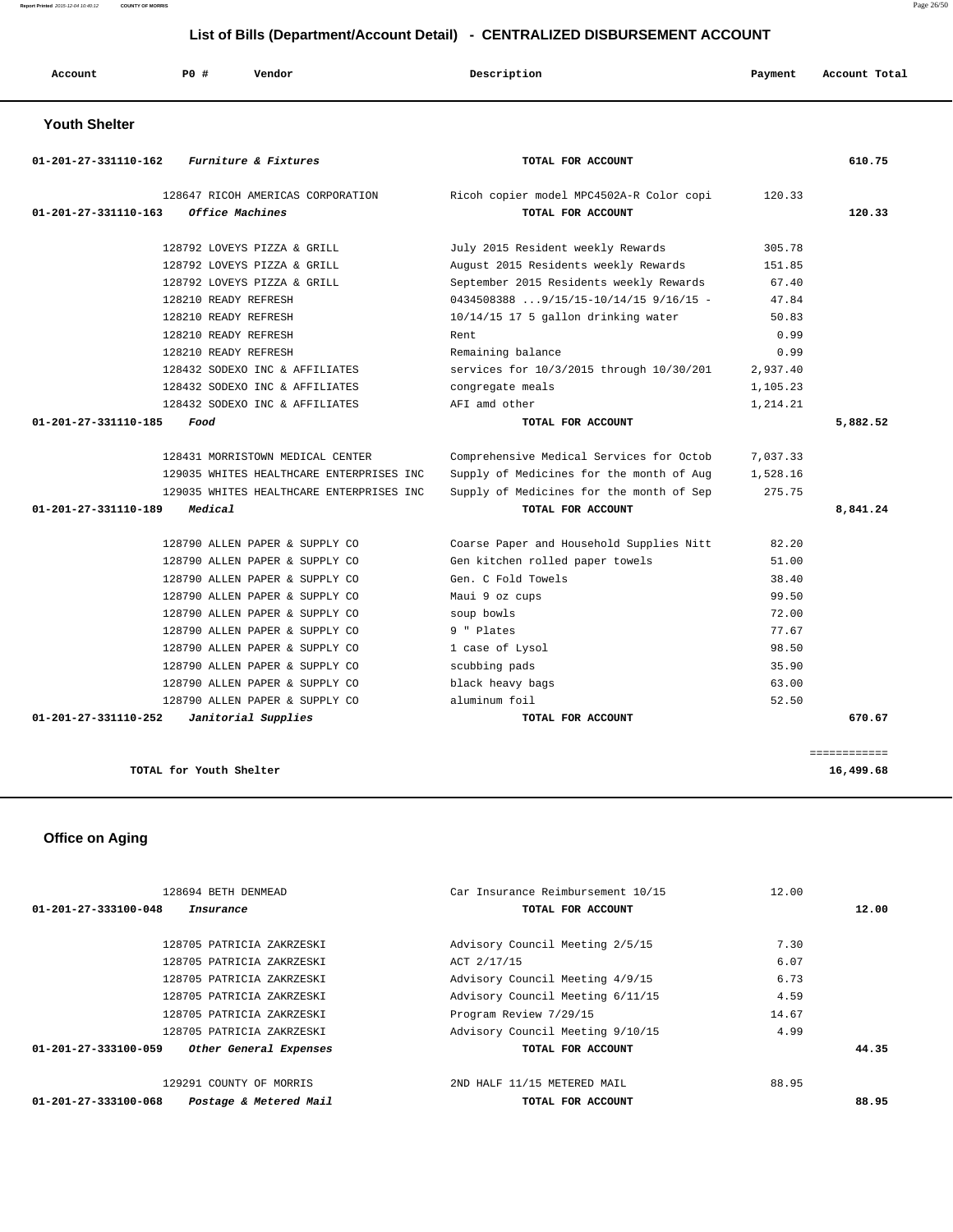|                        | List of Bills (Department/Account Detail) - CENTRALIZED DISBURSEMENT ACCOUNT |                           |                                          |         |               |
|------------------------|------------------------------------------------------------------------------|---------------------------|------------------------------------------|---------|---------------|
| Account                | PO#                                                                          | Vendor                    | Description                              | Payment | Account Total |
| <b>Office on Aging</b> |                                                                              |                           |                                          |         |               |
|                        | 128694 BETH DENMEAD                                                          |                           | 10/02/15 Morris Twp. to Succasunna       | 3.15    |               |
|                        | 128694 BETH DENMEAD                                                          |                           | 10/05/15 Morris Twp. to Denville         | 2.45    |               |
|                        | 128694 BETH DENMEAD                                                          |                           | 10/06/15 Morris Twp. to Succasunna       | 3.15    |               |
|                        | 128694 BETH DENMEAD                                                          |                           | 10/8/15 Morris Twp. to Denville          | 2.10    |               |
|                        | 128694 BETH DENMEAD                                                          |                           | 10/0915 Morris Twp. to Parsippany        | 3.50    |               |
|                        | 128694 BETH DENMEAD                                                          |                           | 10/13/15 Morris Twp. to Succasunna       | 3.15    |               |
|                        | 128694 BETH DENMEAD                                                          |                           | 10/16/15 Morris Twp. to Morris Plains to | 3.85    |               |
|                        | 128694 BETH DENMEAD                                                          |                           | 10/19/15 Morris Twp. to Succasunna       | 3.85    |               |
|                        | 128694 BETH DENMEAD                                                          |                           | 10/22/15 Morris Twp. to Succasunna       | 3.50    |               |
|                        | 128694 BETH DENMEAD                                                          |                           | 10/27/15 Morris Twp. to East Hanover     | 4.55    |               |
|                        | 128694 BETH DENMEAD                                                          |                           | 10/27/15 Morris Twp. to Parsippany       | 1.40    |               |
|                        | 128694 BETH DENMEAD                                                          |                           | 10/29/15 Morris Twp. to East Hanover to  | 9.10    |               |
|                        | 128694 BETH DENMEAD                                                          |                           | 10/29/15 Morris Twp. to Mendham to Succa | 5.95    |               |
|                        | 128694 BETH DENMEAD                                                          |                           | 10/30/15 Morris Twp. to Randolph         | 1.40    |               |
|                        |                                                                              | 128705 PATRICIA ZAKRZESKI | MMH monitoring parking 7/10/15           | 4.00    |               |
|                        |                                                                              | 128705 PATRICIA ZAKRZESKI | Home to Trenton/Trenton Home             | 39.20   |               |

 **01-201-27-333100-082 Travel Expense TOTAL FOR ACCOUNT 97.10**

 ============ **TOTAL for Office on Aging 242.40**

#### **NJEASE Phase II**

|                      | 128648 NEWBRIDGE SERVICES INC |                                     | JACC Per. 7/1/15-9/30/15 1 unit @\$200 (t | 865.00 |
|----------------------|-------------------------------|-------------------------------------|-------------------------------------------|--------|
| 01-201-27-333105-090 |                               | <i>NJEASE Phase II Expenditures</i> | TOTAL FOR ACCOUNT                         | 865.00 |
|                      |                               |                                     |                                           |        |
|                      |                               |                                     |                                           |        |
|                      | TOTAL for NJEASE Phase II     |                                     |                                           | 865.00 |
|                      |                               |                                     |                                           |        |

### **Grant in Aid**

| 5,999.40  |
|-----------|
| 3,220,00  |
| 9,219.40  |
|           |
| 3,750.00  |
| 3,750.00  |
|           |
|           |
| 12,969.40 |
|           |

#### **Seniors, Disabled & Veterans**

|                                                |                                                                     |                                                 | 4.00  |
|------------------------------------------------|---------------------------------------------------------------------|-------------------------------------------------|-------|
|                                                |                                                                     |                                                 |       |
| Other General Expenses<br>01-201-27-343100-059 | TOTAL FOR ACCOUNT                                                   |                                                 | 17.96 |
| 128705 PATRICIA ZAKRZESKI                      | Refreshments for Medal Ceremony                                     | 17.96                                           |       |
|                                                | 128705 PATRICIA ZAKRZESKI<br>01-201-27-343100-082<br>Travel Expense | Parking for Medal Ceremony<br>TOTAL FOR ACCOUNT | 4.00  |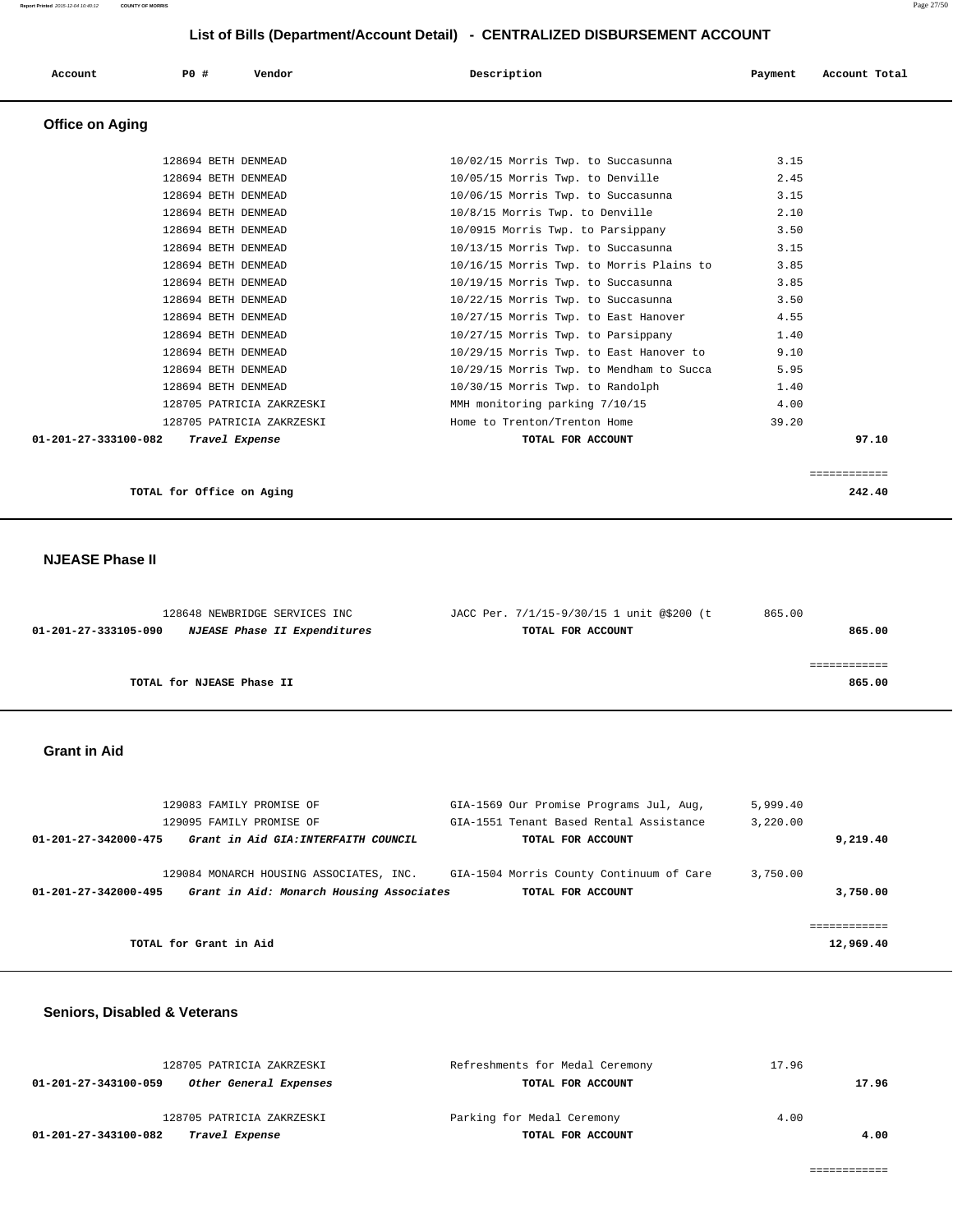**Report Printed** 2015-12-04 10:40:12 **COUNTY OF MORRIS** Page 28/50

# **List of Bills (Department/Account Detail) - CENTRALIZED DISBURSEMENT ACCOUNT**

| Account                                 | PO# | Vendor                                 | Description | Payment | Account Total |
|-----------------------------------------|-----|----------------------------------------|-------------|---------|---------------|
| <b>Seniors, Disabled &amp; Veterans</b> |     |                                        |             |         |               |
|                                         |     | TOTAL for Seniors, Disabled & Veterans |             |         | 21.96         |

```
 County Board of Social Service
```

| 127893 PAPER MART INC                                | Branch Laser L Whit Purple Label - Order     | 1,710.00 |              |
|------------------------------------------------------|----------------------------------------------|----------|--------------|
| 127117 STAPLES ADVANTAGE                             | Order #7142987894-000-001/9-15-15            | 2,807.39 |              |
| 128089 COMPUTER CABLE & CONNECTOR CO                 | DVI - Cable - Ouote No. 101915-04/10-19-     | 37.00    |              |
| Office Supplies & Stationery<br>01-201-27-345100-058 | TOTAL FOR ACCOUNT                            |          | 4,554.39     |
| 128877 CITYSIDE ARCHIVES, LTD                        | OFFICE OF TEMP ASSISTANCE                    | 969.31   |              |
| 01-201-27-345100-257<br>Rental - Other               | TOTAL FOR ACCOUNT                            |          | 969.31       |
| 128899 JOHNSON & JOHNSON, ESQS                       | Legal services rendered for the month of     | 3,648.00 |              |
| 128899 JOHNSON & JOHNSON, ESOS                       | CS - Collections - Professional Service      | 3,852.00 |              |
| 128899 JOHNSON & JOHNSON, ESQS                       | Saliba v. OTA                                | 120.00   |              |
| 128899 JOHNSON & JOHNSON, ESOS                       | MAP - Matthews v. OTA                        | 684.00   |              |
| 128621 JOHNSON & JOHNSON, ESOS                       | Legal services rendered for the month of     | 3,948.00 |              |
| 128621 JOHNSON & JOHNSON, ESOS                       | CSP - Collections - Professional Service     | 4,806.05 |              |
| 128621 JOHNSON & JOHNSON, ESOS                       | MAP - Saliba v. OTA                          | 528.00   |              |
| 128621 JOHNSON & JOHNSON, ESOS                       | MAP - Matthews v. OTA                        | 552.00   |              |
| Special Services<br>01-201-27-345100-325             | TOTAL FOR ACCOUNT                            |          | 18,138.05    |
| 127816 DISCOVERY BENEFITS INC.                       | COBRA payment for the month of July 2015     | 65.00    |              |
| 127816 DISCOVERY BENEFITS INC.                       | COBRA Payment for the month of August 20     | 65.00    |              |
| Hospital Insurance Premiums<br>01-201-27-345100-329  | TOTAL FOR ACCOUNT                            |          | 130.00       |
| 128898 KAITLYN HELLYER                               | FSS - Mileage reimb. for July to Novembe     | 36.75    |              |
| 01-201-27-345100-332<br>Mileage                      | TOTAL FOR ACCOUNT                            |          | 36.75        |
| 128895 SHARON WINSTON                                | ADM - Insurance reimb. for July thru Dec     | 72.00    |              |
| 01-201-27-345100-333<br>Other Allowances             | TOTAL FOR ACCOUNT                            |          | 72.00        |
| 127890 LABORATORY CORPORATION OF                     | DNA testing from $8/29/15$ to $9/26/15$ - Ac | 290.25   |              |
| 01-201-27-345100-351<br>Paternity Expenses           | TOTAL FOR ACCOUNT                            |          | 290.25       |
|                                                      |                                              |          | ============ |
| TOTAL for County Board of Social Service             |                                              |          | 24,190.75    |

### **MV:Administration**

| 129312 ARNEL P GARCIA        | LPN.11-15-2015 thru 11-28-2015  | 2,871.00 |
|------------------------------|---------------------------------|----------|
| 129311 BARKEL FLEMMING       | LPN, 11-15-2015 thru 11-28-2015 | 2,318.26 |
| 129310 CARRELLE L CALIXTE    | LPN.11-15-2015 thru 11-28-2015  | 2,913.05 |
| 129320 COLLETE K NYANARO     | RN, 11-15-2015 thru 11-28-2015  | 601.25   |
| 129319 DAMACINA L. OKE       | LPN, 11-15-2015 thru 11-28-2015 | 2,030.00 |
| 129313 DANILO LAPID          | RN.11-15-2015 thru 11-28-2015   | 1,772.67 |
| 129314 DAVID JEAN-LOUIS      | LPN, 11-15-2015 thru 11-28-2015 | 2,465.00 |
| 129315 ELLEN M. NOLL         | LPN, 11-15-2015 thru 11-28-2015 | 464.00   |
| 129316 EVELYN TOLENTINO      | RN.11-15-2015 thru 11-28-2015   | 592.00   |
| 129309 GEORGINA GRAY-HORSLEY | LPN.11-15-2015 thru 11-28-2015  | 833.75   |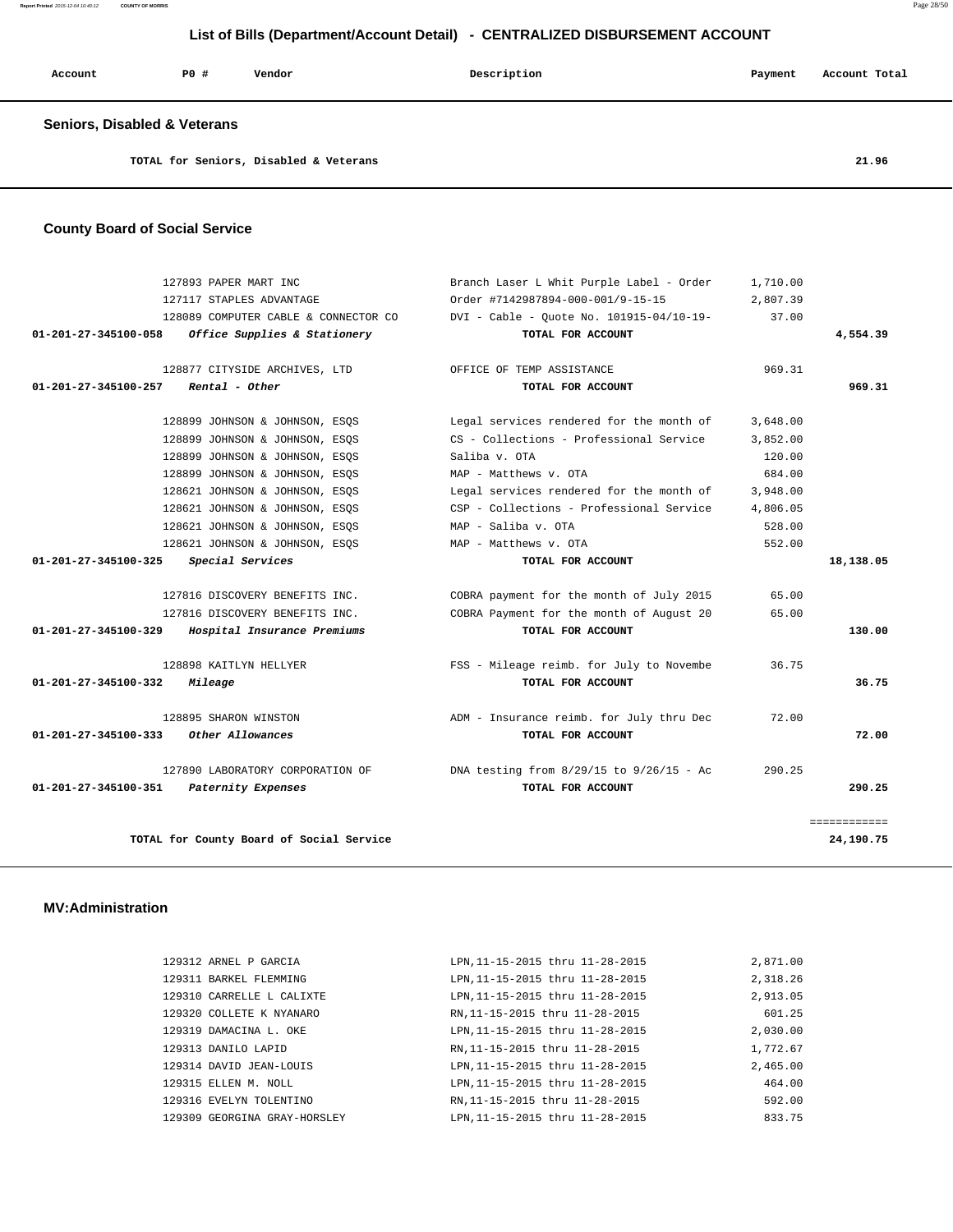| Account                  | PO#            | Vendor                                 | Description                               | Payment   | Account Total |
|--------------------------|----------------|----------------------------------------|-------------------------------------------|-----------|---------------|
| <b>MV:Administration</b> |                |                                        |                                           |           |               |
|                          |                | 129308 ILLIENE CHARLES, RN             | RN, 11-15-2015 thru 11-28-2015            | 3,338.51  |               |
|                          |                | 129299 LOREEN RAFISURA                 | RN, 11-15-2015 thru 11-28-2015            | 296.00    |               |
|                          |                | 129298 LOUISE R. MACCHIA               | RN, 11-15-2015 thru 11-28-2015            | 2,118.25  |               |
|                          |                | 129307 MADUKWE IMO IBOKO, RN           | RN, 11-15-2015 thru 11-28-2015            | 1,776.00  |               |
|                          |                | 129318 MARIA CARMELITA OBLINA          | LPN, 11-15-2015 thru 11-28-2015           | 464.00    |               |
|                          |                | 129301 MARTHA YAGHI                    | RN, 11-15-2015 thru 11-28-2015            | 883.19    |               |
|                          |                | 129302 MELOJANE CELESTINO              | RN, 11-15-2015 thru 11-28-2015            | 888.00    |               |
|                          |                | 129305 MICHELLE CAPILI                 | RN, 11-15-2015 thru 11-28-2015            | 2,072.00  |               |
|                          |                | 129297 MIRLENE ESTRIPLET               | RN, 11-15-2015 thru 11-28-2015            | 1,794.50  |               |
|                          |                | 129303 ROSE DUMAPIT                    | RN, 11-15-2015 thru 11-28-2015            | 1,321.64  |               |
|                          |                | 129300 ROSEMARY BATANE COBCOBO         | RN, 11-15-2015 thru 11-28-2015            | 1,480.00  |               |
|                          |                | 129304 SHELLEY REINER                  | LPN, 11-15-2015 thru 11-28-2015           | 1,181.75  |               |
|                          |                | 129306 SUZIE COLLIN                    | RN.11-15-2015 thru 11-28-2015             | 2,602.95  |               |
|                          |                | 129296 TEODORA O. DELEON               | RN.11-15-2015 thru 11-28-2015             | 610.50    |               |
|                          |                | 129295 TERESA OMWENGA                  | RN, 11-15-2015 thru 11-28-2015            | 592.00    |               |
| 01-201-27-350100-013     |                | Temporary Help - Per Diem Nurses       | TOTAL FOR ACCOUNT                         |           | 40,648.27     |
|                          |                | 128548 AEQUOR HEALTHCARE SERVICES, LLC | Agency Nursing, 10-18 thru 10-24-2015     | 8,680.31  |               |
| 01-201-27-350100-016     |                | Outside Salaries & Wages               | TOTAL FOR ACCOUNT                         |           | 8,680.31      |
|                          |                | 128601 PREMIER HEALTHCARE              | Reimburseable Expenses, September-2015    | 829.02    |               |
| 01-201-27-350100-035     |                | Consultation Fee                       | TOTAL FOR ACCOUNT                         |           | 829.02        |
|                          |                | 128588 CORNERSTONE FAMILY              | Social Work Services, October-2015        | 23,000.00 |               |
| 01-201-27-350100-036     |                | Contracted Services                    | TOTAL FOR ACCOUNT                         |           | 23,000.00     |
|                          |                | 128586 SHERYL WILLIAM                  | CNA Re-Certification, 10-29-2015          | 30.00     |               |
| 01-201-27-350100-041     |                | Employee Recognition Program           | TOTAL FOR ACCOUNT                         |           | 30.00         |
|                          |                | 128591 JENNIFER CARPINTERI             | Reimburse Resident for Missing Glasses    | 215.00    |               |
|                          |                | 128595 READY REFRESH                   | $0435619937, 8-15 > 9-14-2015$            | 0.99      |               |
|                          |                | 128595 READY REFRESH                   | $0435619937, 9-15 > 10-14-2015$           | 24.91     |               |
| 01-201-27-350100-046     |                | General Stores                         | TOTAL FOR ACCOUNT                         |           | 240.90        |
|                          |                | 129291 COUNTY OF MORRIS                | 2ND HALF 11/15 METERED MAIL               | 195.54    |               |
|                          |                | 129326 MAUREEN GIORDANO                | Certified Delivery of Grievance Papers, 1 | 6.74      |               |
| 01-201-27-350100-068     |                | Postage & Metered Mail                 | TOTAL FOR ACCOUNT                         |           | 202.28        |
|                          | 128603 VERIZON |                                        | 973-984-0357 078 33Y, 10-22 thru 11-21-20 | 28.67     |               |
| 01-201-27-350100-146     |                | Telephone                              | TOTAL FOR ACCOUNT                         |           | 28.67         |
|                          |                |                                        |                                           |           | ============  |
|                          |                | TOTAL for MV:Administration            |                                           |           | 73,659.45     |

# **MV:Building Services**

| 128605 SODEXO INC & AFFILIATES                       | 100022833, October-2015                  | 175,789.70 |            |
|------------------------------------------------------|------------------------------------------|------------|------------|
| Contracted Services<br>01-201-27-350110-036          | TOTAL FOR ACCOUNT                        |            | 175,789.70 |
|                                                      |                                          |            |            |
| 128100 HOBART SERVICE                                | 133196-2,10-1-2015 thru 9-30-2016 repair | 5,079.96   |            |
| 128101 TBS CONTROLS LLC                              | M13000, October-2015                     | 2,679.17   |            |
| Equipment Service Agreements<br>01-201-27-350110-044 | TOTAL FOR ACCOUNT                        |            | 7,759.13   |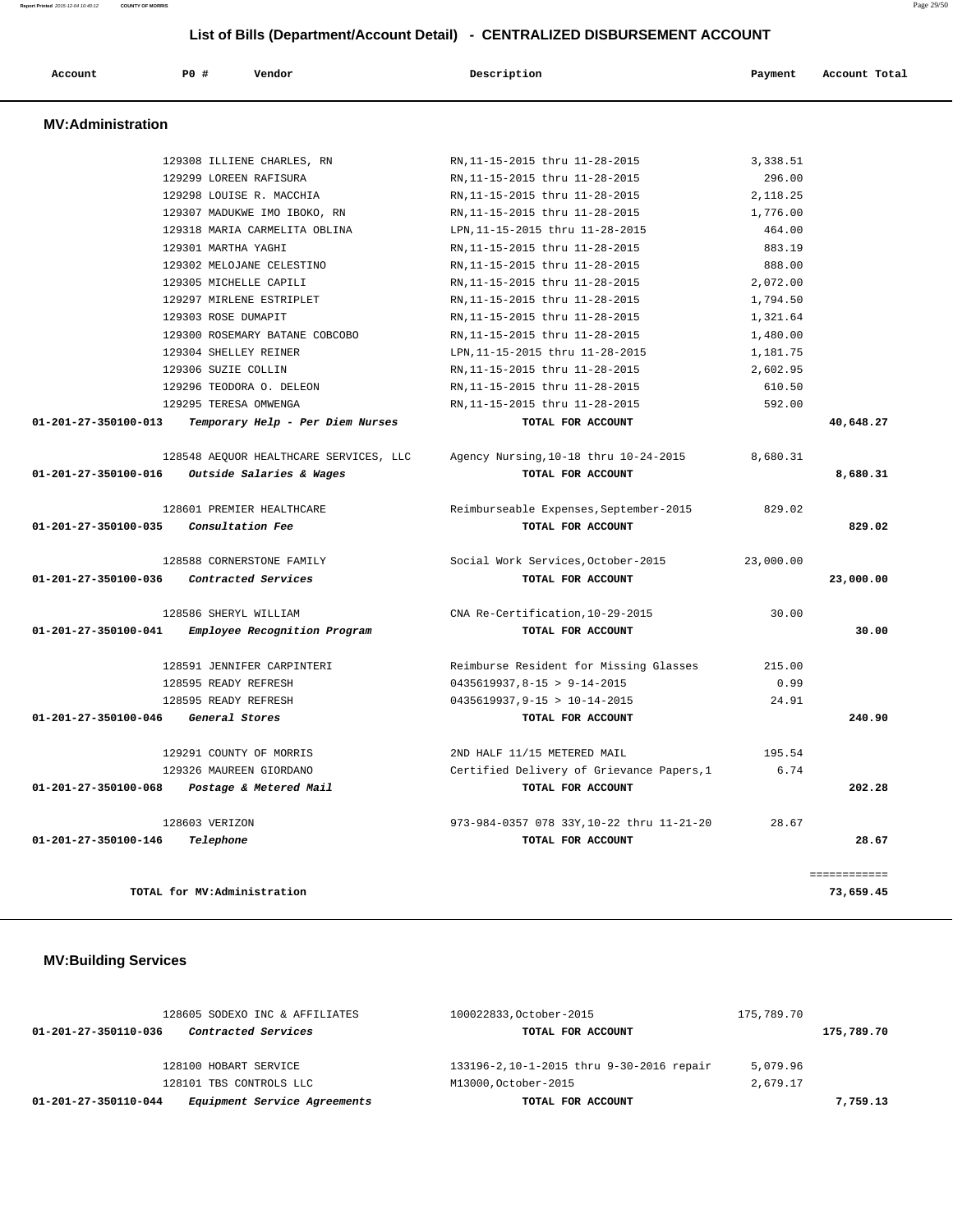**Report Printed** 2015-12-04 10:40:12 **COUNTY OF MORRIS** Page 30/50

# **List of Bills (Department/Account Detail) - CENTRALIZED DISBURSEMENT ACCOUNT**

| Account                     | PO#                    | Vendor                          | Description                              | Payment     | Account Total |
|-----------------------------|------------------------|---------------------------------|------------------------------------------|-------------|---------------|
| <b>MV:Building Services</b> |                        |                                 |                                          |             |               |
|                             | 124855 TRANE U.S. INC. |                                 | Install New Purge to Chiller and Test pe | 9,500.00    |               |
|                             | 124855 TRANE U.S. INC. |                                 |                                          | $-3,102.00$ |               |
| 01-201-27-350110-262        |                        | Machinery Repairs & Parts       | TOTAL FOR ACCOUNT                        |             | 6,916.18      |
|                             |                        |                                 |                                          |             | ------------  |
|                             |                        | TOTAL for MV: Building Services |                                          |             | 190,465.01    |

 **MV:Dietary** 

| 128599 SODEXO INC & AFFILIATES              | 100005746, October-2015 | 286, 238.81 |
|---------------------------------------------|-------------------------|-------------|
| Contracted Services<br>01-201-27-350115-036 | TOTAL FOR ACCOUNT       | 286,238.81  |
| 128598 STAR LEDGER                          | 947758, w/e 11-07-2015  | 62.25       |
| Coffee / Gift Shop<br>01-201-27-350115-186  | TOTAL FOR ACCOUNT       | 62.25       |
|                                             |                         |             |
| TOTAL for MV:Dietary                        |                         | 286,301.06  |

 **MV:Laundry** 

| 128602 SODEXO INC & AFFILIATES                     | 100005746, October-2015 | 92,038.70 |
|----------------------------------------------------|-------------------------|-----------|
| <i>Contracted Services</i><br>01-201-27-350125-036 | TOTAL FOR ACCOUNT       | 92,038.70 |
|                                                    |                         |           |
|                                                    |                         |           |
| TOTAL for MV:Laundry                               |                         | 92,038.70 |
|                                                    |                         |           |

# **MV:Nursing**

| 128593 IPC HOSPITALIST PHYSICIANS NJ<br>128590 JAGDISH DANG | Medical Director Services, 10-29 thru 11-<br>Psychiatric Services, October-2015 | 1,050.00<br>2,200.00 |           |
|-------------------------------------------------------------|---------------------------------------------------------------------------------|----------------------|-----------|
| $01 - 201 - 27 - 350130 - 036$<br>Contracted Services       | TOTAL FOR ACCOUNT                                                               |                      | 3,250.00  |
| 128589 GERISCRIPT PHARMACY                                  | Medicare Legendary, October-2015                                                | 22,284.08            |           |
| 01-201-27-350130-171<br>Legend Drugs (Prescription)         | TOTAL FOR ACCOUNT                                                               |                      | 22,284.08 |
| 128589 GERISCRIPT PHARMACY                                  | IV Stock & OTC, October-2015                                                    | 20,140.65            |           |
| $01 - 201 - 27 - 350130 - 172$<br>Non-Legend Drugs (OTC)    | TOTAL FOR ACCOUNT                                                               |                      | 20,140.65 |
| 128592 EGLADIE ALEXIS                                       | CNA Re-Certification, 10-21-2015                                                | 30.00                |           |
| 128585 KAREN JAMES                                          | CNA Re-Certification, 10-19-2015                                                | 30.00                |           |
| 128550 ROXANA STEWARTSON                                    | CNA Re-Certification, 10-28-2015                                                | 30.00                |           |
| 128584 ROSANNA YAP                                          | CNA Re-Certification, 10-20-2015                                                | 30.00                |           |
| 129325 MARIE J SENATUS                                      | CNA Re-Certification, 11-10-2015                                                | 30.00                |           |
| 129327 MONICA P MILLER                                      | CNA Re-Certification, 11-13-2015                                                | 30.00                |           |
| 129328 PAMELA AITKEN                                        | CNA Re-Certification, 11-12-2015                                                | 30.00                |           |
| $01 - 201 - 27 - 350130 - 191$<br>Nursing                   | TOTAL FOR ACCOUNT                                                               |                      | 210.00    |

============

**TOTAL for MV:Nursing 45,884.73**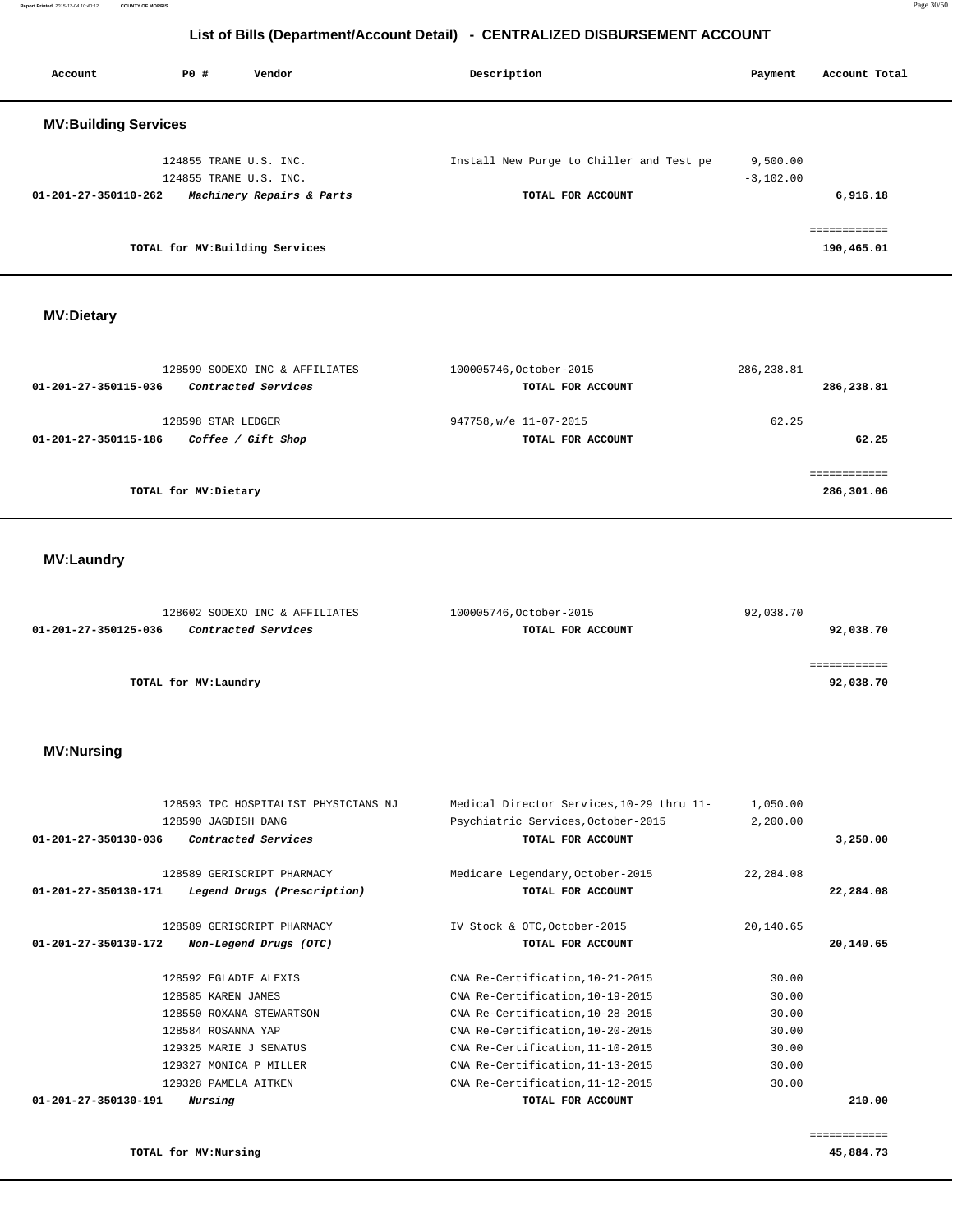**Report Printed** 2015-12-04 10:40:12 **COUNTY OF MORRIS** Page 31/50

# **List of Bills (Department/Account Detail) - CENTRALIZED DISBURSEMENT ACCOUNT**

| Account | <b>PO #</b> | Vendor | Description | Payment | Account Total |
|---------|-------------|--------|-------------|---------|---------------|
|         |             |        |             |         |               |

### **MV:Recreation/Volunteer Svc**

| 128604 SENIOR SALON SERVICES LLC                  | 6409, October-2015                     | 6,223.23 |              |
|---------------------------------------------------|----------------------------------------|----------|--------------|
| Contracted Services<br>01-201-27-350135-036       | TOTAL FOR ACCOUNT                      |          | 6,223.23     |
|                                                   |                                        |          |              |
| 128615 ARTISTIC AOUARIA INC                       | Fish Tank Maintenance, October-2015    | 606.00   |              |
| 128591 JENNIFER CARPINTERI                        | Resident Activities, October-2015      | 147.77   |              |
| 128616 KERRY KUBER                                | Stretching Class on 2D, 10-14-2015     | 100.00   |              |
| 128616 KERRY KUBER                                | Stretching Class in Atrium, 10-21-2015 | 100.00   |              |
| 128616 KERRY KUBER                                | Stretching Class on 2D, 10-28-2015     | 100.00   |              |
| 128617 MAYO PERFORMING ARTS CENTER                | 178760,10-26-2015                      | 232.00   |              |
| 128606 NICHOLAS L. ROCCAFORTE                     | Music Program on 2D, 11-9-2015         | 75.00    |              |
| 128611 RUSTY BURNS                                | Wheelchair Square Dance, 10-31-2015    | 250.00   |              |
| <i>Patient Activities</i><br>01-201-27-350135-194 | TOTAL FOR ACCOUNT                      |          | 1,610.77     |
|                                                   |                                        |          |              |
|                                                   |                                        |          | ============ |
| TOTAL for MV: Recreation/Volunteer Svc            |                                        |          | 7,834.00     |
|                                                   |                                        |          |              |

## **Assistance Dep Child:Local Shr**

|                      | 128894 OFFICE OF TEMPORARY ASSISTANCE     |                                          | For estimated Co. Share of TANF Recipien | 28,346.00 |  |
|----------------------|-------------------------------------------|------------------------------------------|------------------------------------------|-----------|--|
| 01-201-27-354100-091 |                                           | Assistance Dep Child:Local Shr Program E | TOTAL FOR ACCOUNT                        | 28,346.00 |  |
|                      |                                           |                                          |                                          |           |  |
|                      |                                           |                                          |                                          |           |  |
|                      | TOTAL for Assistance Dep Child: Local Shr |                                          |                                          | 28,346.00 |  |

## **Assistance SSI Income Recipien**

|                      | 128896 OFFICE OF TEMPORARY ASSISTANCE    |                                          | For estimated Co. Share of ASSIR for the | 85,281.00 |
|----------------------|------------------------------------------|------------------------------------------|------------------------------------------|-----------|
| 01-201-27-355100-090 |                                          | Assistance SSI Income Recipien Expenditu | TOTAL FOR ACCOUNT                        | 85,281.00 |
|                      |                                          |                                          |                                          |           |
|                      |                                          |                                          |                                          |           |
|                      | TOTAL for Assistance SSI Income Recipien |                                          |                                          | 85,281.00 |
|                      |                                          |                                          |                                          |           |

 **County Adjuster** 

|                      | 129291 COUNTY OF MORRIS   | 2ND HALF 11/15 METERED MAIL | 368.28 |
|----------------------|---------------------------|-----------------------------|--------|
| 01-201-27-357100-068 | Postage & Metered Mail    | TOTAL FOR ACCOUNT           | 368.28 |
|                      | TOTAL for County Adjuster |                             | 368.28 |

#### **Dental Clinic**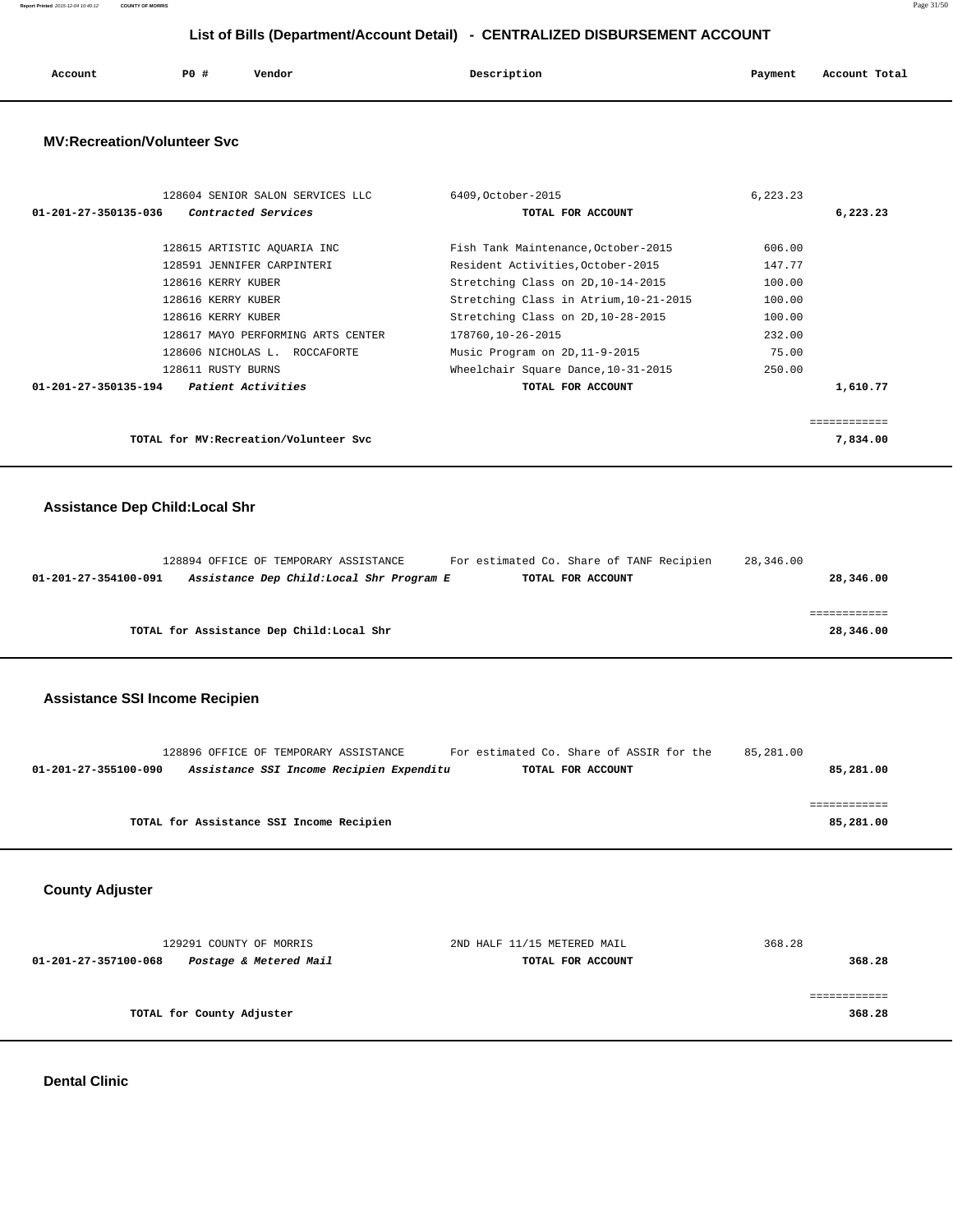**Report Printed** 2015-12-04 10:40:12 **COUNTY OF MORRIS** Page 32/50

# **List of Bills (Department/Account Detail) - CENTRALIZED DISBURSEMENT ACCOUNT**

| Account              | PO#                     | Vendor                                   | Description       | Payment | Account Total         |
|----------------------|-------------------------|------------------------------------------|-------------------|---------|-----------------------|
| <b>Dental Clinic</b> |                         |                                          |                   |         |                       |
| 01-201-27-365100-095 |                         | Dental Clinic Other Administrative Suppl | TOTAL FOR ACCOUNT |         | 60.00                 |
|                      | TOTAL for Dental Clinic |                                          |                   |         | ============<br>60.00 |

# **County Library**

| 125114 BLR                        | 5410215 dated 08/05/15      |                                          | 311.95     |
|-----------------------------------|-----------------------------|------------------------------------------|------------|
| 127541 BERNAN                     | 0782711 dated 05/19/15      |                                          | 76.00      |
| 127543 CENTER POINT LARGE PRINT   | PO#XCP15-9 dated 09/01/15   |                                          | 120.10     |
| 127545 GALE                       | 116418 dated 08/27/15       |                                          | 144.75     |
| 127545 GALE                       | 116418 dated 09/04/15       |                                          | 117.56     |
| 127545 GALE                       | 116418 dated 096/10/15      |                                          | 118.36     |
| 126091 GALE                       | 116418 dated 08/20/15       |                                          | 26.39      |
| 126091 GALE                       | 116418 dated 08/25/15       |                                          | 30.39      |
| 126415 EBSCO INFORMATION SERVICES |                             | TN-S-31910-01 from 05/06/15 shortage due | 10.35      |
| 126415 EBSCO INFORMATION SERVICES |                             | TN-S-31910-00 Proforma Renewal dated 08/ | 29, 414.64 |
| 126079 GANN LAW BOOKS             | 000184-0-021 dated 08/25/15 |                                          | 158.00     |
| 127546 INFORMATION TODAY INC      | Market Place dated 08/28/15 |                                          | 305.53     |
| 127555 INGRAM LIBRARY SERVICES    | 20C0083 dated 08/16/15      |                                          | 63.55      |
| 127555 INGRAM LIBRARY SERVICES    | 20C0083 dated 08/20/15      |                                          | $-8.99$    |
| 127555 INGRAM LIBRARY SERVICES    | 20C0083 dated 09/02/15      |                                          | 8.99       |
| 127555 INGRAM LIBRARY SERVICES    | 20C0083 dated 08/31/15      |                                          | 8.97       |
| 127555 INGRAM LIBRARY SERVICES    | 20C0083 dated 08/31/2015    |                                          | 259.25     |
| 127555 INGRAM LIBRARY SERVICES    | 20C0083 dated 09/25/15      |                                          | $-5.25$    |
| 127555 INGRAM LIBRARY SERVICES    | 20C0083 dated 08/31/15      |                                          | 143.77     |
| 127555 INGRAM LIBRARY SERVICES    | 20C0083 dated 08/31/15      |                                          | 26.81      |
| 127555 INGRAM LIBRARY SERVICES    | 20C0083 dated 09/01/15      |                                          | 71.44      |
| 127555 INGRAM LIBRARY SERVICES    | 20C0083 dated 09/01/15      |                                          | 686.27     |
| 127556 INGRAM LIBRARY SERVICES    | 20C0083 dated 09/02/15      |                                          | 80.83      |
| 127556 INGRAM LIBRARY SERVICES    | 20C0083 dated 09/03/15      |                                          | 89.35      |
| 127556 INGRAM LIBRARY SERVICES    | 20C0083 dated 09/03/15      |                                          | 19.24      |
| 127556 INGRAM LIBRARY SERVICES    | 20C0083 dated 09/03/15      |                                          | 19.84      |
| 127556 INGRAM LIBRARY SERVICES    | 20C0083 dated 09/03/15      |                                          | 74.93      |
| 127556 INGRAM LIBRARY SERVICES    |                             | 20C0083 dated 09/04/15 Split Object Code | 329.55     |
| 127556 INGRAM LIBRARY SERVICES    | 20C0083 dated 09/04/15      |                                          | 347.13     |
| 127556 INGRAM LIBRARY SERVICES    | 20C0083 dated 09/04/15      |                                          | 1,320.21   |
| 127556 INGRAM LIBRARY SERVICES    | 20C0083 dated 09/15/15      |                                          | $-23.34$   |
| 127557 INGRAM LIBRARY SERVICES    | 20C0083 dated 09/04/15      |                                          | 1,413.20   |
| 127557 INGRAM LIBRARY SERVICES    | 20C0083 dated 09/08/15      |                                          | 225.57     |
| 127557 INGRAM LIBRARY SERVICES    | 20C0083 dated 09/08/15      |                                          | 49.08      |
| 127557 INGRAM LIBRARY SERVICES    | 20C0083 dated 09/08/15      |                                          | 301.24     |
| 127557 INGRAM LIBRARY SERVICES    | 20C0083 dated 09/09/15      |                                          | 173.24     |
| 127557 INGRAM LIBRARY SERVICES    | 20C0083 dated 09/09/15      |                                          | 352.79     |
| 127557 INGRAM LIBRARY SERVICES    | 20C0083 dated 09/09/15      |                                          | 89.12      |
| 127557 INGRAM LIBRARY SERVICES    | 20C0083 dated 09/10/15      |                                          | 24.54      |
| 127558 INGRAM LIBRARY SERVICES    | 20C0083 dated 09/10/15      |                                          | 441.81     |
| 127558 INGRAM LIBRARY SERVICES    | 20C0083 dated 09/10/15      |                                          | 364.45     |
| 127558 INGRAM LIBRARY SERVICES    | 20C0083 dated 09/11/15      |                                          | 218.44     |
| 127558 INGRAM LIBRARY SERVICES    | 20C0083 dated 09/11/15      |                                          | 48.84      |
| 127558 INGRAM LIBRARY SERVICES    | 20C0083 dated 09/14/15      |                                          | 912.00     |
| 127558 INGRAM LIBRARY SERVICES    | 20C0083 dated 09/16/15      |                                          | 57.34      |
| 127558 INGRAM LIBRARY SERVICES    | 20C0083 dated 09/17/15      |                                          | 94.73      |
|                                   |                             |                                          |            |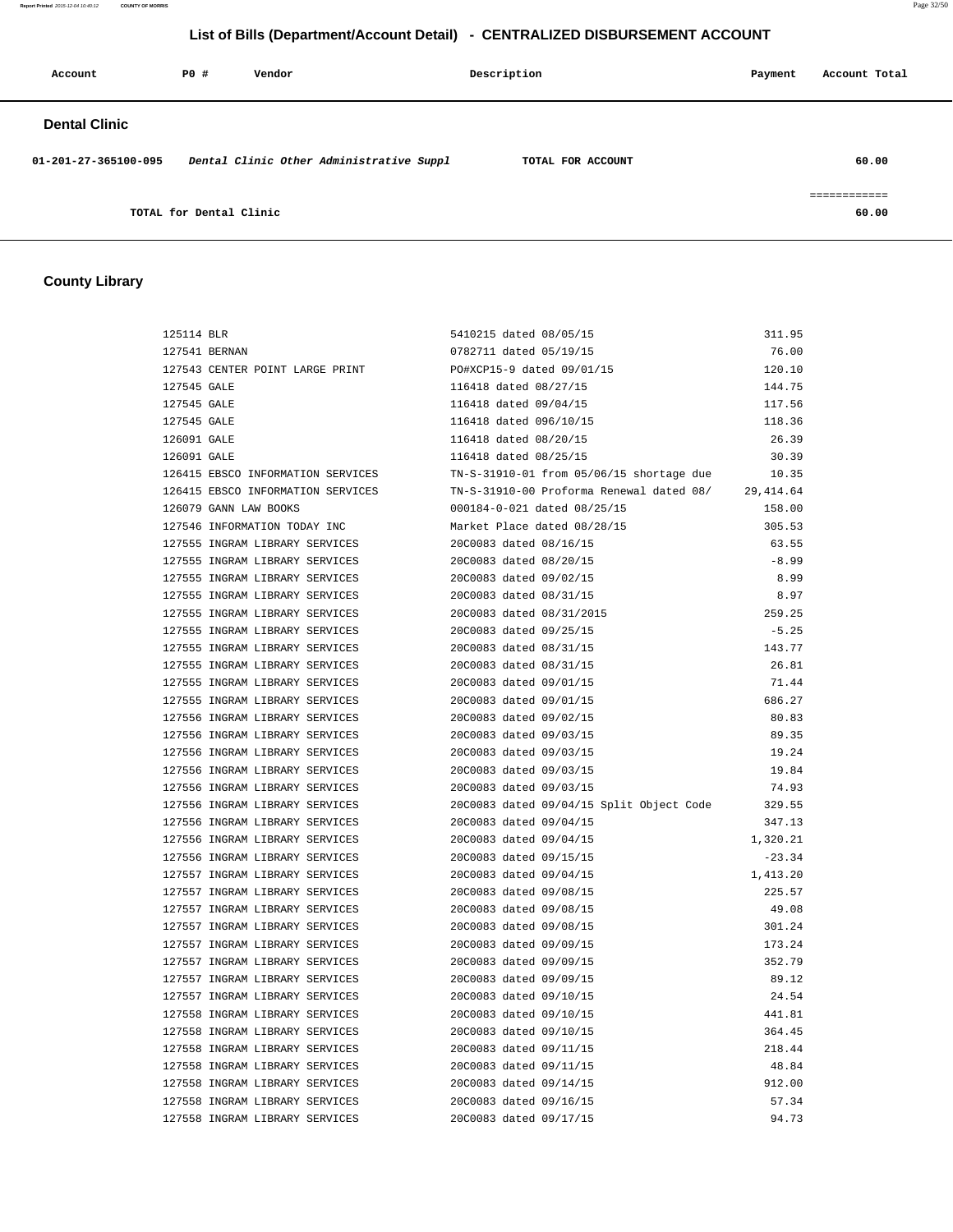129291 COUNTY OF MORRIS 2ND HALF 11/15 METERED MAIL 80.49  **01-201-29-392100-068 Postage & Metered Mail TOTAL FOR ACCOUNT 80.49** ============ **TOTAL for County Superintendent of Schoo 80.49**

## **County Superintendent of Schoo**

| <b>County Library</b>          |                                      |                                           |          |           |
|--------------------------------|--------------------------------------|-------------------------------------------|----------|-----------|
|                                | 126092 L D A PUBLISHERS              | Dated 06/12/15 Official Directory of NJ   | 159.00   |           |
|                                | 126072 SHEET MUSIC PLUS              | Order#433174358 dated 07/14/15            | 263.59   |           |
|                                | 126072 SHEET MUSIC PLUS              | Order#433174358 dated 07/23/15            | 31.95    |           |
|                                | 129266 DARREN O'NEILL                | College of NJ Library/ILL                 | 59.00    |           |
|                                | 129266 DARREN O'NEILL                | Scholastic Inc.                           | 45.60    |           |
|                                | 129266 DARREN O'NEILL                | The Sun                                   | 39.00    |           |
|                                | 129266 DARREN O'NEILL                | NJJN                                      | 52.00    |           |
|                                | 129266 DARREN O'NEILL                | In These Times                            | 34.95    |           |
|                                | 129266 DARREN O'NEILL                | Woodsmith - Guild Edition                 | 45.00    |           |
| 01-201-29-390100-028           | Books & Periodicals                  | TOTAL FOR ACCOUNT                         |          | 40,958.05 |
|                                | 129150 DONNA BURKEY                  | Registration - D Burkey                   | 45.00    |           |
| $01 - 201 - 29 - 390100 - 034$ | Conference Expenses                  | TOTAL FOR ACCOUNT                         |          | 45.00     |
|                                | 127542 CARTRIDGE WORLD FAIRFIELD     | 10006 dated 10/08/15                      | 879.80   |           |
|                                | 127542 CARTRIDGE WORLD FAIRFIELD     | 10006 dated 10/12/15                      | 439.90   |           |
| 01-201-29-390100-058           | Office Supplies & Stationery         | TOTAL FOR ACCOUNT                         |          | 1,319.70  |
|                                | 129291 COUNTY OF MORRIS              | 2ND HALF 11/15 METERED MAIL               | 714.81   |           |
| 01-201-29-390100-068           | Postage & Metered Mail               | TOTAL FOR ACCOUNT                         |          | 714.81    |
|                                | 129150 DONNA BURKEY                  | From Basking Ridge To Lawrenceville & Ba  | 27.10    |           |
| 01-201-29-390100-082           | Travel Expense                       | TOTAL FOR ACCOUNT                         |          | 27.10     |
|                                | 127540 ARKIV MUSIC                   | AM#5714911 dated 08/31/15                 | 272.27   |           |
|                                | 127556 INGRAM LIBRARY SERVICES       | 20C0083 dated 09/04/15 Split Object Code  | 31.30    |           |
|                                | 127558 INGRAM LIBRARY SERVICES       | 20C0083 dated 09/15/15                    | 257.56   |           |
|                                | 127549 MIDWEST TAPE LLC              | 2000001148 dated 09/03/15                 | 67.14    |           |
|                                | 127549 MIDWEST TAPE LLC              | 2000001148 dated 09/10/15                 | 501.33   |           |
| $01 - 201 - 29 - 390100 - 083$ | Video & Film Materials               | TOTAL FOR ACCOUNT                         |          | 1,129.60  |
|                                | 127550 MOVIE LICENSING USA           | 196935001 dated 09/24/15                  | 360.00   |           |
|                                | 127551 OCLC ONLINE COMPUTER          | 010CLC00009592 dated 09/30/15 T/S \$1222. | 2,101.86 |           |
| 01-201-29-390100-084           | Other Outside Services               | TOTAL FOR ACCOUNT                         |          | 2,461.86  |
|                                | 127548 METRO IMAGING SERVICES INC    | 2 SP3000 Cartridges dated 08/14/15        | 360.00   |           |
|                                | 126418 OFFICE CONCEPTS GROUP, INC.   | 16868 Dept#LIB, dated 08/27/15            | 63.58    |           |
|                                | 127553 ORIENTAL TRADING COMPANY INC. | Halloween & Thanksgiving for Children Pr  | 163.74   |           |
|                                | 127554 VENMILL INDUSTRIES INC        | Ouote#19732 dated 10/14/15; Disc Cleanin  | 51.96    |           |
|                                | 127554 VENMILL INDUSTRIES INC        | Shipping                                  | 10.00    |           |
|                                |                                      |                                           |          |           |
|                                | 129266 DARREN O'NEILL                | WMTR-AM / WDHA-FM 2015-16 Snow Closings   | 30.00    |           |

**TOTAL for County Library 47,335.40**

# **List of Bills (Department/Account Detail) - CENTRALIZED DISBURSEMENT ACCOUNT**

 **Account P0 # Vendor Description Payment Account Total**

**Report Printed** 2015-12-04 10:40:12 **COUNTY OF MORRIS** Page 33/50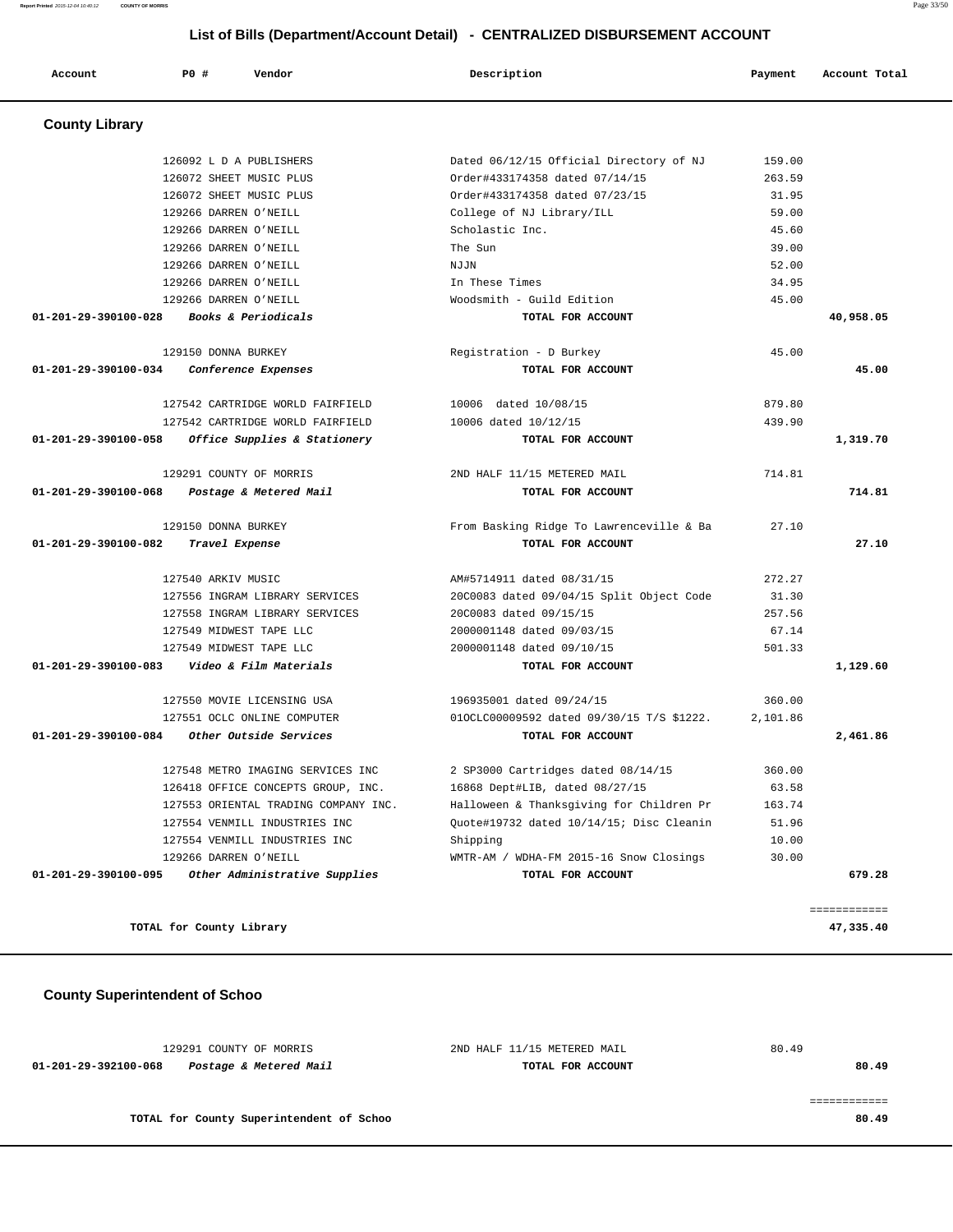**Report Printed** 2015-12-04 10:40:12 **COUNTY OF MORRIS** Page 34/50

# **List of Bills (Department/Account Detail) - CENTRALIZED DISBURSEMENT ACCOUNT**

| Account                          | PO# | Vendor                                                      | Description                 |                   | Payment | Account Total          |
|----------------------------------|-----|-------------------------------------------------------------|-----------------------------|-------------------|---------|------------------------|
| <b>Rutgers Extension Service</b> |     |                                                             |                             |                   |         |                        |
| $01 - 201 - 29 - 396100 - 068$   |     | 129291 COUNTY OF MORRIS<br>Postage & Metered Mail           | 2ND HALF 11/15 METERED MAIL | TOTAL FOR ACCOUNT | 48.75   | 48.75                  |
| 01-201-29-396100-095             |     | 126039 BETTER IMPACT, INC.<br>Other Administrative Supplies | software                    | TOTAL FOR ACCOUNT | 685.00  | 685.00                 |
|                                  |     | TOTAL for Rutgers Extension Service                         |                             |                   |         | ============<br>733.75 |

# **Fire and Police Academy**

|                                | 127831 PAPER MART INC             | Copy Paper                  | 416.16       |
|--------------------------------|-----------------------------------|-----------------------------|--------------|
|                                | 127831 PAPER MART INC             | Card Stock                  | 26.80        |
| 01-201-29-407100-058           | Office Supplies & Stationery      | TOTAL FOR ACCOUNT           | 442.96       |
|                                | 128202 ATLANTIC TRAINING CENTER   | CPR Cards                   | 75.00        |
|                                | 128202 ATLANTIC TRAINING CENTER   | CPR Cards-BPC               | 442.50       |
| 01-201-29-407100-059           | Other General Expenses            | TOTAL FOR ACCOUNT           | 517.50       |
|                                | 129291 COUNTY OF MORRIS           | 2ND HALF 11/15 METERED MAIL | 105.18       |
| 01-201-29-407100-068           | Postage & Metered Mail            | TOTAL FOR ACCOUNT           | 105.18       |
|                                | 126446 KIDDE FIRE TRAINERS, INC.  | Repairs to propane system   | 1,767.00     |
| $01 - 201 - 29 - 407100 - 223$ | Building Repairs                  | TOTAL FOR ACCOUNT           | 1,767.00     |
|                                | 128268 MORRISTOWN LUMBER &        | Door Hinges                 | 15.16        |
| $01 - 201 - 29 - 407100 - 239$ | <i>Small Tools</i>                | TOTAL FOR ACCOUNT           | 15.16        |
|                                |                                   |                             | ============ |
|                                | TOTAL for Fire and Police Academy |                             | 2,847.80     |
|                                |                                   |                             |              |

 **Utilities** 

|                      | 128587 AES-NJ COGEN CO INC              | Electricity for October, 2015            | 3,207.31  |           |
|----------------------|-----------------------------------------|------------------------------------------|-----------|-----------|
|                      | 128608 JERSEY CENTRAL POWER & LIGHT     | 100 004 803 738,10-02 thru 11-02-2015    | 44,913.75 |           |
|                      | 129135 JERSEY CENTRAL POWER & LIGHT     | 100 102 459 516 - WARRANTS NOVEMBER 20,  | 869.61    |           |
|                      | 128842 JERSEY CENTRAL POWER & LIGHT     | 10-00-01-6063-0-8 St Lighting Dover 10   | 626.97    |           |
|                      | 128841 JERSEY CENTRAL POWER & LIGHT     | 10-00-05-8414-2-2 St Lighting Morristown | 328.48    |           |
| 01-201-31-430100-137 | Electricity                             | TOTAL FOR ACCOUNT                        |           | 49,946.12 |
|                      |                                         |                                          |           |           |
|                      | 128671 N.J. NATURAL GAS COMPANY         | 22-0009-4999-6Y/ RE: MONTVILLE/ 10/14/15 | 375.75    |           |
|                      | 128618 PSE&G CO                         | 65 858 068 08, October-2015              | 2,309.53  |           |
|                      | 128600 PSE&G CO                         | 66 472 055 00, October-2015              | 545.83    |           |
|                      | 128668 DIRECT ENERGY BUSINESS MARKETING | ACCT#612830/613116 3/4/15 -4/4/15        | 1,689.44  |           |
|                      | 128668 DIRECT ENERGY BUSINESS MARKETING | ACCT#612830/613120 3/4/15 -4/4/15        | 170.09    |           |
|                      | 128668 DIRECT ENERGY BUSINESS MARKETING | $3/4/15 - 4/4/15$                        | 1.79      |           |
|                      | 128668 DIRECT ENERGY BUSINESS MARKETING | ACCT#612830/612927 2/26/15 - 3/26/15     | 200.54    |           |
|                      | 128668 DIRECT ENERGY BUSINESS MARKETING | ACCT#612830/612928 2/26/15 - 3/26/15     | 869.26    |           |
|                      | 128668 DIRECT ENERGY BUSINESS MARKETING | ACCT#612830/612931 2/25/15 - 3/26/15     | 54.44     |           |
|                      |                                         |                                          |           |           |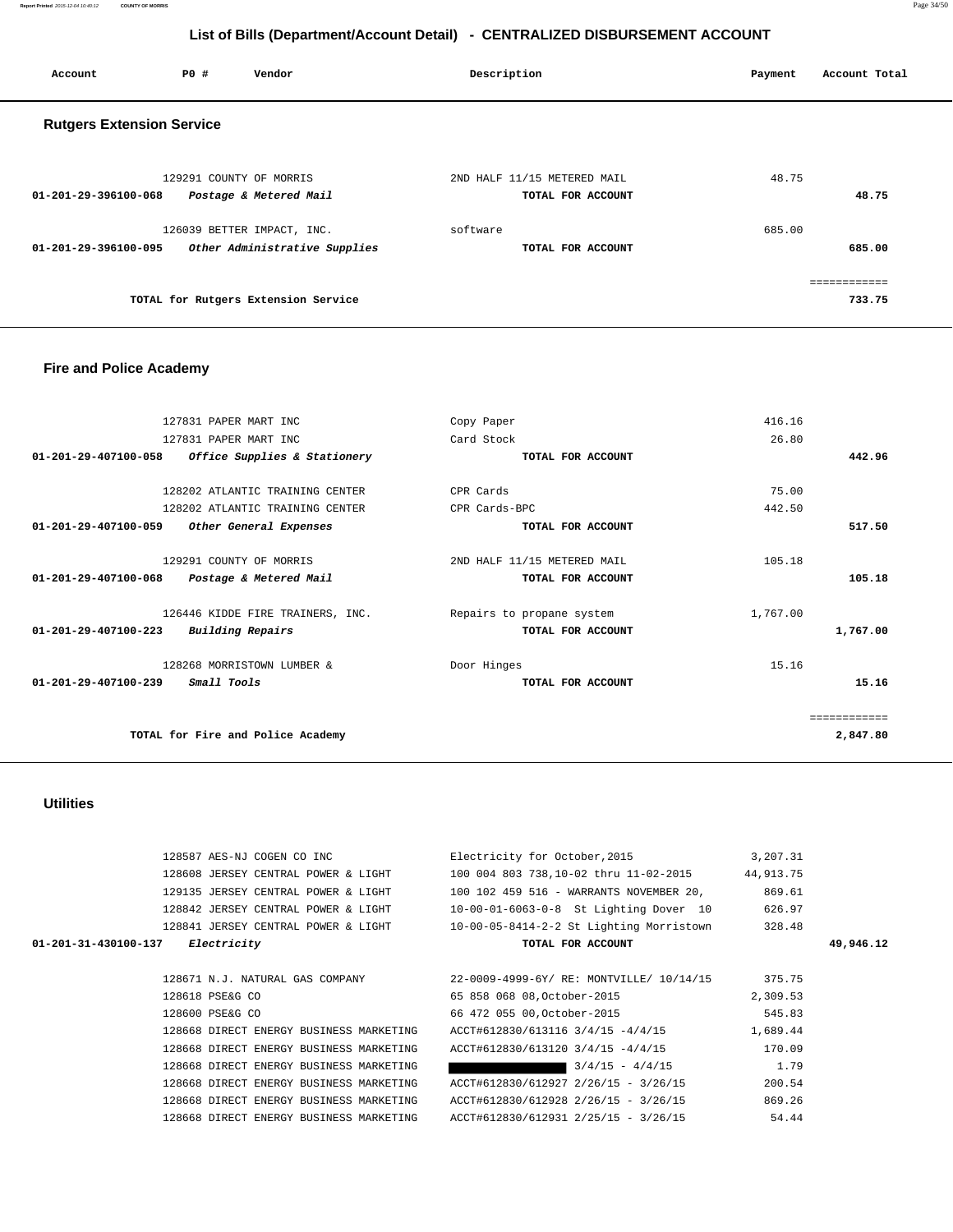#### **TOTAL for Utilities 187,545.64**

| 187,545.64 |  |  |
|------------|--|--|

| <b>Utilities</b>                             |                                          |          |            |
|----------------------------------------------|------------------------------------------|----------|------------|
| 128668 DIRECT ENERGY BUSINESS MARKETING      | ACCT#612830/612935 2/26/15 - 3/26/15     | 612.26   |            |
| 128668 DIRECT ENERGY BUSINESS MARKETING      | ACCT#612830/612935 2/25/15 - 3/26/15     | 274.49   |            |
| 128668 DIRECT ENERGY BUSINESS MARKETING      | ACCT#612830/612944 2/25/15 - 3/26/15     | 34.05    |            |
| 128668 DIRECT ENERGY BUSINESS MARKETING      | ACCT#612830/612951 2/25/15 - 3/26/15     | 5,145.70 |            |
| 128127 DIRECT ENERGY BUSINESS MARKETING      | 1316 - SUMMARY GROUP #/ MORRIS COUNTY (6 | 6,022.91 |            |
| 128201 SUBURBAN PROPANE -2347                | Propane                                  | 654.85   |            |
| 128201 SUBURBAN PROPANE -2347                | Safety P&T Fee                           | 9.62     |            |
| 01-201-31-430100-141 Natural Gas             | TOTAL FOR ACCOUNT                        |          | 19,521.10  |
| 128877 CITYSIDE ARCHIVES, LTD                | MORRIS VIEW                              | 859.64   |            |
| 01-201-31-430100-143 Rubbish & Trash Removal | TOTAL FOR ACCOUNT                        |          | 859.64     |
| 127346 AT&T MOBILITY                         | 08/22/15-09/21/15                        | 286.86   |            |
| 126929 VERIZON BUSINESS                      | Bill Payer ID Y2206770                   | 5,913.44 |            |
| 126928 VERIZON                               | 201 V63-2073 999 44Y 09/11/2015          | 1,592.04 |            |
| 126927 VERIZON                               | 973 682-4152 547 11Y 09/11/2015          | 7,053.65 |            |
| 126847 VERIZON BUSINESS                      | Account 6000083582X26                    | 94.16    |            |
| 126846 VERIZON                               | 201 Z43-6526 999 90Y 09/01/2015          | 6,564.16 |            |
| 127345 VERIZON                               | Bill Number 201NJ68800915                | 5,817.50 |            |
| 128628 VERIZON WIRELESS                      | COUNTY WIDE 486023883-00001 SEP22-OCT2   | 8,152.99 |            |
| 128205 VERIZON                               | 973-539-7933 842 07Y, 10/16/15, Randolph | 28.68    |            |
| 128205 VERIZON                               | 973-697-0879 521 94Y, 10/22/15, Jefferso | 28.67    |            |
| 128339 AT&T MOBILITY                         | 09/22/15-10/21/15                        | 286.86   |            |
| 128364 AT&T                                  | - PRI Circuits                           | 1,740.87 |            |
| 128364 AT&T                                  | - Centrex/POTS Circu                     | 42.76    |            |
| 128335 VERIZON                               | Account 201 V63-1789 999 12Y - 10/2015   | 7,758.63 |            |
| 128334 AT&T                                  | - PRI Circuits                           | 1,757.07 |            |
| 128334 AT&T                                  | - Centrex/POTS Circu                     | 32.77    |            |
| 128336 VERIZON                               | 973 682-4353 854 87Y 10//11/2015         | 6,105.71 |            |
| 128352 VERIZON                               | 973 682-4152 547 11Y 10/11/2015          | 7,030.63 |            |
| 128337 VERIZON                               | 201 V63-2073 999 44Y 10/01/2015          | 1,589.82 |            |
| 128338 VERIZON BUSINESS                      | Bill Payer ID Y2206770                   | 5,907.77 |            |
| 128340 VERIZON BUSINESS                      | Account 6000083582X26                    | 94.16    |            |
| 128341 VERIZON                               | 201 Z43-6526 999 90Y 10/2015             | 7,106.11 |            |
| 128354 VERIZON                               | Account 201 V63-1789 999 12Y - 11/2015   | 7,599.77 |            |
| 128355 VERIZON                               | 973 682-4353 854 87Y 10/11/2015          | 6,105.71 |            |
| 128363 VERIZON                               | 973 682-4152 547 11Y 10/11/2015          | 7,030.63 |            |
| 128362 VERIZON                               | 201 V63-2073 999 44Y 11/01/2015          | 1,589.17 |            |
| 128361 VERIZON BUSINESS                      | Bill Payer ID Y2206770                   | 5,907.77 |            |
| 128360 VERIZON BUSINESS                      | Account 6000083582X26                    | 94.16    |            |
| 128359 VERIZON                               | 201 Z43-6526 999 90Y 11/01/2015          | 7,106.11 |            |
| 126926 VERIZON                               | 973 682-4353 854 87Y 09/11/2015          | 6,010.04 |            |
| 01-201-31-430100-146 Telephone               | TOTAL FOR ACCOUNT                        |          | 116,428.67 |
| 128747 BOROUGH OF WHARTON                    | 10841 / 2465 - WHARTON OFFICE            | 148.75   |            |
| 128747 BOROUGH OF WHARTON                    | 10859 / 2465A - WHARTON ROAD             | 48.00    |            |
| 128747 BOROUGH OF WHARTON                    | 10866 / 2465B - WHARTON ROAD             | 25.25    |            |
| 128747 BOROUGH OF WHARTON                    | 10873 / 2465C - WHARTON BRIDGE           | 46.75    |            |
| 129043 DOVER WATER COMMISSIONERS             | DATED 11-19-15/07-29-15                  | 74.27    |            |
| 128741 SOUTHEAST MORRIS COUNTY               | 3423203530.00/ JDC/ 08-05-15 THRU 11-04- | 447.09   |            |
| 01-201-31-430100-147<br>Water                | TOTAL FOR ACCOUNT                        |          | 790.11     |

# **List of Bills (Department/Account Detail) - CENTRALIZED DISBURSEMENT ACCOUNT**

Account **PO #** Vendor **Description Description Payment** Account Total

**Report Printed** 2015-12-04 10:40:12 **COUNTY OF MORRIS** Page 35/50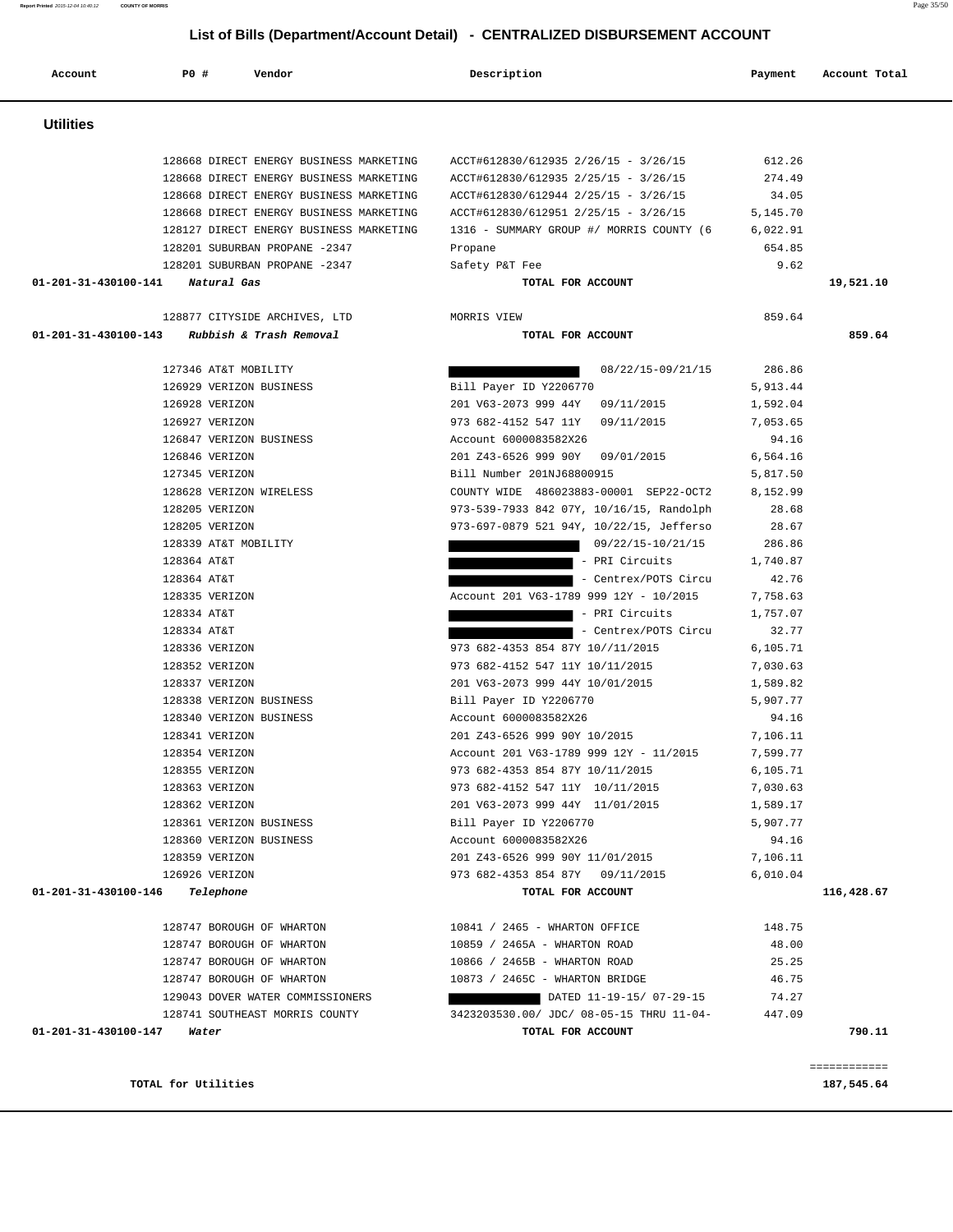| Account              | PO#                       | Vendor                                                               | Description                                                   | Payment | Account Total |
|----------------------|---------------------------|----------------------------------------------------------------------|---------------------------------------------------------------|---------|---------------|
| 01-201-36-472100-090 |                           | 129262 MORRIS COUNTY PARK COMMISSION<br>Social Security Expenditures | PP#25 2015 - Election Workers Employer F<br>TOTAL FOR ACCOUNT | 47.81   | 47.81         |
|                      | TOTAL for Social Security |                                                                      |                                                               |         | 47.81         |

 **Nutrition** 

| 129073 NUTRI-SYSTEMS CORPORATION<br>Shipping cost<br>25.88<br>425.88<br>$01 - 201 - 41 - 716100 - 098$<br>Other Operating&Repair Supply<br>TOTAL FOR ACCOUNT<br>128662 SODEXO INC & AFFILIATES<br>12,608 Dailey Meals at \$5.6 10/03/15 - 1<br>70,608.68<br>70,608.68<br>01-201-41-716100-185<br>TOTAL FOR ACCOUNT<br>Food<br>13,882 Daily Meals at $$5.60$<br>128707 SODEXO INC & AFFILIATES<br>77,740.92<br>Weekend Meals<br>7,858.80<br>128707 SODEXO INC & AFFILIATES<br>Frozen Meals<br>7,668.16<br>128707 SODEXO INC & AFFILIATES<br>Boxed Meals<br>16,437.44<br>128707 SODEXO INC & AFFILIATES<br>211.11<br>128707 SODEXO INC & AFFILIATES<br>Kosher Meals<br>833.49<br>128707 SODEXO INC & AFFILIATES<br>Coffee<br>128707 SODEXO INC & AFFILIATES<br>Other<br>629.08<br>111,379.00<br>01-203-41-716100-185<br>(2014) Food<br>TOTAL FOR ACCOUNT | 129073 NUTRI-SYSTEMS CORPORATION | Heat Units | 400.00 |              |
|--------------------------------------------------------------------------------------------------------------------------------------------------------------------------------------------------------------------------------------------------------------------------------------------------------------------------------------------------------------------------------------------------------------------------------------------------------------------------------------------------------------------------------------------------------------------------------------------------------------------------------------------------------------------------------------------------------------------------------------------------------------------------------------------------------------------------------------------------------|----------------------------------|------------|--------|--------------|
|                                                                                                                                                                                                                                                                                                                                                                                                                                                                                                                                                                                                                                                                                                                                                                                                                                                        |                                  |            |        |              |
|                                                                                                                                                                                                                                                                                                                                                                                                                                                                                                                                                                                                                                                                                                                                                                                                                                                        |                                  |            |        |              |
|                                                                                                                                                                                                                                                                                                                                                                                                                                                                                                                                                                                                                                                                                                                                                                                                                                                        |                                  |            |        |              |
|                                                                                                                                                                                                                                                                                                                                                                                                                                                                                                                                                                                                                                                                                                                                                                                                                                                        |                                  |            |        |              |
|                                                                                                                                                                                                                                                                                                                                                                                                                                                                                                                                                                                                                                                                                                                                                                                                                                                        |                                  |            |        |              |
|                                                                                                                                                                                                                                                                                                                                                                                                                                                                                                                                                                                                                                                                                                                                                                                                                                                        |                                  |            |        |              |
|                                                                                                                                                                                                                                                                                                                                                                                                                                                                                                                                                                                                                                                                                                                                                                                                                                                        |                                  |            |        |              |
|                                                                                                                                                                                                                                                                                                                                                                                                                                                                                                                                                                                                                                                                                                                                                                                                                                                        |                                  |            |        |              |
|                                                                                                                                                                                                                                                                                                                                                                                                                                                                                                                                                                                                                                                                                                                                                                                                                                                        |                                  |            |        |              |
|                                                                                                                                                                                                                                                                                                                                                                                                                                                                                                                                                                                                                                                                                                                                                                                                                                                        |                                  |            |        |              |
|                                                                                                                                                                                                                                                                                                                                                                                                                                                                                                                                                                                                                                                                                                                                                                                                                                                        |                                  |            |        |              |
|                                                                                                                                                                                                                                                                                                                                                                                                                                                                                                                                                                                                                                                                                                                                                                                                                                                        |                                  |            |        |              |
|                                                                                                                                                                                                                                                                                                                                                                                                                                                                                                                                                                                                                                                                                                                                                                                                                                                        |                                  |            |        |              |
|                                                                                                                                                                                                                                                                                                                                                                                                                                                                                                                                                                                                                                                                                                                                                                                                                                                        |                                  |            |        | ============ |
| TOTAL for Nutrition<br>182,413.56                                                                                                                                                                                                                                                                                                                                                                                                                                                                                                                                                                                                                                                                                                                                                                                                                      |                                  |            |        |              |
|                                                                                                                                                                                                                                                                                                                                                                                                                                                                                                                                                                                                                                                                                                                                                                                                                                                        |                                  |            |        |              |

 **Area Plan Grant** 

| 129045 NORWESCAP INC                        | 15-14-076 CGI OAA Per. 7/1/15-9/30/15 13 | 2,974.00 |
|---------------------------------------------|------------------------------------------|----------|
| <i>Expenditures</i><br>01-201-41-716110-090 | TOTAL FOR ACCOUNT                        | 2,974.00 |
|                                             |                                          |          |
|                                             |                                          |          |
| TOTAL for Area Plan Grant                   |                                          | 2,974.00 |
|                                             |                                          |          |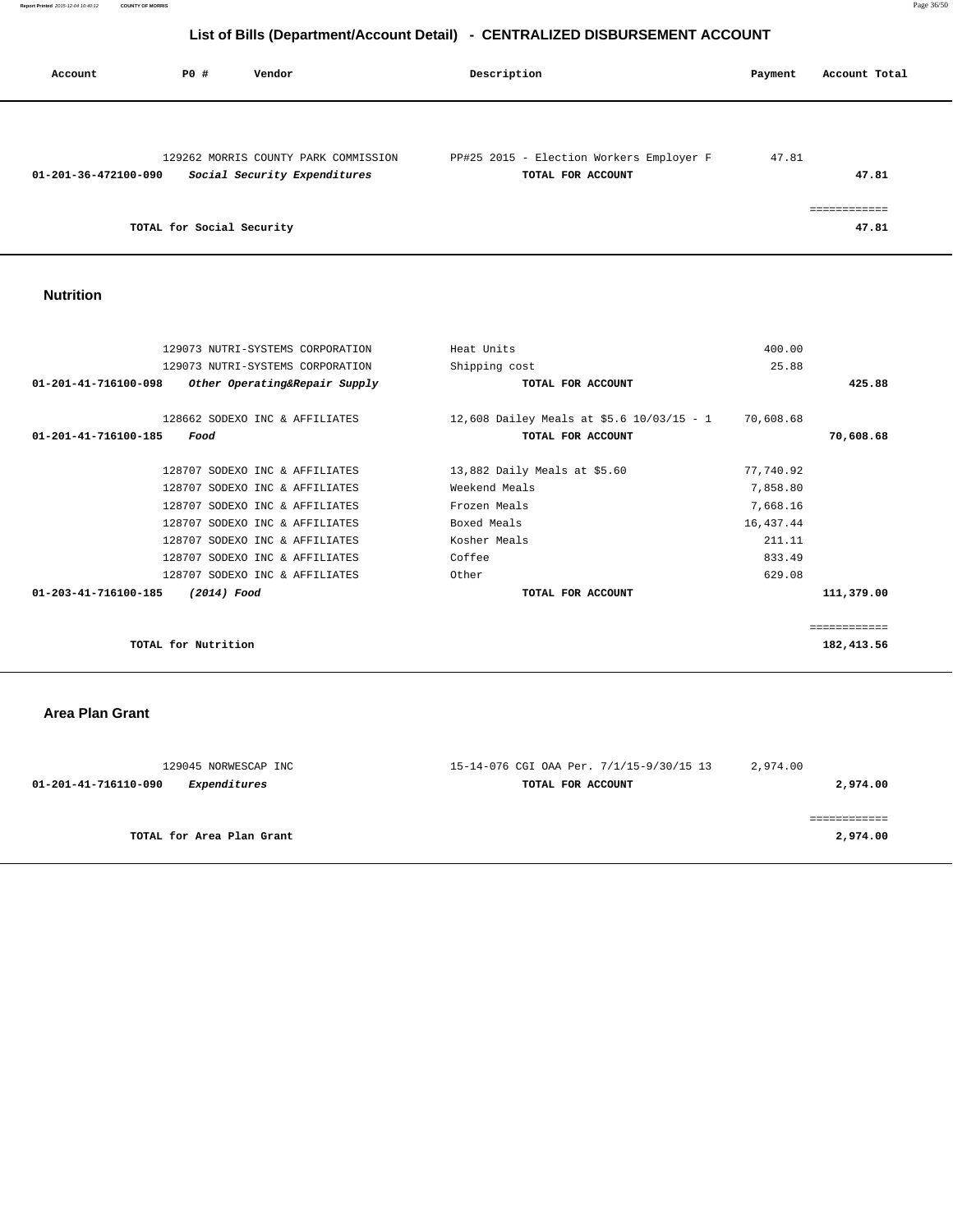**Report Printed** 2015-12-04 10:40:12 **COUNTY OF MORRIS** Page 37/50

# **List of Bills (Department/Account Detail) - CENTRALIZED DISBURSEMENT ACCOUNT**

| Account                    | PO#                | Vendor                                                                                                                                   | Description                                                                                  | Payment                                     | Account Total            |
|----------------------------|--------------------|------------------------------------------------------------------------------------------------------------------------------------------|----------------------------------------------------------------------------------------------|---------------------------------------------|--------------------------|
| <b>Bio-Terrorism Grant</b> |                    |                                                                                                                                          | <b>Grant Fund</b>                                                                            |                                             |                          |
|                            |                    | 127718 STAPLES ADVANTAGE<br>127718 STAPLES ADVANTAGE<br>127718 STAPLES ADVANTAGE<br>127718 STAPLES ADVANTAGE<br>127718 STAPLES ADVANTAGE | Customer NYC 1054187 Supplies                                                                | 39.99<br>731.03<br>43.29<br>50.34<br>116.49 |                          |
|                            | 129109 CABLEVISION | 129290 COUNTY OF MORRIS<br>02-213-41-718605-391 Public Health Emer Grant(7/1/15-6/30/16)                                                 | 07876 616465 01 8 Billing period 11/1/20<br>2ND HALF 11/15 METERED MAIL<br>TOTAL FOR ACCOUNT | 225.45<br>49.15                             | 1,255.74                 |
|                            |                    | TOTAL for Bio-Terrorism Grant                                                                                                            |                                                                                              |                                             | ------------<br>1,255.74 |

### **DEPARTMENT 720610**

|                      | 129250 MONARCH HOUSING ASSOCIATES, INC. |                                          | CoC Planning Grant $4/21/15-4/21/16$ . CoC | 7,500.00 |          |
|----------------------|-----------------------------------------|------------------------------------------|--------------------------------------------|----------|----------|
| 02-213-41-720610-391 |                                         | 2013 CoC Planning Grant(4/21/15-4/20/16) | TOTAL FOR ACCOUNT                          |          | 7,500.00 |
|                      |                                         |                                          |                                            |          |          |
|                      |                                         |                                          |                                            |          |          |
|                      | TOTAL for DEPARTMENT 720610             |                                          |                                            |          | 7,500.00 |
|                      |                                         |                                          |                                            |          |          |

#### **DEPARTMENT 741520**

| 128947 EDWARDS LEARNING CENTER                                   | Iris R.           | 960.00   |
|------------------------------------------------------------------|-------------------|----------|
| 128913 WARREN COUNTY TECHNICAL SCHOOL                            | Tynisha 0.        | 502.46   |
| WFNJ-General Assistance(7/1/14-12/31/15)<br>02-213-41-741520-392 | TOTAL FOR ACCOUNT | 1,462.46 |
|                                                                  |                   |          |
|                                                                  |                   |          |
| TOTAL for DEPARTMENT 741520                                      |                   | 1,462.46 |

|                      | 127701 MANPOWER                | Richard M.; W/E 10/18/15                 | 734.72   |          |
|----------------------|--------------------------------|------------------------------------------|----------|----------|
|                      | 128779 DONNA BUCHANAN          |                                          | 15.66    |          |
|                      | 128900 AEROFUND FINANCIAL INC. | Transportation from 11/9/15 to 11/13/15. | 2,768.56 |          |
|                      | 129258 JOHN PATTEN             |                                          | 16.62    |          |
|                      | 129257 BRAD SCHMITT            | Travel to staff mtg. Phillipsburg - Morr | 29.45    |          |
| 02-213-41-741615-392 | WFNJ-TANF (7/1/15-12/31/16)    | TOTAL FOR ACCOUNT                        |          | 3,565.01 |
|                      |                                |                                          |          |          |
|                      |                                |                                          |          |          |
|                      | TOTAL for DEPARTMENT 741615    |                                          |          | 3,565.01 |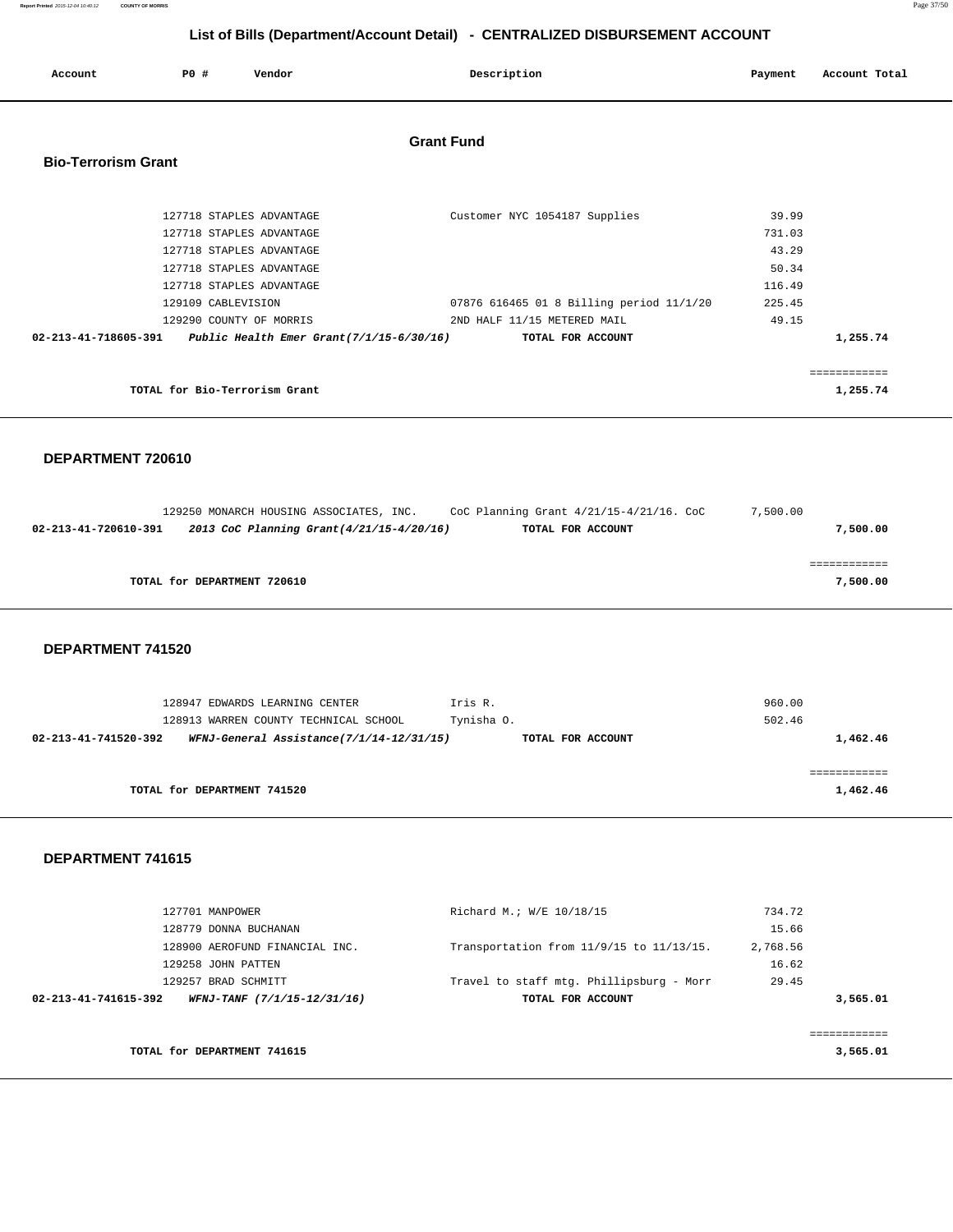**Report Printed** 2015-12-04 10:40:12 **COUNTY OF MORRIS** Page 38/50

# **List of Bills (Department/Account Detail) - CENTRALIZED DISBURSEMENT ACCOUNT**

| Account              | PO#                         | Vendor                                   | Description       | Payment | Account Total |
|----------------------|-----------------------------|------------------------------------------|-------------------|---------|---------------|
|                      |                             |                                          |                   |         |               |
|                      | 128779 DONNA BUCHANAN       |                                          |                   | 10.44   |               |
|                      |                             | 128900 AEROFUND FINANCIAL INC.           |                   | 638.90  |               |
|                      | 129258 JOHN PATTEN          |                                          |                   | 11.08   |               |
| 02-213-41-741620-392 |                             | WFNJ-General Assistance(7/1/15-12/31/16) | TOTAL FOR ACCOUNT |         | 660.42        |
|                      |                             |                                          |                   |         |               |
|                      | TOTAL for DEPARTMENT 741620 |                                          |                   |         | 660.42        |
|                      |                             |                                          |                   |         |               |

#### **DEPARTMENT 742605**

|                      | 128779 DONNA BUCHANAN                 |                                  | 78.28    |              |
|----------------------|---------------------------------------|----------------------------------|----------|--------------|
|                      | 128904 LORI L. KINTNER                | Travel from 7/10/15 to 10/16/15. | 7.94     |              |
| 128905 JOAN STREHL   |                                       | Travel from 9/9/15 to 10/9/15.   | 17.86    |              |
|                      | 128957 LASCOMP INSTITUTE              | Yvan A.                          | 3,200.00 |              |
|                      | 128620 INFORMATION & TECHNOLOGY       | Yolanda R.                       | 840.00   |              |
|                      | 128940 WARREN COUNTY TECHNICAL SCHOOL | Julian M.                        | 583.94   |              |
|                      | 128953 JERSEY TRACTOR TRAILER         | Gerald B.                        | 800.00   |              |
|                      | 128926 JERSEY TRACTOR TRAILER         | Andres T.                        | 800.00   |              |
|                      | 128919 WARREN COUNTY TECHNICAL SCHOOL | Anita O.                         | 583.94   |              |
|                      | 128918 WARREN COUNTY TECHNICAL SCHOOL | Jessica W.                       | 583.94   |              |
|                      | 128923 MASTER DRIVING SCHOOL INC      | Elvis M.                         | 3,191.40 |              |
| 129258 JOHN PATTEN   |                                       |                                  | 83.10    |              |
|                      | 128941 AVTECH INSTITUTE               | Scott A.                         | 800.00   |              |
| 02-213-41-742605-391 | WIA Adult (7/1/14-6/30/16)            | TOTAL FOR ACCOUNT                |          | 11,570.40    |
|                      |                                       |                                  |          |              |
|                      |                                       |                                  |          | ============ |

**TOTAL for DEPARTMENT 742605** 11,570.40

| 128959 AVTECH INSTITUTE                          | Joseph R.                                | 800.00   |
|--------------------------------------------------|------------------------------------------|----------|
| 128779 DONNA BUCHANAN                            | Travel & expense reimbursement from 5/28 | 328.75   |
| 128904 LORI L. KINTNER                           |                                          | 31.75    |
| 128905 JOAN STREHL                               |                                          | 71.42    |
| 128951 RUTGERS CENTER FOR CONTINUING             | Summer C.                                | 455.00   |
| 128932 RUTGERS CENTER FOR CONTINUING Kira P.     |                                          | 533.00   |
| 128949 FOUR STAR REPRODUCTIONS, INC. Carol R.    |                                          | 4,995.00 |
| 128945 SMITH & SOLOMON                           | William K.                               | 800.00   |
| 128958 CRAA                                      | Susan E.                                 | 800.00   |
| 128946 WARREN COUNTY TECHNICAL SCHOOL            | Eric A.                                  | 583.94   |
| 128961 NORTHAMPTON COMMUNITY COLLEGE Ronald W.   |                                          | 4,000.00 |
| 128912 RUTGERS CENTER FOR CONTINUING             | Chavonne S.                              | 1,591.00 |
| 128916 DENTAL & MEDICAL CAREER                   | Helen D.                                 | 197.30   |
| 128924 FAIRLEIGH DICKINSON UNIVERSITY Lanelle P. |                                          | 841.93   |
| 128920 FAIRLEIGH DICKINSON UNIVERSITY Debra O.   |                                          | 544.17   |
| 128914 JERSEY TRACTOR TRAILER<br>Allen D.        |                                          | 800.00   |
| 128925 JERSEY TRACTOR TRAILER                    | Louis B.                                 | 800.00   |
| 128955 SMITH & SOLOMON                           | Luis P.                                  | 800.00   |
| 128927 AVTECH INSTITUTE                          | Miroslawa J.                             | 800.00   |
| 128942 SUSSEX COUNTY COMMUNITY COLLEGE           | Allyson V.                               | 800.00   |
| 128917 JERSEY TRACTOR TRAILER                    | Zachary D.                               | 800.00   |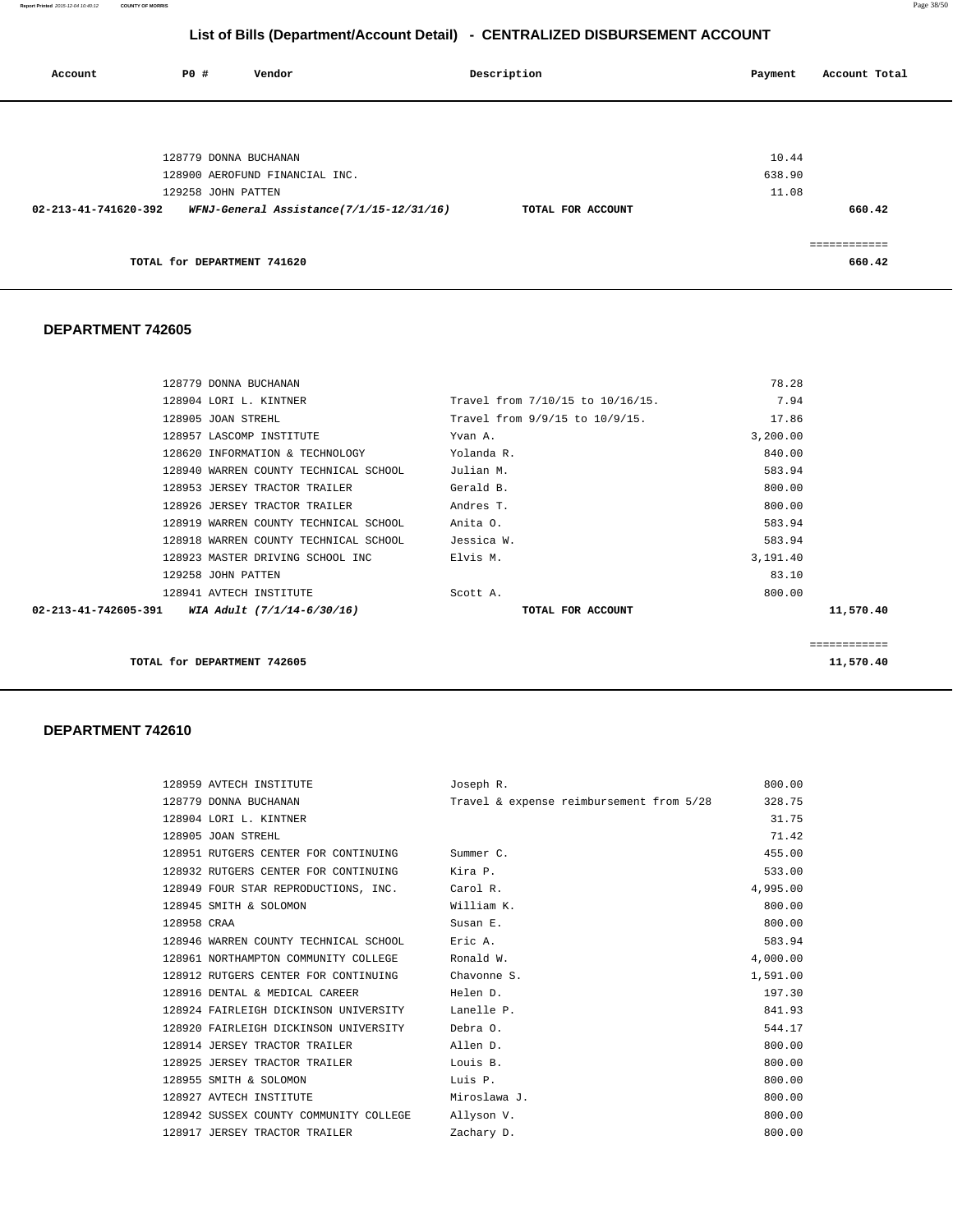**Report Printed** 2015-12-04 10:40:12 **COUNTY OF MORRIS** Page 39/50

# **List of Bills (Department/Account Detail) - CENTRALIZED DISBURSEMENT ACCOUNT**

| Account              | PO# | Vendor                                   | Description                                  | Payment  | Account Total |
|----------------------|-----|------------------------------------------|----------------------------------------------|----------|---------------|
| DEPARTMENT 742610    |     |                                          |                                              |          |               |
|                      |     | 128907 FAIRLEIGH DICKINSON UNIVERSITY    | Jessica S.                                   | 1,295.00 |               |
|                      |     | 128956 SUSSEX COUNTY COMMUNITY COLLEGE   | Muftau B.                                    | 800.00   |               |
|                      |     | 129258 JOHN PATTEN                       | Travel & expenses from $8/3/15$ to $10/23/1$ | 349.03   |               |
|                      |     | 129290 COUNTY OF MORRIS                  | 2ND HALF 11/15 METERED MAIL                  | 144.72   |               |
| 02-213-41-742610-391 |     | WIA Dislocated Worker $(7/1/14-6/30/16)$ | TOTAL FOR ACCOUNT                            |          | 24,584.45     |
|                      |     |                                          |                                              |          |               |
|                      |     | TOTAL for DEPARTMENT 742610              |                                              |          | 24,584.45     |

### **DEPARTMENT 742620**

| 128779 DONNA BUCHANAN                              |                                          | 88.71  |
|----------------------------------------------------|------------------------------------------|--------|
| 129089 LEIGH CARTER                                | Travel expenses from 8/10/15 to 10/30/15 | 216.92 |
| 129258 JOHN PATTEN                                 |                                          | 94.18  |
| WIA Youth (7/1/14-6/30/16)<br>02-213-41-742620-391 | TOTAL FOR ACCOUNT                        | 399.81 |
|                                                    |                                          |        |
|                                                    |                                          |        |
| TOTAL for DEPARTMENT 742620                        |                                          | 399.81 |
|                                                    |                                          |        |

#### **DEPARTMENT 742705**

| 128910 ACE HEALTHCARE TRAINING                      | Korine R.         | 1,760.00 |
|-----------------------------------------------------|-------------------|----------|
| WIOA Adult (7/1/15-6/30/17)<br>02-213-41-742705-391 | TOTAL FOR ACCOUNT | 1,760.00 |
|                                                     |                   |          |
|                                                     |                   |          |
| TOTAL for DEPARTMENT 742705                         |                   | 1,760.00 |

| 02-213-41-742710-391<br>WIOA Dislocated Worker $(7/1/15-6/30/17)$ | TOTAL FOR ACCOUNT | 28,710.98 |
|-------------------------------------------------------------------|-------------------|-----------|
| 128909 JERSEY TRACTOR TRAILER                                     | Edward K.         | 3,200.00  |
| 128906 RUTGERS, THE STATE UNIVERSITY                              | Kathryn C.        | 3,200.00  |
| 128915 RUTGERS CENTER FOR CONTINUING                              | Sandy P.          | 1,819.00  |
| 128922 INFORMATION & TECHNOLOGY                                   | Bella B.          | 906.44    |
| 128954 JERSEY TRACTOR TRAILER                                     | James C.          | 3,200.00  |
| 128931 WILLIAM PATERSON UNIVERSITY                                | Susan F.          | 624.40    |
| 128952 RUTGERS CENTER FOR CONTINUING                              | Anastasia S.      | 1,972.00  |
| 128921 RUTGERS CENTER FOR CONTINUING                              | Margherita M.     | 1,819.00  |
| 128930 WILLIAM PATERSON UNIVERSITY                                | Tatia S.          | 640.00    |
| 128928 WILLIAM PATERSON UNIVERSITY                                | Tatia S.          | 1,360.00  |
| 128929 WILLIAM PATERSON UNIVERSITY                                | Lauren R.         | 1,055.34  |
| 128948 WILLIAM PATERSON UNIVERSITY                                | Susan F.          | 1,326.80  |
| 128908 AVTECH INSTITUTE                                           | Cynthia P.        | 1,288.00  |
| 128943 ACE HEALTHCARE TRAINING                                    | Sandra K.         | 1,600.00  |
| 128944 ACE HEALTHCARE TRAINING                                    | Diane G.          | 1,600.00  |
| 128950 ACE HEALTHCARE TRAINING                                    | Cynthia R.        | 1,600.00  |
| 128960 ACE HEALTHCARE TRAINING                                    | Elizabeth B.      | 1,500.00  |
|                                                                   |                   |           |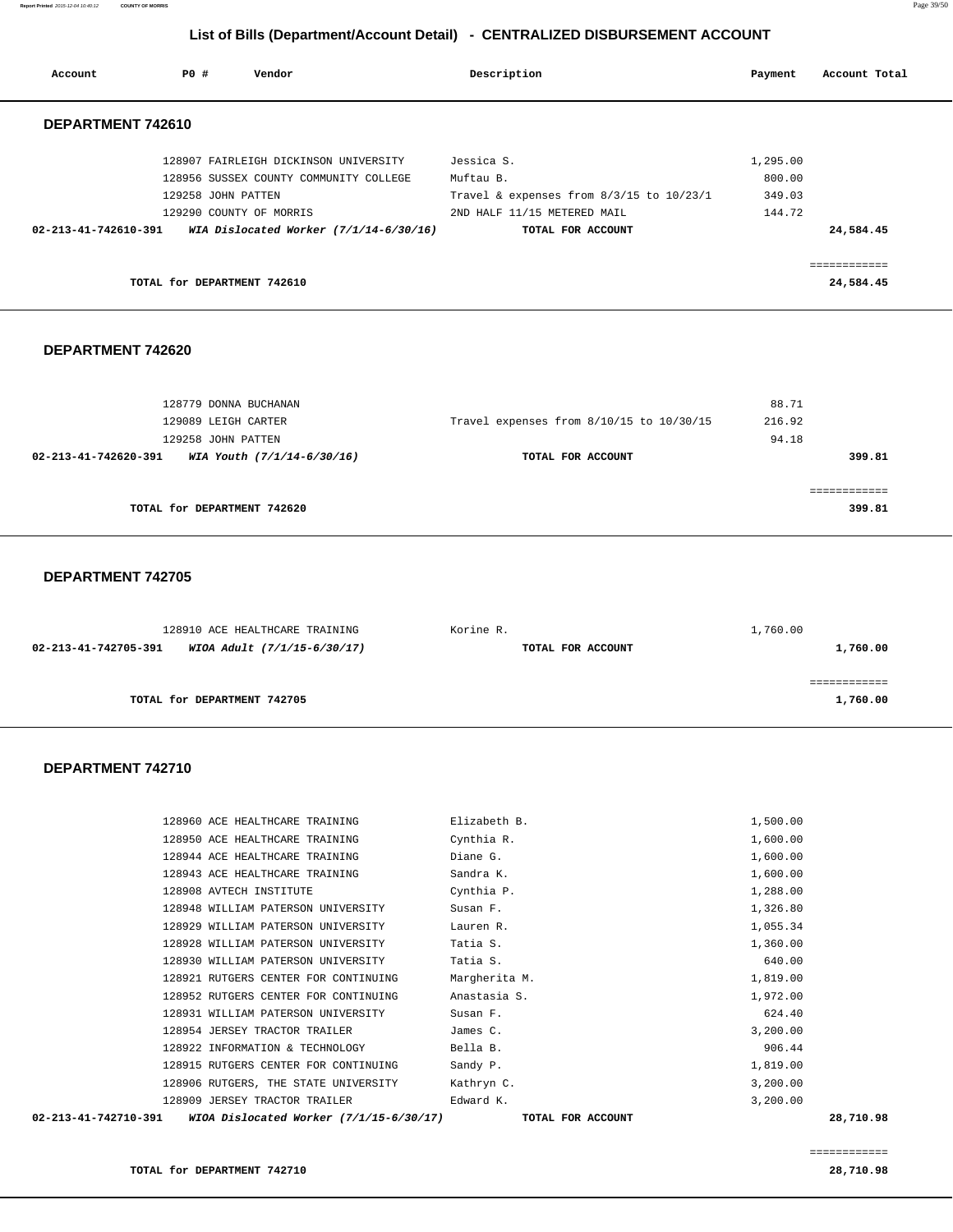**Report Printed** 2015-12-04 10:40:12 **COUNTY OF MORRIS** Page 40/50

# **List of Bills (Department/Account Detail) - CENTRALIZED DISBURSEMENT ACCOUNT**

| Account                        | P0 #                        | Vendor                                                                             | Description                                                   | Payment     | Account Total             |
|--------------------------------|-----------------------------|------------------------------------------------------------------------------------|---------------------------------------------------------------|-------------|---------------------------|
| <b>DEPARTMENT 752525</b>       |                             |                                                                                    |                                                               |             |                           |
| 02-213-41-752525-392           |                             | 129094 OFFICE CONCEPTS GROUP, INC.<br>$SCP-Program$ Management $(1/1/15-12/31/15)$ | Office Supplies for Jes M. Program Manag<br>TOTAL FOR ACCOUNT | 276.41      | 276.41                    |
|                                | TOTAL for DEPARTMENT 752525 |                                                                                    |                                                               |             | ============<br>276.41    |
| Chapter 51                     |                             |                                                                                    |                                                               |             |                           |
|                                |                             | 128751 NEW HOPE FOUNDATION INC.                                                    | Client bed days                                               | 22,545.00   |                           |
|                                |                             | 128675 NEW HOPE FOUNDATION INC.                                                    | Halfway HOuse bed days                                        | 220.00      |                           |
|                                | 128691 ALFRE INC.           |                                                                                    | Halfway House bed days                                        | 4,320.00    |                           |
|                                |                             | 128677 FREEDOM HOUSE INC.                                                          | Halfway House bed days                                        | 9,288.00    |                           |
|                                |                             | 128677 FREEDOM HOUSE INC.                                                          | Less client fees                                              | $-1,559.00$ |                           |
|                                | 128676 CURA INC.            |                                                                                    | Adult residential bed days                                    | 3,420.00    |                           |
|                                |                             | 128678 NEW HOPE FOUNDATION INC.                                                    | Adolescent bed days                                           | 4,995.00    |                           |
| $02 - 213 - 41 - 757505 - 392$ |                             | Chapter 51 (1/1/15-12/31/15)                                                       | TOTAL FOR ACCOUNT                                             |             | 43,229.00                 |
|                                | TOTAL for Chapter 51        |                                                                                    |                                                               |             | ============<br>43,229.00 |
| DEPARTMENT 758510              |                             |                                                                                    |                                                               |             |                           |

|                      | 129221 WESTPY MARKETING SERVICES, INC. |  |  | 2015 Countywide Unencumbered/Supplementa | 1,035.00 |          |
|----------------------|----------------------------------------|--|--|------------------------------------------|----------|----------|
| 02-213-41-758510-394 | Municipal Alliance $(1/1/15-12/31/15)$ |  |  | TOTAL FOR ACCOUNT                        |          | 1,035.00 |
|                      |                                        |  |  |                                          |          |          |
|                      |                                        |  |  |                                          |          |          |
|                      | TOTAL for DEPARTMENT 758510            |  |  |                                          |          | 1,035.00 |

#### **DEPARTMENT 758610**

| 129220 ENCORE CATERING                                        | Fiscal Year 2016 Countywide Training - F | 5,508.75 |
|---------------------------------------------------------------|------------------------------------------|----------|
| Municipal Alliance $(7/1/15-6/30/16)$<br>02-213-41-758610-392 | TOTAL FOR ACCOUNT                        | 5,508.75 |
|                                                               |                                          |          |
|                                                               |                                          |          |
| TOTAL for DEPARTMENT 758610                                   |                                          | 5,508.75 |

| SART/SANE Program 10/1/14-9/30/15Ex10/15<br>02-213-41-783510-391<br>TOTAL FOR ACCOUNT | 930.73 |
|---------------------------------------------------------------------------------------|--------|
| 125569 COUNTY OF MORRIS<br>NJ CHAPTER DUES FOR SAME AS LISTED ABOVE                   | 150.00 |
| 125569 COUNTY OF MORRIS<br>SANE SART Grant IAFN MEMBERSHIP REIMBURS                   | 580.50 |
| Tape for Label Maker ** SANE SART CONSUM<br>127652 STAPLES ADVANTAGE                  | 100.80 |
| Batteries and Label Maker<br>127652 STAPLES ADVANTAGE                                 | 99.43  |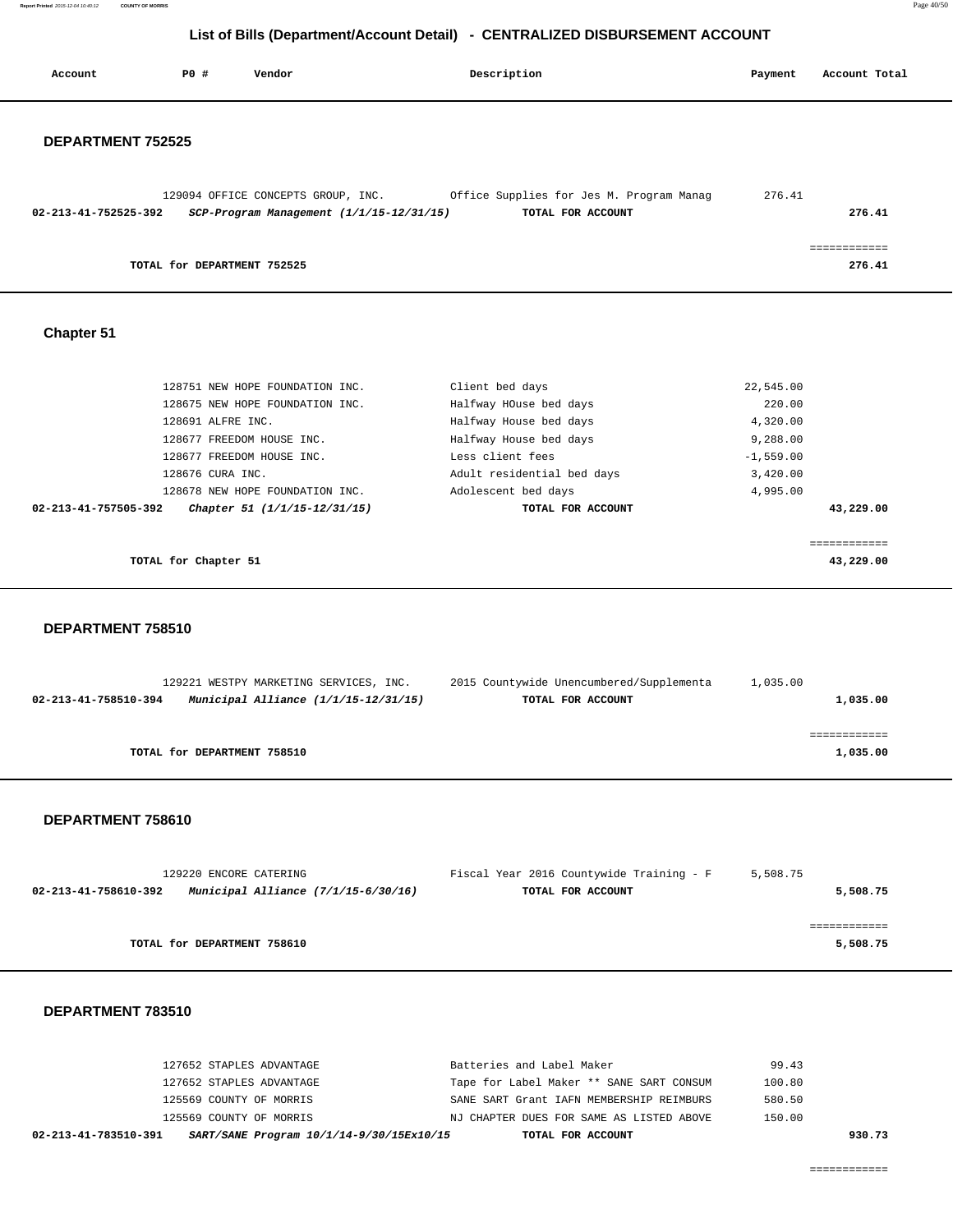| Account           | PO#                         | Vendor | Description | Payment | Account Total |
|-------------------|-----------------------------|--------|-------------|---------|---------------|
| DEPARTMENT 783510 |                             |        |             |         |               |
|                   | TOTAL for DEPARTMENT 783510 |        |             |         | 930.73        |

 **Police & Fire Training** 

| 128203 A-V SERVICES, INC.<br>128203 A-V SERVICES, INC. | Projector<br>Universal Mount | 1,405.00<br>303.00 |
|--------------------------------------------------------|------------------------------|--------------------|
| 128203 A-V SERVICES, INC.                              | Installation Fee             | 798.56             |
| 128203 A-V SERVICES, INC.                              | G&A Fee                      | 106.00             |
| 02-213-41-803905-392<br>State Share                    | TOTAL FOR ACCOUNT            | 2,612.56           |
| TOTAL for Police & Fire Training                       |                              | 2,612.56           |

#### **DEPARTMENT 864303**

|                      | 129178 KONKUS CORPORATION                | Replacement of Bridge No. 1400-121 on Ri | 127,185.58 |
|----------------------|------------------------------------------|------------------------------------------|------------|
| 02-213-41-864303-392 | Rdgdl AveBrg1400-121(12/14/12ext6/14/14) | TOTAL FOR ACCOUNT                        | 127,185.58 |
|                      |                                          |                                          |            |
|                      |                                          |                                          |            |
|                      | TOTAL for DEPARTMENT 864303              |                                          | 127,185.58 |

#### **DEPARTMENT 864607**

| Construction Support Services for Sussex<br>128730 T.Y. LIN INTERNATIONAL<br>14,224.44                                                                                                      |  |
|---------------------------------------------------------------------------------------------------------------------------------------------------------------------------------------------|--|
| Construction Inspection Services for Sus<br>11,061.72<br>128733 GREENMAN PEDERSEN INC<br>25,286.16<br>02-213-41-864607-391<br>Sussex(CR617)STP-0350(107)(9/8/14-9/8/16<br>TOTAL FOR ACCOUNT |  |
|                                                                                                                                                                                             |  |
| TOTAL for DEPARTMENT 864607<br>25,286.16                                                                                                                                                    |  |

### **DEPARTMENT 864690**

|                      | 128734 TRANSYSTEMS CORPORATION           | Preliminary Design Svcs. for Replacement | 14,659.77 |
|----------------------|------------------------------------------|------------------------------------------|-----------|
| 02-213-41-864690-391 | Openaki Br STP-C00S(690) (9/9/14-9/9/16) | TOTAL FOR ACCOUNT                        | 14,659.77 |
|                      |                                          |                                          |           |
|                      |                                          |                                          |           |
|                      | TOTAL for DEPARTMENT 864690              |                                          | 14,659.77 |
|                      |                                          |                                          |           |

#### **DEPARTMENT 864701**

|                      | 128727 T.Y. LIN INTERNATIONAL      | Waterloo Road Bridge No. 1038 Final Desi | 10,818.68 |           |
|----------------------|------------------------------------|------------------------------------------|-----------|-----------|
| 02-213-41-864701-392 | Waterloo Rd Brdg (6/23/14-6/23/17) | TOTAL FOR ACCOUNT                        |           | 10,818.68 |

============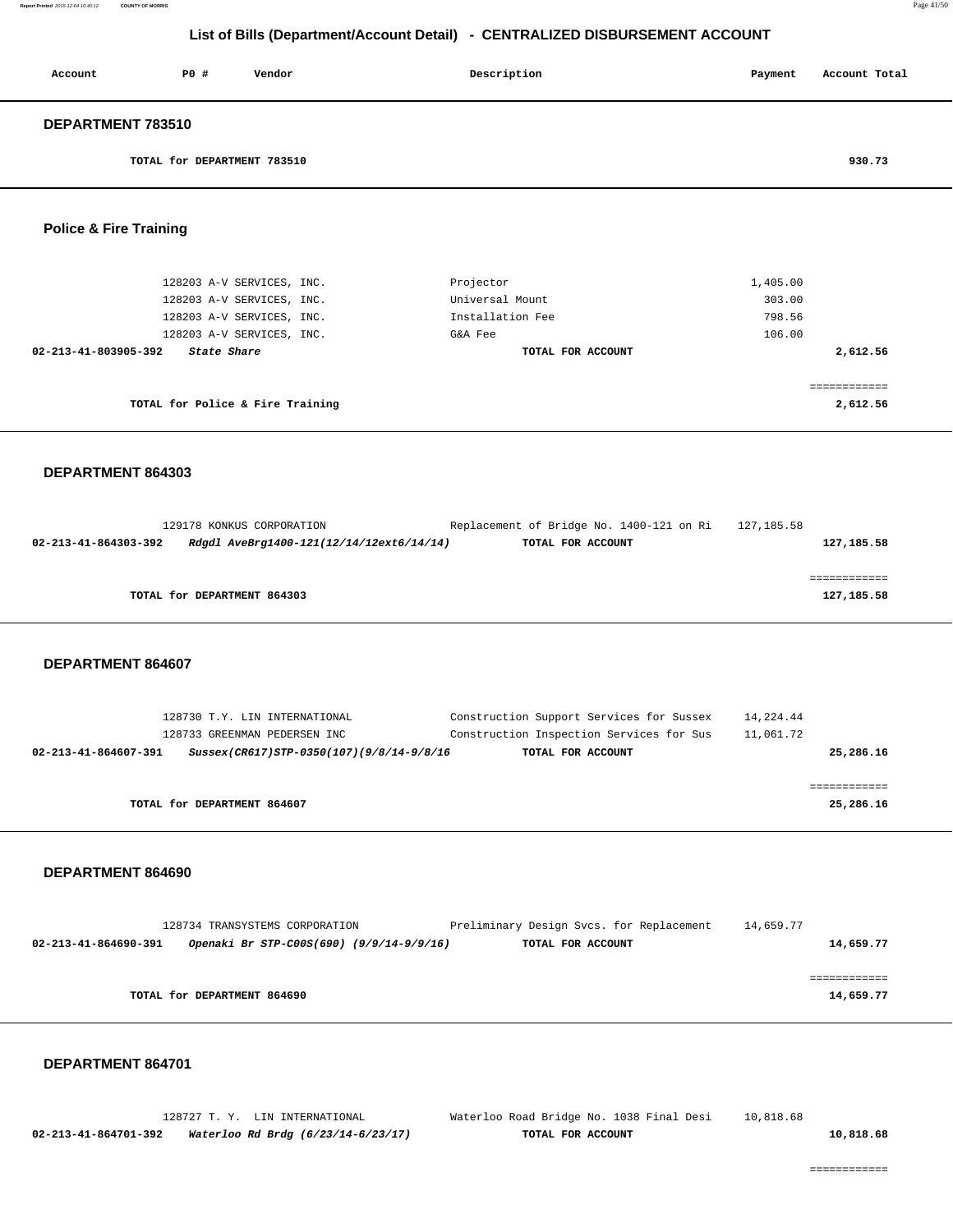| Account                  | PO# | Vendor | Description | Payment | Account Total |
|--------------------------|-----|--------|-------------|---------|---------------|
| <b>DEPARTMENT 864701</b> |     |        |             |         |               |

**TOTAL for DEPARTMENT 864701 10,818.68**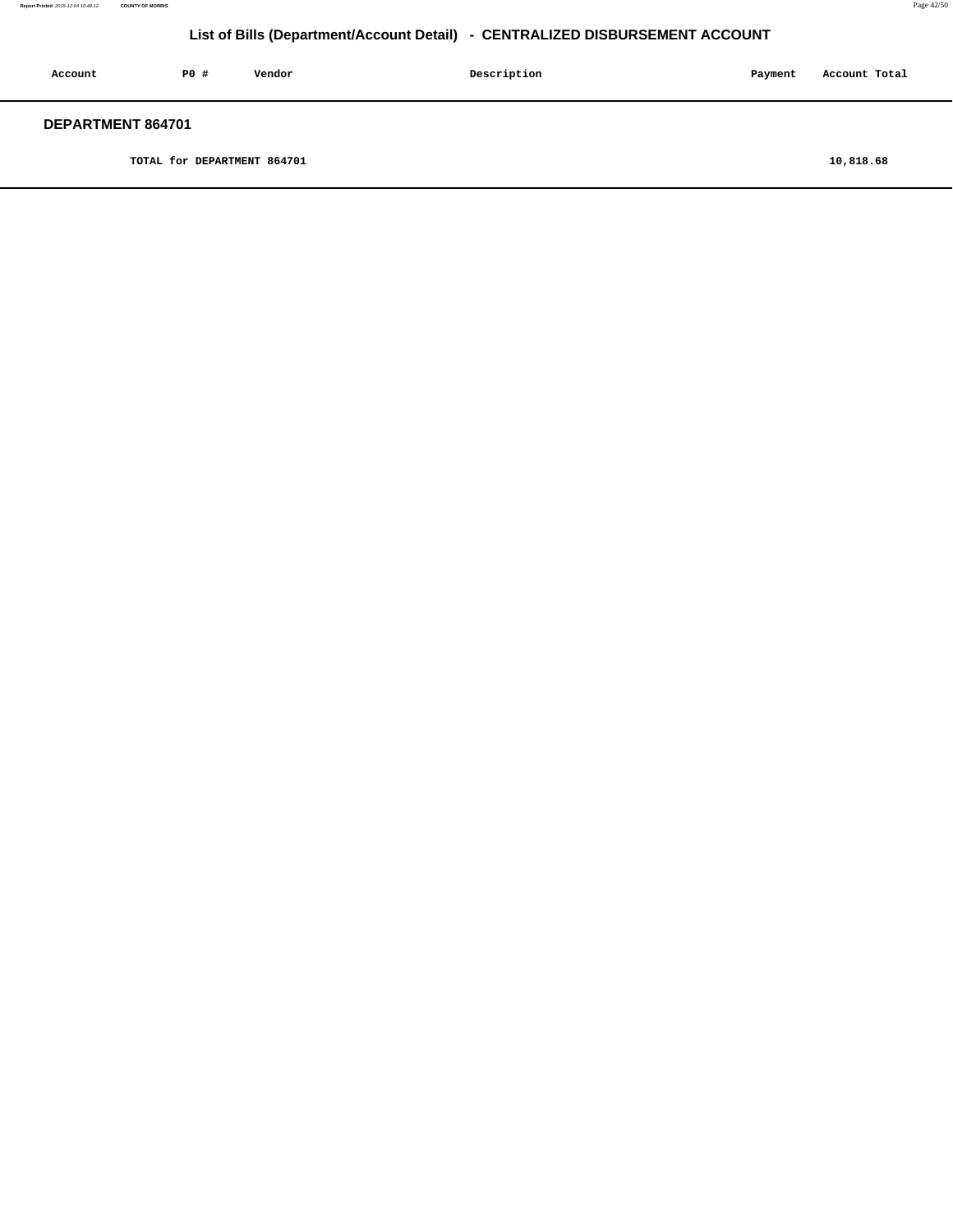| Account                               | PO# | Vendor                                              | Description                                                  | Payment  | Account Total |
|---------------------------------------|-----|-----------------------------------------------------|--------------------------------------------------------------|----------|---------------|
| <b>Renov CentralAveBldg Greystone</b> |     |                                                     | <b>County Capital</b>                                        |          |               |
| 04-216-55-953146-909                  |     | 128724 THE MUSIAL GROUP PA<br>Miscellaneous - Other | Central Avenue Complex BuildingArea Six<br>TOTAL FOR ACCOUNT | 2,000.00 | 2,000.00      |
|                                       |     |                                                     |                                                              |          |               |
|                                       |     | TOTAL for Renov CentralAveBldg Greystone            |                                                              |          | 2,000.00      |

## **Road Design/Construction**

| 128725 KEY TECH<br>Miscellaneous - Other<br>04-216-55-953165-909 | Bridge No. 1400-121 on Ridgedale Avenue<br>TOTAL FOR ACCOUNT                         | 240.00<br>240.00     |
|------------------------------------------------------------------|--------------------------------------------------------------------------------------|----------------------|
| 124819 ROAD SAFETY SYSTEMS LLC<br>124819 ROAD SAFETY SYSTEMS LLC | 161 Espanong Road, Beam Guide Rail Repla<br>Mendham Road at Scherzer Way, Beam Guide | 3,151.50<br>4,388.00 |
| 129177 ROAD SAFETY SYSTEMS LLC                                   |                                                                                      | 55,873.00            |
| 04-216-55-953165-951<br>Building & Improvements                  | TOTAL FOR ACCOUNT                                                                    | 63,412.50            |
| TOTAL for Road Design/Construction                               |                                                                                      | 63,652.50            |
|                                                                  |                                                                                      |                      |

#### **DEPARTMENT 953225**

| 128883 KEEGAN TECHNOLOGY &                                       | Blue Hill RoadTownship of HardingCores & | 600.00      |
|------------------------------------------------------------------|------------------------------------------|-------------|
| 128883 KEEGAN TECHNOLOGY &                                       | Fairmount AvenueTownship of ChathamCores | 1,200.00    |
| 128883 KEEGAN TECHNOLOGY &                                       | Traffic Control                          | 500.00      |
| 128736 KEEGAN TECHNOLOGY &                                       | Mount Hope AvenueDover/Twp. of RockawayC | 1,200.00    |
| 128736 KEEGAN TECHNOLOGY &                                       |                                          | 1,700.00    |
| 128735 CHERRY WEBER & ASSOC. PC                                  | Emergency Inspection of Rockaway Road Br | 2,751.00    |
| 128649 SUBURBAN CONSULTING                                       | Morris Twp.-Replacement of County Bridge | 1,810.49    |
| 129179 CHERRY WEBER & ASSOC. PC                                  | Inspection of Pipe Culvert Morris County | 2.500.00    |
| Bridge Design, Renov, Construc - Var Loc<br>04-216-55-953225-909 | TOTAL FOR ACCOUNT                        | 12,261.49   |
|                                                                  |                                          |             |
|                                                                  |                                          | =========== |
| TOTAL for DEPARTMENT 953225                                      |                                          | 12,261.49   |

|                      |                             | 128890 ROBINSON AERIAL SURVEYS, INC.     |  |                   | Prof Svcs. for Court House Fire Sprinkle | 1,569.20 |          |
|----------------------|-----------------------------|------------------------------------------|--|-------------------|------------------------------------------|----------|----------|
| 04-216-55-953235-909 |                             | Upgrades to Fire/Sprinkler Sys-var Facil |  | TOTAL FOR ACCOUNT |                                          |          | 1,569.20 |
|                      |                             |                                          |  |                   |                                          |          |          |
|                      |                             |                                          |  |                   |                                          |          |          |
|                      |                             |                                          |  |                   |                                          |          |          |
|                      | TOTAL for DEPARTMENT 953235 |                                          |  |                   |                                          |          | 1,569.20 |
|                      |                             |                                          |  |                   |                                          |          |          |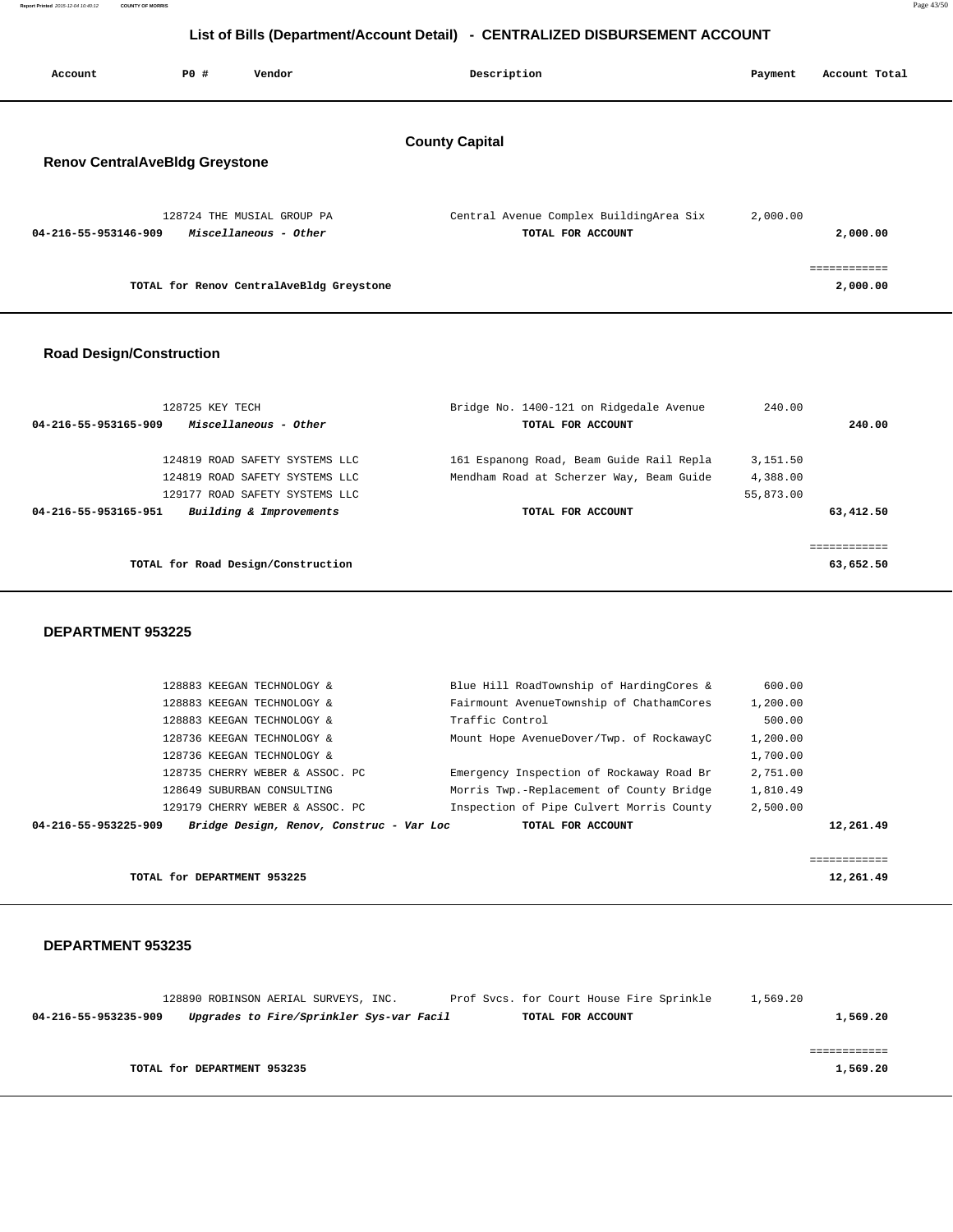| Account              | PO#                         | Vendor                               | Description                              | Payment    | Account Total |
|----------------------|-----------------------------|--------------------------------------|------------------------------------------|------------|---------------|
|                      |                             |                                      |                                          |            |               |
|                      |                             |                                      |                                          |            |               |
|                      |                             | 128728 CHERRY WEBER & ASSOC. PC      | Clerk of the Works Agreementfor the Cons | 9,328.00   |               |
|                      |                             | 128726 CHERRY WEBER & ASSOC. PC      | Engineering Design Services for Erosion  | 5,157.10   |               |
| 04-216-55-953269-909 |                             | Bridge Design/Constr - var locations | TOTAL FOR ACCOUNT                        |            | 14,485.10     |
|                      |                             | 128716 COLONNELLI BROTHERS INC       | Replacement of Bridge NO. 1401-189 on Ol | 17,150.00  |               |
|                      |                             | 129160 KONKUS CORPORATION            | Replacement of Bridge No. 1400-696 on Ma | 514,234.62 |               |
|                      |                             | 129176 COLONNELLI BROTHERS INC       | Replacement of Bridge No. 1401-189 on Ol | 57, 414.28 |               |
| 04-216-55-953269-951 |                             | Bridge Design/Constr - var locations | TOTAL FOR ACCOUNT                        |            | 588,798.90    |
|                      |                             |                                      |                                          |            |               |
|                      | TOTAL for DEPARTMENT 953269 |                                      |                                          |            | 603,284.00    |

#### **DEPARTMENT 953270**

| 128698 KELLER & KIRKPATRICK                                  | Realignment of Powerville Road/Boonton,  | 1,300.00 |
|--------------------------------------------------------------|------------------------------------------|----------|
| 128889 KEEGAN TECHNOLOGY &                                   | Whitehall RoadTownship of MontvilleCores | 1,700.00 |
| 128889 KEEGAN TECHNOLOGY &                                   |                                          | 1,200.00 |
| Road Design/Construc - var locations<br>04-216-55-953270-909 | TOTAL FOR ACCOUNT                        | 4,200.00 |
|                                                              |                                          |          |
|                                                              |                                          |          |
| TOTAL for DEPARTMENT 953270                                  |                                          | 4,200.00 |
|                                                              |                                          |          |

#### **DEPARTMENT 953291**

|                      | 128738 D.R. JOHNSON & ASSOCIATES, LLC    | General Engineering Services for the per | 1,991.24 |          |
|----------------------|------------------------------------------|------------------------------------------|----------|----------|
| 04-216-55-953291-909 | Var Roadway Drainage Proj - Public Works | TOTAL FOR ACCOUNT                        |          | 1,991.24 |
|                      |                                          |                                          |          |          |
|                      |                                          |                                          |          |          |
|                      | TOTAL for DEPARTMENT 953291              |                                          |          | 1,991.24 |
|                      |                                          |                                          |          |          |

#### **DEPARTMENT 953314**

|                      | 128119 PROFESSIONAL CONSULTING, INC.     | RE: Design and Constr Admin for Replacem | 1,008.00  |              |
|----------------------|------------------------------------------|------------------------------------------|-----------|--------------|
| 04-216-55-953314-909 | Repair/Rplcment/Upgrd VarEquip-BldgGrnds | TOTAL FOR ACCOUNT                        |           | 1,008.00     |
|                      |                                          |                                          |           |              |
|                      | 127959 PARAGON RESTORATION CO.           | CORNICE REPAIR & CAPPING                 | 29,485.01 |              |
|                      | 127693 SPEEDWELL ELECTRIC MOTORS         | WO76323/ RE: SUPERINTENDENT OF SCHOOLS/  | 1,481.00  |              |
|                      | 125296 BFT                               | RE: RISK MANAGEMENT/ FURNITURE AS LISTED | 15,535.62 |              |
|                      | 128468 EXTEL COMMUNICATIONS              | INSTALL 3 DUAL CAT 5E DROPS IN OFFICE FO | 3,150.00  |              |
| 04-216-55-953314-951 | Repair/Rplcment/Upgrd VarEquip-BldgGrnds | TOTAL FOR ACCOUNT                        |           | 49,651.63    |
|                      |                                          |                                          |           |              |
|                      |                                          |                                          |           | ============ |
|                      | TOTAL for DEPARTMENT 953314              |                                          |           | 50,659.63    |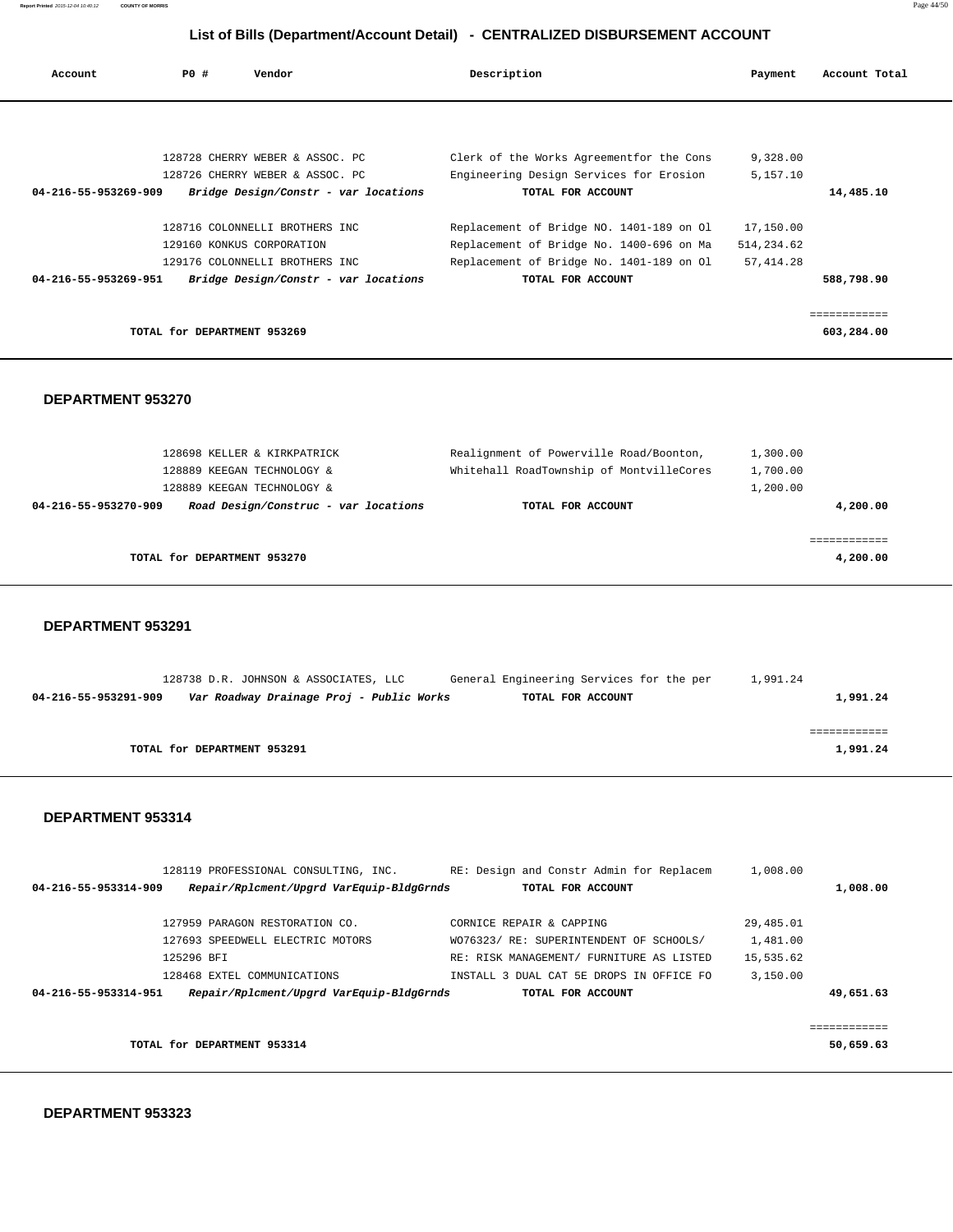**Report Printed** 2015-12-04 10:40:12 **COUNTY OF MORRIS** Page 45/50

# **List of Bills (Department/Account Detail) - CENTRALIZED DISBURSEMENT ACCOUNT**

| Account                  | PO#                         | Vendor                                                                      | Description                                                   | Payment  | Account Total |
|--------------------------|-----------------------------|-----------------------------------------------------------------------------|---------------------------------------------------------------|----------|---------------|
| <b>DEPARTMENT 953323</b> |                             |                                                                             |                                                               |          |               |
| 04-216-55-953323-909     |                             | 128729 CHERRY WEBER & ASSOC. PC<br>Bridge Design/Constr VarLoc-Public Works | Construction Inspection (Clerk of the Wo<br>TOTAL FOR ACCOUNT | 3,456.00 | 19,116.00     |
|                          | TOTAL for DEPARTMENT 953323 |                                                                             |                                                               |          | 19,116.00     |

#### **DEPARTMENT 953329**

|                      | 128732 BOWMAN CONSULTING COMPANY           | Realignment of Schooleys Mtn Road in Was | 23,530.00   |             |
|----------------------|--------------------------------------------|------------------------------------------|-------------|-------------|
| 04-216-55-953329-909 | Design, Building, Rehab of Roads-PublWorks | TOTAL FOR ACCOUNT                        |             | 23,530.00   |
|                      | 128717 CONCRETE CONSTRUCTION CORP.         | Intersection Improvements US 202 (Main R | 223, 418.87 |             |
|                      | 129177 ROAD SAFETY SYSTEMS LLC             | Guide Rail 2015 Various Locations        | 49,837.49   |             |
| 04-216-55-953329-951 | Design, Building, Rehab of Roads-PublWorks | TOTAL FOR ACCOUNT                        |             | 273,256.36  |
|                      |                                            |                                          |             |             |
|                      |                                            |                                          |             | =========== |
|                      | TOTAL for DEPARTMENT 953329                |                                          |             | 296,786.36  |

#### **DEPARTMENT 953347**

| 128743 BINSKY SERVICE LLC                                    | HVAC UPGRADES AT THE ADMIN & RECORDS BUI | 568,839.00 |
|--------------------------------------------------------------|------------------------------------------|------------|
| HVAC-Replace or Repair Various Bldgs<br>04-216-55-953347-951 | TOTAL FOR ACCOUNT                        | 568,839.00 |
|                                                              |                                          |            |
|                                                              |                                          |            |
| TOTAL for DEPARTMENT 953347                                  |                                          | 568,839.00 |

#### **DEPARTMENT 953349**

| 04-216-55-953349-956 |  | Various Bldging Repairs-County Wide |  |  |  | TOTAL FOR ACCOUNT |                                          |          | 40,036.49 |
|----------------------|--|-------------------------------------|--|--|--|-------------------|------------------------------------------|----------|-----------|
|                      |  | 128469 REDMANN ELECTRIC CO., INC.   |  |  |  |                   | RE: A&R -P2 HVAC CONTROL PANELS/ 08-14-1 | 4,041.36 |           |
|                      |  | 128469 REDMANN ELECTRIC CO., INC.   |  |  |  |                   | RE: A&R -P2 HVAC CONTROL PANELS/ 08-14-1 | 8,095.90 |           |
|                      |  | 128469 REDMANN ELECTRIC CO., INC.   |  |  |  |                   | RE: A&R -P2 HVAC CONTROL PANELS/ 08-14-1 | 8,139.15 |           |
|                      |  | 128469 REDMANN ELECTRIC CO., INC.   |  |  |  |                   | RE: A&R -P2 HVAC CONTROL PANELS/ 08-14-1 | 6,483.33 |           |
|                      |  | 128469 REDMANN ELECTRIC CO., INC.   |  |  |  |                   | RE: A&R -P2 HVAC CONTROL PANELS/ 08-14-1 | 3,133.09 |           |
|                      |  | 128469 REDMANN ELECTRIC CO., INC.   |  |  |  |                   | RE: A&R -P2 HVAC CONTROL PANELS/ 08-14-1 | 4,638.66 |           |
|                      |  | 128469 REDMANN ELECTRIC CO., INC.   |  |  |  |                   | RE: A&R -P2 HVAC CONTROL PANELS/ 08-14-1 | 5,505.00 |           |

**TOTAL for DEPARTMENT 953349** 40,036.49

| 124817 BFI | OTY 7/ TRADITIONAL BENCH W/ SCROLLED ARM | 9.198.00 |
|------------|------------------------------------------|----------|
| 124817 BFT | OTY 8/ TRADITIONAL BENCH W/ NO ARMS BRAS | 9,198.00 |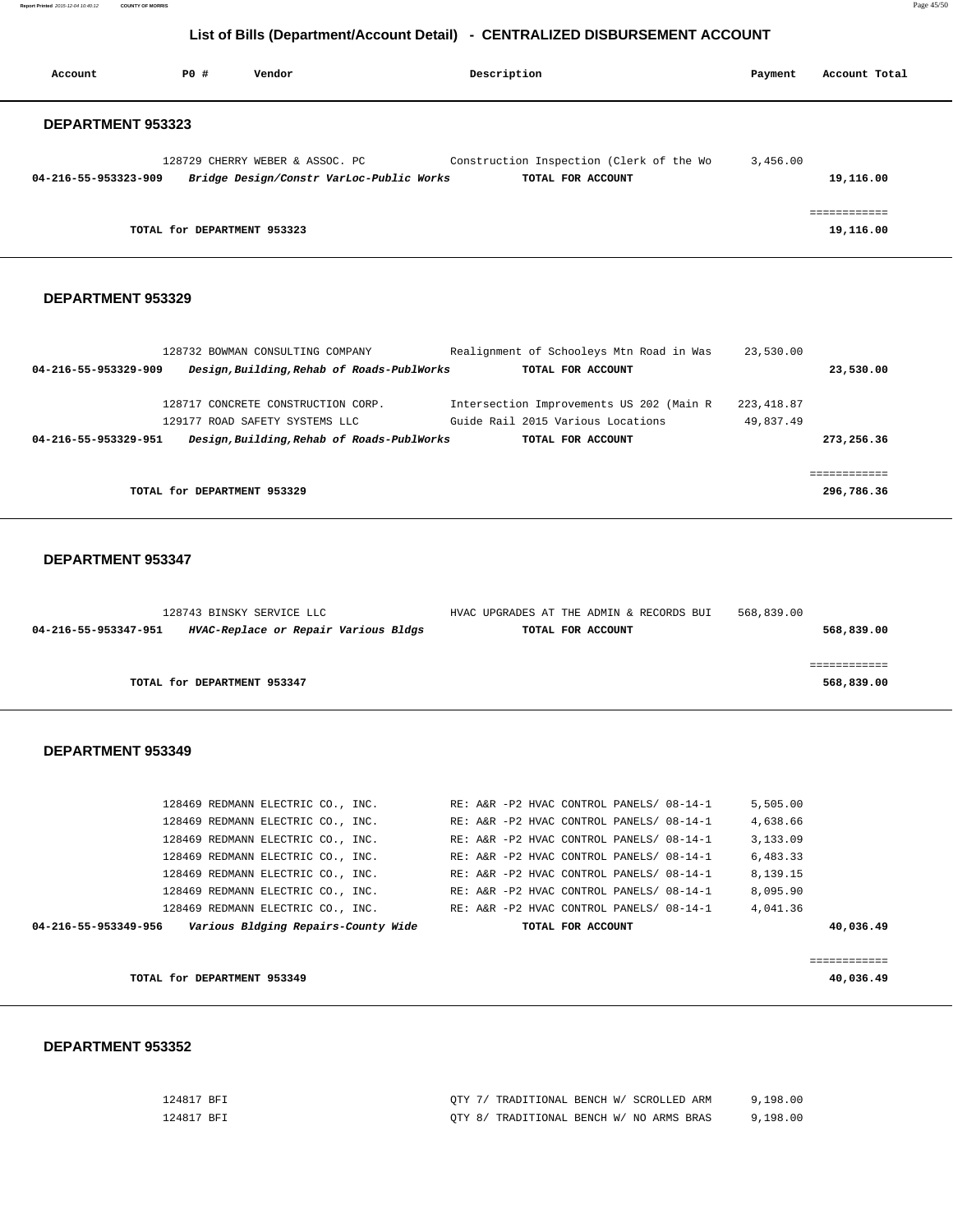**Report Printed** 2015-12-04 10:40:12 **COUNTY OF MORRIS** Page 46/50

# **List of Bills (Department/Account Detail) - CENTRALIZED DISBURSEMENT ACCOUNT**

| Account              | PO#                         | Vendor                           | Description                                |                                                               | Payment | Account Total             |
|----------------------|-----------------------------|----------------------------------|--------------------------------------------|---------------------------------------------------------------|---------|---------------------------|
| DEPARTMENT 953352    |                             |                                  |                                            |                                                               |         |                           |
| 04-216-55-953352-951 |                             | 125271 NATIONAL OFFICE FURNITURE | Replace-Carpet, Flooring, etc Various Bldg | OTY 4/ ITEM CODE BW-4DW/ CONF TABLE, 32W<br>TOTAL FOR ACCOUNT | 972.00  | 23,337.60                 |
|                      | TOTAL for DEPARTMENT 953352 |                                  |                                            |                                                               |         | ============<br>23,337.60 |

#### **DEPARTMENT 953356**

| Various Road-Designs & Construction<br>04-216-55-953356-940 | TOTAL FOR ACCOUNT                        | 153,601.62 |
|-------------------------------------------------------------|------------------------------------------|------------|
| 129180 WILD HEART BULK LANDSCAPE                            | Wharton Demolition170 North Main Street  | 44,800.00  |
| 129181 WILD HEART BULK LANDSCAPE                            | Wharton Demolition                       | 40,000.00  |
| 128715 WILD HEART BULK LANDSCAPE                            | Wharton Demolition170 North Main Street  | 15,000.00  |
| 128722 PIPELINE-UTILITY AND                                 | Retaining Wall Replacement along Souther | 53,801.62  |

#### **DEPARTMENT 953362**

|                      |                             | 128131 EXTEL COMMUNICATIONS |                                         | INSTALL APPROX. 50' OF 4 PAIR CABLE FROM |                   |  | 275.00 |
|----------------------|-----------------------------|-----------------------------|-----------------------------------------|------------------------------------------|-------------------|--|--------|
| 04-216-55-953362-951 |                             |                             | Security Improvement AR Bldg/Courthouse |                                          | TOTAL FOR ACCOUNT |  | 275.00 |
|                      |                             |                             |                                         |                                          |                   |  |        |
|                      |                             |                             |                                         |                                          |                   |  |        |
|                      | TOTAL for DEPARTMENT 953362 |                             |                                         |                                          |                   |  | 275.00 |
|                      |                             |                             |                                         |                                          |                   |  |        |

#### **DEPARTMENT 953382**

|                      | TOTAL for DEPARTMENT 953382 |                                         |  |                                          |           | 41,755.05 |
|----------------------|-----------------------------|-----------------------------------------|--|------------------------------------------|-----------|-----------|
| 04-216-55-953382-940 |                             | Road Resurfacing, MV arking lot, Railrd |  | TOTAL FOR ACCOUNT                        |           | 41,755.05 |
|                      |                             | 129175 SCHIFANO CONSTRUCTION CORP.      |  |                                          | 240.94    |           |
|                      |                             | 129174 SCHIFANO CONSTRUCTION CORP.      |  |                                          | 2,574.00  |           |
|                      |                             | 129173 SCHIFANO CONSTRUCTION CORP.      |  |                                          | 17,005.58 |           |
|                      |                             | 128622 TOP LINE CONSTRUCTION CORP       |  | Milling & Resurfacing of Fairmount Avenu | 3,712.53  |           |
|                      |                             | 128731 TOP LINE CONSTRUCTION CORP       |  |                                          | 18,222.00 |           |

|                      | 128743 BINSKY SERVICE LLC              | APPLICATION # 1   | 4,594.00 |
|----------------------|----------------------------------------|-------------------|----------|
| 04-216-55-953385-940 | Replace Repair Upgrade HVAC Var. Build | TOTAL FOR ACCOUNT | 4,594.00 |
|                      |                                        |                   |          |
|                      |                                        |                   |          |
|                      | TOTAL for DEPARTMENT 953385            |                   | 4,594.00 |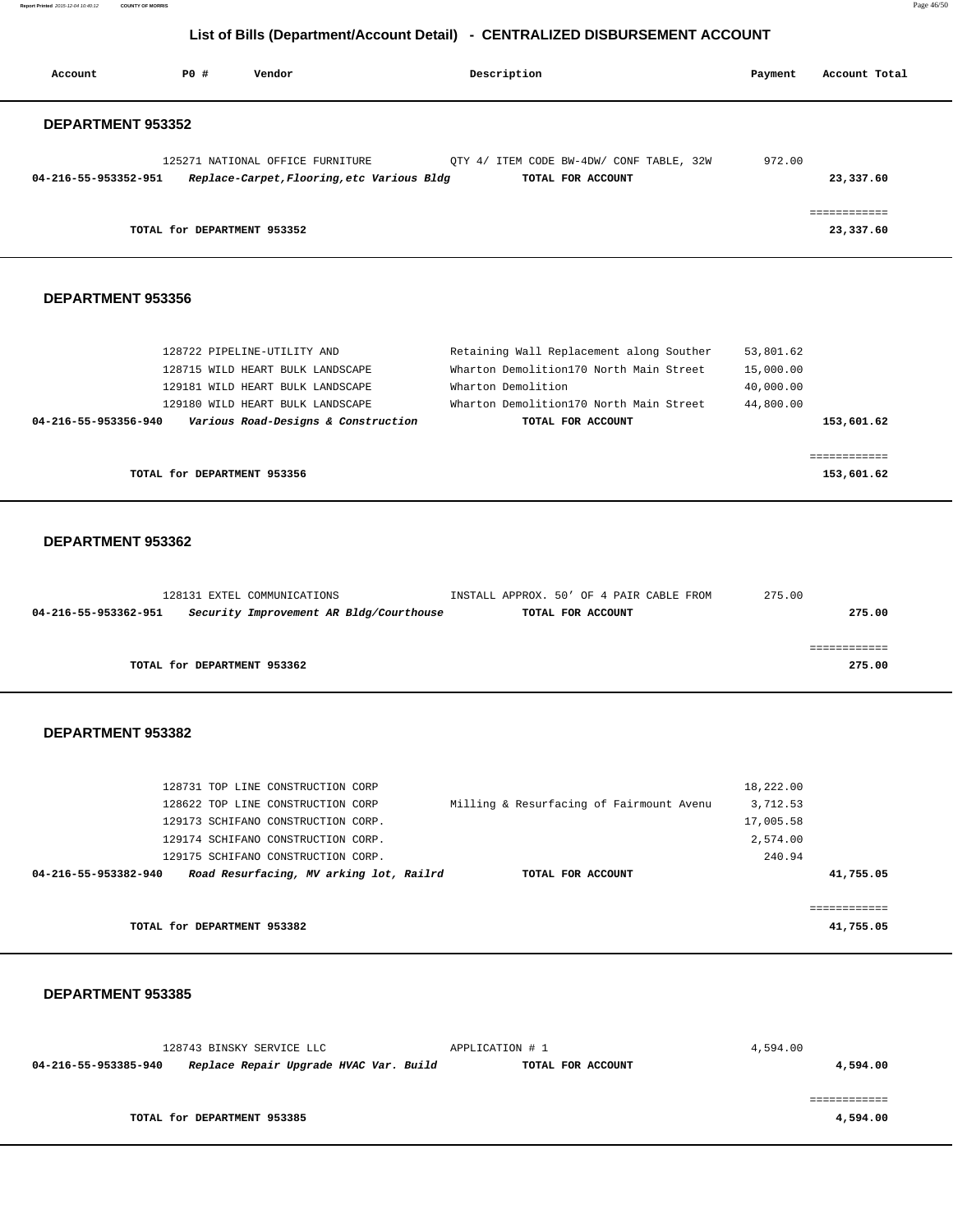**Report Printed** 2015-12-04 10:40:12 **COUNTY OF MORRIS** Page 47/50

# **List of Bills (Department/Account Detail) - CENTRALIZED DISBURSEMENT ACCOUNT**

| Account                                   | PO#                         | Vendor                                                                  | Description                                                   | Payment    | Account Total             |
|-------------------------------------------|-----------------------------|-------------------------------------------------------------------------|---------------------------------------------------------------|------------|---------------------------|
| DEPARTMENT 953399                         |                             |                                                                         |                                                               |            |                           |
| 04-216-55-953399-952                      |                             | 128450 EXTEL COMMUNICATIONS<br>Relocate Back-up 911 Comm Equip-Plan P&W | MORRIS COUNTY OFFICE OF HEALTH MANAGEMEN<br>TOTAL FOR ACCOUNT | 30,000.00  | 30,000.00                 |
|                                           | TOTAL for DEPARTMENT 953399 |                                                                         |                                                               |            | ============<br>30,000.00 |
| DEPARTMENT 953410                         |                             |                                                                         |                                                               |            |                           |
|                                           |                             | 128731 TOP LINE CONSTRUCTION CORP                                       | Milling & Resurfacing of Millbrook Avenu                      | 15,557.65  |                           |
|                                           |                             | 128622 TOP LINE CONSTRUCTION CORP                                       | Milling & Resurfacing of Fairmount Avenu                      | 22,924.55  |                           |
|                                           |                             | 129173 SCHIFANO CONSTRUCTION CORP.                                      | Milling & Resurfacing of 2015 Various Pa                      | 49, 471.45 |                           |
|                                           |                             | 129174 SCHIFANO CONSTRUCTION CORP.                                      | Milling and Resurfacing of Whitehall Roa                      | 11,552.08  |                           |
|                                           |                             | 129175 SCHIFANO CONSTRUCTION CORP.                                      | Milling & Resurfacing of Blue Mill Road                       | 14,908.82  |                           |
| 04-216-55-953410-951                      |                             | Public Works - Road Resurfacing                                         | TOTAL FOR ACCOUNT                                             |            | 114,414.55                |
|                                           |                             |                                                                         |                                                               |            | ============              |
|                                           | TOTAL for DEPARTMENT 953410 |                                                                         |                                                               |            | 114,414.55                |
| <b>Brdg Design &amp; Constr Var Local</b> |                             |                                                                         |                                                               |            |                           |
| 04-216-55-953862-940                      | Hard Costs                  | 129172 RITACCO CONSTRUCTION INC                                         | Deck Rehabilitation of Bridge No. 1400-4<br>TOTAL FOR ACCOUNT | 2,115.67   | 2,115.67                  |

**TOTAL for Brdg Design & Constr Var Local 2,115.67**

## **DEPARTMENT 954304**

|                      | 127665 COMPLETE SECURITY SYSTEMS, INC. |  | CO #1448-03 - CAF #106686 (SARA System R |                   | 6,097.00 |          |
|----------------------|----------------------------------------|--|------------------------------------------|-------------------|----------|----------|
| 04-216-55-954304-956 | Var Capital Projects-Sheriff           |  |                                          | TOTAL FOR ACCOUNT |          | 6,097.00 |
|                      |                                        |  |                                          |                   |          |          |
|                      |                                        |  |                                          |                   |          |          |
|                      | TOTAL for DEPARTMENT 954304            |  |                                          |                   |          | 6,097.00 |

============

| 127278 PROCOMM SYSTEMS, INC.                             | Ceiling Tile Renovation, 8-31-2015 | 10,108.80 |
|----------------------------------------------------------|------------------------------------|-----------|
| Var Cap Proj at Morris View - MV<br>04-216-55-955321-951 | TOTAL FOR ACCOUNT                  | 10,108.80 |
|                                                          |                                    |           |
|                                                          |                                    |           |
| TOTAL for DEPARTMENT 955321                              |                                    | 10,108.80 |
|                                                          |                                    |           |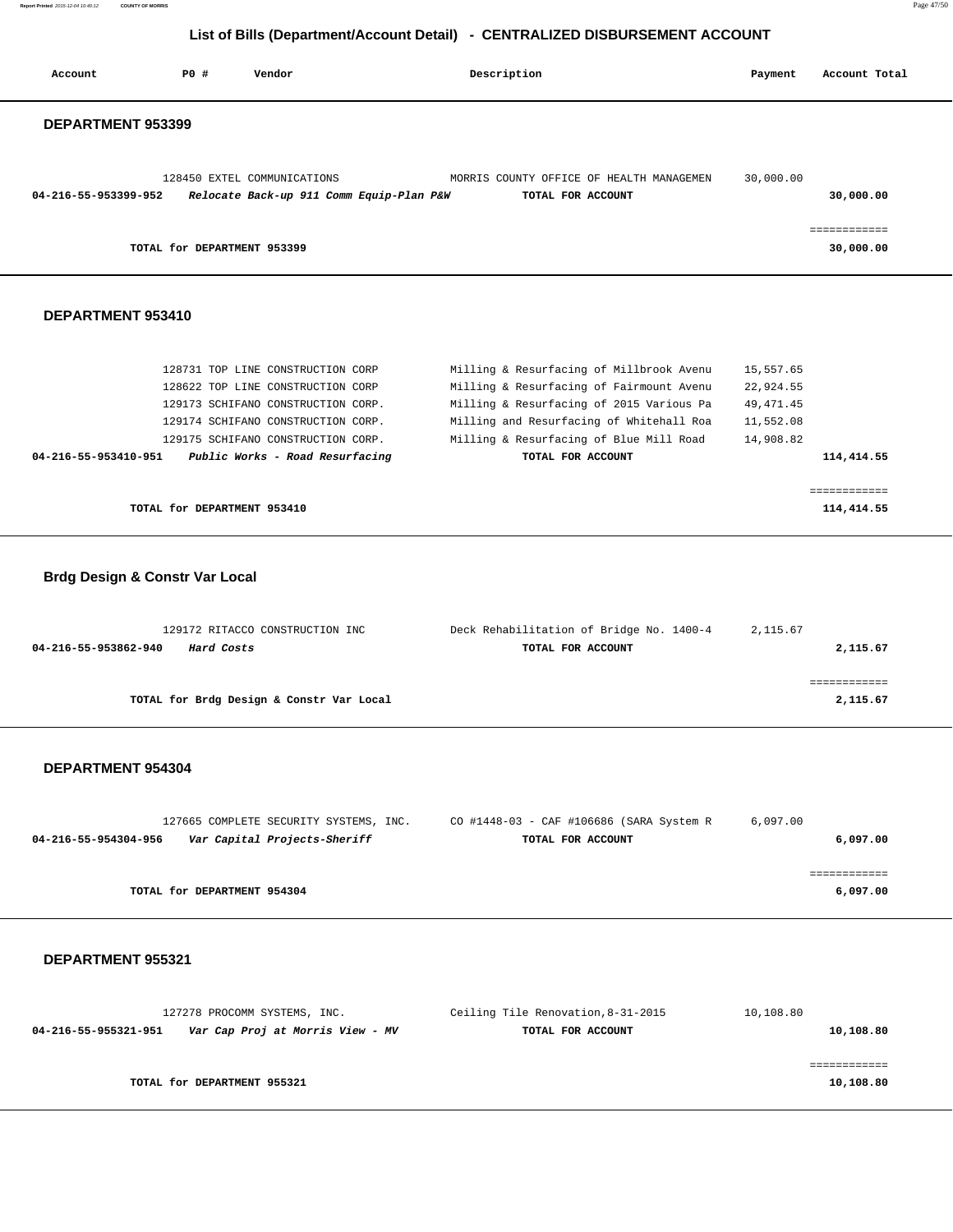**Report Printed** 2015-12-04 10:40:12 **COUNTY OF MORRIS** Page 48/50

# **List of Bills (Department/Account Detail) - CENTRALIZED DISBURSEMENT ACCOUNT**

| Account              | PO# | Vendor                          | Description         |                   | Payment  | Account Total |
|----------------------|-----|---------------------------------|---------------------|-------------------|----------|---------------|
|                      |     |                                 |                     |                   |          |               |
|                      |     | 126371 DELL MARKETING L.P.      | Dell XPS 13         |                   | 4,437.39 |               |
|                      |     | 126371 DELL MARKETING L.P.      | Ouote 714428053     |                   | 393.66   |               |
|                      |     | 127329 DELL MARKETING L.P.      | Dell P2414H Monitor |                   | 6,225.78 |               |
|                      |     | 127329 DELL MARKETING L.P.      | Dell Sound Bar      |                   | 288.64   |               |
| 04-216-55-962398-955 |     | ITD-Computer & Newtork Upgrades |                     | TOTAL FOR ACCOUNT |          | 11,345.47     |
|                      |     |                                 |                     |                   |          | ============  |
|                      |     | TOTAL for DEPARTMENT 962398     |                     |                   |          | 11,345.47     |

### **DEPARTMENT 963327**

| 125819 TESSCO INC.          | Ouote 9/15/15, 340391, 360-455 MHz 2.5dB                      | 460.35 |
|-----------------------------|---------------------------------------------------------------|--------|
| 125819 TESSCO INC.          | Ouote 9/15/15, 59520, 3/8" LMR Coaxial C                      | 67.00  |
| 125819 TESSCO INC.          | Ouote 9/15/15, 567046, N Male for LMR-40                      | 231.12 |
| 125819 TESSCO INC.          | Ouote 9/15/15, 500775, 380-512 MHz 2-Way                      | 149.38 |
| 125819 TESSCO INC.          | Ouote 9/15/15, Delivery                                       | 30.23  |
| 04-216-55-963327-952        | Acq of Radios & Accesor-Law&PublicSafety<br>TOTAL FOR ACCOUNT | 938.08 |
|                             |                                                               |        |
|                             |                                                               |        |
| TOTAL for DEPARTMENT 963327 |                                                               | 938.08 |

#### **DEPARTMENT 963372**

|                      | 124210 MOTOROLA SOLUTIONS INC            | Comm equipment per attached quote dated | 16,723.65 |
|----------------------|------------------------------------------|-----------------------------------------|-----------|
| 04-216-55-963372-956 | Purchase Equipment for Health Management | TOTAL FOR ACCOUNT                       | 16,723.65 |
|                      |                                          |                                         |           |
|                      |                                          |                                         |           |
|                      | TOTAL for DEPARTMENT 963372              |                                         | 16,723.65 |
|                      |                                          |                                         |           |

#### **DEPARTMENT 969332**

|                      | 129042 COUNTY COLLEGE OF MORRIS |                                          |  | Benjamin R. Harvey Co. App #15 |  | 332,424.18 |            |
|----------------------|---------------------------------|------------------------------------------|--|--------------------------------|--|------------|------------|
| 04-216-55-969332-951 |                                 | Expansion/Renovation Various Facil - CCM |  | TOTAL FOR ACCOUNT              |  |            | 332,424.18 |
|                      |                                 |                                          |  |                                |  |            |            |
|                      |                                 |                                          |  |                                |  |            |            |
|                      | TOTAL for DEPARTMENT 969332     |                                          |  |                                |  |            | 332,424.18 |

| 129263 NW FINANCIAL GROUP LLC                   | Professional Fees - CCM Bonds, Series 20 | 6,066.25 |
|-------------------------------------------------|------------------------------------------|----------|
| Various Projects at CCM<br>04-216-55-969393-909 | TOTAL FOR ACCOUNT                        | 6,066.25 |
|                                                 |                                          |          |
|                                                 |                                          |          |
| TOTAL for DEPARTMENT 969393                     |                                          | 6,066.25 |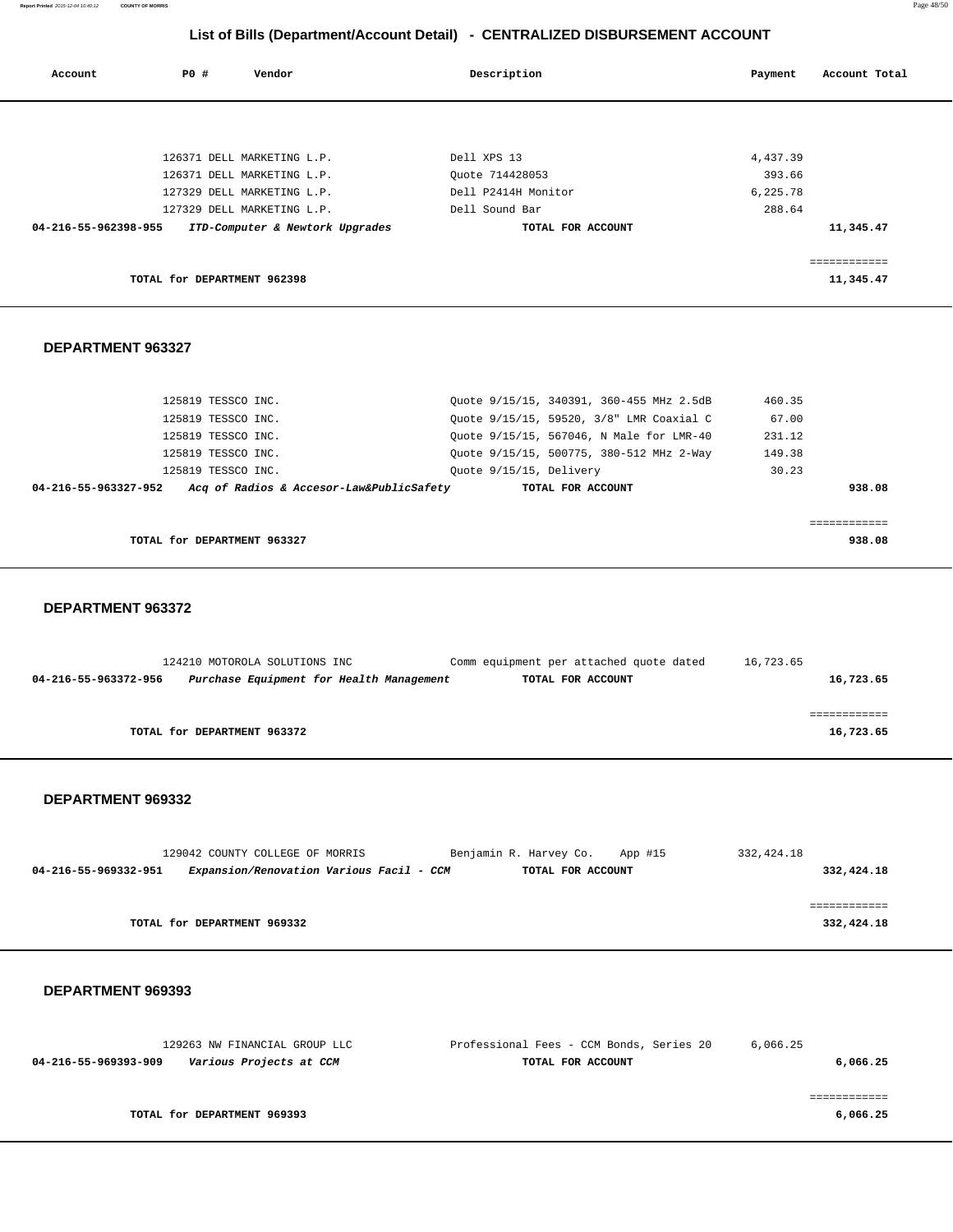**Report Printed** 2015-12-04 10:40:12 **COUNTY OF MORRIS** Page 49/50

# **List of Bills (Department/Account Detail) - CENTRALIZED DISBURSEMENT ACCOUNT**

| Account                                              | <b>PO #</b>                 | .<br>Vendor                                                                                                                                                                            | Description                                                                                             | Payment                           | Account Total             |  |  |  |  |
|------------------------------------------------------|-----------------------------|----------------------------------------------------------------------------------------------------------------------------------------------------------------------------------------|---------------------------------------------------------------------------------------------------------|-----------------------------------|---------------------------|--|--|--|--|
| <b>Dedicated Trust</b><br><b>Motor Vehicle Fines</b> |                             |                                                                                                                                                                                        |                                                                                                         |                                   |                           |  |  |  |  |
| 13-290-56-575701-888                                 |                             | 129264 COUNTY OF MORRIS<br>Motor Vehicle Fines                                                                                                                                         | TRANSFER FUNDS FOR DEDICATED MOTOR VEHIC<br>TOTAL FOR ACCOUNT                                           | 26,781.93                         | 26,781.93                 |  |  |  |  |
|                                                      |                             | TOTAL for Motor Vehicle Fines                                                                                                                                                          |                                                                                                         |                                   | ============<br>26,781.93 |  |  |  |  |
| <b>Weights &amp; Measures</b>                        |                             |                                                                                                                                                                                        |                                                                                                         |                                   |                           |  |  |  |  |
| 13-290-56-575801-888                                 |                             | 129265 COUNTY OF MORRIS<br>Weights & Measures                                                                                                                                          | TRANSFER FUNDS FOR DEDICATED WEIGHTS & M<br>TOTAL FOR ACCOUNT                                           | 62,774.16                         | 62,774.16                 |  |  |  |  |
|                                                      |                             | TOTAL for Weights & Measures                                                                                                                                                           |                                                                                                         |                                   | ============<br>62,774.16 |  |  |  |  |
| DEPARTMENT 578301                                    |                             |                                                                                                                                                                                        |                                                                                                         |                                   |                           |  |  |  |  |
| 13-290-56-578301-888                                 |                             | 127017 CARROT-TOP INDUSTRIES INC<br>127017 CARROT-TOP INDUSTRIES INC<br>127017 CARROT-TOP INDUSTRIES INC<br>127017 CARROT-TOP INDUSTRIES INC<br>Training, Education & Equip Trust Fund | Table Throws<br>Set-Up Charge<br>Shipping<br>Art Charge<br>TOTAL FOR ACCOUNT                            | 530.00<br>50.00<br>10.69<br>25.00 | 615.69                    |  |  |  |  |
|                                                      | TOTAL for DEPARTMENT 578301 |                                                                                                                                                                                        |                                                                                                         |                                   | ============<br>615.69    |  |  |  |  |
| <b>Environ Quality &amp; Enforcement</b>             |                             |                                                                                                                                                                                        |                                                                                                         |                                   |                           |  |  |  |  |
| 13-290-56-578901-888                                 |                             | 128628 VERIZON WIRELESS<br>Environ Quality & Enforcement                                                                                                                               | L&PS - ENVIRONMENTAL SERVICES<br>TOTAL FOR ACCOUNT                                                      | 276.83                            | 276.83                    |  |  |  |  |
|                                                      |                             | TOTAL for Environ Quality & Enforcement                                                                                                                                                |                                                                                                         |                                   | ============<br>276.83    |  |  |  |  |
| <b>Farmland Application Fees</b>                     |                             |                                                                                                                                                                                        |                                                                                                         |                                   |                           |  |  |  |  |
| 13-290-56-580301-888                                 | 129096 JAMES R PARKS        | 128252 MARANCON ASSOCIATES, LLC<br>Farmland Application Fees                                                                                                                           | Refund of easement purchase application<br>Refund of Easement Purchase Application<br>TOTAL FOR ACCOUNT | 1,000.00<br>1,000.00              | 2,000.00<br>============  |  |  |  |  |

**TOTAL for Farmland Application Fees 2,000.00**